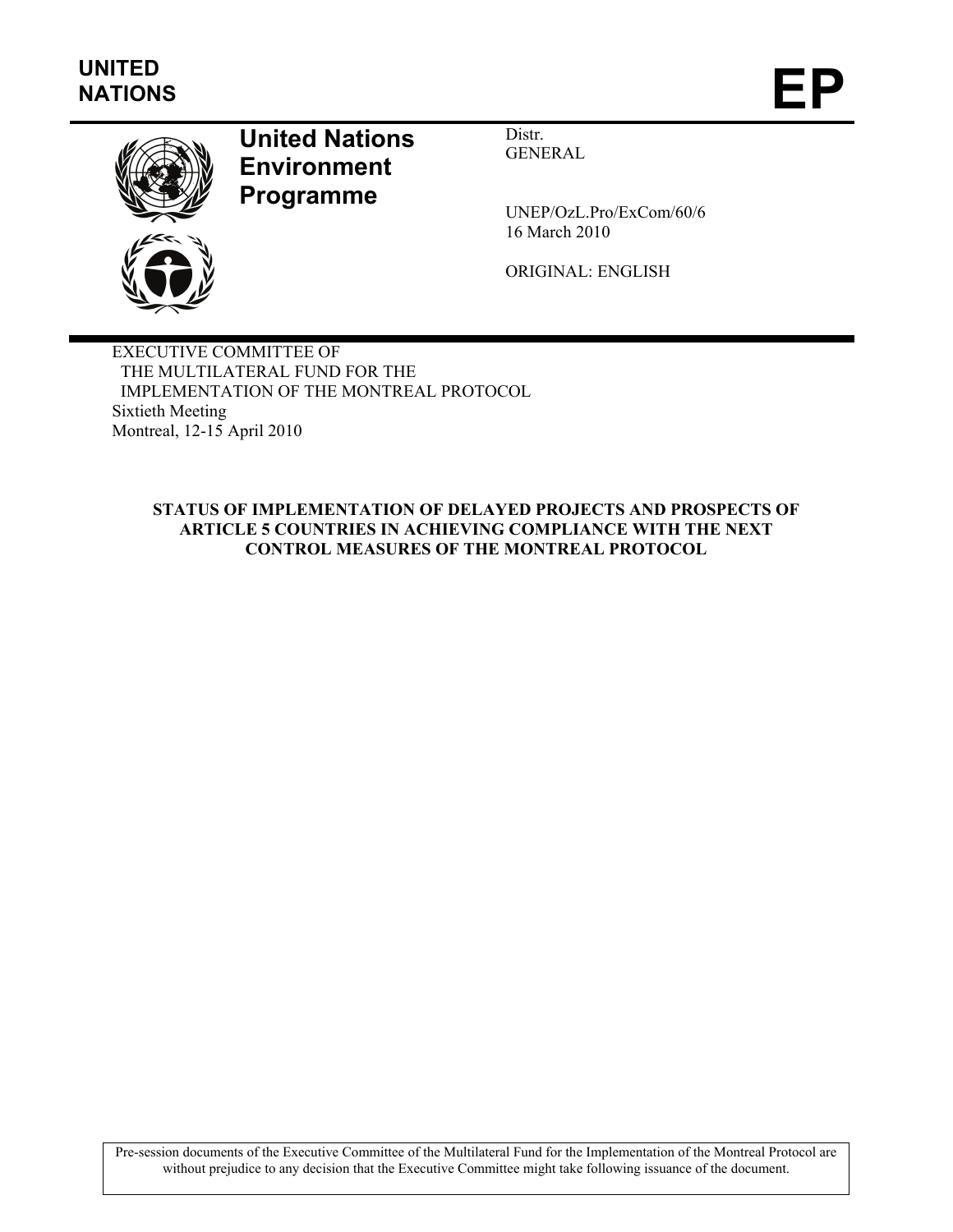#### **EXECUTIVE SUMMARY**

- All countries that are at risk of not meeting the interim reductions or have remaining consumption prior to the 2010 phase-out (and methyl chloroform (TCA) reduction) have either projects approved to meet those targets, activities in the 2010-2012 business plans that would contribute to achieving them, or activities that had been conducted under the GEF, except:
	- o Ecuador for carbon tetrachloride (CTC) where it is in compliance but has remaining CTC consumption of 0.1 ODP tonnes;
	- $\circ$  Two countries that have not yet provided 2008 or 2009 Article 7 (A7) or country programme (CP) data and therefore the assessments of their prospects of compliance are based on prior years' data;
	- o Latest consumption data indicate that 91 countries (90 with 2008 data) continued to have CFC consumption, but 52 reported zero levels and four reported negative consumption;
	- o Latest consumption data, however, indicated that most countries have zero consumption of the remaining substances (excluding HCFCs) with only 11 countries reporting halon consumption (with 2008 data); 34 countries reporting methyl bromide consumption (with 2008 data); 17 reporting CTC consumption (with 2008 data); and 3 countries exceeding the 70 per cent TCA target for 2010 (with 2008 data);
	- o All countries have received HPMP preparation funds or have submitted requests to the 60<sup>th</sup> Meeting.
- Concerning countries with possible compliance issues being considered by the Implementation Committee in 2009 with some decisions relevant to March 2010, of the 68 issues for Article 5 (A5) Parties to be considered, 62 have been resolved.
- Data on the implementation of country programmes (CPs) indicate that:
	- o Only one country did not provide data according to the new format approved over four years ago, but only four countries submitted data using the web-based system for 2008;
	- o From an estimated total ODS consumption of 1,739 ODP tonnes in 2009 in A5 countries, excluding HCFCs, about 1,331.8 ODP tonnes (including A7 data for the five countries that have not reported CP data) remain to be considered for action by the Executive Committee;
	- o Most of the 1,331.8 ODP tonnes of consumption is for methyl bromide (MB) (1,283.6 ODP tonnes) followed by CFCs (47.8 ODP tonnes);
	- o A total of 422,230 metric tonnes of HCFC consumption (27,919 ODP tonnes) was reported in CP data. For the 145 countries (including China) reporting 2007 and 2008 data, HCFC consumption decreased by 3.4 per cent;
	- o 103 out of 129 countries reporting information on RMP/NPP/TPMPs indicated either progress or had completed their implementation;
	- o Of the countries reporting information on licensing systems, 129 out of 137 have reported them as being operational (122 of the 129 countries that reported 2008 data had operational licensing systems with 88.4 per cent of them functioning 'satisfactorily' or 'very well');
	- o In most countries, the price of CFCs and several alternatives is decreasing.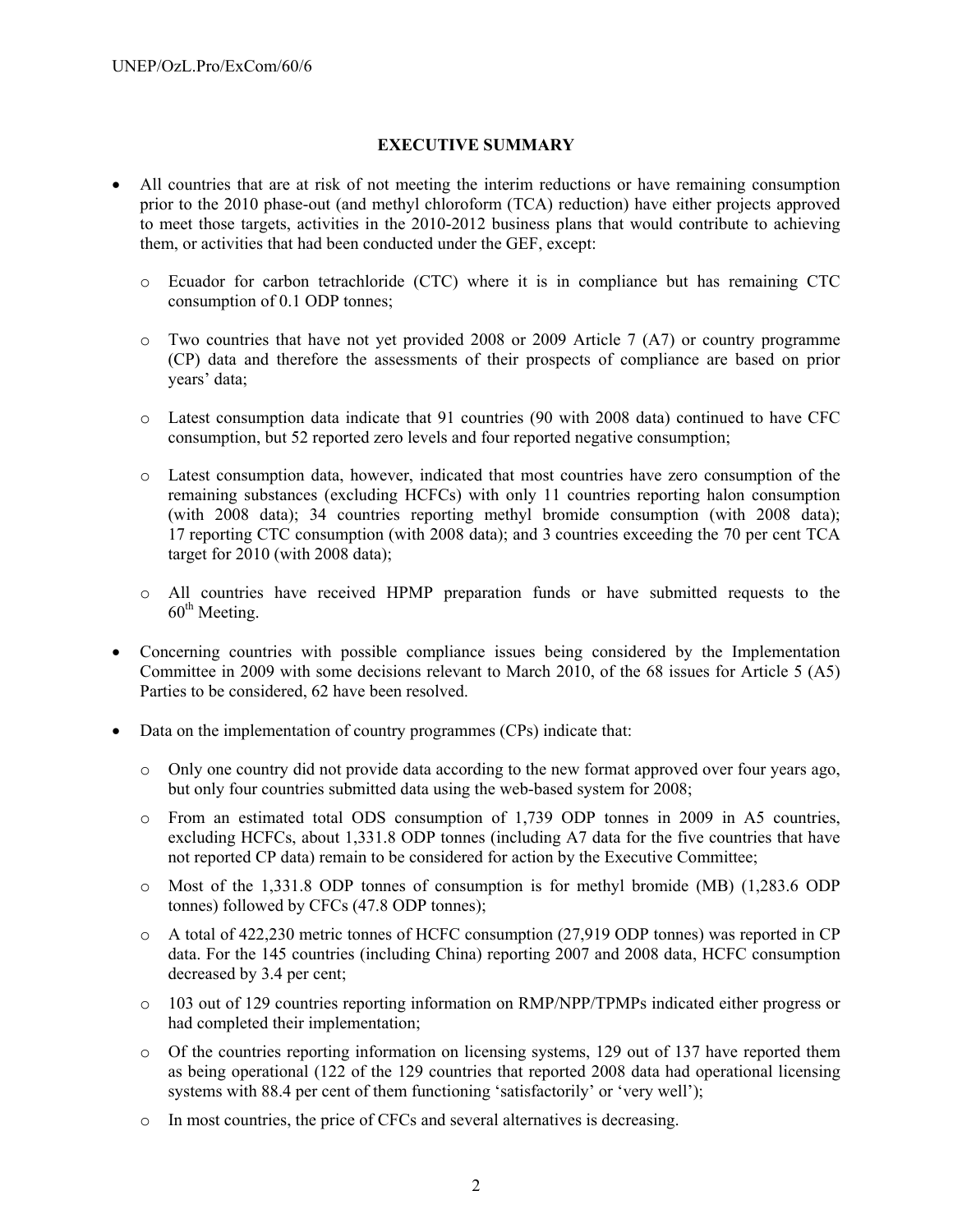- Of the 23 projects with implementation delays, three have been completed and 19 are recommended for continued monitoring. Also, the completion of a UNEP project will be reported at the meeting.
- An additional report was recommended for seven projects for which status reports were to be presented to the current meeting. The Secretariat has provided recommendations for some projects with status reports indicating ongoing difficulties.
- The Secretariat is also seeking approval to modify the country programme data reporting format to include information relevant to the HCFC phase-out and the status of modification of licensing systems to address the accelerated HCFC phase-out schedule.
- Additional information on HCFC activities approved at the  $59<sup>th</sup>$  Meeting and their associated phase-out has been included in Annex I, Appendix VI.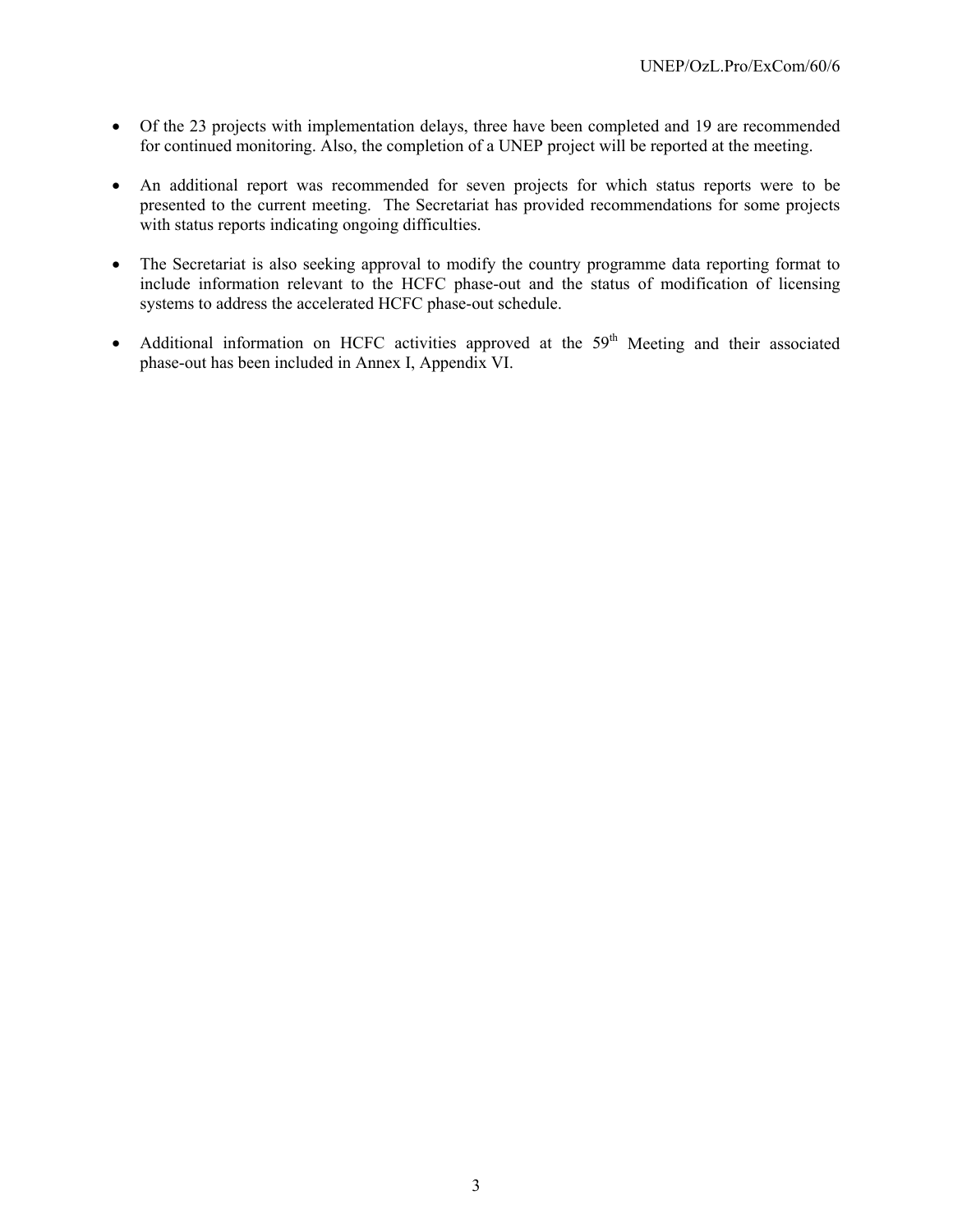### **Introduction**

1

- 1. This document consists of four parts:
	- (a) Part I has been prepared in response to decisions 32/76(b) and 46/4, which requested the Secretariat to prepare an update for each Meeting of the Executive Committee on the status of compliance of A5 countries that are subject to the Montreal Protocol's control measures.
	- (b) Part II contains information on those A5 countries that are subject to decisions of the Parties and recommendations of the Implementation Committee on compliance.
	- (c) Part III presents data on the implementation of CPs, including an analysis of the ozone depleting substances (ODS) consumption data, by sector. It also contains a section that addresses the characteristics of national ODS phase-out programmes.
	- (d) Part IV presents the results of the progress made to achieve compliance, including information on projects with implementation delays.

2. The analysis performed and the conclusions reached in this document are without prejudice to the status of compliance determined by the Meeting of the Parties, which is the only body empowered to assess such status. Data reported pursuant to A7 of the Protocol are used exclusively to determine a country's status of compliance on an annual basis. The analysis in this document uses a mix of data reported to the Fund Secretariat on CP implementation for various compliance periods and A7 data. Therefore, this document does not determine compliance *per se*. Rather, it assesses the prospects of A5 countries in their efforts to comply with one or more of the control measures in the Montreal Protocol. Its main purpose is to identify ODS yet to be addressed by actions supported by the Multilateral Fund.

### **PART I: STATUS OF, AND PROSPECTS FOR, COMPLIANCE (BASED ON LATEST AVAILABLE DATA)**

3. This section presents the results of the analysis of the status of compliance with control measures up to and including the remaining control measures for 2010 for CFCs, halon and CTC, and 2015 for MB and  $TCA$ <sup>1</sup>. The analysis assumes that the latest consumption reported under A7 or in CP data has taken into account the phase-out from completed projects approved by the Executive Committee. Since the inception of the Multilateral Fund up to December 2008, 218,827 ODP tonnes of consumption and 169,726 ODP tonnes of production had been phased out from completed projects. This included 75,800 ODP tonnes of CFC production, 41,658 ODP tonnes of halon production, 51,998 ODP tonnes of CTC production, 34 ODP tonnes of TCA production and 236 ODP tonnes of MB production. The completed projects were valued at US \$1.78 billion out of an approved total of approximately US \$2.18 billion. A detailed description of the methodology used in the analysis is provided in UNEP/OzL.Pro/ExCom/37/18, which was presented at the 37<sup>th</sup> Meeting of the Executive Committee.

4. The analysis used the latest available data. As of 24 February 2010, two A5 countries had reported 2009 data pursuant to A7, and 143 countries had reported 2008 data (compared to 138 in February 2009). For countries that had not submitted 2008 or 2009 data, the latest consumption data available was used in the analysis. This involved using 2007 A7 data for two countries. The analysis assumes that the latest reported levels of ODS consumption have not increased, although this might not be

<sup>&</sup>lt;sup>1</sup> No projects have been identified that address Annex B-1 substances; the Executive Committee has neither considered nor funded projects that address these substances that are subject to the 80 per cent baseline reduction starting in 2003.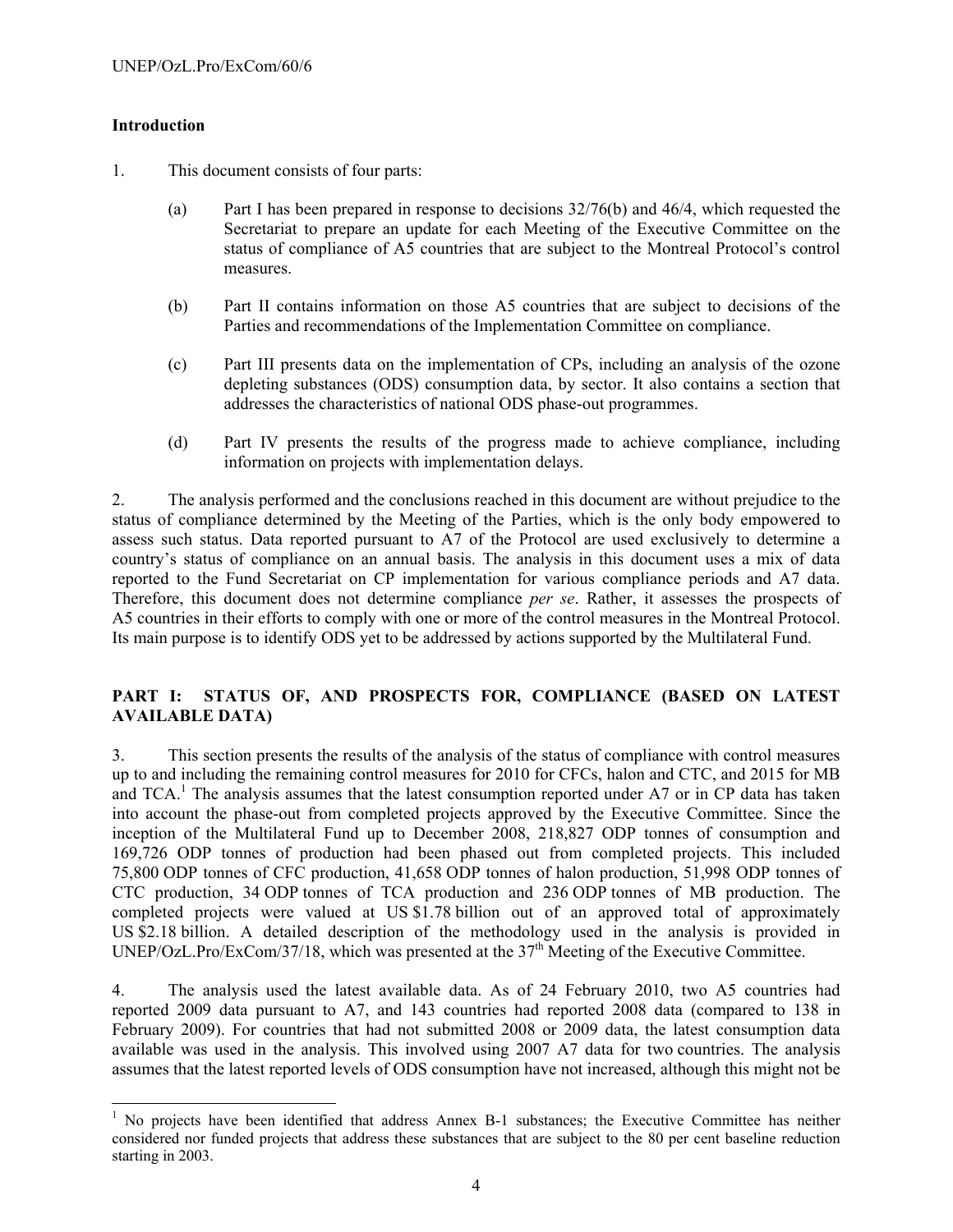true for two countries for which 2008 or 2009 data were not available, and which might not be in compliance.

5. The bilateral and multilateral implementing agencies submitted annual progress reports to the 58<sup>th</sup> Meeting of the Executive Committee, which contained data on the status of implementation of all activities and projects approved by the Committee up to the end of 2008. Data on potential approvals in 2010 have been taken from the *Consolidated Business Plan of the Multilateral Fund for the Years*  2010-2012, as submitted to the  $60<sup>th</sup>$  Meeting.

6. The Fund Secretariat will continue to synthesize all of the data that was included in previous versions of the reports on the status of, and prospects for, compliance, which have been used by the Fund Secretariat for analytical purposes. These data are available upon request.

#### **PRODUCTION SECTOR**

7. Of the seven<sup>2</sup> A5 countries with CFC production facilities, the Governments of Argentina, China, India, the Democratic People's Republic of Korea, Mexico and the Bolivarian Republic of Venezuela have agreements in place for scheduled reductions. The Government of Brazil indicated that it has phased out its production of CFCs on its own. For halon production, the Government of China has an agreement in place and the Government of India received a one-time grant for the closure of its halon production facilities.

8. Four countries (Brazil, China, India and the Democratic People's Republic of Korea) have a CTC production baseline. Projects for the complete phase-out of CTC in the production and consumption sectors in three countries (China, the Democratic People's Republic of Korea and India) have been approved by the Executive Committee. A CTC process agent sector project was approved for Brazil at the  $54<sup>th</sup>$  Meeting. TCA production closure projects were only approved for China.

9. MB production closure projects were approved for China, which was the only one of two A5 countries with MB production facilities, the other being the Republic of Korea that does not seek Fund assistance.

#### **CONSUMPTION SECTOR**

l

10. This section presents a summary of the results of a detailed analysis of the extent to which countries appear to be in non-compliance or are at risk of non-compliance. The summary is based on data included in Annex I, which contains detailed information for each country, presented by substance. Annex I also indicates whether countries have received all of the assistance expected to be provided by the Multilateral Fund.

11. Information has been included in the assessment of compliance in Annex I on when the activity enabling compliance was approved and whether the country has reported the establishment of a licensing system. This information should further enable the Executive Committee to assess the prospects of compliance for countries because the approval date indicates how long the project or agreement has been under implementation. Further, the information on the establishment of a licensing system indicates that controls exist to enable future compliance, regardless of the level of current consumption. The information on project approval is taken from the Inventory on Approved Projects. The data on the establishment of licensing systems has been provided by the Ozone Secretariat as at 18 December 2009.

 $2$  Although Romania received funding for production and consumption phase-out, it is not included since it has been reclassified as a non-Article 5 country as of 1 January 2008.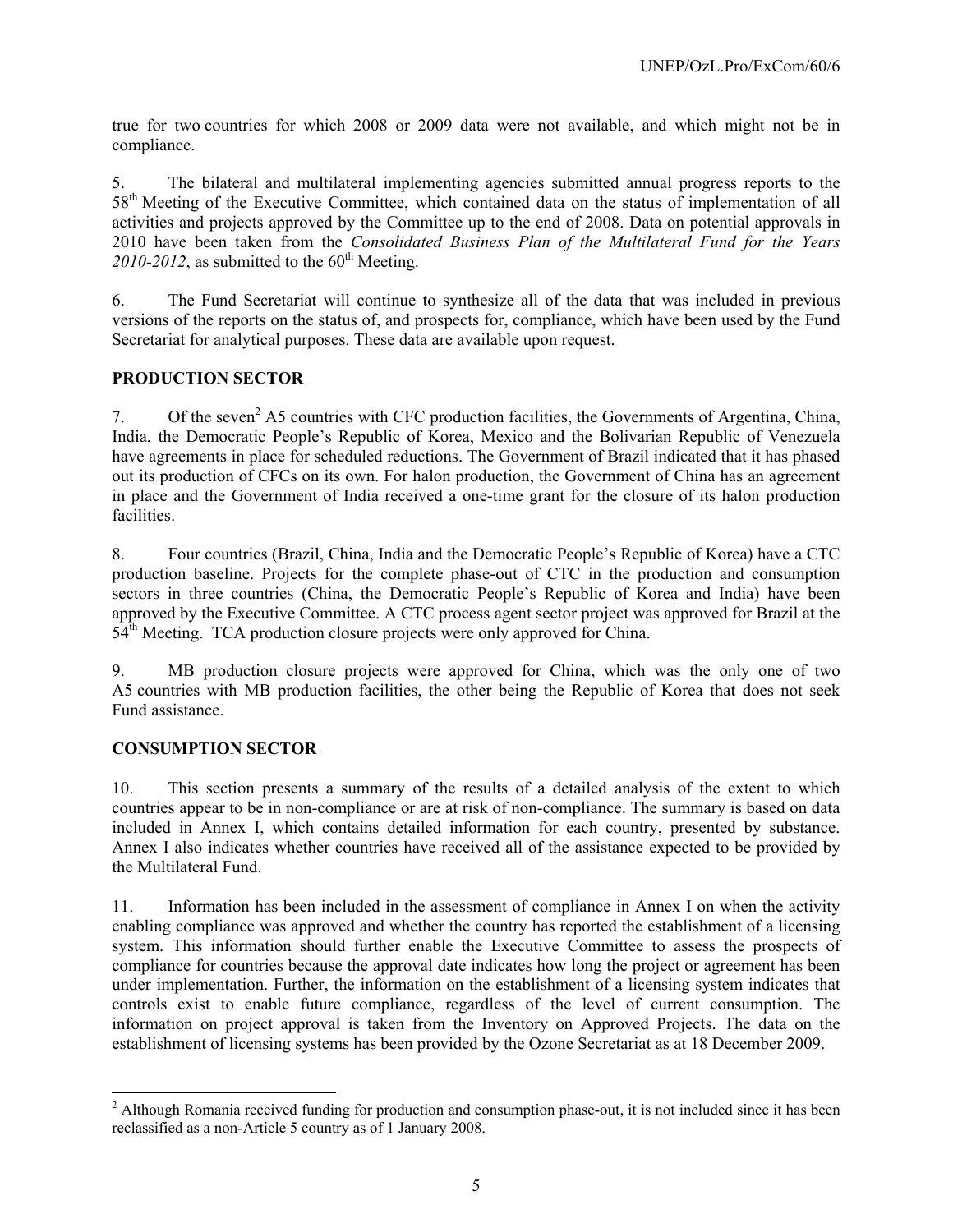### **CFCs**

12. A summary of the status of countries with respect to compliance with controls on CFCs is presented in Table 1. Table 1 indicates the type of data reported and includes countries grouped into two categories: (i) those whose latest consumption exceeds the 85 per cent reduction target of 2007 that applies until December 2009; and (ii) those whose latest consumption exceeds the 2010 100 per cent phase-out target.

#### Table1

#### **CFC CONTROL MEASURES: SUMMARY OF NON-COMPLIANCE OR AT RISK OF NON-COMPLIANCE**

| Data                            | Countries whose latest consumption exceeds the<br>85 per cent reduction target of 2007                                                                                   | <b>Countries whose latest</b><br>consumption exceeds the 2010<br>100% phase-out target |
|---------------------------------|--------------------------------------------------------------------------------------------------------------------------------------------------------------------------|----------------------------------------------------------------------------------------|
| Latest consumption              | 5 countries (Bangladesh, Bosnia and Herzegovina,<br>Iraq, Saudi Arabia and Vanuatu. Bosnia and<br>Herzegovina were in non-compliance with their<br>Action Plan for 2008) | 91 countries                                                                           |
| 2009 Data $(A7 \text{ or } CP)$ | None                                                                                                                                                                     | None                                                                                   |

13. All of the countries whose latest consumption exceeds their control measures or that are considered to be at risk of non-compliance have either received support from the Multilateral Fund or have activities planned in the 2010-2012 business plans of the agencies, except for Timor-Leste and Ethiopia, both of which will seek an HPMP instead of a terminal phase-out management plan (TPMP) since their request will come after 1 January 2010.

#### **Halons**

14. A summary of the status of countries with respect to compliance with controls on halons is presented in Table 2. Seventy-five countries have reported no consumption of halons between 1995 and 2008. Sixty-one countries have received support for halon banking activities or phase-out agreements, which includes countries participating in regional halon banks. Table 2 presents the type of data reported and includes countries, which have been grouped into the following two categories: (i) those whose latest consumption exceeds the 50 per cent reduction target of 2005 that applies until December 2009; and (ii) those whose latest consumption exceeds the 2010 100 per cent phase-out target.

#### Table 2

# **HALON CONTROL MEASURES: SUMMARY OF NON-COMPLIANCE OR AT RISK OF NON-COMPLIANCE**

| Data                            | <b>Countries whose latest consumption</b><br>exceeds the 50 per cent reduction<br>target for halons of 2005 | <b>Countries whose latest</b><br>consumption exceeds the 2010<br>100% phase-out target |
|---------------------------------|-------------------------------------------------------------------------------------------------------------|----------------------------------------------------------------------------------------|
| Latest consumption              | Iraq                                                                                                        | 11 countries                                                                           |
| 2009 Data $(A7 \text{ or } CP)$ | None                                                                                                        | None                                                                                   |

15. All of the countries whose latest consumption exceeds their control measures or that are considered to be at risk of non-compliance have received support from the Multilateral Fund, except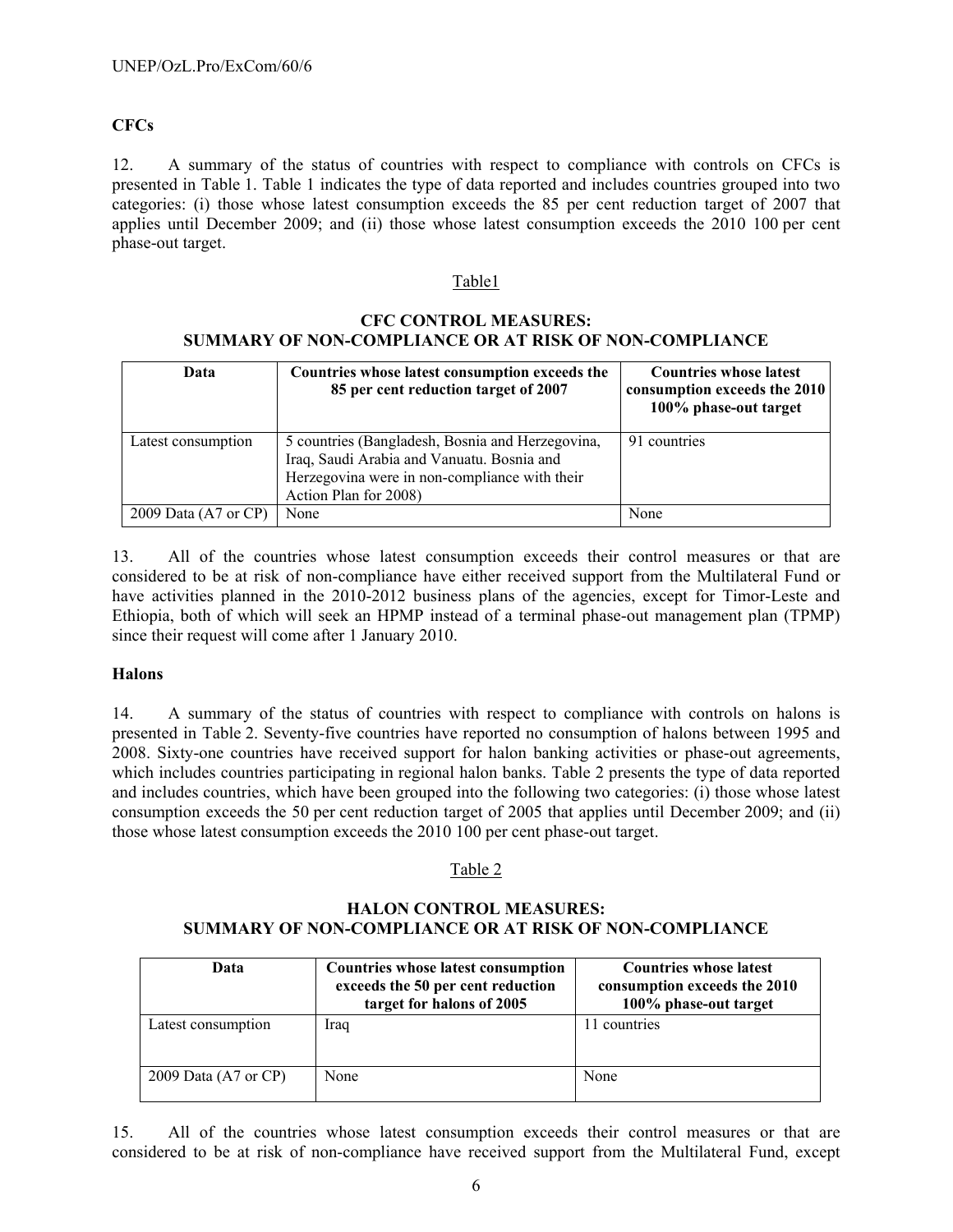the Republic of Korea and the United Arab Emirates. The Republic of Korea and the United Arab Emirates are currently not eligible for funding from the Multilateral Fund.

#### **Methyl bromide**

16. Table 3 presents a summary of countries' compliance with MB control measures (excluding quarantine and pre-shipment). Of the 143 A5 countries that have ratified the Copenhagen Amendment 142 have reported complete baseline data. The four A5 countries that have not ratified the Copenhagen Amendment are: Angola, Guinea, Lesotho, and Nepal. Of the 143 countries that have ratified the Copenhagen Amendment, 57 reported zero for both the baseline consumption and the latest consumption. In one case neither 2008 consumption data nor baseline data were available. Ninety-nine A5 countries have received support from the Multilateral Fund for MB phase-out activities and/or projects. Table 3 presents the type of data reported and includes countries which have been grouped into the following two categories: (i) those whose latest consumption exceeds the 20 per cent reduction target of 2005 that applies until December 2014; and (ii) those whose latest consumption exceeds the 2015 100 per cent phase-out target.

#### Table 3

#### **METHYL BROMIDE CONTROL MEASURES: SUMMARY OF NON-COMPLIANCE OR AT RISK OF NON-COMPLIANCE\***

| Data                            | <b>Countries whose latest</b>    | <b>Countries whose latest</b> |  |  |
|---------------------------------|----------------------------------|-------------------------------|--|--|
|                                 | consumption exceeds the 20 per   | consumption exceeds the       |  |  |
|                                 | cent MB reduction target of 2005 | 2015 100% phase-out target    |  |  |
| Latest consumption              | Iraq                             | 34 countries                  |  |  |
| 2009 data $(A7 \text{ or } CP)$ | None                             | None                          |  |  |

 $\overline{\phantom{a}}^*$  This table refers to 144 A5 countries with baseline and latest consumption data reported.

17. Iraq is the only country whose latest consumption exceeds its 2005 control measures. This country has not received support for methyl bromide activities from the Multilateral Fund. Iraq has a project planned in the 2010-2012 business plans.

#### **Carbon tetrachloride**

18. Table 4 presents a summary of countries' compliance with the CTC control measures. The data summarized exclude feedstock and do not differentiate by specific end use (such as solvents and process agents). Of the 146 countries with reported baseline data, 89 reported zero both for the baseline and the latest consumption. Table 4 presents the type of data reported and identifies countries that have been grouped into the following two categories: (i) those whose latest consumption exceeds the 85 per cent reduction target of 2005 that applies until December 2009; and (ii) those whose latest consumption exceeds the 2010 100 per cent phase-out target.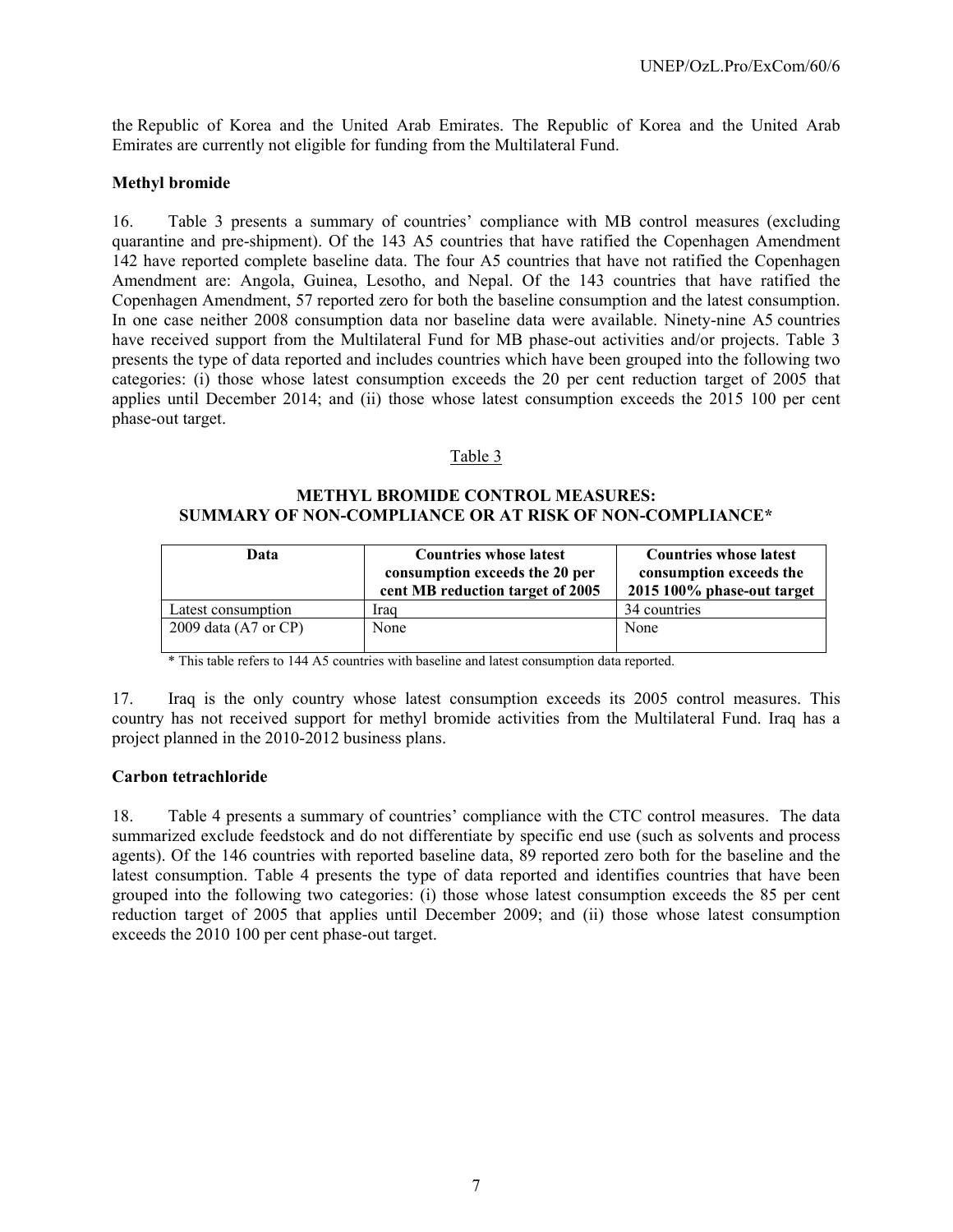### Table 4

#### **CARBON TETRACHLORIDE CONTROL MEASURES: SUMMARY OF NON-COMPLIANCE OR AT RISK OF NON-COMPLIANCE**

| Data                            | Countries whose latest consumption<br>exceeds the 85 per cent reduction target<br>of $2005$                                                | <b>Countries whose latest</b><br>consumption exceeds the 2010<br>100% phase-out target |  |  |
|---------------------------------|--------------------------------------------------------------------------------------------------------------------------------------------|----------------------------------------------------------------------------------------|--|--|
| Latest consumption              | Four countries (Ecuador, Iraq, Mexico<br>and Turkmenistan. Mexico was in<br>non-compliance with its Actions Plan's<br>requirement of 2008) | 17 countries                                                                           |  |  |
| 2009 data $(A7 \text{ or } CP)$ | None                                                                                                                                       | None                                                                                   |  |  |

19. All of the countries whose latest consumption exceeds their control measures or that are considered to be at risk of non-compliance have received support form the Multilateral Fund, except Ecuador, the Republic of Korea and Turkmenistan. Turkmenistan received assistance from the GEF and therefore is not eligible to receive funding for CTC from the Multilateral Fund. The Republic of Korea does not seek assistance from the Multilateral Fund. Ecuador is the only country that may need additional assistance to meet 100 per cent reduction target for CTC.

#### **Methyl chloroform**

20. Table 5 presents a summary of countries' compliance with the TCA control measures. Of the 146 countries that have reported baseline data, 103 reported zero both for the baseline and the latest consumption. Table 5 presents the type of data reported and indicates countries, which have been grouped into the following three categories: (i) those whose latest consumption exceeds the 30 per cent reduction target of 2005 that applies until December 2009; (ii) those whose latest consumption exceeds 70 per cent reduction target of 2010; and (iii) those whose latest consumption exceeds the 2015 100 per cent phase-out target.

#### Table 5

#### **METHYL CHLOROFORM CONTROL MEASURES: SUMMARY OF NON-COMPLIANCE OR AT RISK OF NON-COMPLIANCE**

| Data                            | <b>Countries whose latest</b><br>consumption exceeds the<br>30 per cent TCA<br>reduction target of 2005 | <b>Countries whose latest</b><br>consumption exceeds the 70<br>per cent TCA reduction target<br>of $2010$ | <b>Countries whose latest</b><br>consumption exceeds the<br>100 per cent TCA reduction<br>target of 2015 |
|---------------------------------|---------------------------------------------------------------------------------------------------------|-----------------------------------------------------------------------------------------------------------|----------------------------------------------------------------------------------------------------------|
| Latest consumption              | None                                                                                                    | 3 countries (Algeria, Bangladesh<br>and Republic of Korea (the))                                          | 9 countries                                                                                              |
| 2009 data $(A7 \text{ or } CP)$ | None                                                                                                    | None                                                                                                      | None                                                                                                     |

21. All of the countries whose latest consumption exceeds their control measures or that are considered to be at risk of non-compliance have received support form the Multilateral Fund, except for the Republic of Korea. The Republic of Korea is not eligible for funding from the Multilateral Fund.

#### **HCFCs**

22. Appendix VI includes an analysis of the latest consumption data on HCFCs and indicates whether the country had received HPMP preparation funding. The following three new columns were added to this appendix based on approvals to-date for HCFC activities: number of investment projects approved, number of demonstration projects approved, total phase-out approved in ODP tonnes and activities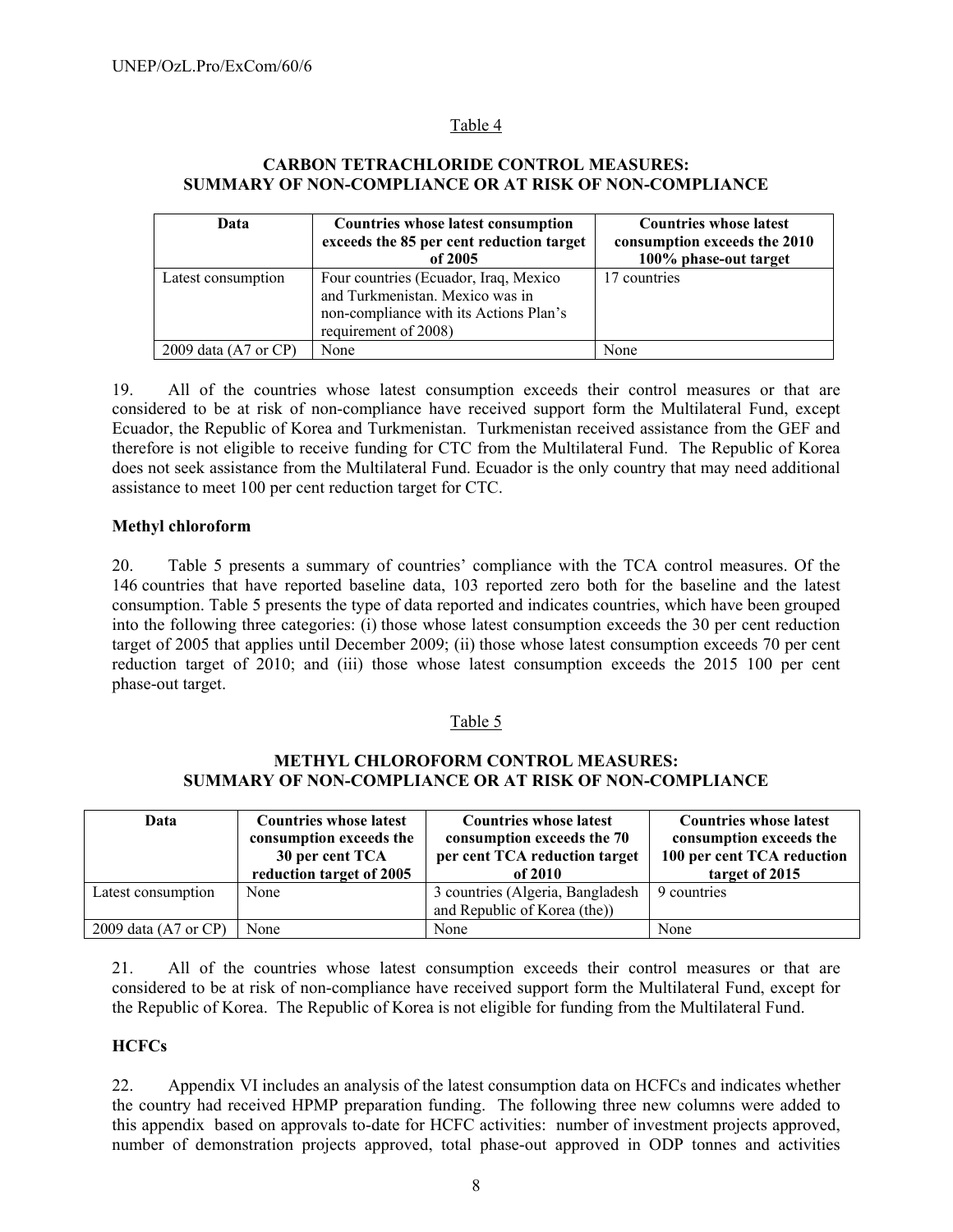planned in the 2010 business plans. As HPMPs are approved, additional columns will be added to the appendix to indicate the duration covered by the HPMP (such as, HPMP approved to achieve the 10 per cent reduction in 2015 or to achieve the 35 per cent reduction in 2020, for example).

23. The baseline data for HCFCs will not be available until 2011 when both of the baseline years (2009 and 2010) will have been reported. All countries have received HPMP preparation or have submitted requests to the  $60<sup>th</sup>$  Meeting.

#### **PART II: STATUS OF IMPLEMENTATION IN COUNTRIES SUBJECT TO DECISIONS OF THE PARTIES ON COMPLIANCE AND THOSE AT RISK OF NON-COMPLIANCE**

24. This section addresses A5 countries that are subject to decisions on compliance and those at risk of non-compliance.

25. There are 68 compliance-related decisions of the Parties applying to 47 countries that had been considered by the Implementation Committee in 2009 with some decisions relevant to March 2010. These issues include regulatory matters (licensing/quotas systems and bans on ODS-containing equipment importation), data reporting, and compliance with the control measures/action plans, by substance. Table 6 indicates the extent to which progress has been made with regard to the decisions of the Implementation Committee based on information provided to the Ozone Secretariat, agencies, and through CP data.

#### Table 6

#### **REPORTED COMPLIANCE WITH COMPLIANCE-RELATED DECISIONS OF THE PARTIES**

| <b>Compliance issue</b>                                           | Yes            | N <sub>0</sub> | N/a | <b>Total</b> |
|-------------------------------------------------------------------|----------------|----------------|-----|--------------|
| 2008 CFC consumption appears to exceed Action Plan target         |                |                |     |              |
| 2008 CFC consumption appears to exceed control measure            |                |                |     |              |
| 2008 CTC consumption appears to exceed Action Plan target         |                |                |     |              |
| 2008 CTC consumption appears to exceed control measure            |                |                |     |              |
| 2008 Data                                                         | $\mathfrak{D}$ |                |     |              |
| 2008 halon consumption appears to exceed control measure          |                |                |     |              |
| 2008 methyl bromide consumption appears to exceed control measure |                |                |     |              |
| Anticipated CFC non-compliance in 2007-2009--MDI Project Report   |                |                |     |              |
| CFC phase-out                                                     | 18             | 2              |     | 20           |
| CTC phase-out                                                     | 4              |                |     | 4            |
| Halon phase-out                                                   |                |                |     |              |
| Methyl Bromide phase-out                                          | 9              |                |     | 9            |
| Methyl chloroform phase-out                                       | 4              |                |     |              |
| Regulatory measures                                               | 12             |                |     | 13           |
| <b>Total</b>                                                      | 59             | 5              | 4   | 68           |

#### **INFORMATION IN ANNEX II**

26. Annex II presents information on countries subject to decisions of the Parties on compliance that have not met the actions required in 2009 from decisions including those relevant to March 2010. It is arranged by compliance issue and by country. There is insufficient 2009 data to assess compliance with the control measures and action plans at this time.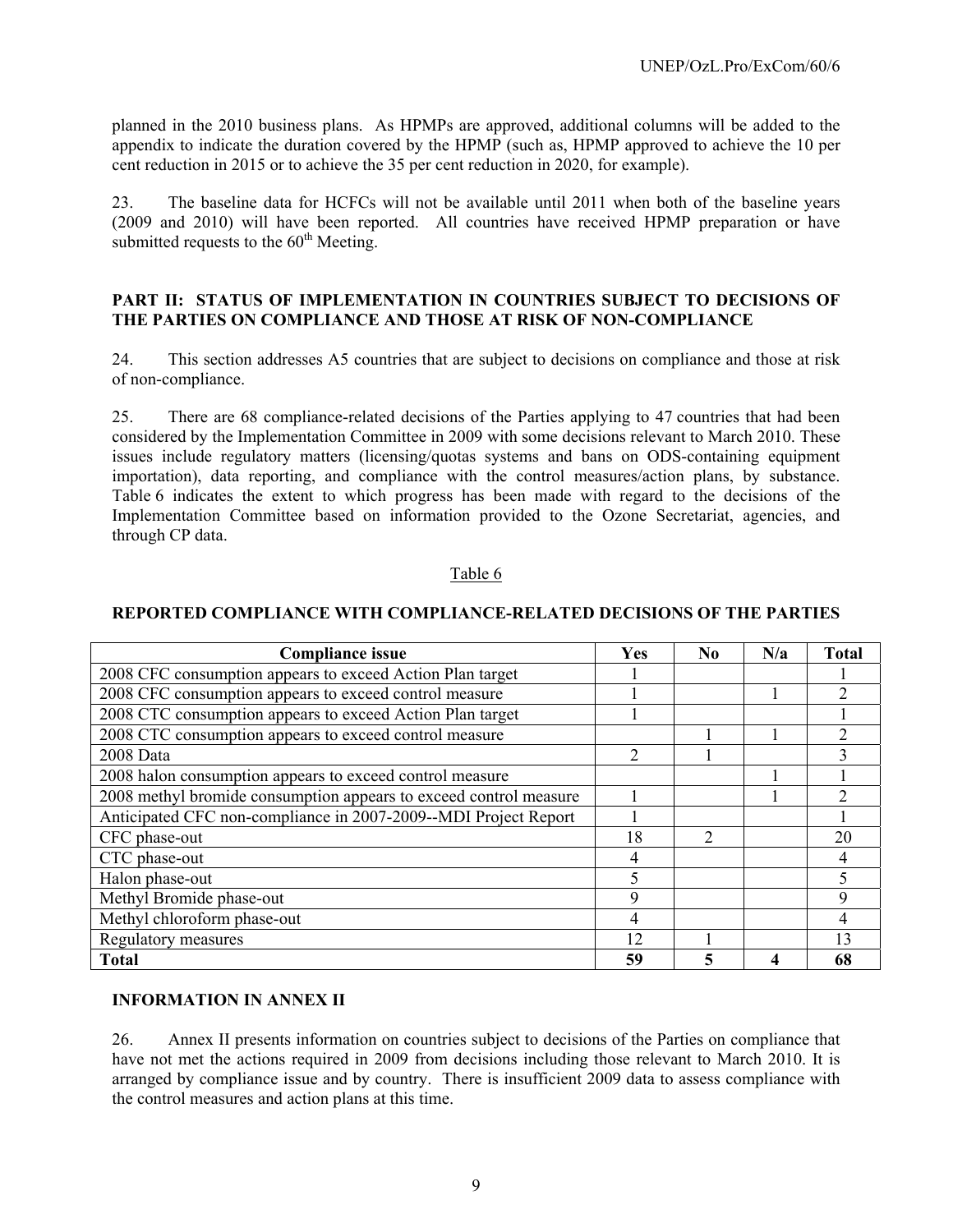27. Annex II also includes a column entitled "Multilateral Fund Comments" that provides information from CP data reports submitted by National Ozone Units, input from the Ozone Secretariat and implementing agencies, and data from the latest status and progress reports on the issue. The annex also incorporates information formerly included in the report on projects with implementation delays in countries with compliance issues.

#### **PART III: DATA ON THE IMPLEMENTATION OF COUNTRY PROGRAMMES**

28. Part III contains data on the implementation of CPs, which are submitted to the Fund Secretariat by 1 May of each year and include ODS consumption, by sector. This section also presents additional information on the characteristics of a country's ODS phase-out programme.

29. The format for country programme data reporting was approved at the 35<sup>th</sup> Meeting of the Executive Committee in decision 35/58 (e). At that time, there were no immediate control measures for HCFCs for Article 5 countries. However, as a result of decision XIX/6 of the Nineteenth Meeting of the Parties, the country programme format needs to be modified to accommodate the accelerated phase-out schedule and collect information relevant to HCFC control measures, such as the revision of licensing systems/regulations to accommodate the new control measures. The Executive Committee may wish to request the Fund Secretariat to make those changes and the UNEP CAP to provide a session on the revised format for country programme data reporting at its network meetings.

#### **ODS CONSUMPTION DATA BY SECTOR**

30. The database for the CP data is available on the Fund Secretariat's web site (www.multilateralfund.org) in the spreadsheet programme, Microsoft Excel 2002.

31. As of 24 February 2010 the Secretariat had received reports on the implementation of country programmes for 2009 from 1 of the 143 countries required to submit such reports, for 2008 from 129 countries, for 2007 from seven countries, and for 2006 from one country. The following countries have never reported CP data: Equatorial Guinea, Eritrea, Saudi Arabia and Somalia. Timor-Leste has not reported CP data as it has only recently ratified the Protocol, but the other countries all ratified in 2007 or before. Equatorial Guinea and Saudi Arabia did not receive assistance until July 2006. It should be noted that renewal of institutional strengthening projects is contingent upon receiving such data. Moreover CP implementation data must be submitted in advance of the last meeting of the year and subsequent meetings as a pre-condition for the approval and release of funding for projects. All of the countries requesting projects for consideration at the 60<sup>th</sup> Meeting submitted 2008 CP data, pursuant to decision 52/5, except for Nauru, Saudi Arabia and Somalia.

32. Although the consumption levels recorded are from different years and may not necessarily correspond to the A7 data reported, the CP data provides the most recent sectoral assessment by country and on a global basis. These data should assist the A5 countries concerned and the Executive Committee to assess what remains to be phased out on a sectoral basis.

33. Table 7 presents the total remaining ODS consumption to be phased out by sector, taking into account projects that have been approved but are not yet implemented. It also includes total consumption phase-out from approved projects that have not been completed, and the percentage of the balance to be phased out (by sector).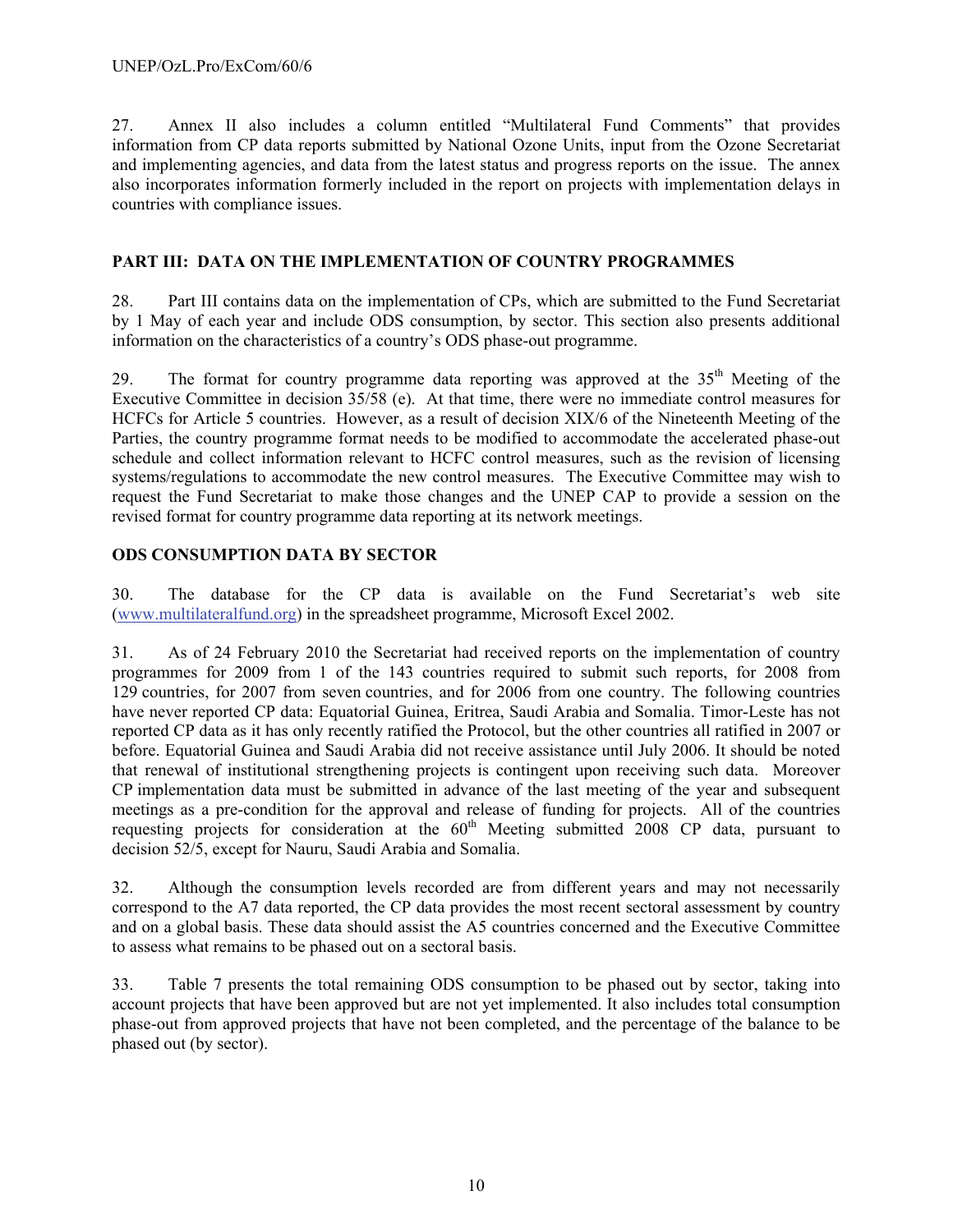### Table 7

| <b>Sector</b> | <b>Total latest</b><br>consumption | Percentage of<br>total latest<br>consumption | <b>Total phase-out</b><br>approved but<br>not completed | <b>Balance to</b><br>be phased<br>out | Percentage of<br>balance to total<br>latest consumption |
|---------------|------------------------------------|----------------------------------------------|---------------------------------------------------------|---------------------------------------|---------------------------------------------------------|
| Aerosol       | 77.5                               | $0.7\%$                                      | 555.1                                                   | $\ast$                                | N/A                                                     |
| Foam          | 229.8                              | $2.2\%$                                      | 121.4                                                   | 108.4                                 | 7.6%                                                    |
| Fumigant      | 2,821.7                            | 26.4%                                        | 2,005.5                                                 | 816.2                                 | 57.1%                                                   |
| Halon         | 1,078.8                            | 10.1%                                        | 2,137.8                                                 | $\ast$                                | N/A                                                     |
| Lab Use       | 238.6                              | $2.2\%$                                      | 0.0                                                     | 238.6                                 | 16.7%                                                   |
| <b>MDI</b>    | 1,692.2                            | 15.8%                                        | 1,702.0                                                 | $\ast$                                | N/A                                                     |
| Process agent | 123.6                              | 1.2%                                         | 89.3                                                    | 34.3                                  | 2.4%                                                    |
| Refrigeration | 3,938.2                            | 36.9%                                        | 4,052.1                                                 | $\ast$                                | N/A                                                     |
| Solvent       | 473.5                              | 4.4%                                         | 244.7                                                   | 228.8                                 | 16.0%                                                   |
| Sterilant     | 0.0                                | $0.0\%$                                      | 0.0                                                     | 0.0                                   | $0.0\%$                                                 |
| Tobacco       | 4.2                                | $0.0\%$                                      | 0.0                                                     | 4.2                                   | $0.3\%$                                                 |
| <b>Total</b>  | 10,678.1                           | 100.0%                                       | 10,907.9                                                | 1,430.6                               | 100.0%                                                  |

#### **TOTAL REMAINING ODS CONSUMPTION BY SECTOR**

**\*** More phase-out approved than latest consumption.

34. The total ODS phase-out approved but not implemented (Table 7) does not include that approved in principle for multi-year agreements (MYAs) or the phase-out level that is expected to result from the implementation of refrigerant management plans (RMPs) and halon banking. In addition to the phase-out already being funded, the Executive Committee has approved, in principle, sectoral and national phase-out projects for which annual tranches are released on the basis of achieved scheduled reductions.

35. The phase-out from future annual tranches will address a significant amount of the remaining consumption identified in Table 7. Moreover, RMPs for low-volume-consuming (LVC) countries account for 85 per cent of the baseline consumption of these countries and TPMPs account for the remaining baseline. However, the data in the projects that have been approved but are not yet implemented do not account for all of this tonnage. In addition, the approved but unimplemented ODS phase-out in Table 7 does not include some halon consumption for countries that have already received a halon banking project.

36. Table 8 presents the remaining consumption, by substance, which has not yet been addressed by the Executive Committee after taking into account MYAs, TPMPs, RMPs for LVC countries, and halon banking.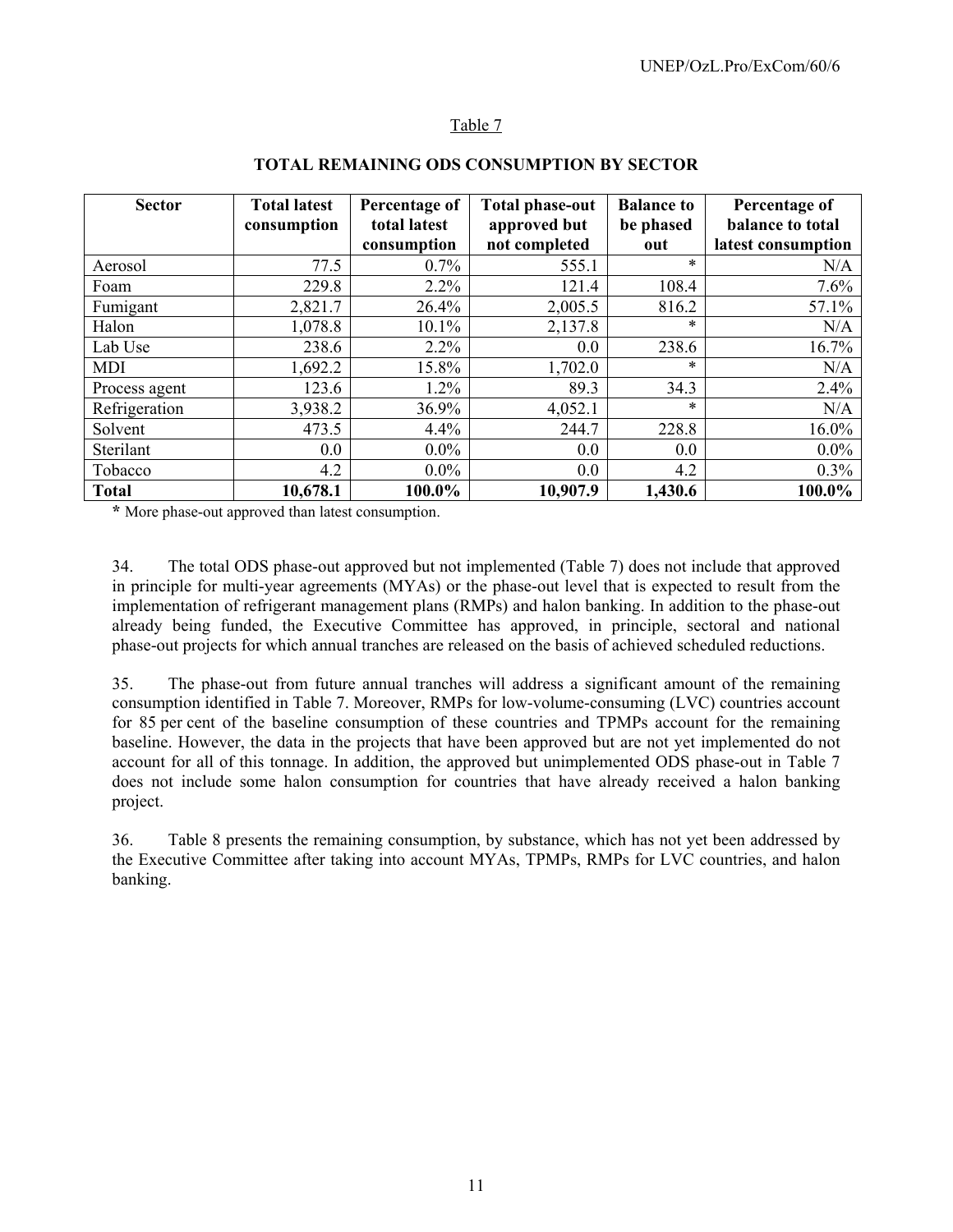#### Table 8

#### **TOTAL REMAINING ODS CONSUMPTION BY SUBSTANCE BASED ON COUNTRY PROGRAMME DATA**

#### **(AFTER TAKING INTO ACCOUNT THE PHASE-OUT REPRESENTED BY RMPS FOR LVC COUNTRIES, HALON BANKING, TOTAL PHASE-OUT PROJECTS, AND MYAS THAT ARE APPROVED IN PRINCIPLE)**

| <b>Chemical</b> | <b>Remaining ODS consumption</b><br>(ODP tonnes) |
|-----------------|--------------------------------------------------|
| <b>CFC</b>      | 25.5                                             |
| <b>CTC</b>      | 0.4                                              |
| Halons          | 0.0                                              |
| <b>MB</b>       | 1,230.6                                          |
| <b>TCA</b>      | 0.0                                              |
| <b>Total</b>    | 1,256.5                                          |

37. The document submitted to the  $57<sup>th</sup>$  Meeting of the Executive Committee indicated that there were 1,624.5 ODP tonnes remaining to be addressed, based on the latest CP data, taking into account projects that had been approved but not implemented. The reduction of 368 ODP tonnes in consumption is due to the funding approvals at the  $57<sup>th</sup>$ ,  $58<sup>th</sup>$  and  $59<sup>th</sup>$  Meetings of the Executive Committee and the updated consumption data received since the document was issued for consideration at the 57<sup>th</sup> Meeting. The remaining ODS consumption is based on the 138 A5 countries that reported CP data. The five countries that have not reported CP data may also seek the Fund's assistance. Using A7 data for those five countries, the total amount of remaining ODS consumption still to be addressed (taking into account the phase-out represented by TPMPs and RMPs for LVC countries, halon banking, total phase-out projects, and MYAs that are approved in principle) appears to be 1,331.8 ODP tonnes (Table 9). This is a reduction from the figure of 1,739 ODP tonnes that had been reported to the  $57<sup>th</sup>$  Meeting.

#### Table 9

#### **TOTAL REMAINING ODS CONSUMPTION BY SUBSTANCE BASED ON COUNTRY PROGRAMME AND ARTICLE 7 DATA**

#### **(AFTER TAKING INTO ACCOUNT THE PHASE-OUT REPRESENTED BY RMPS FOR LVC COUNTRIES, HALON BANKING, TOTAL PHASE-OUT PROJECTS, AND MYAS THAT ARE APPROVED IN PRINCIPLE)**

| <b>Chemical</b> | <b>Remaining ODS consumption</b><br>(ODP tonnes) |
|-----------------|--------------------------------------------------|
|                 |                                                  |
| <b>CFC</b>      | 47.8                                             |
| <b>CTC</b>      | 0.4                                              |
| Halons          | 0.0                                              |
| MB              | 1,283.6                                          |
| <b>TCA</b>      | 0.0                                              |
| <b>Total</b>    | 1,331.8                                          |

#### **HCFC data**

38. Table 10 presents the levels of HCFC consumption based on the latest data available. It shows that there are 422,230 metric tonnes (27,919 ODP tonnes) of HCFC consumption consisting primarily of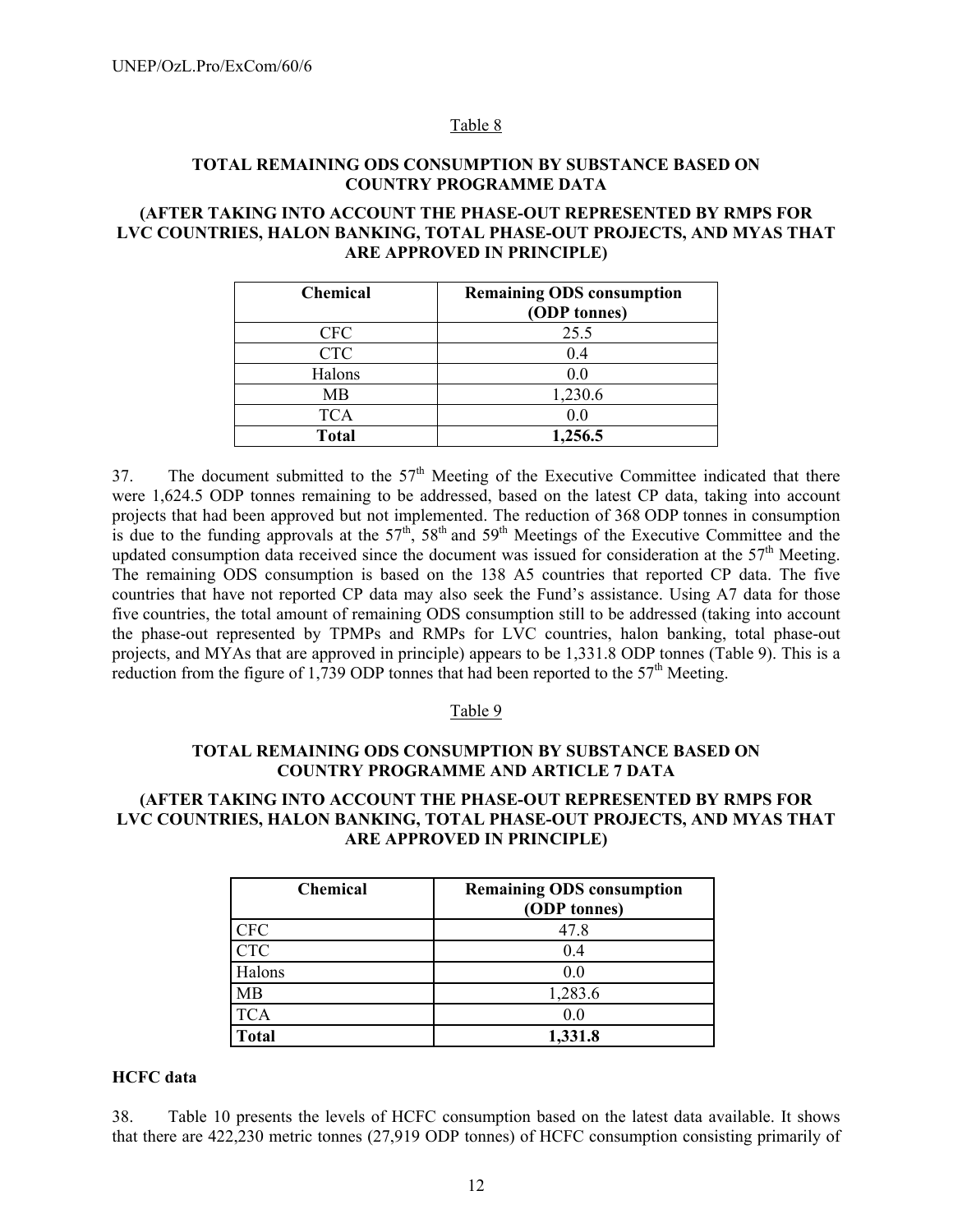HCFC-22 (62.3 per cent of the total) and HCFC-141b (32.5 per cent of the total). The 422,230 metric tonnes of HCFCs represents an increase of 31,524 metric tonnes over the amount reported (390,706 metric tonnes) to the  $57<sup>th</sup>$  Meeting. By comparison, the Fund has phased out 196,256 metric tonnes of ODS consumption (218,827 ODP tonnes) as at 31 December 2008.

#### Table 10

|  |  |  | LEVELS OF LATEST HCFC CONSUMPTION DATA BY CHEMICAL |  |
|--|--|--|----------------------------------------------------|--|
|--|--|--|----------------------------------------------------|--|

| <b>Chemical</b> | <b>Metric tonnes</b> | <b>ODP</b> tonnes | Percent of total |
|-----------------|----------------------|-------------------|------------------|
| <b>HCFC-123</b> | 1,250.63             | 25.01             | 0.09%            |
| <b>HCFC-124</b> | 381.87               | 8.40              | 0.03%            |
| HCFC-141b       | 82,449.64            | 9,069.46          | 32.48%           |
| HCFC-142b       | 22,068.76            | 1,434.47          | 5.14%            |
| HCFC-21         | 5.80                 | 0.23              | $0.00\%$         |
| HCFC-22         | 315,987.62           | 17,379.32         | 62.25%           |
| <b>HCFC-225</b> | 7.30                 | 0.51              | $0.00\%$         |
| HCFC-225ca      | 70.86                | 1.77              | 0.01%            |
| HCFC-225cb      | 7.80                 | 0.26              | $0.00\%$         |
| <b>Total</b>    | 422,230.27           | 27,919.43         | 100.00%          |

39. The level in this report is based on data from 2009 for one country, from 2008 for 129 countries, from 2007 for seven countries, and from 2006 for one country. For those countries reporting both 2007 and 2008 data, HCFC consumption decreased by 3.4 per cent.

#### **CHARACTERISTICS OF COUNTRY PROGRAMMES**

40. The new CP reporting format adopted in decision 46/39 provides an opportunity for NOUs to assess the prospects for compliance from both a quantitative and qualitative perspective.

#### **Completeness of the data**

41. This is the fourth year of use of the new format for reporting CP data. Of the 129 countries, 128 provided 2008 data using the new format. Nevertheless, most of the data provided in the new format were incomplete for the three main sections: qualitative, quantitative and regulatory. Only seven countries, Cameroon, Lebanon, Liberia, Malaysia, Suriname, Swaziland and Uganda provided all the information for all three sections. Only four countries submitted 2008 data using the web-based system, which was initiated on 25 April 2007.

42. Only 129 of the required 143 countries provided 2008 CP data in time for analysis in this document. Although several countries that submitted requests for funding to the  $60<sup>th</sup>$  Meeting also submitted CP data, several did not.

#### **Summary of data**

43. Ninety-five of the 120 reporting countries with RMPs/NPP/TPMP either indicated progress or had completed the implementation of their RMPs/NPP/TPMP. Including those countries that reported data prior to 2008, and countries that reported data for 2009, 103 out of 129 countries showed progress or completed the implementation of their RMPs/NPP/TPMP.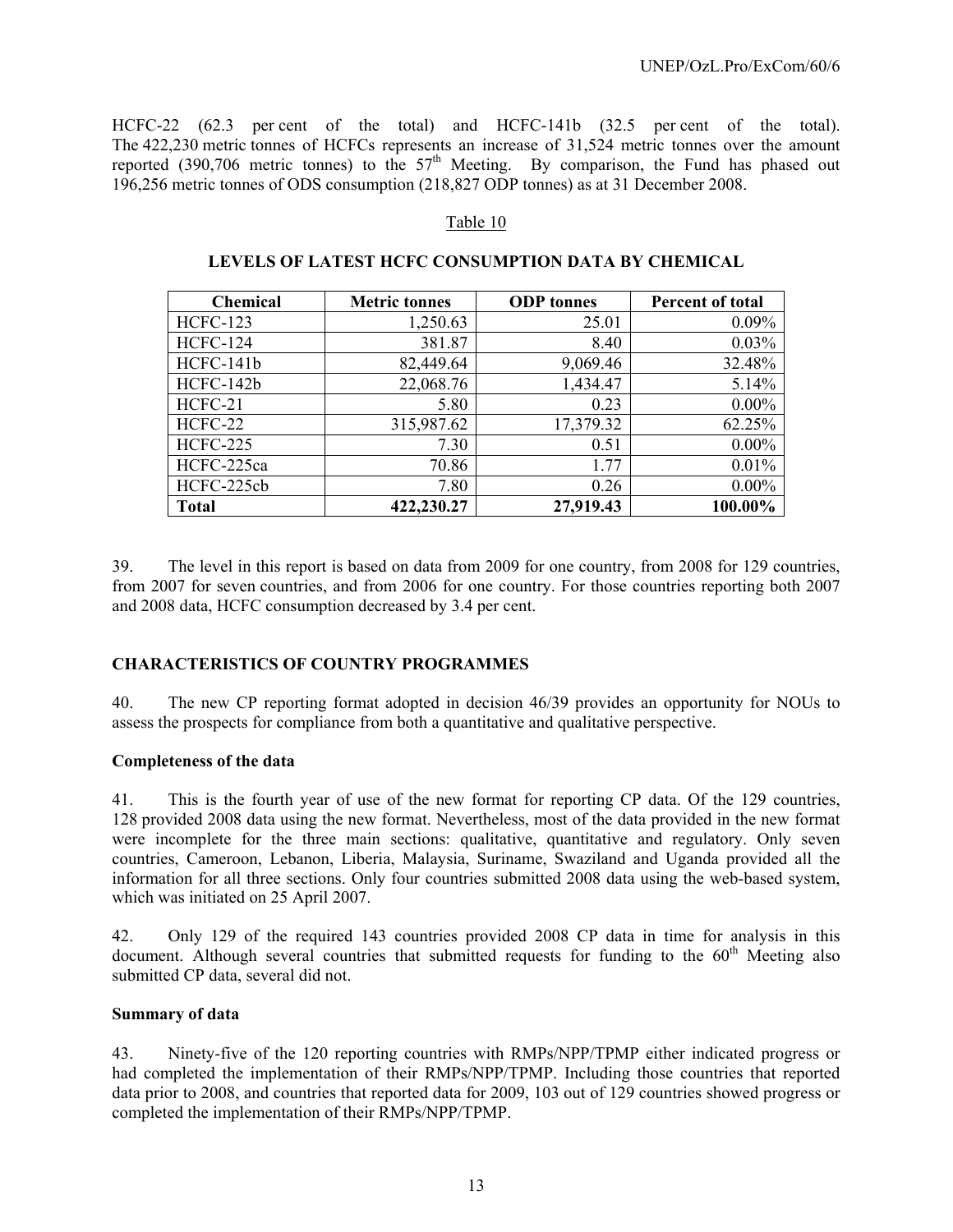44. In those countries that reported data prior to 2008, and countries that reported data for 2009, a total of 13,434 recovery machines and 6,128.3 recycling machines are operational. Of those countries employing R&R machines, 68 per cent reported that the machines had been functioning 'satisfactorily' or 'very well'. A total of 253.1 ODP tonnes of CFC-11 has been recovered of which 180.9 ODP tonnes were reused, and a total of 6,709.8 ODP tonnes of CFC-12 have been recovered of which 3,787.1 ODP tonnes were reused. Data are not collected for the other ODS.

45. Data reported for 2009, 2008, 2007 and 2006, taken together with that from previous years' reports, indicate that a total of 82,804 refrigeration servicing technicians have been trained, 61,583 have been certified, and 3,638 refrigeration technician trainers have been trained.

46. One-hundred and twenty-nine of the 137 countries have reported operational licensing systems (122 of the 129 countries that reported 2008 data had operational licensing systems with 88.4 per cent of them functioning 'satisfactorily' or 'very well').

47. One-hundred and twelve of the 137 countries that reported data (including data from previous years' reports) indicated that they had quota systems in place. In addition, 126 countries advised that importer registration was a requirement. A total of 14,605 customs officers have been reported as having been trained. It is not clear whether this is annual or cumulative data. The costs of some ODS and substitutes are summarized in Table 11.

#### Table 11

| <b>ODS</b>   | Average<br>price/<br>kilogram<br>(USS/kg)<br>(2005 <sub>per</sub> )<br><b>Report to</b> | Average<br>Price/<br>kilogram<br>(USS/kg)<br>(2006 <sub>per</sub> )<br><b>Report to</b> | Average<br>Price/<br>kilogram<br>(USS/kg)<br>(2007 <sub>per</sub> )<br><b>Report to</b><br>$50^{th}$ Meeting) $54^{th}$ Meeting) $57^{th}$ Meeting) | Average<br>Price/<br>kilogram<br>(USS/kg)<br>(2008)<br>Report) | Number of<br>countries<br>where<br>prices<br>increased | Number of<br>countries<br>where<br>prices<br>decreased | Range (US\$/kg)<br>$(2008$ Report)                                   | Number of<br>reporting<br>non-zero<br>data for<br>2008 | Data excluded*<br>countries from the calculation of<br>the average (US\$/kg.)<br>$(2008$ Report) |
|--------------|-----------------------------------------------------------------------------------------|-----------------------------------------------------------------------------------------|-----------------------------------------------------------------------------------------------------------------------------------------------------|----------------------------------------------------------------|--------------------------------------------------------|--------------------------------------------------------|----------------------------------------------------------------------|--------------------------------------------------------|--------------------------------------------------------------------------------------------------|
| $CFC-11$     | \$7.09                                                                                  | \$9.67                                                                                  | \$10.65                                                                                                                                             | \$11.42                                                        | 14                                                     | 8                                                      | \$2.24 (China)<br>to \$30.00 (Cote D'Ivoire)                         | 35                                                     | \$1.54 (Algeria),<br>\$43.39 (Brazil)                                                            |
| $CFC-12$     | \$8.98                                                                                  | \$10.95                                                                                 | \$12.81                                                                                                                                             | \$11.52                                                        | 32                                                     | 33                                                     | $$1.25$ (Zambia)<br>to \$34.00 (Brazil)                              | 92                                                     | \$1.00 (Montenegro),<br>\$87.44 (Brunei)<br>Darussalam)                                          |
| $CFC-113$    | \$9.02                                                                                  | \$19.41                                                                                 | \$19.00                                                                                                                                             | \$16.52                                                        | $\mathbf{1}$                                           | N/A                                                    | \$4.62 (China)<br>to \$33.27 (Algeria)                               | 5                                                      | \$3,568.80 (Ecuador)                                                                             |
| CFC-114      | \$9.98                                                                                  | \$17.37                                                                                 | \$18.92                                                                                                                                             | \$16.31                                                        | $\overline{2}$                                         | $\mathbf{1}$                                           | \$11.00 (Malaysia)<br>to \$19.81 (Serbia)                            | 5                                                      | \$5.00 (Ethiopia),<br>\$27.00 (Argentina)                                                        |
| CFC-115      | \$10.94                                                                                 | \$12.41                                                                                 | \$11.97                                                                                                                                             | \$8.82                                                         | $\mathbf{1}$                                           | N/A                                                    | \$5.12 (Algeria)<br>to \$13.00 (Gambia)                              | $\tau$                                                 | \$2.85 (Panama),<br>\$29.87 (China)                                                              |
| Cyclopentane | N/A                                                                                     | N/A                                                                                     | \$4.03                                                                                                                                              | \$1.91                                                         | N/A                                                    | $\mathbf{1}$                                           | \$1.91 (China)                                                       | 1                                                      | None                                                                                             |
| HCFC-141b    | N/A                                                                                     | N/A                                                                                     | \$3.87                                                                                                                                              | \$6.66                                                         |                                                        | 6                                                      | \$2.00 (Pakistan)<br>to \$19.82 (Serbia)                             | $\overline{32}$                                        | \$1.64 (China),<br>\$21.00 (United Republic<br>of Tanzania(the))                                 |
| HCFC-142b    | N/A                                                                                     | N/A                                                                                     | \$5.46                                                                                                                                              | \$6.59                                                         | $\overline{2}$                                         | N/A                                                    | \$2.15 (China)<br>to \$11.00 (Venezuela<br>(Bolivarian Republic of)) | 10                                                     | \$2.00 (Kuwait).<br>\$12.70 (Djibouti)                                                           |
| HCFC-22      | \$5.41                                                                                  | \$6.52                                                                                  | \$7.21                                                                                                                                              | \$7.75                                                         | 43                                                     | 45                                                     | \$0.81 (Costa Rica)<br>to \$49.00 (Grenada)                          | 121                                                    | \$0.67 (Zambia),<br>\$988.15 (Guyana)                                                            |
| HFC-134a     | \$12.21                                                                                 | \$13.16                                                                                 | \$12.44                                                                                                                                             | \$11.37                                                        | 28                                                     | 46                                                     | $$1.61$ (Zambia)<br>to \$37.05 (Cook Islands<br>(the))               | 108                                                    | \$1.53 (Costa Rica).<br>\$111.04 (Brunei<br>Darussalam)                                          |
| HCFC-227ea   | N/A                                                                                     | N/A                                                                                     | \$9.32                                                                                                                                              | \$12.97                                                        | N/A                                                    | 1                                                      | \$7.47 (China)<br>to $$22.45$ (Serbia)                               | $\overline{4}$                                         | \$73.00 (Oman)                                                                                   |
| HCFC-245fa   | N/A                                                                                     | N/A                                                                                     | \$7.44                                                                                                                                              | \$10.38                                                        | 1                                                      | N/A                                                    | \$9.00 (Malaysia)<br>to \$11.76 (China)                              | 2                                                      | None                                                                                             |
| HFC-356mfc   | N/A                                                                                     | N/A                                                                                     | \$15.52                                                                                                                                             | \$10.38                                                        | N/A                                                    | $\mathbf{1}$                                           | \$9.00 (Malaysia)<br>to \$11.76 (China)                              | $\overline{2}$                                         | None                                                                                             |

#### **AVERAGE PRICE OF ODS AND SUBSTITUTES**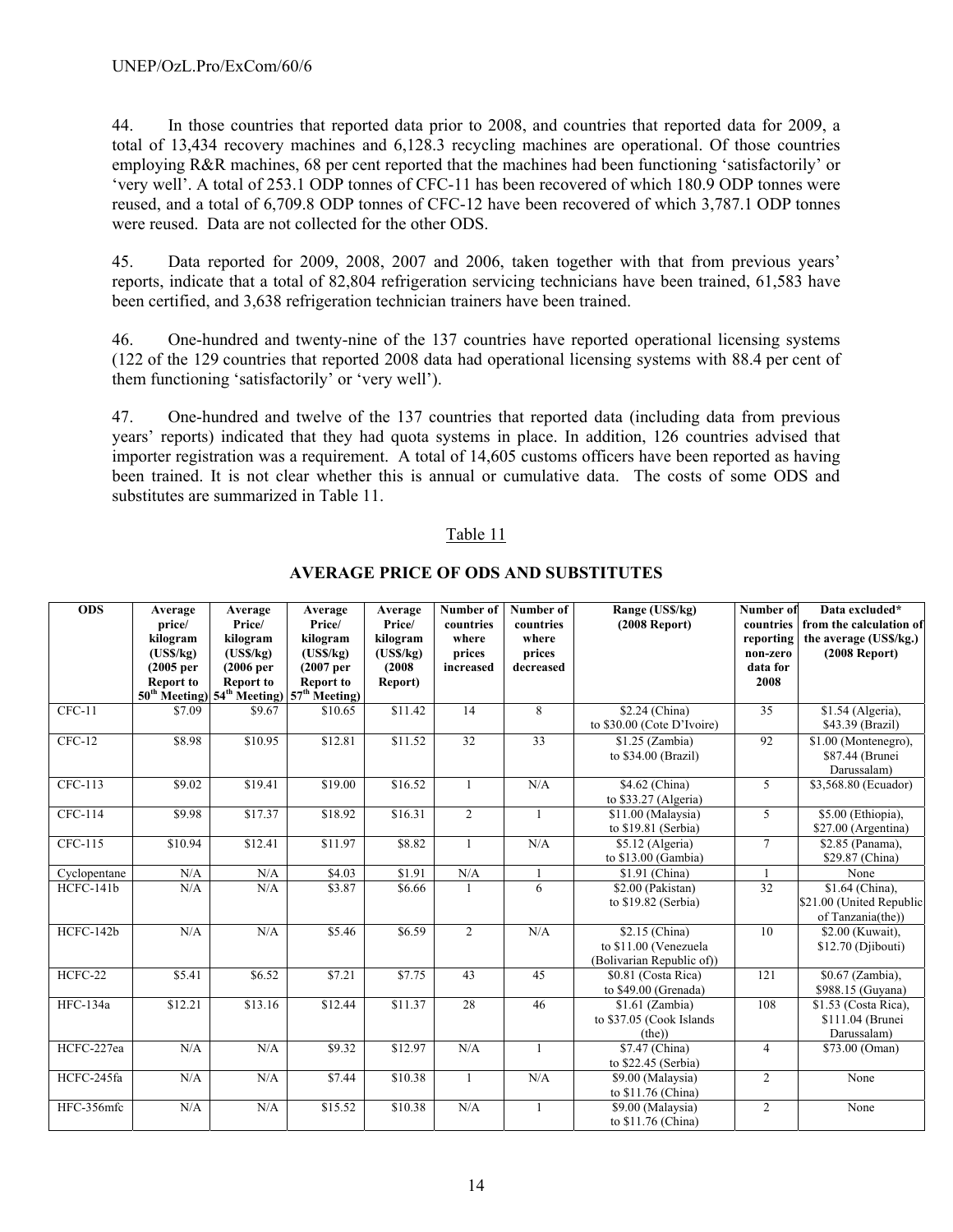| <b>ODS</b>               | Average<br>price/<br>kilogram<br>(USS/kg)<br>(2005 <sub>per</sub> )<br><b>Report to</b> | Average<br>Price/<br>kilogram<br>(USS/kg)<br>(2006 <sub>per</sub> )<br><b>Report to</b><br>50 <sup>th</sup> Meeting) 54 <sup>th</sup> Meeting) | Average<br>Price/<br>kilogram<br>(USS/kg)<br>(2007 <sub>per</sub> )<br><b>Report to</b><br>57 <sup>th</sup> Meeting) | Average<br>Price/<br>kilogram<br>(USS/kg)<br>(2008)<br>Report) | Number of<br>countries<br>where<br>prices<br>increased | Number of<br>countries<br>where<br>prices<br>decreased | Range (US\$/kg)<br>$(2008$ Report)                                                            | Number of<br>countries<br>reporting<br>non-zero<br>data for<br>2008 | Data excluded*<br>from the calculation of<br>the average (US\$/kg.)<br>$(2008$ Report)                                   |
|--------------------------|-----------------------------------------------------------------------------------------|------------------------------------------------------------------------------------------------------------------------------------------------|----------------------------------------------------------------------------------------------------------------------|----------------------------------------------------------------|--------------------------------------------------------|--------------------------------------------------------|-----------------------------------------------------------------------------------------------|---------------------------------------------------------------------|--------------------------------------------------------------------------------------------------------------------------|
| Isobutane<br>$(HC-600a)$ | N/A                                                                                     | N/A                                                                                                                                            | \$14.24                                                                                                              | \$22.53                                                        | 3                                                      | $\mathbf{3}$                                           | \$3.00 (Argentina and Chile)<br>to \$43.80 (Morocco)                                          | 20                                                                  | \$1.50 (China),<br>\$57.37 (Armenia),<br>\$59.52 (Croatia),<br>\$82.50 (Kuwait)<br>\$83.00 (Republic of<br>Moldova(the)) |
| MDI (foam<br>production) | N/A                                                                                     | N/A                                                                                                                                            | \$3.83                                                                                                               | \$3.34                                                         | N/A                                                    | 1                                                      | \$2.35 (China)<br>to \$4.50 (Morocco)                                                         | 3                                                                   | None                                                                                                                     |
| Pentane                  | N/A                                                                                     | N/A                                                                                                                                            | \$1.40                                                                                                               | \$6.00                                                         | N/A                                                    | N/A                                                    | \$6.00 (Argentina and Sierra<br>Leone)                                                        | $\overline{2}$                                                      | None                                                                                                                     |
| Propane<br>$(HC-290)$    | N/A                                                                                     | N/A                                                                                                                                            | \$6.49                                                                                                               | \$7.88                                                         | 1                                                      | -1                                                     | \$3.00 (Chile)<br>to \$18.00 (Cuba)                                                           | 6                                                                   | \$0.83 (Nicaragua).<br>\$25.00 (Thailand)                                                                                |
| $R-404A$                 | N/A                                                                                     | N/A                                                                                                                                            | $\overline{$}12.44$                                                                                                  | \$16.46                                                        | $\tau$                                                 | 8                                                      | \$4.92 (Serbia)<br>to \$61.00 (Comoros(the))                                                  | 57                                                                  | \$3.75 (Panama),<br>\$360.00 (Bhutan)                                                                                    |
| R-406A                   | N/A                                                                                     | N/A                                                                                                                                            | N/A                                                                                                                  | \$7.50                                                         | N/A                                                    | N/A                                                    | \$7.50 (Suriname)                                                                             | $\mathbf{1}$                                                        | None                                                                                                                     |
| R-407C                   | N/A                                                                                     | N/A                                                                                                                                            | \$14.21                                                                                                              | \$17.42                                                        | 4                                                      | 8                                                      | \$5.01 (Serbia)<br>to \$90.90 (Cook Islands(the))                                             | 39                                                                  | \$4.20 (Panama),<br>\$120.27 (Sri Lanka)                                                                                 |
| R-410A                   | N/A                                                                                     | N/A                                                                                                                                            | \$14.21                                                                                                              | \$15.43                                                        |                                                        | 10                                                     | \$3.18 (Panama)<br>to $$36.00$ (Vanuatu)                                                      | 43                                                                  | \$2.77 (Antigua and<br>Barbuda),<br>\$61.00 (Cook<br>Islands(the)                                                        |
| R-502                    | \$14.20                                                                                 | \$16.74                                                                                                                                        | \$21.44                                                                                                              | \$16.97                                                        | 8                                                      | 15                                                     | \$5.00 (Iran (Islamic<br>Republic of)<br>to $$40.00$ (Congo(the))                             | 42                                                                  | \$0.60 (Mozambique),<br>\$44.00 (Paraguay)                                                                               |
| R-507A                   | N/A                                                                                     | N/A                                                                                                                                            | \$12.47                                                                                                              | \$17.69                                                        | $\overline{2}$                                         | $\overline{4}$                                         | \$5.25 (The Former<br>Yugoslav Republic of<br>Macedonia)<br>to \$63.85 (Cook<br>Islands(the)) | 24                                                                  | \$2.93 (Panama),<br>\$180.44 (Sri Lanka)                                                                                 |

\* All zero \$ entries were excluded.

48. The Fund Secretariat sought clarification on price data where that data did not reflect comparable data from other A5 countries. No such data have been provided for halons, MB or CTC.

49. Table 11 indicates that average prices for CFC-12, CFC-113, CFC-114, CFC-115, HCFC-134a and R-502 have decreased and that more countries experienced decreases in prices than increases. However, consistent with the 2005, 2006 and 2007 data, the average prices of substitutes (such as R-502) remain higher than those of CFC-11 and CFC-12. Also, HCFC-22, HCFC-141b and HFC-134a still remain much less expensive than the relevant CFCs, based on this sample of data.

### **PART IV: PROJECTS WITH IMPLEMENTATION DELAYS AND SPECIAL STATUS REPORTS**

50. There are 23 ongoing projects that have been classified as projects with implementation delays and are subject to the Committee's procedures for project cancellation. Projects with implementation delays are those: (i) that are expected to be completed more than 12 months late, and/or, (ii) where no disbursement has been made within 18 months of the project's approval. The breakdown of projects with implementation delays, by implementing and bilateral agency, is presented in Table 12 as follows: UNDP (seven); UNEP (five); UNIDO (three); the World Bank (three); Japan (three); Australia (one) and Spain (one). Delays are most commonly caused by factors associated with technical reasons (10). Table 12 presents a summary of progress for projects with implementation delays.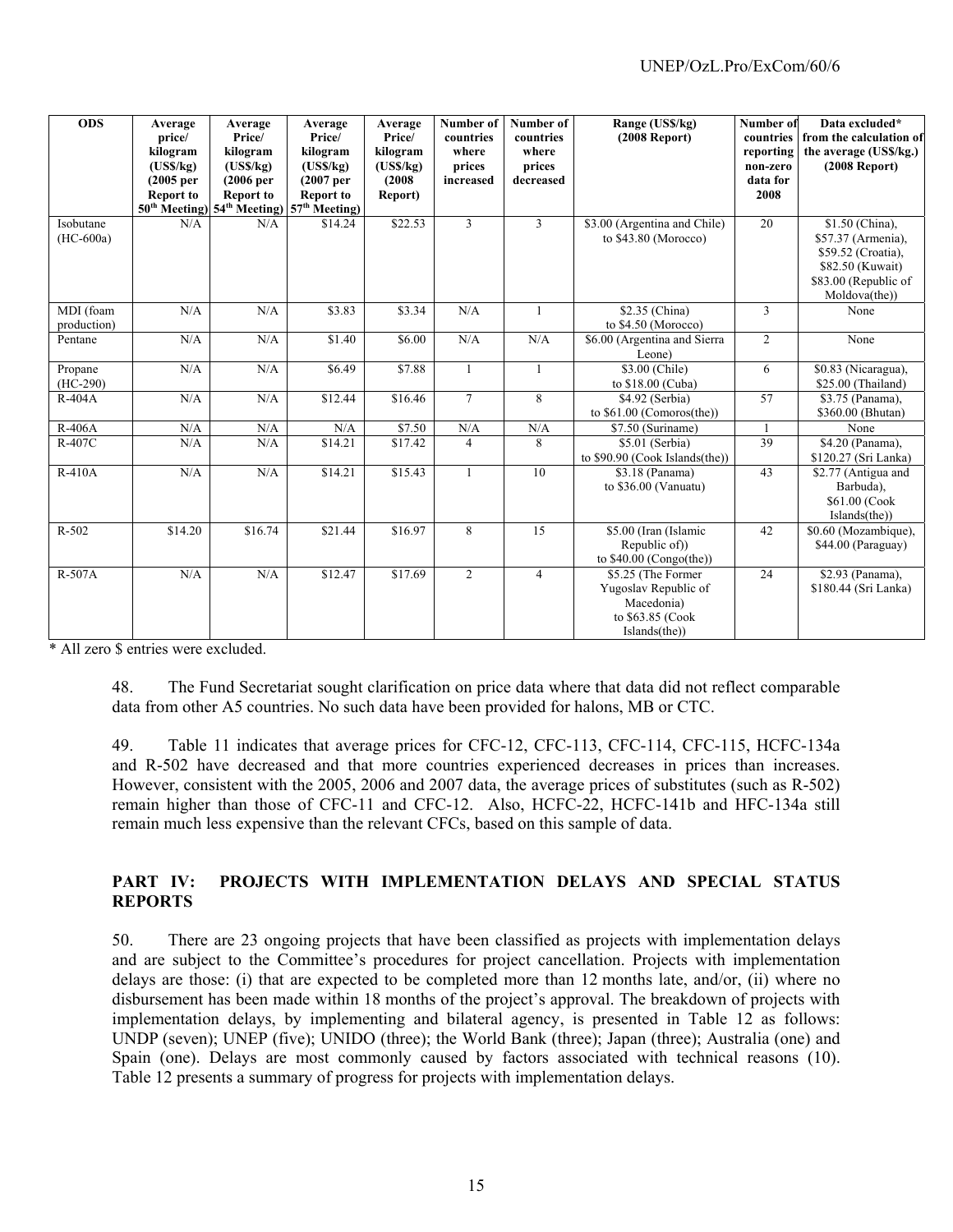### Table 12

#### **SUMMARY OF PROGESS FOR PROJECTS WITH IMPLEMENTATION DELAYS**

|                                                  | Australia   Japan |  |  | Spain   UNDP   UNEP   UNIDO | World       | <b>Total</b> |
|--------------------------------------------------|-------------------|--|--|-----------------------------|-------------|--------------|
|                                                  |                   |  |  |                             | <b>Bank</b> |              |
| Number of projects reported                      |                   |  |  |                             |             | 23           |
| Number of projects completed                     |                   |  |  |                             |             |              |
| Number of projects with some progress            |                   |  |  |                             |             | 19           |
| Number of projects to be reported at the meeting |                   |  |  |                             |             |              |

#### *Progress in resolving causes of delays*

51. In their reports, the implementing and bilateral agencies advised that there have been varying degrees of progress in overcoming delays. Three of the projects listed with delays at the 59<sup>th</sup> Meeting have now been completed (Annex III).

#### *Projects with some progress*

52. Nineteen projects were classified as showing "some progress", and the implementing and bilateral agencies indicated that these would continue to be monitored (Annex IV). Notwithstanding progress, it should be noted that projects approved over three years ago must continue to be monitored pursuant to decision 32/4. These projects cannot, therefore, be removed from the list for monitoring prior to final completion irrespective of the progress that may have been made. They are thus recommended for continued monitoring.

# *Projects to be reported at the 60<sup>th</sup> Meeting*

53. There is only one project for which a report on its completion should be provided during the 60th Meeting: "Development of guidelines to promote safety in aerosol conversions" (GLO/ARS/39/TAS/246) under UNEP implementation.

#### *Projects for which additional status reports were requested*

54. Institutional strengthening, halon banking, customs training, recovery and recycling, and demonstration projects are not subject to procedures for project cancellation. Nevertheless, the Executive Committee has decided to continue to monitor them as appropriate (decision  $36/14$  (b)). At its 59<sup>th</sup> Meeting, the Executive Committee requested 28 additional status reports. Such status reports are needed when there has been no indication of any progress since the last report and/or where additional impediments to implementation have been reported. Additional status reports are requested for submission to the  $61^{\text{st}}$  Meeting for seven projects (Annex V).

55. There are several projects with ongoing difficulties for which additional status reports were provided. Table 13 presents those projects along with a brief status report and suggestions for Executive Committee action.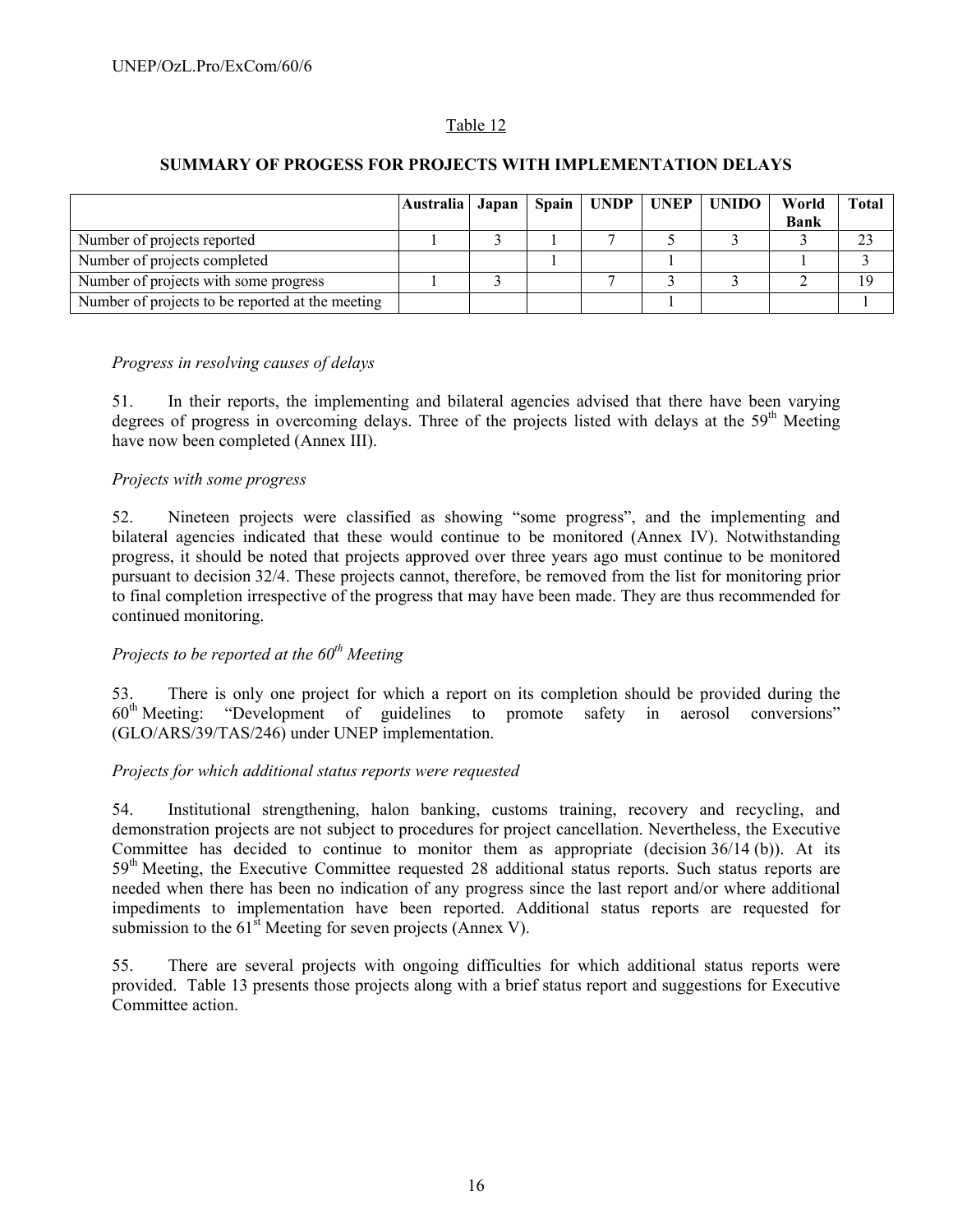#### Table 13

| Code              | Agency       | <b>Project title</b>                                                                          | <b>Comment for report</b>                                                                         |
|-------------------|--------------|-----------------------------------------------------------------------------------------------|---------------------------------------------------------------------------------------------------|
| BHE/HAL/42/TAS/18 | <b>UNIDO</b> | Phase-out of halon consumption                                                                | Ongoing difficulties in procuring the halon<br>reclamation equipment.                             |
| BHE/SEV/43/INS/19 | <b>UNIDO</b> | Extension of the institutional strengthening<br>project (phase II)                            | No signature of INS and UNIDO requested<br>ExCom intervention.                                    |
| ETH/REF/44/TAS/14 | France       | Implementation of the RMP update                                                              | No progress due to stalled ODS regulations for<br>several years.                                  |
| KUW/HAL/45/PRP/07 | <b>UNIDO</b> | Preparation of a halon phase-out plan                                                         | UNIDO suggests cancellation as no progress in<br>identifying site for halon reclamation expected. |
| KUW/PHA/52/TAS/10 | <b>UNEP</b>  | Terminal phase-out management plan for Annex<br>A Group I substances (first tranche)          | The verification report approved at $57th$ Meeting<br>has not been initiated.                     |
| LIB/HAL/47/TAS/26 | <b>UNIDO</b> | Plan for the phase-out of import and net<br>consumption of halons in the fire fighting sector | Government has not identified a company for the<br>halon reclamation equipment.                   |
| MAR/SEV/53/INS/19 | <b>UNEP</b>  | Extension of the institutional strengthening<br>project (phase III)                           | Required reports have not been completed for<br>INS.                                              |

#### **PROJECTS WITH STATUS REPORTS AND ONGOING DIFFICULTIES**

56. At its 59th Meeting, the Executive Committee took decisions with respect to three projects for which there are still ongoing difficulties. The Committee:

- (a) Encouraged the Government of Ethiopia to complete ODS regulations in order to complete the implementation of the country's RMP under French implementation (ETH/REF/44/TAS/14);
- (b) Noted that UNIDO plans to submit a business plan to the  $60<sup>th</sup>$  Meeting to enable the halon banking project in the Libyan Arab Jamahiriya (LIB/HAL/47/TAS/26) to begin implementation;
- (c) Urged Bosnia and Herzegovina to expedite the value added tax exemption and the bidding and the delivery of the equipment for the halon banking project under UNIDO implementation (BHE/HAL/42/TAS/18) in the light of the impending 1 January 2010 phase-out of halons (decision 59/4).

57. It is now expected that Ethiopia will submit an HPMP instead of a TPMP due to the lack of regulations for ODS controls. With respect to the halon banking project approved at the 47<sup>th</sup> Meeting for the Libyan Arab Jamahiriya (LIB/HAL/47/TAS/26), there continues to be no progress in meeting the requirement for a business plan, as a host site for the halon reclamation equipment has not yet been determined. The halon project in Bosnia and Herzegovina approved at the 42<sup>nd</sup> Meeting continues to have difficulties in obtaining the halon reclamation equipment. The Executive Committee may wish to inform these countries of the possible cancellation of these projects at its  $61<sup>st</sup>$  Meeting in the absence of any progress toward fulfilling the requirements to initiate the approved projects.

58. Table 13 also mentions the need for a signature for the project document for the institutional strengthening project in Bosnia and Herzegovina (BHE/SEV/43/INS/19), no progress in selection of a site to prepare a halon banking project in Kuwait (KUW/HAL/45/PRP/07) since its approval at the 45<sup>th</sup> Meeting, the initiation of the verification for the TPMP in Kuwait (KUW/PHA/52/TAS/10), and no required reports for the institutional strengthening project in Mauritius (MAR/SEV/53/INS/19). The Executive Committee may wish to urge the signature of the project documents in Bosnia Herzegovina (BHE/SEV/43/INS/19), the initiation of the TPMP verification report in Kuwait (KUW/PHA/52/TAS/10), consider cancelling the halon banking project preparation in Kuwait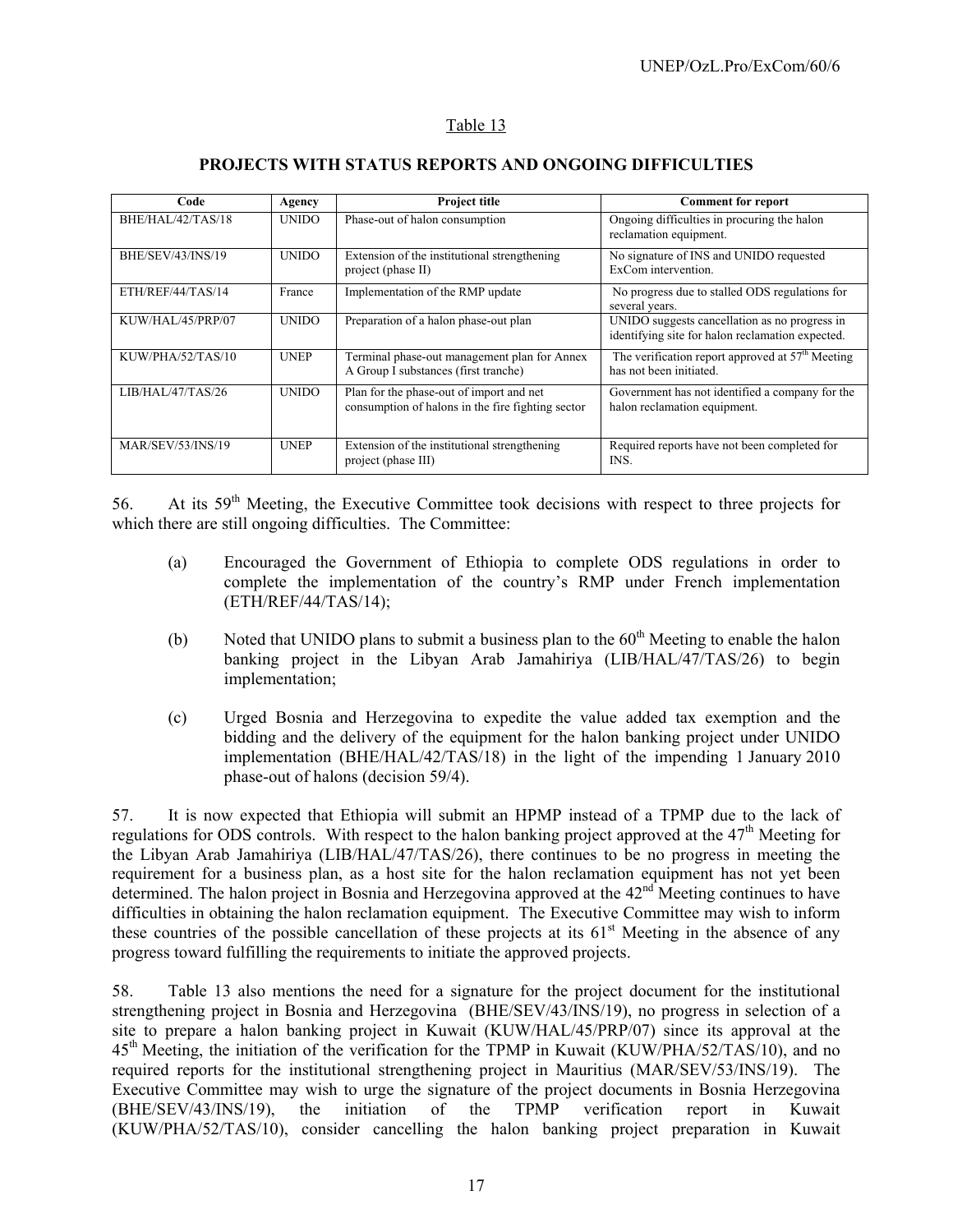$(KUW/HAL/45/PRP/07)$  if progress is not made by the  $61<sup>st</sup>$  Meeting on site identification for the halon reclamation equipment and reporting as required for Mauritius (MAR/SEV/53/INS/19).

#### **RECOMMENDATIONS**

- 59. The Executive Committee may wish to consider:
	- (a) Noting:
		- (i) With appreciation, the status reports on projects with implementation delays submitted to the Secretariat by the Governments of Australia, France, Germany, Japan, Spain, and the four implementing agencies, addressed in UNEP/OzL.Pro/ExCom/60/6;
		- (ii) That the requests for projects submitted to the  $60<sup>th</sup>$  Meeting by Nauru, Saudi Arabia and Somalia are subjected to the receipt of the 2008 CP data in accordance with decision 52/5 on receipt of CP data as a precondition for the approval and release of funding for projects;
		- (iii) The completion of three of the 23 projects listed with implementation delays;
		- (iv) That the Secretariat and the implementing agencies would take established actions according to the Secretariat's assessments (progress or some progress) and report to and notify Governments and implementing agencies as required;
	- (b) Requesting:
		- (i) The UNEP CAP to provide a session on the revised format for country programme data reporting at its network meeting;
		- (ii) Additional status reports on the projects listed in Annex V to the present document;
		- (iii) An update of the delay report required for the following project during the  $60<sup>th</sup>$  Meeting:

| <b>Agency</b> | `ode | <b>Project title</b>                                                                  |
|---------------|------|---------------------------------------------------------------------------------------|
| <b>UNEP</b>   |      | GLO/ARS/39/TAS/246 Development of guidelines to promote safety in aerosol conversions |

- (iv) The Secretariat to modify the country programme data reporting format to include information relevant to the HCFC phase-out including whether HCFC control measures are included in licensing systems;
- (c) Considering cancellation of the following projects at the  $61<sup>st</sup>$  Meeting unless progress is achieved as indicated:
	- (i) The RMP in Ethiopia under French implementation if progress is not reported on implementing ODS regulations (ETH/REF/44/TAS/14);
	- (ii) The halon banking project in the Libyan Arab Jamahiriya (LIB/HAL/47/TAS/26) if a business plan is not submitted to the  $61<sup>st</sup>$  Meeting for halon activities;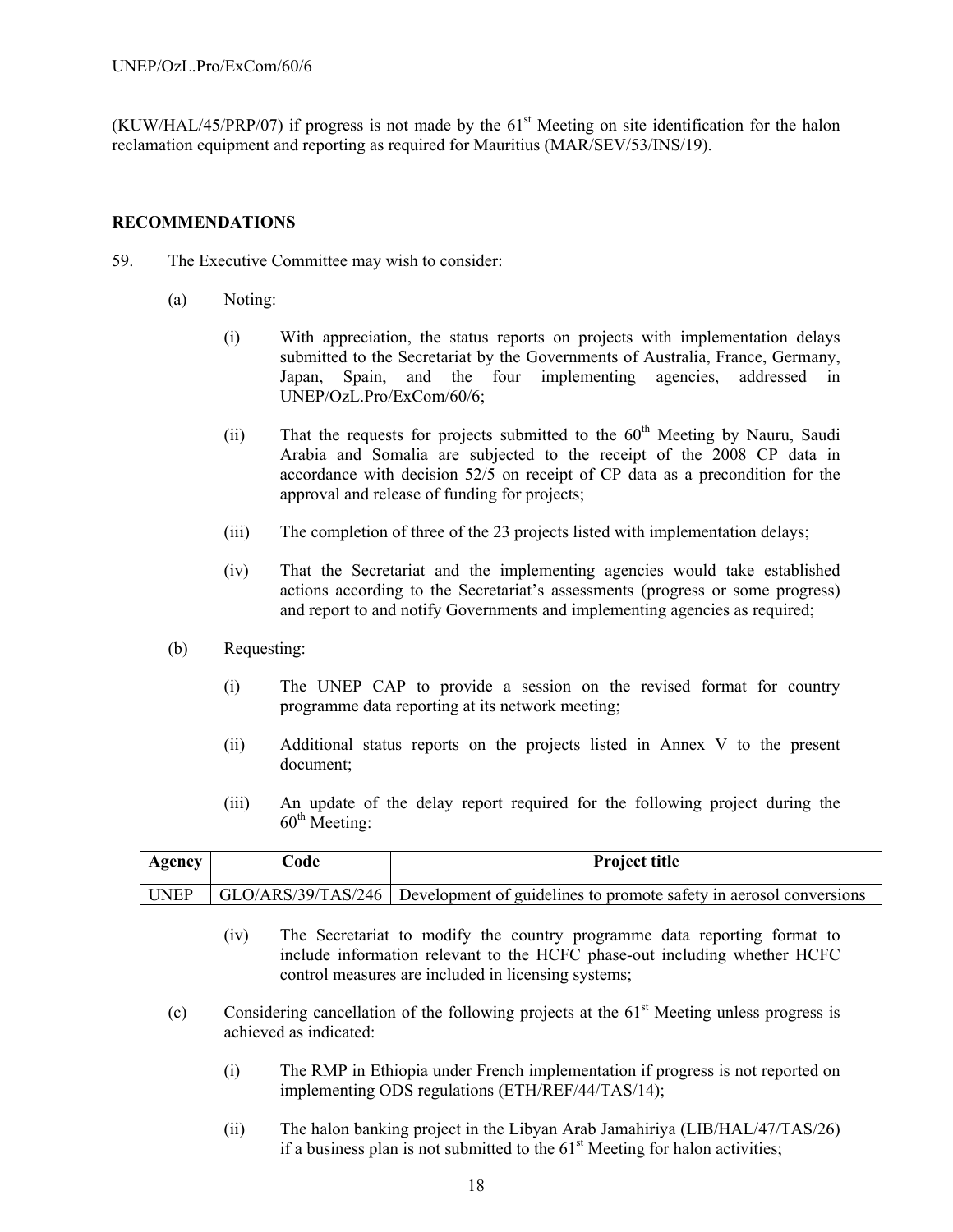- (iii) The halon banking project in Bosnia and Herzegovina (BHE/HAL/42/TAS/18) if progress is not reported on the delivery of the halon equipment;
- (iv) The halon banking project preparation in Kuwait (KUW/HAL/45/PRP/07) if a site has not been selected for the halon equipment by the  $61<sup>st</sup>$  Meeting;
- (d) Urging:
	- (i) Project document signature for the institutional strengthening project in Bosnia and Herzegovina (BHE/SEV/43/INS/19);
	- (ii) Reporting as required for the institutional strengthening project in Mauritius (MAR/SEV/53/INS/19); and
	- (iii) Initiation of the terminal phase-out management plan (TPMP) verification report in Kuwait (KUW/PHA/52/TAS/10).

---------------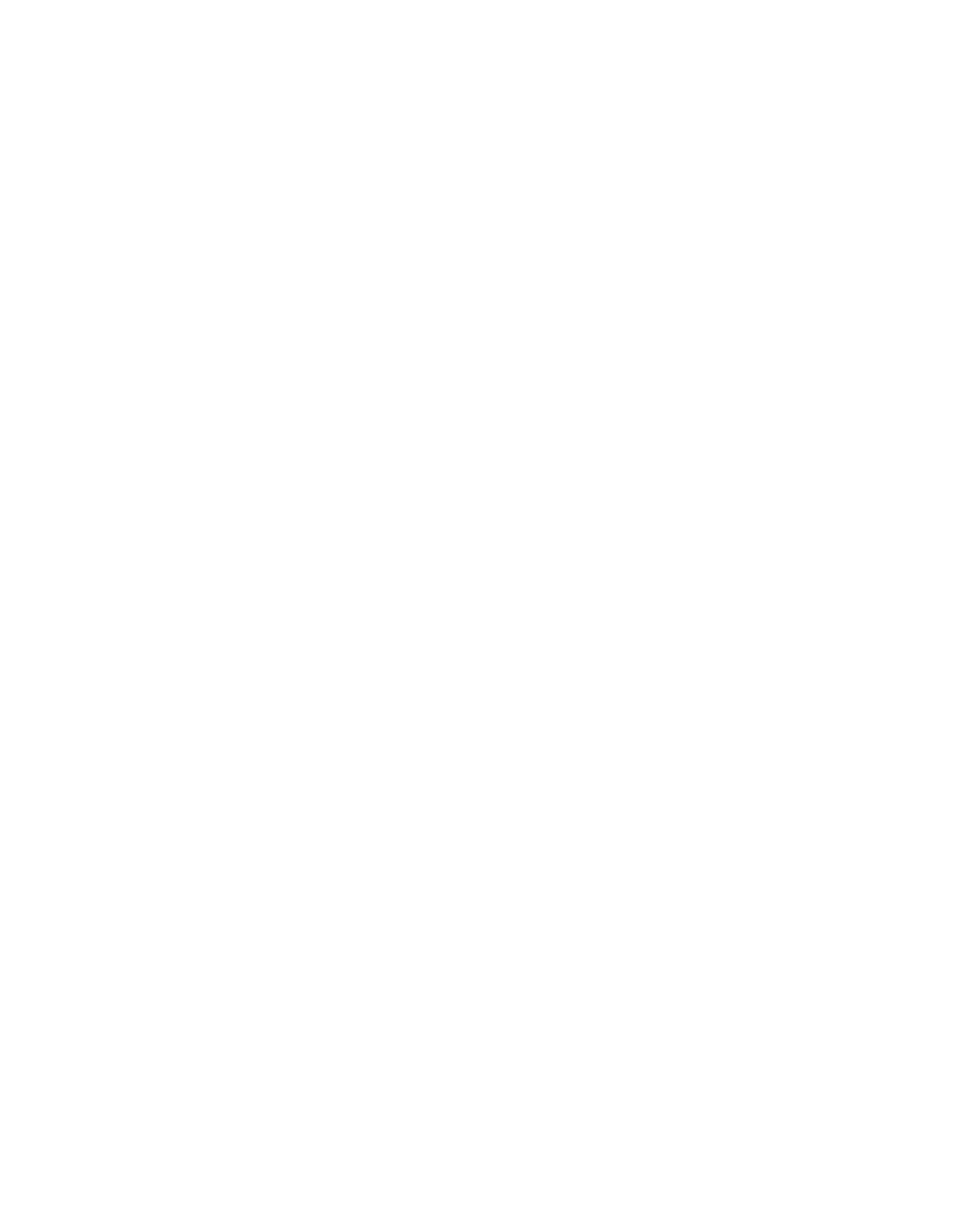#### **Annex I**

#### **DETAILED ANALYSIS OF THE STATUS OF IMPLEMENTATION IN COUNTRIES SUBJECT TO DECISIONS OF THE PARTIES ON COMPLIANCE AND THOSE AT RISK OF NON-COMPLIANCE**

60. Annex I presents the detailed analysis of the status of implementation in countries subject to decisions of the Parties on compliance and those at risk of non-compliance. The data tables in Appendixes I-VI indicate whether a country has received a total phase-out agreement for a specific controlled substance. The analysis of halons (Appendix II) indicates whether a halon banking activity has been approved. Halon banking guidelines require that regulations facilitating production and import bans are established within six months of the establishment of a reclamation centre (decision 18/22). Decision 35/57 presumes that halon banking should be the last project approved for the halon sector. The methyl bromide analysis (Appendix III) indicates further whether a country has received funding for a phase-out to meet the 2005 control measure. Appendices IV and V present information on the carbon tetrachloride (CTC) and methyl chloroform (TCA) phase-out, respectively. A new appendix was added to provide information on latest HCFC consumption only, as the baseline will not be established until after 2010.

### **ANALYSIS OF COMPLIANCE FOR CFCs (Appendix I)**

61. Countries have been grouped into two categories: (a) whose latest consumption exceeds the 85 per cent baseline reduction target of 2007 that applies until December 2009; and (b) those whose latest consumption exceeds the 2010 100 per cent phase-out target.

(a) Countries at risk of not achieving the 85 per cent CFC baseline reduction

62. This category consists of 5 countries, including 2 LVC countries, which may need to achieve additional CFC phase-out amounting to 1,542 ODP tonnes by 2007 in order to comply with the 85 per cent reduction target. Of these 5 countries, two were to receive projects with phase-out in the 2010 business plans.

63. Of the 5 countries, the Executive Committee has approved RMPs for one non-LVC country and one LVC country, including two countries that had already received either an RMP to meet their 50 per cent and 85 per cent reductions or had a national phase-out agreement approved. Vanuatu is one of the LVC countries that have phase-out agreement with the Executive Committee as part of the Pacific Island Country (PIC) strategy.

64. There is one LVC country that has approved national phase-out agreement: Bosnia and Herzegovina.

65. The remaining three countries that may require additional actions to achieve the 85 per cent reduction are Bangladesh, Iraq and Saudi Arabia. All countries currently eligible for Fund assistance have national CFC phase-out agreements with the Executive Committee, which contain a phase-out schedule that is consistent with the targets in the Montreal Protocol. All of the countries that are at risk have received support from the Executive Committee or have projects in the 2010-2012 business plans to address their compliance needs.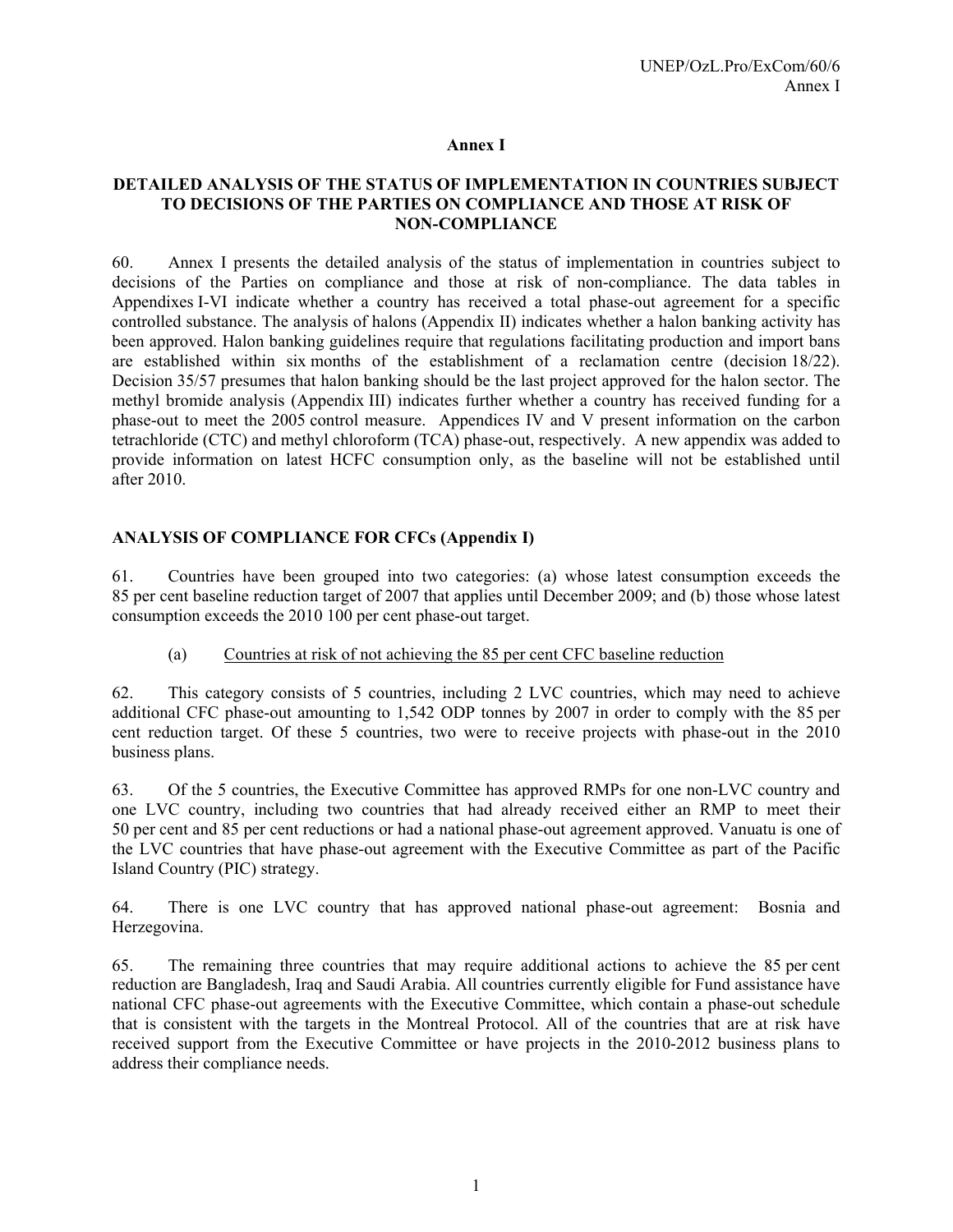#### (b) Countries whose latest consumption exceeds the 2010 phase-out target

66. This category consists of 91 countries, including 55 LVC countries, which may need to achieve additional CFC phase-out amounting to 6,807 ODP tonnes by 2010 in order to comply with the 100 per cent reduction target. Of these 91 countries, 21 have phase-out projects included in the 2010 business plans.

67. Of the 91 countries, the Executive Committee has approved national CFC phase-out agreements for 84 countries including 50 LVC countries. Three of the remaining seven countries have projects included in the 2010-2012 business plans. Two countries (the Republic of Korea and the United Arab Emirates) are currently not eligible for funding from the Multilateral Fund. The remaining two countries do not have projects for complete phase-out of CFC or included in the 2010-2012 business plans including Ethiopia and Timor-Leste.

# **ANALYSIS OF COMPLIANCE FOR HALONS (Appendix II)**

68. Seventy-five countries have reported no consumption of halons between 1995 and 2008.

69. Sixty-one countries have received support for halon banking activities or phase-out agreements. This includes those countries participating in regional halon banks. Halon banking is presumed to be the last funded activity in the halon consumption sector for most countries but there are some halon phase-out activities that are part of multi-sectoral phase-out agreements.

70. Countries have been grouped into the following two categories: (a) those whose latest consumption exceeds the 50 per cent reduction target of 2005 that applies until December 2009; and (b) those whose latest consumption exceeds the 2010 100 per cent phase-out target.

### (a) Countries at risk of not achieving the 50 per cent baseline reduction for halons

71. This category consists of one non-LVC country (Iraq) that may need to phase-out additional halons amounting to 3.9 ODP tonnes by 2005 in order to comply with the 50 per cent reduction targets. The latest consumption for Iraq in 2008 is 39.1 ODP tonnes.

### (b) Countries whose latest consumption exceeds the 2010 phase-out target

72. This category consists of eleven countries that may need to phase-out additional halons amounting to 1,910 ODP tonnes by 2010 in order to comply with the 100 per cent reduction targets. These countries have received support from the Multilateral Fund, except the Republic of Korea and the United Arab Emirates. The Republic of Korea and the United Arab Emirates are currently not eligible for funding from the Multilateral Fund.

### **ANALYSIS OF COMPLIANCE FOR METHYL BROMIDE (Appendix III)**

73. This section presents the analysis for compliance with methyl bromide control measures. It should be noted that all data reported and used in this analysis relate to controlled use only, which means that the data exclude quarantine and pre-shipment (QPS). 142 of the 143 Article 5 countries that have ratified the Copenhagen Amendment have reported complete baseline data. Of these 143 countries, 57 reported zero for both the baseline consumption and the latest consumption and one where 2008 consumption data or baseline is not available.

74. Ninety-nine Article 5 countries have received support from the Multilateral Fund for methyl bromide activities and/or projects. This includes projects that will lead to a complete phase-out of methyl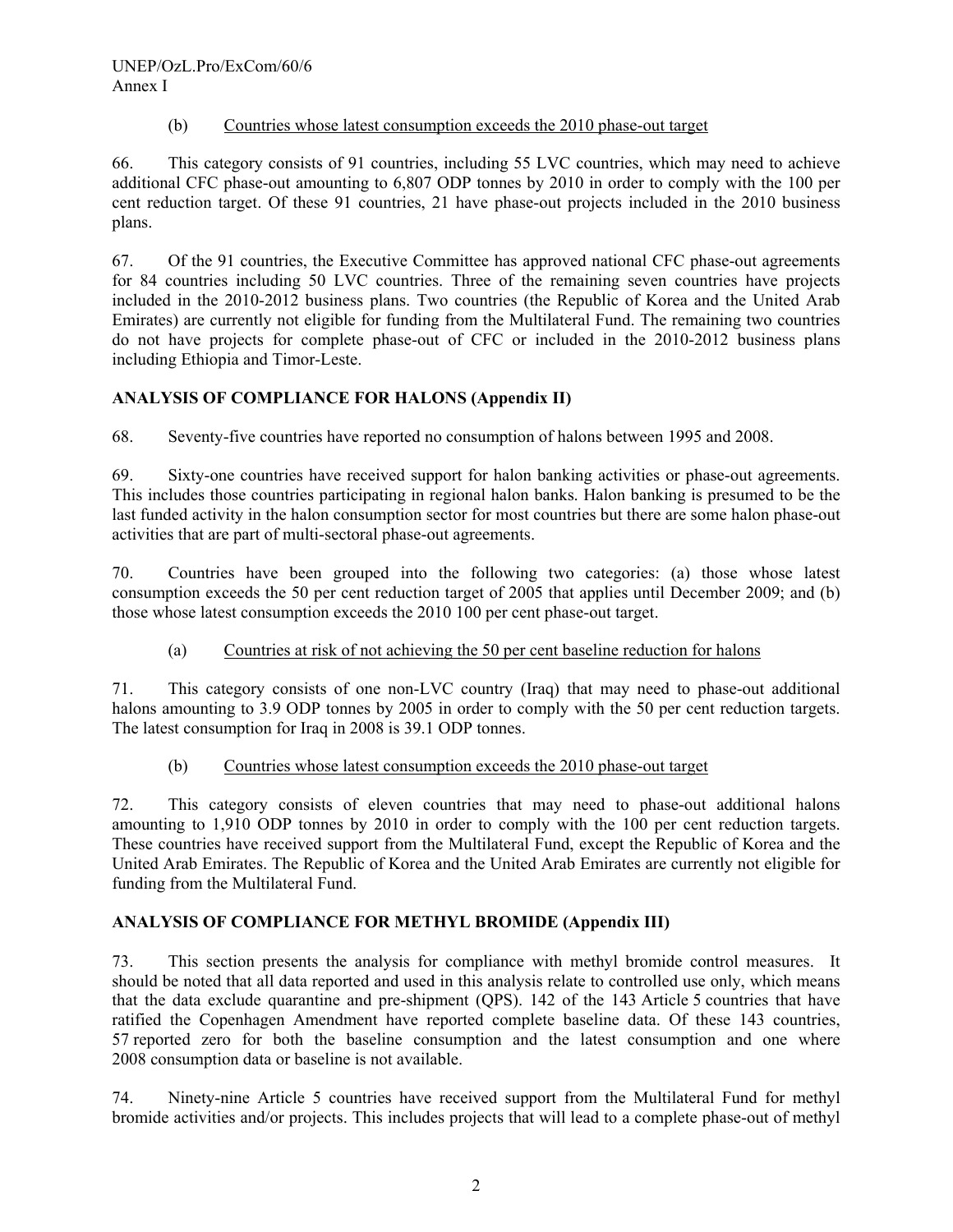bromide in 57 of these countries, partial phase-out in an additional 11, and other forms of assistance received by 31.

75. Countries have been grouped into the following two categories: (a) those whose latest consumption exceeds the 20 per cent reduction target of 2005 that applies until December 2014; and (b) those whose latest consumption exceeds the 2015 100 per cent phase-out target. Appendix III identifies those countries that have not ratified the Copenhagen Amendment.

#### (a) Countries whose latest consumption exceeds the 20 per cent MB baseline reduction target

76. This category consists of the following one country: Iraq. These countries may need to meet additional combined reduction amounting to 1.3 ODP tonnes by 2005 in order to comply with the 20 per cent reduction targets. Iraq already has methyl bromide preparation project approved at the 58<sup>th</sup> Meeting.

#### (b) Countries whose latest consumption exceeds the 2015 phase-out target

77. This category consists of 34 countries that may need to meet additional combined reduction amounting to 3,251 ODP tonnes by 2015 in order to comply with the 100 per cent reduction targets. Of the 34 countries, 22 countries have approved projects that will lead to complete phase-out of methyl bromide. 10 countries may need additional assistance from the Multilateral Fund to achieve the phase-out of methyl bromide by 2015. The remaining two countries (South Africa and Singapore) are currently not eligible to receive funding from the Multilateral Fund.

### **CARBON TETRACHLORIDE (CTC) (Appendix IV)**

78. This section presents the analysis of compliance with CTC control measures. All data reported and used in this analysis are those related to controlled use only, which excludes feedstock. Reported CTC consumption was not differentiated by specific end use, such as solvents and process agents.

79. Of the 146 countries with reported baseline data, 89 reported zero both for the baseline and the latest consumption.

80. Countries have been grouped into the following two categories: (a) those whose latest consumption exceeds the 85 per cent reduction target that applies until December 2009; and (b) those whose latest consumption exceeds the 2010 100 per cent phase-out target. Appendix IV notes those countries that have not ratified the London Amendment.

(a) Countries whose latest consumption exceeds the 85 per cent CTC baseline reduction target

81. Four countries might not achieve compliance with the 85 per cent reduction by 2005. These countries would need to phase-out a total of 80.3 ODP tonnes to meet the 85 per cent reduction by 2005. One of these four countries has reported consumption above 10 ODP tonnes: Mexico (88 ODP tonnes).

82. The Multilateral Fund has provided funding for CTC phase-out agreements or projects in two of the four countries (Iraq and Mexico). Turkmenistan has already received assistance from the GEF and therefore not eligible to receive CTC funding from the Multilateral Fund. Ecuador is the only country that may need additional assistance to meet the 100 per cent reduction target for CTC.

#### (b) Countries whose latest consumption exceeds the 2010 phase-out target

83. This category consists of 17 countries that may need to phase-out additional CTC amounting to 1,031 ODP tonnes to meet the 100 per cent reduction by 2010. 14 of the 17 countries have received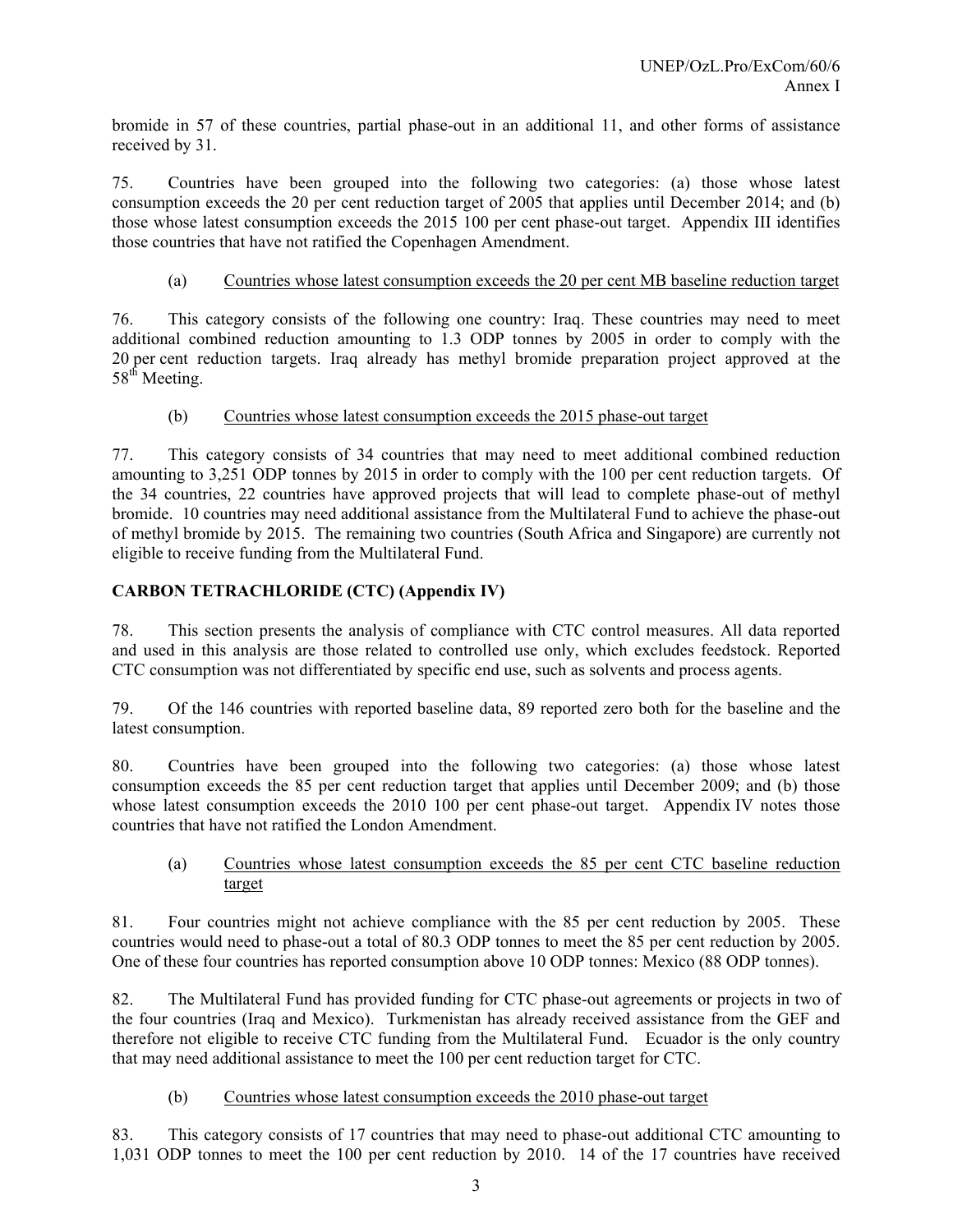funding for CTC phase-out agreements or projects from the Multilateral Fund. Two countries (the Republic of Korea and Turkmenistan) are not eligible to receive CTC funding from the Multilateral Fund. Ecuador is the only country that may need additional assistance to meet the 100 per cent reduction target for CTC.

# **METHYL CHLOROFORM (TCA) (Appendix V)**

84. This section presents the analysis for compliance with TCA control measures. Of the 146 countries that have reported baseline data, 103 reported zero both for the baseline and the latest consumption.

85. Countries have been grouped into three categories: (a) those whose latest consumption exceeds the 30 per cent reduction target that applies until December 2009; (b) those whose latest consumption exceeds the 70 per cent reduction target of 2010; and (c) those whose latest consumption exceeds the 2015 100 per cent phase-out target. Appendix V specifies those countries that have not ratified the London Amendment.

- (a) Countries whose latest consumption exceeds the 30 per cent TCA baseline reduction target
- 86. All countries are in compliance with the 30 per cent TCA baseline reduction target.
	- (b) Countries whose latest consumption exceeds the 70 per cent TCA baseline reduction target

87. This category consists of three countries: Algeria, Bangladesh and the Republic of Korea. These countries may need to phase out additional TCA amounting to 63.8 ODP tonnes by 2010 in order to comply with the 70 per cent reduction targets. Algeria and Bangladesh have received funding for agreements or projects for complete phase-out of TCA. The Republic of Korea is not eligible for funding from the Multilateral Fund.

(c) Countries whose latest consumption exceeds the 100 per cent TCA baseline reduction target

88. This category consists of nine countries that may need to meet additional combined reduction amounting to 413 ODP tonnes by 2015 in order to comply with the 100 per cent reduction target. 8 of those 9 countries have received funding for TCA phase-out agreements or projects from the Multilateral Fund. The remaining country (the Republic of Korea) is not eligible to receive TCA funding from the Multilateral Fund

### **HCFCs (Appendix VI)**

89. Appendix VI includes an analysis of the latest consumption data on HCFCs and indicates whether the country had received HPMP preparation funding, number of investment project approved, number of demonstration projects approved, total phase-out approved in ODP tonnes and activities planned in the 2010 business plans. As HPMPs are approved, an additional column will be added to the appendix. The baseline data will not be available until 2011 when both of the baseline years (2009 and 2010) will have been reported. All countries have received HPMP preparation funds or have submitted requests to the  $60<sup>th</sup>$  Meeting. The Executive Committee may wish to encourage implementing agencies and these countries to submit requests for HPMP preparation as soon as possible to facilitate the country's efforts to meet the 2013 freeze and 2015 reductions in HCFC consumption.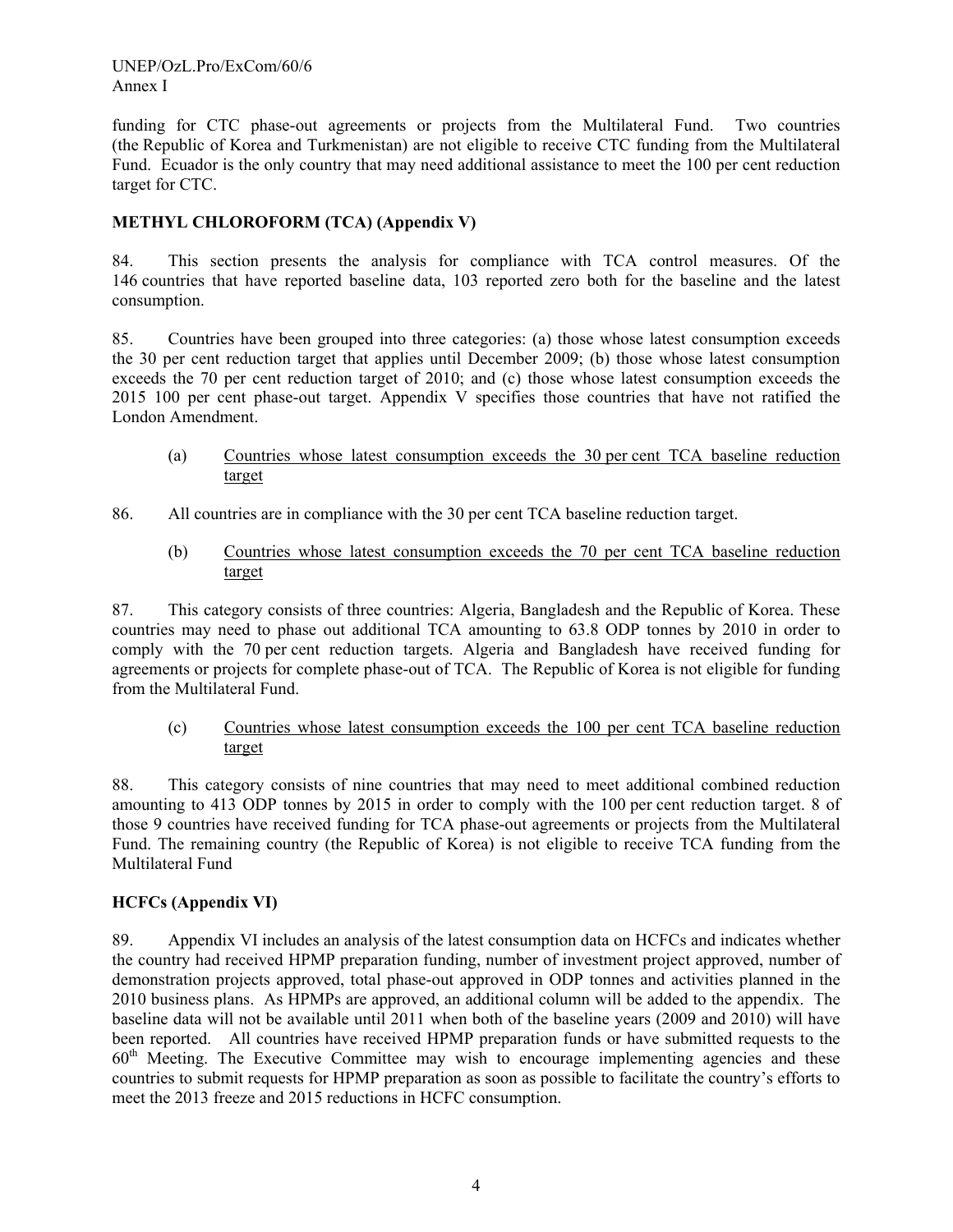# **Appendix I**

#### **CFC ANALYSIS**

| Country                                | <b>Source</b> | Year of               | <b>Baseline</b> | Latest           | Compliance                                    | 2007           | 2008           | 2009           |                  | Percentage Percentage                     | Ongoing         | <b>Phase-Out</b>           | <b>Remarks</b>                                                                                                                     | Date             | Licensing |
|----------------------------------------|---------------|-----------------------|-----------------|------------------|-----------------------------------------------|----------------|----------------|----------------|------------------|-------------------------------------------|-----------------|----------------------------|------------------------------------------------------------------------------------------------------------------------------------|------------------|-----------|
|                                        |               | Latest<br>Consumption |                 | Consumption      | <b>Decision</b>                               | Action<br>Plan | Action<br>Plan | Action<br>Plan | <b>Reduction</b> | Over 85% Over 100% Phase-Out<br>Reduction | (As of          | in 2010<br><b>Business</b> |                                                                                                                                    | Approved         | System    |
|                                        |               |                       |                 |                  |                                               | <b>Target</b>  | <b>Target</b>  | <b>Target</b>  |                  |                                           | February        | <b>Plans</b>               |                                                                                                                                    |                  |           |
|                                        |               |                       |                 |                  |                                               |                |                |                |                  |                                           | 2010)           |                            |                                                                                                                                    |                  |           |
| Afghanistan                            | A7            | 2008                  | 380.0           | 40.0             |                                               |                |                |                | 0%               | Over                                      | N <sub>o</sub>  | No                         | Non-LVC country with an approved<br>terminal CFC phase-out plan                                                                    | $Nov-05$         | Yes       |
| Albania                                | A7            | 2008                  | 40.8            | 0.0              | Decision<br>XV/26                             | 6.20           | 2.20           | 0.00           | $0\%$            | 0%                                        | Yes             | No                         | LVC country with total CFC phase-out<br>plan                                                                                       | Apr-03           | Yes       |
| Algeria                                | A7            | 2008                  | 2,119.5         | 149.6            |                                               |                |                |                | 0%               | Over                                      | Yes             | No                         | Non-LVC country with an approved<br>terminal CFC phase-out plan                                                                    | $Nov-07$         | Yes       |
| Angola                                 | A7            | 2008                  | 114.8           | 9.7              |                                               |                |                |                | 0%               | Over                                      | No              | Yes                        | LVC country with RMP/RMP update<br>approved in accordance to Decision<br>31/48                                                     | Apr- $03$        | No        |
| Antigua and<br>Barbuda                 | A7            | 2008                  | 10.7            | 0.1              |                                               |                |                |                | $0\%$            | Over                                      | No              | Yes                        | LVC country with total CFC phase-out<br>plan                                                                                       | Dec-04           | Yes       |
| Argentina                              | A7            | 2008                  | 4.697.2         | 50.9             |                                               |                |                |                | 0%               | Over                                      | Yes             | No                         | Non-LVC country with an approved<br>terminal CFC phase-out plan                                                                    | Apr-04           | Yes       |
| Armenia                                | A7            | 2008                  | 196.5           | 13.6             |                                               |                |                |                | 0%               | Over                                      | $\overline{No}$ | $\overline{No}$            | LVC country with total CFC phase-out<br>plan. (Phase-Out Plan funded through the<br>GEF when country was a non-Article 5<br>Party) | Not<br>Available | Yes       |
| Bahamas (the)                          | A7            | 2008                  | 64.9            | 0.0              |                                               |                |                |                | 0%               | 0%                                        | N <sub>o</sub>  | No                         | LVC country with total CFC phase-out<br>plan                                                                                       | $Dec-01$         | Yes       |
| Bahrain                                | A7            | 2008                  | 135.4           | 11.7             |                                               |                |                |                | 0%               | Over                                      | Yes             | No                         | LVC country with total CFC phase-out<br>plan                                                                                       | $Nov-06$         | Yes       |
| Bangladesh                             | A7            | 2008                  | 581.6           | 158.3            | Decision<br>XXI/17                            |                |                | 140.00         | 81%              | Over                                      | Yes             | Yes                        | Non-LVC country with an approved<br>terminal CFC phase-out plan                                                                    | Apr- $04$        | Yes       |
| <b>Barbados</b>                        | A7            | 2008                  | 21.5            | 1.1              |                                               |                |                |                | 0%               | Over                                      | Yes             | Yes                        | LVC country with RMP/RMP update<br>approved in accordance to Decision<br>31/48                                                     | $Jul-04$         | Yes       |
| Belize                                 | A7            | 2008                  | 24.4            | 0.0              | Decision<br>XIV/33                            | 3.66           | 0.00           |                | 0%               | $0\%$                                     | Yes             | No                         | LVC country with total CFC phase-out<br>plan                                                                                       | $Nov-07$         | Yes       |
| Benin                                  | A7            | 2008                  | 59.9            | 5.2              |                                               |                |                |                | $0\%$            | Over                                      | Yes             | No                         | LVC country with total CFC phase-out<br>plan                                                                                       | Jul-08           | Yes       |
| Bhutan                                 | A7            | 2008                  | 0.2             | $\overline{0.0}$ |                                               |                |                |                | 0%               | 0%                                        | No              | N <sub>0</sub>             | LVC country with total CFC phase-out<br>plan                                                                                       | $Jul-07$         | Yes       |
| Bolivia<br>(Plurinational<br>State of) | A7            | 2008                  | 75.7            | 2.6              | Decision<br>XV/29                             | 11.35          |                |                | $0\%$            | Over                                      | Yes             | No                         | LVC country with total CFC phase-out<br>plan                                                                                       | $Mar-07$         | Yes       |
| Bosnia and<br>Herzegovina              | A7            | 2008                  | 24.2            | 8.8              | Decision<br>$XV/30$ and<br>Decision<br>XXI/18 | 3.00           | 0.00           | 0.00           | 142%             | Over                                      | Yes             | No                         | LVC country with total CFC phase-out<br>plan                                                                                       | $Dec-03$         | Yes       |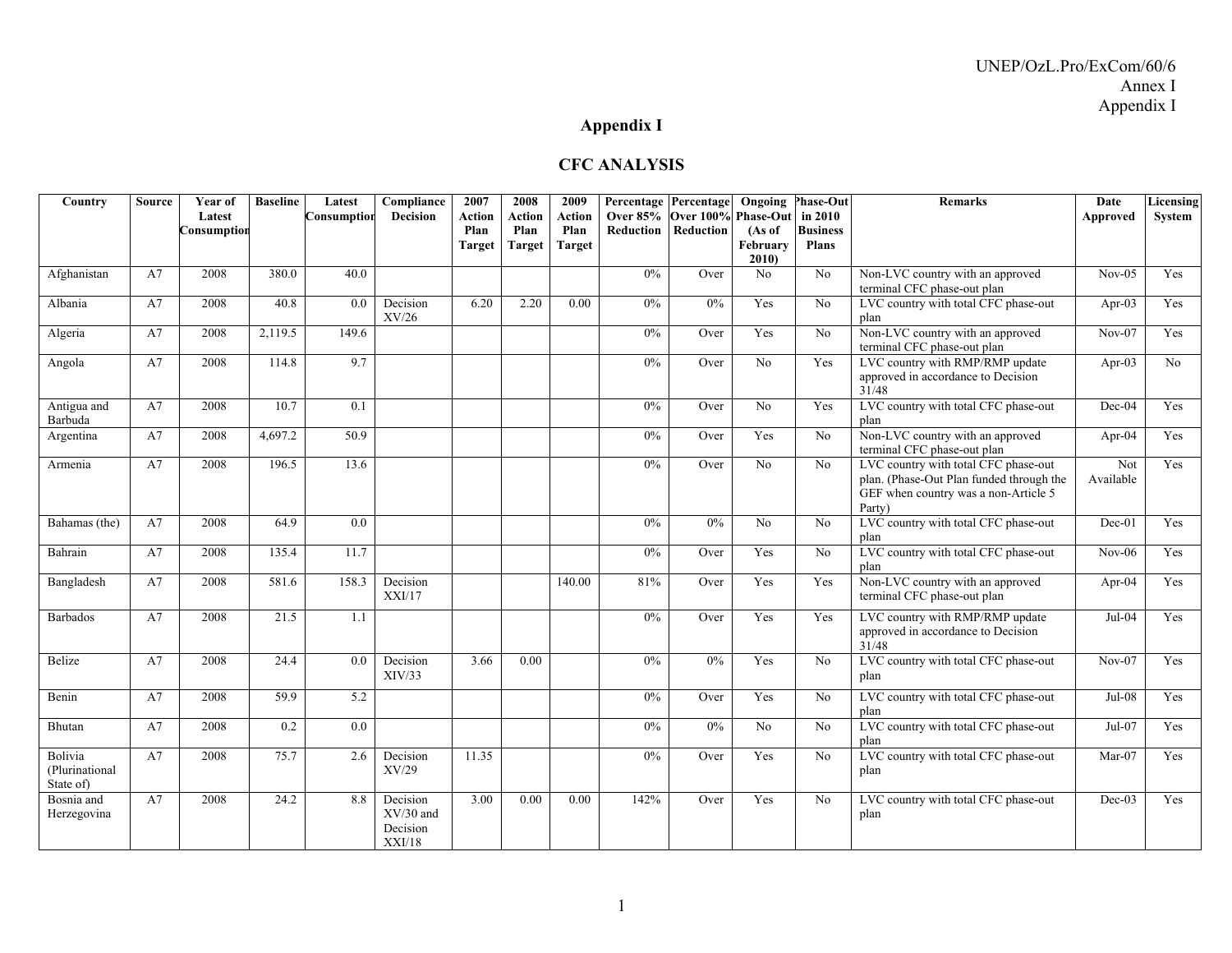| Country                              | Source | Year of               | <b>Baseline</b> | Latest      | Compliance      | 2007           | 2008           | 2009           | Percentage Percentage Ongoing |                                  |                | <b>Phase-Out</b>           | <b>Remarks</b>                                                  | Date                                                                      | <b>Licensing</b> |
|--------------------------------------|--------|-----------------------|-----------------|-------------|-----------------|----------------|----------------|----------------|-------------------------------|----------------------------------|----------------|----------------------------|-----------------------------------------------------------------|---------------------------------------------------------------------------|------------------|
|                                      |        | Latest<br>donsumption |                 | Consumption | <b>Decision</b> | Action<br>Plan | Action<br>Plan | Action<br>Plan | <b>Over 85%</b><br>Reduction  | Over 100% Phase-Out<br>Reduction | (As of         | in 2010<br><b>Business</b> |                                                                 | Approved                                                                  | System           |
|                                      |        |                       |                 |             |                 | Target         | <b>Target</b>  | <b>Target</b>  |                               |                                  | February       | <b>Plans</b>               |                                                                 |                                                                           |                  |
|                                      |        |                       |                 |             |                 |                |                |                |                               |                                  | 2010           |                            |                                                                 |                                                                           |                  |
| <b>Botswana</b>                      | A7     | 2008                  | 6.9             | 0.3         |                 |                |                |                | $0\%$                         | Over                             | Yes            | $\overline{No}$            | LVC country with total CFC phase-out<br>plan                    | Apr-09                                                                    | No               |
| <b>Brazil</b>                        | A7     | 2008                  | 10,525.8        | 290.4       |                 |                |                |                | 0%                            | Over                             | Yes            | $\overline{No}$            | Non-LVC country with an approved<br>terminal CFC phase-out plan | $Jul-02$                                                                  | Yes              |
| Brunei<br>Darussalam                 | A7     | 2008                  | 78.2            | 2.4         |                 |                |                |                | 0%                            | Over                             | Yes            | $\overline{No}$            | LVC country with total CFC phase-out<br>plan                    | $Dec-04$                                                                  | No               |
| Burkina Faso                         | A7     | 2008                  | 36.3            | 0.0         |                 |                |                |                | 0%                            | 0%                               | Yes            | No                         | LVC country with total CFC phase-out<br>plan                    | $Nov-06$                                                                  | Yes              |
| Burundi                              | A7     | 2008                  | 59.0            | 1.0         |                 |                |                |                | 0%                            | Over                             | No             | Yes                        | LVC country with total CFC phase-out<br>plan                    | $Jul-08$                                                                  | Yes              |
| Cambodia                             | A7     | 2008                  | 94.2            | 1.4         |                 |                |                |                | 0%                            | Over                             | Yes            | No                         | LVC country with total CFC phase-out<br>plan                    | $Nov-07$                                                                  | Yes              |
| Cameroon                             | A7     | 2008                  | 256.9           | 17.0        |                 |                |                |                | 0%                            | Over                             | Yes            | No                         | LVC country with total CFC phase-out<br>plan                    | $Nov-06$                                                                  | Yes              |
| Cape Verde                           | A7     | 2008                  | 2.3             | 0.0         |                 |                |                |                | 0%                            | 0%                               | Yes            | No                         | LVC country with total CFC phase-out<br>plan                    | Apr-08                                                                    | Yes              |
| Central<br>African<br>Republic (the) | A7     | 2008                  | 11.2            | 0.0         |                 |                |                |                | $0\%$                         | 0%                               | Yes            | Yes                        | LVC country with total CFC phase-out<br>plan                    | Jul-08                                                                    | Yes              |
| Chad                                 | A7     | 2008                  | 34.6            | 2.2         |                 |                |                |                | 0%                            | Over                             | Yes            | $\overline{No}$            | LVC country with total CFC phase-out<br>plan                    | $Nov-07$                                                                  | Yes              |
| Chile                                | A7     | 2008                  | 828.7           | 47.9        |                 |                |                |                | 0%                            | Over                             | Yes            | Yes                        | Non-LVC country with an approved<br>terminal CFC phase-out plan | $Jul-08$                                                                  | Yes              |
| China                                | A7     | 2008                  | 57,818.7        | 263.0       |                 |                |                |                | $0\%$                         | Over                             | Yes            | No                         | Non-LVC country with an approved<br>terminal CFC phase-out plan | Apr-2005<br>(Last<br>agreement<br>approved<br>by the<br>ExCom<br>for CFC) | Yes              |
| Colombia                             | A7     | 2008                  | 2,208.2         | 208.0       |                 |                |                |                | $0\%$                         | Over                             | Yes            | No                         | Non-LVC country with an approved<br>terminal CFC phase-out plan | $Dec-03$                                                                  | Yes              |
| Comoros (the)                        | A7     | 2008                  | 2.5             | 0.0         |                 |                |                |                | $0\%$                         | 0%                               | Yes            | No                         | LVC country with total CFC phase-out<br>plan                    | Jul-07                                                                    | Yes              |
| Congo (the)                          | A7     | 2008                  | 11.9            | 1.4         |                 |                |                |                | $0\%$                         | Over                             | No             | Yes                        | LVC country with total CFC phase-out<br>plan                    | Apr-08                                                                    | Yes              |
| Cook Islands<br>(the)                | A7     | 2008                  | 1.7             | 0.0         |                 |                |                |                | $0\%$                         | 0%                               | Yes            | N <sub>0</sub>             | LVC country with total CFC phase-out<br>plan                    | $Dec-04$                                                                  | Yes              |
| Costa Rica                           | A7     | 2008                  | 250.2           | 13.9        |                 |                |                |                | $0\%$                         | Over                             | Yes            | N <sub>0</sub>             | LVC country with total CFC phase-out<br>plan                    | Jul-07                                                                    | Yes              |
| Cote d'Ivoire                        | A7     | 2008                  | 294.2           | 12.0        |                 |                |                |                | $0\%$                         | Over                             | Yes            | No                         | LVC country with total CFC phase-out<br>plan                    | Apr-08                                                                    | Yes              |
| Croatia                              | A7     | 2008                  | 219.3           | 0.0         |                 |                |                |                | 0%                            | 0%                               | N <sub>0</sub> | N <sub>0</sub>             | LVC country with total CFC phase-out<br>plan                    | Apr- $03$                                                                 | Yes              |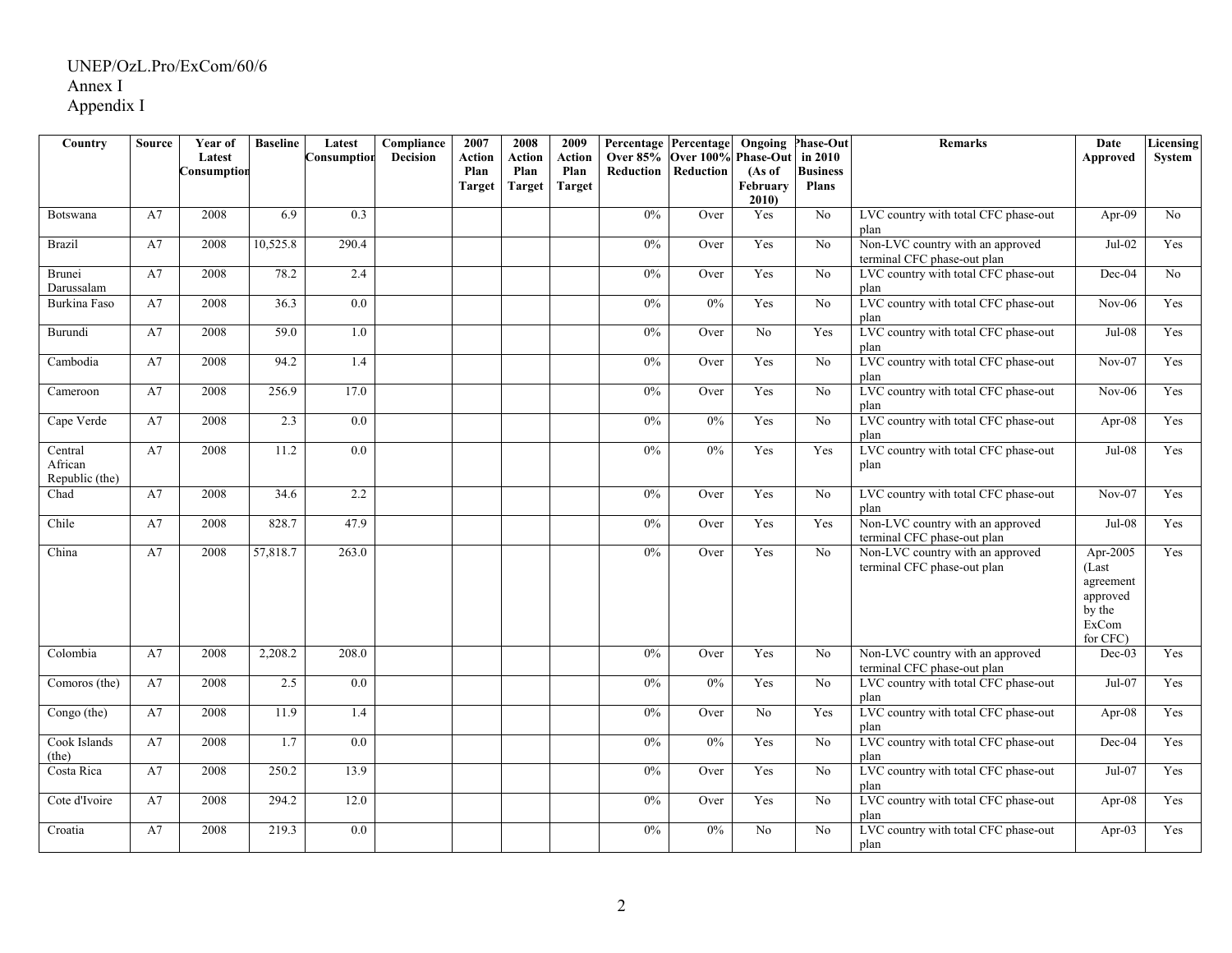| Country                                         | <b>Source</b> | Year of     | <b>Baseline</b> | Latest      | Compliance           | 2007   | 2008          | 2009          | Percentage Percentage        |                            | Ongoing           | <b>Phase-Out</b>                | <b>Remarks</b>                                                                 | Date      | Licensing  |
|-------------------------------------------------|---------------|-------------|-----------------|-------------|----------------------|--------|---------------|---------------|------------------------------|----------------------------|-------------------|---------------------------------|--------------------------------------------------------------------------------|-----------|------------|
|                                                 |               | Latest      |                 | Consumption | <b>Decision</b>      | Action | Action        | <b>Action</b> | Over 85% Over 100% Phase-Out |                            |                   | in 2010                         |                                                                                | Approved  | System     |
|                                                 |               | Consumption |                 |             |                      | Plan   | Plan          | Plan          |                              | <b>Reduction Reduction</b> | (As of            | <b>Business</b><br><b>Plans</b> |                                                                                |           |            |
|                                                 |               |             |                 |             |                      | Target | <b>Target</b> | <b>Target</b> |                              |                            | February<br>2010) |                                 |                                                                                |           |            |
| Cuba                                            | A7            | 2008        | 625.1           | 74.4        |                      |        |               |               | 0%                           | Over                       | Yes               | No                              | Non-LVC country with an approved                                               | Jul-04    | <b>Yes</b> |
| Democratic                                      | A7            | 2008        | 441.7           | 33.5        |                      |        |               |               | 0%                           | Over                       | Yes               | Yes                             | terminal CFC phase-out plan<br>Non-LVC country with an approved                | $Nov-05$  | Yes        |
| People's<br>Republic of                         |               |             |                 |             |                      |        |               |               |                              |                            |                   |                                 | terminal CFC phase-out plan                                                    |           |            |
| Korea (the)                                     |               |             |                 |             |                      |        |               |               |                              |                            |                   |                                 |                                                                                |           |            |
| Democratic<br>Republic of<br>the Congo<br>(the) | A7            | 2008        | 665.7           | 8.6         |                      |        |               |               | 0%                           | Over                       | Yes               | Yes                             | Non-LVC country with an approved<br>terminal CFC phase-out plan                | $Jul-06$  | Yes        |
| Djibouti                                        | A7            | 2008        | 21.0            | 0.9         |                      |        |               |               | 0%                           | Over                       | Yes               | N <sub>0</sub>                  | LVC country with total CFC phase-out<br>plan                                   | $Nov-07$  | Yes        |
| Dominica                                        | A7            | 2008        | 1.5             | 0.0         | Decision<br>XVIII/22 | 0.00   |               |               | 0%                           | 0%                         | No                | N <sub>o</sub>                  | LVC country with total CFC phase-out<br>plan                                   | Apr- $06$ | Yes        |
| Dominican<br>Republic (the)                     | A7            | 2008        | 539.8           | 4.5         |                      |        |               |               | 0%                           | Over                       | Yes               | No                              | Non-LVC country with an approved<br>terminal CFC phase-out plan                | Apr-05    | Yes        |
| Ecuador                                         | A7            | 2008        | 301.4           | 8.2         |                      |        |               |               | 0%                           | Over                       | Yes               | N <sub>0</sub>                  | LVC country with total CFC phase-out<br>plan                                   | $Dec-03$  | Yes        |
| Egypt                                           | A7            | 2008        | 1,668.0         | 187.8       |                      |        |               |               | $0\%$                        | Over                       | Yes               | Yes                             | Non-LVC country with an approved<br>terminal CFC phase-out plan                | $Jul-05$  | Yes        |
| El Salvador                                     | A7            | 2008        | 306.5           | 0.0         |                      |        |               |               | $0\%$                        | 0%                         | Yes               | No                              | LVC country with total CFC phase-out<br>plan                                   | $Nov-07$  | Yes        |
| Equatorial<br>Guinea                            | A7            | 2008        | 31.5            | 2.3         |                      |        |               |               | $0\%$                        | Over                       | Yes               | No                              | LVC country with total CFC phase-out<br>plan                                   | Apr-09    | Yes        |
| Eritrea                                         | A7            | 2008        | 41.1            | 2.8         |                      |        |               |               | $0\%$                        | Over                       | No                | No                              | LVC country with total CFC phase-out<br>plan                                   | Apr-08    | No.        |
| Ethiopia                                        | A7            | 2008        | 33.8            | 4.3         | Decision<br>XIV/34   | 5.00   |               |               | 0%                           | Over                       | Yes               | No                              | LVC country with RMP/RMP update<br>approved in accordance to Decision<br>31/48 | Dec-04    | No         |
| Fiji                                            | A7            | 2008        | 33.4            | 0.0         |                      |        |               |               | $0\%$                        | 0%                         | No                | No                              | LVC country with total CFC phase-out<br>plan                                   | $Nov-05$  | Yes        |
| Gabon                                           | A7            | 2008        | 10.3            | 0.0         |                      |        |               |               | 0%                           | 0%                         | Yes               | No                              | LVC country with total CFC phase-out<br>plan                                   | $Jul-07$  | Yes        |
| Gambia (the)                                    | A7            | 2008        | 23.8            | 0.4         |                      |        |               |               | $0\%$                        | Over                       | Yes               | No                              | LVC country with total CFC phase-out<br>plan                                   | $Nov-07$  | Yes        |
| Georgia                                         | A7            | 2008        | 22.5            | 0.0         |                      |        |               |               | 0%                           | 0%                         | Yes               | No                              | LVC country with total CFC phase-out<br>plan                                   | $Nov-06$  | Yes        |
| Ghana                                           | A7            | 2008        | 35.8            | 0.0         |                      |        |               |               | 0%                           | 0%                         | Yes               | N <sub>0</sub>                  | LVC country with total CFC phase-out<br>plan                                   | $Nov-06$  | Yes        |
| Grenada                                         | A7            | 2008        | 6.0             | 0.0         |                      |        |               |               | 0%                           | 0%                         | Yes               | No                              | LVC country with total CFC phase-out<br>plan                                   | $Jul-06$  | Yes        |
| Guatemala                                       | A7            | 2008        | 224.6           | 1.4         | Decision<br>XV/34    | 20.00  |               |               | 0%                           | Over                       | Yes               | No                              | LVC country with total CFC phase-out<br>plan                                   | $Nov-08$  | Yes        |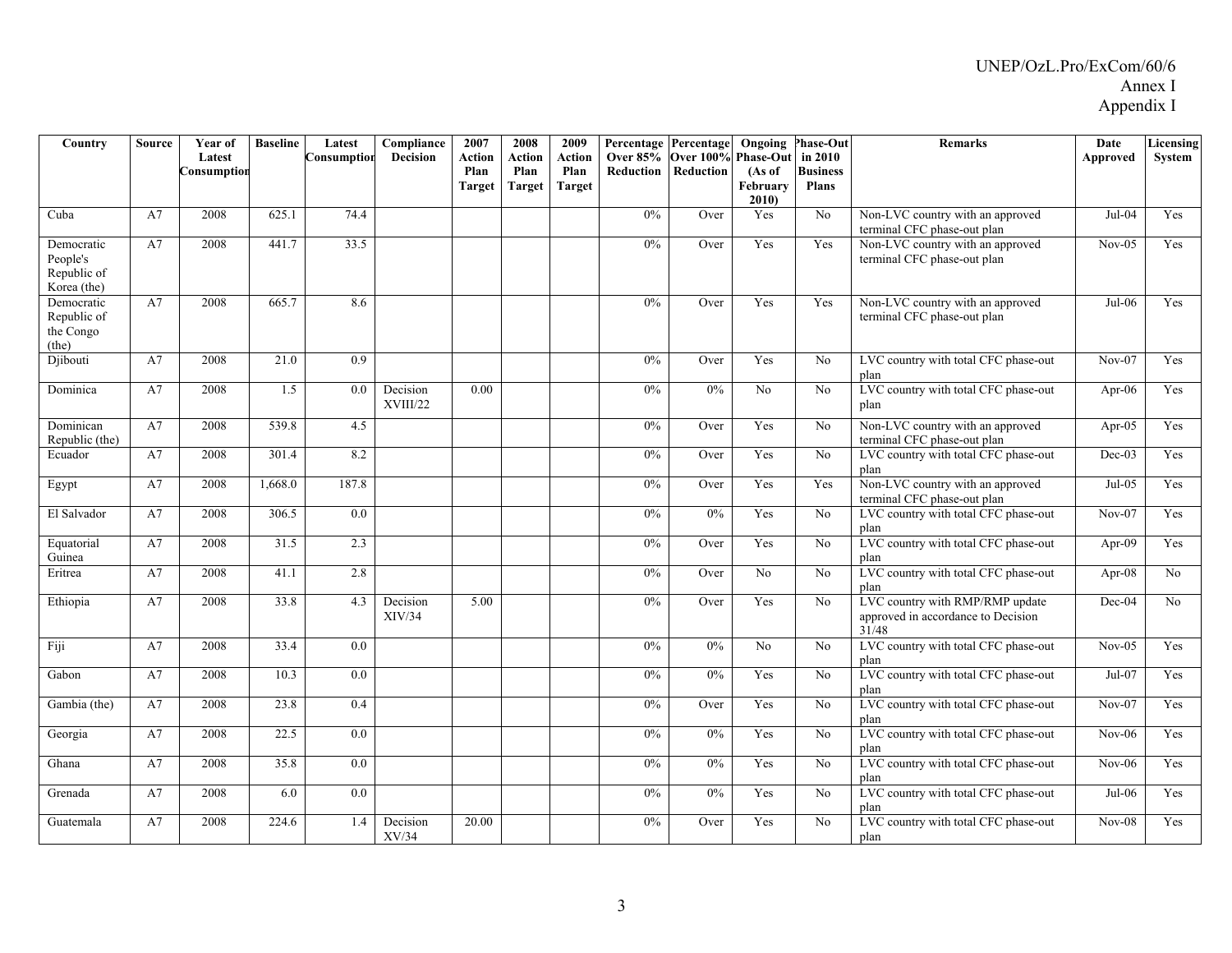| Country                                      | Source | Year of               | <b>Baseline</b>   | Latest           | Compliance                | 2007           | 2008           | 2009           | Percentage Percentage |                                                   |                  | <b>Ongoing Phase-Out</b> | Remarks                                                         | Date     | <b>Licensing</b> |
|----------------------------------------------|--------|-----------------------|-------------------|------------------|---------------------------|----------------|----------------|----------------|-----------------------|---------------------------------------------------|------------------|--------------------------|-----------------------------------------------------------------|----------|------------------|
|                                              |        | Latest<br>Consumption |                   | Consumption      | <b>Decision</b>           | Action<br>Plan | Action<br>Plan | Action<br>Plan | <b>Reduction</b>      | Over 85% Over 100% Phase-Out in 2010<br>Reduction | (As of           | <b>Business</b>          |                                                                 | Approved | System           |
|                                              |        |                       |                   |                  |                           | <b>Target</b>  | Target         | <b>Target</b>  |                       |                                                   | February<br>2010 | <b>Plans</b>             |                                                                 |          |                  |
| Guinea                                       | A7     | 2008                  | 42.4              | 1.6              |                           |                |                |                | $0\%$                 | Over                                              | Yes              | Yes                      | LVC country with total CFC phase-out<br>plan                    | Jul-08   | Yes              |
| Guinea-Bissau                                | A7     | 2008                  | $\overline{26.3}$ | $\overline{1.4}$ | Decision<br><b>XVI/24</b> | 3.94           | 3.94           | 3.94           | 0%                    | Over                                              | Yes              | Yes                      | LVC country with total CFC phase-out<br>plan                    | $Nov-08$ | Yes              |
| Guyana                                       | A7     | 2008                  | $\overline{53.2}$ | $\overline{0.0}$ |                           |                |                |                | 0%                    | 0%                                                | Yes              | No                       | LVC country with total CFC phase-out<br>plan                    | $Nov-07$ | Yes              |
| Haiti                                        | A7     | 2008                  | 169.0             | 2.3              |                           |                |                |                | 0%                    | Over                                              | Yes              | No                       | LVC country with total CFC phase-out<br>plan                    | $Jul-09$ | Yes              |
| Honduras                                     | A7     | 2008                  | 331.6             | 23.4             |                           |                |                |                | $0\%$                 | Over                                              | Yes              | N <sub>0</sub>           | LVC country with total CFC phase-out<br>plan                    | $Jul-08$ | Yes              |
| India                                        | A7     | 2008                  | 6,681.0           | 216.5            |                           |                |                |                | $0\%$                 | Over                                              | Yes              | No                       | Non-LVC country with an approved<br>terminal CFC phase-out plan | Apr-04   | Yes              |
| Indonesia                                    | A7     | 2008                  | 8,332.7           | 0.0              |                           |                |                |                | $0\%$                 | 0%                                                | Yes              | No                       | Non-LVC country with an approved<br>terminal CFC phase-out plan | $Dec-04$ | Yes              |
| Iran (Islamic<br>Republic of)                | A7     | 2008                  | 4.571.7           | 240.6            |                           |                |                |                | $0\%$                 | Over                                              | Yes              | No                       | Non-LVC country with an approved<br>terminal CFC phase-out plan | $Dec-03$ | Yes              |
| Iraq                                         | A7     | 2008                  | 1,517.0           | 1,597.1          |                           |                |                |                | 602%                  | Over                                              | Yes              | No                       | Non-LVC country with an approved<br>terminal CFC phase-out plan | Jul-09   | Yes              |
| Jamaica                                      | A7     | 2008                  | 93.2              | 0.0              |                           |                |                |                | $0\%$                 | 0%                                                | N <sub>o</sub>   | No                       | LVC country with total CFC phase-out<br>plan                    | Jul-02   | Yes              |
| Jordan                                       | A7     | 2008                  | 673.3             | 6.0              |                           |                |                |                | $0\%$                 | Over                                              | Yes              | $\rm No$                 | Non-LVC country with an approved<br>terminal CFC phase-out plan | $Nov-02$ | Yes              |
| Kenya                                        | A7     | 2008                  | 239.5             | 7.5              | Decision<br>XVIII/28      | 30.00          | 10.00          | 0.00           | $0\%$                 | Over                                              | Yes              | No                       | LVC country with total CFC phase-out<br>plan                    | $Dec-04$ | Yes              |
| Kiribati                                     | A7     | 2008                  | 0.7               | 0.0              |                           |                |                |                | 0%                    | 0%                                                | No               | No                       | LVC country with total CFC phase-out<br>plan                    | Mar-02   | Yes              |
| Kuwait                                       | A7     | 2008                  | 480.4             | 33.0             |                           |                |                |                | 0%                    | Over                                              | Yes              | Yes                      | LVC country with total CFC phase-out<br>plan                    | Jul-07   | Yes              |
| Kyrgyzstan                                   | A7     | 2008                  | 72.8              | 5.0              |                           |                |                |                | 0%                    | Over                                              | No               | Yes                      | LVC country with total CFC phase-out<br>plan                    | $Nov-06$ | Yes              |
| Lao People's<br>Democratic<br>Republic (the) | A7     | 2008                  | 43.3              | $\overline{2.0}$ |                           |                |                |                | 0%                    | Over                                              | Yes              | Yes                      | LVC country with total CFC phase-out<br>plan                    | Apr-08   | Yes              |
| Lebanon                                      | A7     | 2008                  | 725.5             | 33.8             |                           |                |                |                | 0%                    | Over                                              | Yes              | No                       | Non-LVC country with an approved<br>terminal CFC phase-out plan | Dec-04   | Yes              |
| Lesotho                                      | A7     | 2008                  | 5.1               | 0.0              |                           |                |                |                | 0%                    | 0%                                                | No               | $\overline{No}$          | LVC country with total CFC phase-out<br>plan                    | $Dec-03$ | No               |
| Liberia                                      | A7     | 2008                  | 56.1              | 0.6              |                           |                |                |                | 0%                    | Over                                              | Yes              | No                       | LVC country with total CFC phase-out<br>plan                    | $Nov-07$ | Yes              |
| Libyan Arab<br>Jamahiriya<br>(the)           | A7     | 2008                  | 716.7             | 21.9             | Decision<br>XV/36         | 107.00         |                |                | $0\%$                 | Over                                              | Yes              | No                       | Non-LVC country with an approved<br>terminal CFC phase-out plan | $Dec-03$ | Yes              |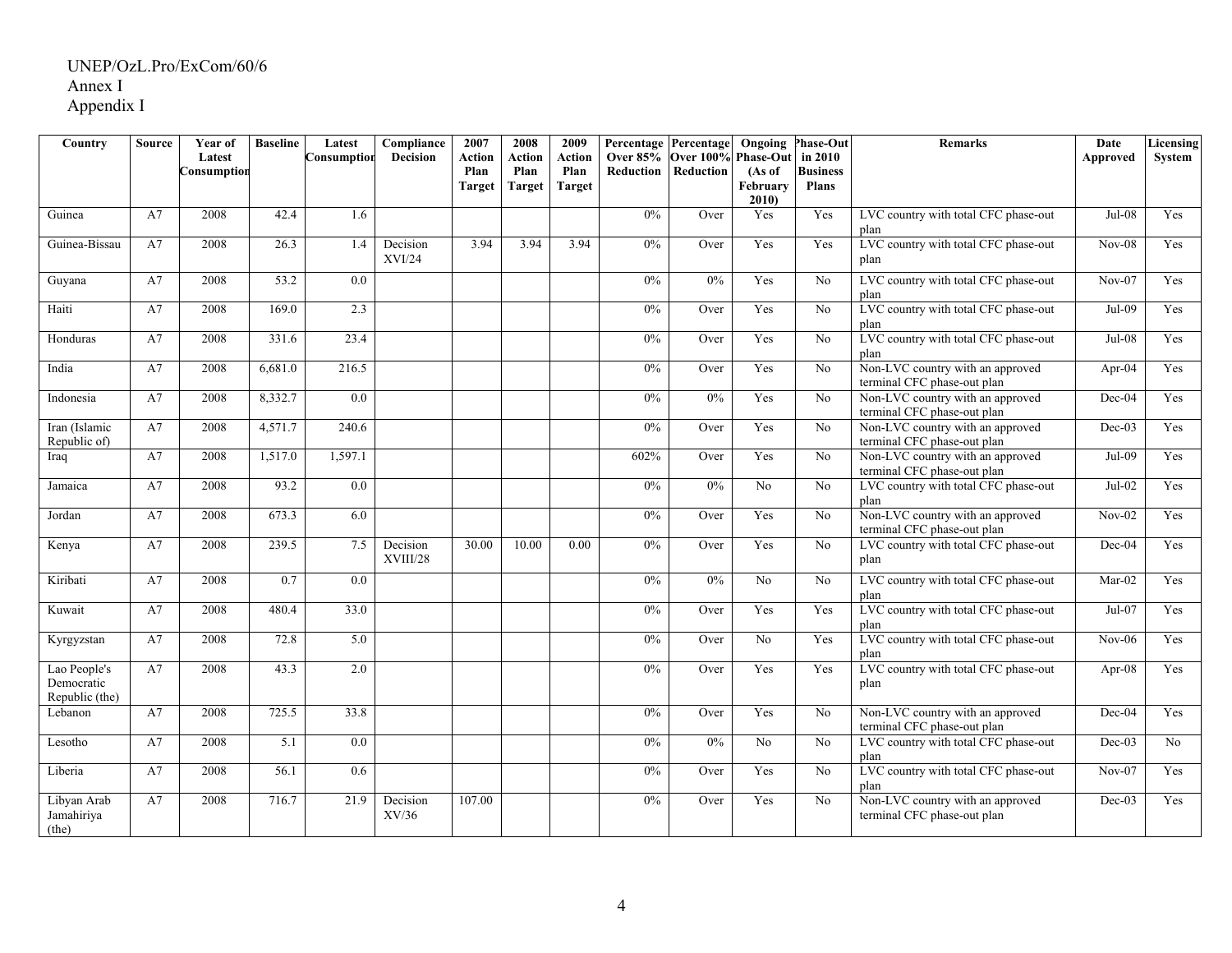| Country                                | <b>Source</b> | Year of               | <b>Baseline</b> | Latest             | Compliance          | 2007                            | 2008                     | 2009                                   | Percentage Percentage        |                               | Ongoing                                        | <b>Phase-Out</b>                           | <b>Remarks</b>                                                  | Date             | Licensing  |
|----------------------------------------|---------------|-----------------------|-----------------|--------------------|---------------------|---------------------------------|--------------------------|----------------------------------------|------------------------------|-------------------------------|------------------------------------------------|--------------------------------------------|-----------------------------------------------------------------|------------------|------------|
|                                        |               | Latest<br>Consumption |                 | <b>Consumption</b> | <b>Decision</b>     | Action<br>Plan<br><b>Target</b> | Action<br>Plan<br>Target | <b>Action</b><br>Plan<br><b>Target</b> | <b>Over 85%</b><br>Reduction | <b>Over 100%</b><br>Reduction | <b>Phase-Out</b><br>(As of<br>February<br>2010 | in 2010<br><b>Business</b><br><b>Plans</b> |                                                                 | Approved         | System     |
| Madagascar                             | A7            | 2008                  | 47.9            | 0.8                |                     |                                 |                          |                                        | 0%                           | Over                          | Yes                                            | No                                         | LVC country with total CFC phase-out<br>plan                    | Jul-07           | Yes        |
| Malawi                                 | A7            | 2008                  | 57.7            | 0.0                |                     |                                 |                          |                                        | 0%                           | 0%                            | Yes                                            | No                                         | LVC country with total CFC phase-out<br>plan                    | $Nov-07$         | Yes        |
| Malaysia                               | A7            | 2008                  | 3,271.1         | 173.7              |                     |                                 |                          |                                        | 0%                           | Over                          | Yes                                            | No                                         | Non-LVC country with an approved<br>terminal CFC phase-out plan | $Dec-01$         | Yes        |
| Maldives                               | A7            | 2008                  | 4.6             | 0.0                | Decision<br>XV/37   | 0.69                            | 0.00                     | 0.00                                   | 0%                           | 0%                            | Yes                                            | No                                         | LVC country with total CFC phase-out<br>plan                    | $Nov-07$         | Yes        |
| Mali                                   | A7            | 2008                  | 108.1           | 3.0                |                     |                                 |                          |                                        | 0%                           | Over                          | Yes                                            | No                                         | LVC country with total CFC phase-out<br>plan                    | $Nov-07$         | Yes        |
| Marshall<br>Islands (the)              | A7            | 2008                  | 1.1             | 0.0                |                     |                                 |                          |                                        | 0%                           | 0%                            | No                                             | No                                         | LVC country with total CFC phase-out<br>plan                    | Mar-02           | Yes        |
| Mauritania                             | A7            | 2008                  | 15.7            | 1.0                |                     |                                 |                          |                                        | 0%                           | Over                          | Yes                                            | No                                         | LVC country with total CFC phase-out<br>plan                    | $Nov-07$         | Yes        |
| Mauritius                              | A7            | 2008                  | 29.1            | 0.0                |                     |                                 |                          |                                        | 0%                           | $0\%$                         | N <sub>0</sub>                                 | N <sub>0</sub>                             | LVC country with total CFC phase-out<br>plan                    | $Dec-03$         | Yes        |
| Mexico                                 | A7            | 2008                  | 4,624.9         | $-130.4$           |                     |                                 |                          |                                        | 0%                           | 0%                            | Yes                                            | No                                         | Non-LVC country with an approved<br>terminal CFC phase-out plan | Apr-04           | Yes        |
| Micronesia<br>(Federated<br>States of) | A7            | 2008                  | 1.2             | 0.0                | Decision<br>XVII/32 |                                 |                          |                                        | 0%                           | 0%                            | Yes                                            | N <sub>0</sub>                             | LVC country with total CFC phase-out<br>plan                    | $Mar-02$         | Yes        |
| Mongolia                               | A7            | 2008                  | 10.6            | 0.4                |                     |                                 |                          |                                        | 0%                           | Over                          | Yes                                            | N <sub>0</sub>                             | LVC country with total CFC phase-out<br>plan                    | $Nov-05$         | <b>Yes</b> |
| Montenegro                             | A7            | 2008                  | 104.9           | 0.1                |                     |                                 |                          |                                        | $0\%$                        | Over                          | Yes                                            | No                                         | LVC country with total CFC phase-out<br>plan                    | $Nov-07$         | Yes        |
| Morocco                                | A7            | 2008                  | 802.3           | 0.0                |                     |                                 |                          |                                        | 0%                           | 0%                            | Yes                                            | N <sub>0</sub>                             | Non-LVC country with an approved<br>terminal CFC phase-out plan | $Jul-04$         | Yes        |
| Mozambique                             | A7            | 2008                  | 18.2            | 2.3                |                     |                                 |                          |                                        | 0%                           | Over                          | Yes                                            | N <sub>0</sub>                             | LVC country with total CFC phase-out<br>plan                    | $Nov-08$         | <b>Yes</b> |
| Myanmar                                | A7            | 2008                  | 54.3            | 0.0                |                     |                                 |                          |                                        | 0%                           | 0%                            | Yes                                            | No                                         | LVC country with total CFC phase-out<br>plan                    | Not<br>Available | Yes        |
| Namibia                                | A7            | 2008                  | 21.9            | 0.0                | Decision<br>XV/38   | 3.20                            | 2.00                     | 1.00                                   | 0%                           | 0%                            | No                                             | N <sub>0</sub>                             | LVC country with total CFC phase-out<br>plan                    | $Dec-03$         | Yes        |
| Nauru                                  | A7            | 2007                  | 0.5             | $\overline{0.0}$   |                     |                                 |                          |                                        | 0%                           | 0%                            | Yes                                            | No                                         | LVC country with total CFC phase-out<br>plan                    | Dec-04           | No         |
| Nepal                                  | A7            | 2008                  | 27.0            | 0.0                | Decision<br>XVI/27  | 4.05                            | 4.05                     | 4.00                                   | $0\%$                        | 0%                            | Yes                                            | No                                         | LVC country with total CFC phase-out<br>plan                    | Jul-07           | Yes        |
| Nicaragua                              | A7            | 2008                  | 82.8            | 0.0                |                     |                                 |                          |                                        | 0%                           | 0%                            | Yes                                            | No                                         | LVC country with total CFC phase-out<br>plan                    | $Nov-08$         | Yes        |
| Niger (the)                            | A7            | 2008                  | 32.0            | 2.9                |                     |                                 |                          |                                        | 0%                           | Over                          | Yes                                            | No                                         | LVC country with total CFC phase-out<br>plan                    | Apr-08           | Yes        |
| Nigeria                                | A7            | 2008                  | 3,650.0         | 16.5               | Decision<br>XIV/30  | 510.00                          | 300.00                   | 100.00                                 | 0%                           | Over                          | Yes                                            | No                                         | Non-LVC country with an approved<br>terminal CFC phase-out plan | $Nov-02$         | Yes        |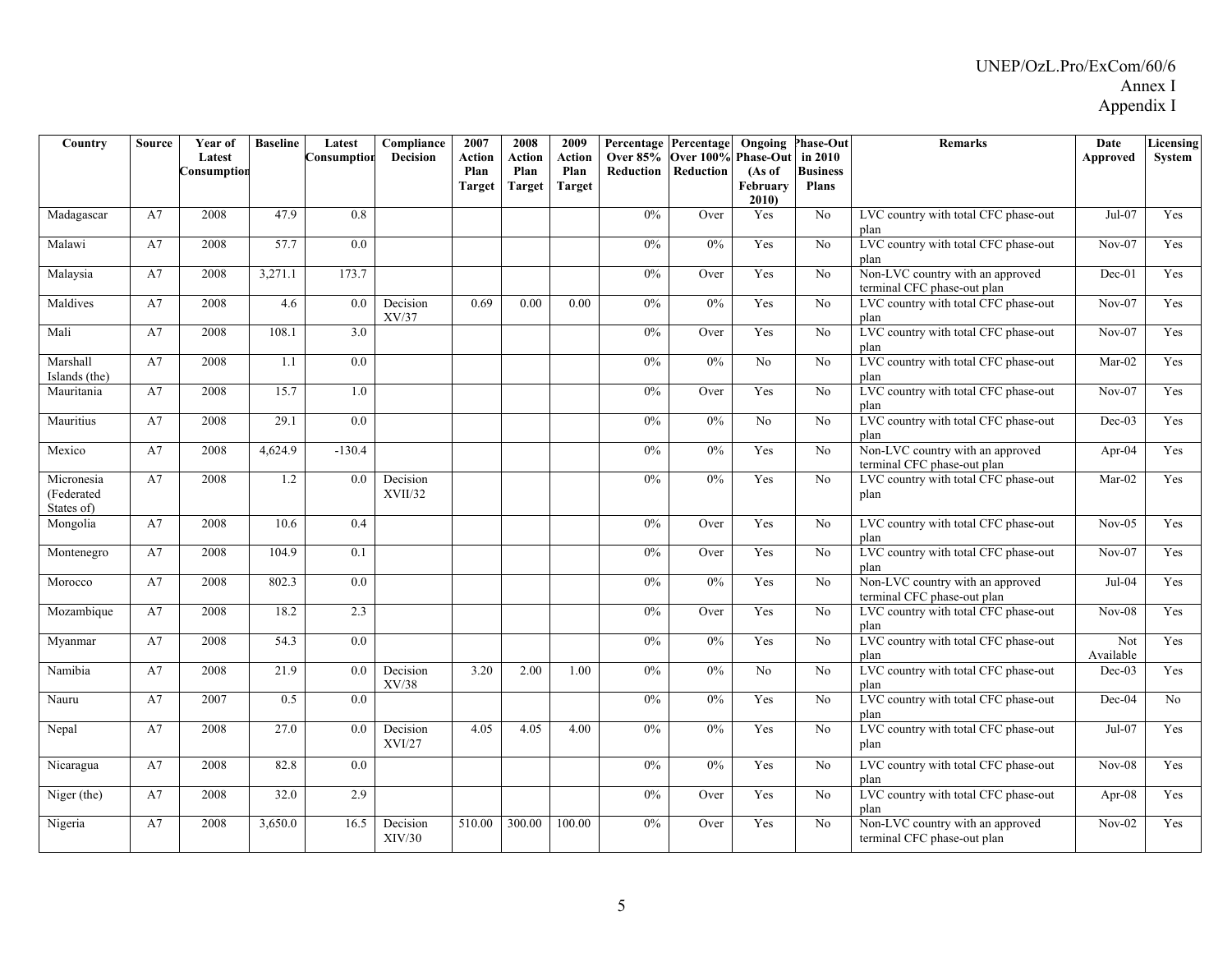| Country                                | <b>Source</b> | Year of     | <b>Baseline</b> | Latest           | Compliance         | 2007          | 2008   | 2009                  | Percentage Percentage |                              | Ongoing            | <b>Phase-Out</b>                | <b>Remarks</b>                                                  | Date      | Licensing  |
|----------------------------------------|---------------|-------------|-----------------|------------------|--------------------|---------------|--------|-----------------------|-----------------------|------------------------------|--------------------|---------------------------------|-----------------------------------------------------------------|-----------|------------|
|                                        |               | Latest      |                 | Consumption      | <b>Decision</b>    | <b>Action</b> | Action | Action                |                       | Over 85% Over 100% Phase-Out |                    | in 2010                         |                                                                 | Approved  | System     |
|                                        |               | Consumptior |                 |                  |                    | Plan          | Plan   | Plan<br><b>Target</b> |                       | Reduction Reduction          | (As of<br>February | <b>Business</b><br><b>Plans</b> |                                                                 |           |            |
|                                        |               |             |                 |                  |                    | <b>Target</b> | Target |                       |                       |                              | 2010               |                                 |                                                                 |           |            |
| Niue                                   | A7            | 2008        | 0.1             | $\overline{0.0}$ |                    |               |        |                       | 0%                    | 0%                           | No                 | $\overline{No}$                 | LVC country with total CFC phase-out<br>plan                    | Dec-04    | Yes        |
| Oman                                   | A7            | 2008        | 248.4           | 8.5              |                    |               |        |                       | 0%                    | Over                         | Yes                | $\overline{No}$                 | LVC country with total CFC phase-out<br>plan                    | $Jul-07$  | Yes        |
| Pakistan                               | A7            | 2008        | 1,679.4         | 167.4            |                    |               |        |                       | 0%                    | Over                         | Yes                | No                              | Non-LVC country with an approved<br>terminal CFC phase-out plan | Apr- $04$ | Yes        |
| Palau                                  | A7            | 2008        | 1.6             | 0.1              |                    |               |        |                       | 0%                    | Over                         | No                 | N <sub>0</sub>                  | LVC country with total CFC phase-out<br>plan                    | $Mar-02$  | Yes        |
| Panama                                 | A7            | 2008        | 384.1           | 11.5             |                    |               |        |                       | 0%                    | Over                         | Yes                | No                              | Non-LVC country with an approved<br>terminal CFC phase-out plan | Dec-04    | Yes        |
| Papua New<br>Guinea                    | A7            | 2008        | 36.3            | $-1.6$           | Decision<br>XV/40  | 4.50          |        |                       | 0%                    | 0%                           | Yes                | Yes                             | LVC country with total CFC phase-out<br>plan                    | Apr-03    | Yes        |
| Paraguay                               | A7            | 2008        | 210.6           | 27.3             | Decision<br>XIX/22 | 31.60         | 31.60  | 31.60                 | 0%                    | Over                         | Yes                | Yes                             | LVC country with total CFC phase-out<br>plan                    | $Mar-07$  | Yes        |
| Peru                                   | A7            | 2008        | 289.5           | 0.0              |                    |               |        |                       | 0%                    | 0%                           | Yes                | No                              | LVC country with total CFC phase-out<br>plan                    | $Jul-08$  | Yes        |
| Philippines<br>(the)                   | A7            | 2008        | 3.055.8         | 169.4            |                    |               |        |                       | $0\%$                 | Over                         | No                 | No                              | Non-LVC country with an approved<br>terminal CFC phase-out plan | $Nov-02$  | <b>Yes</b> |
| Qatar                                  | A7            | 2008        | 101.4           | 5.1              |                    |               |        |                       | $0\%$                 | Over                         | Yes                | No                              | LVC country with total CFC phase-out<br>plan                    | $Nov-07$  | Yes        |
| Republic of<br>Korea (the)             | A7            | 2008        | 9,159.8         | 1,114.8          |                    |               |        |                       | $0\%$                 | Over                         | No                 | No                              |                                                                 |           | Yes        |
| Republic of<br>Moldova (the)           | A7            | 2008        | 73.3            | 0.0              |                    |               |        |                       | 0%                    | 0%                           | Yes                | No                              | LVC country with total CFC phase-out<br>plan                    | $Jul-07$  | Yes        |
| Rwanda                                 | A7            | 2008        | 30.4            | 1.2              |                    |               |        |                       | 0%                    | Over                         | Yes                | No                              | LVC country with total CFC phase-out<br>plan                    | $Nov-07$  | Yes        |
| Saint Kitts and<br>Nevis               | A7            | 2008        | 3.7             | $\overline{0.0}$ |                    |               |        |                       | 0%                    | 0%                           | No                 | No                              | LVC country with total CFC phase-out<br>plan                    | Apr-06    | Yes        |
| Saint Lucia                            | A7            | 2008        | 8.3             | 0.0              |                    |               |        |                       | 0%                    | 0%                           | Yes                | No                              | LVC country with total CFC phase-out<br>plan                    | $Jul-07$  | Yes        |
| Saint Vincent<br>and the<br>Grenadines | A7            | 2009        | 1.8             | 0.0              | Decision<br>XVI/30 | 0.45          | 0.22   | 0.10                  | $0\%$                 | 0%                           | Yes                | Yes                             | LVC country with total CFC phase-out<br>plan                    | $Nov-05$  | Yes        |
| Samoa                                  | A7            | 2008        | 4.5             | 0.0              |                    |               |        |                       | 0%                    | 0%                           | $\overline{No}$    | No                              | LVC country with total CFC phase-out<br>plan                    | $Nov-07$  | Yes        |
| Sao Tome and<br>Principe               | A7            | 2008        | 4.7             | 0.2              |                    |               |        |                       | $0\%$                 | Over                         | Yes                | No                              | LVC country with total CFC phase-out<br>plan                    | Apr-08    | Yes        |
| Saudi Arabia                           | A7            | 2008        | 1,798.5         | 365.0            |                    |               |        |                       | 35%                   | Over                         | Yes                | Yes                             | Non-LVC country with an approved<br>terminal CFC phase-out plan | $Nov-07$  | Yes        |
| Senegal                                | A7            | 2008        | 155.8           | 10.0             |                    |               |        |                       | 0%                    | Over                         | Yes                | No                              | LVC country with total CFC phase-out<br>plan                    | Jul-07    | Yes        |
| Serbia                                 | A7            | 2008        | 849.2           | 76.7             |                    |               |        |                       | 0%                    | Over                         | Yes                | Yes                             | Non-LVC country with an approved<br>terminal CFC phase-out plan | Jul-04    | Yes        |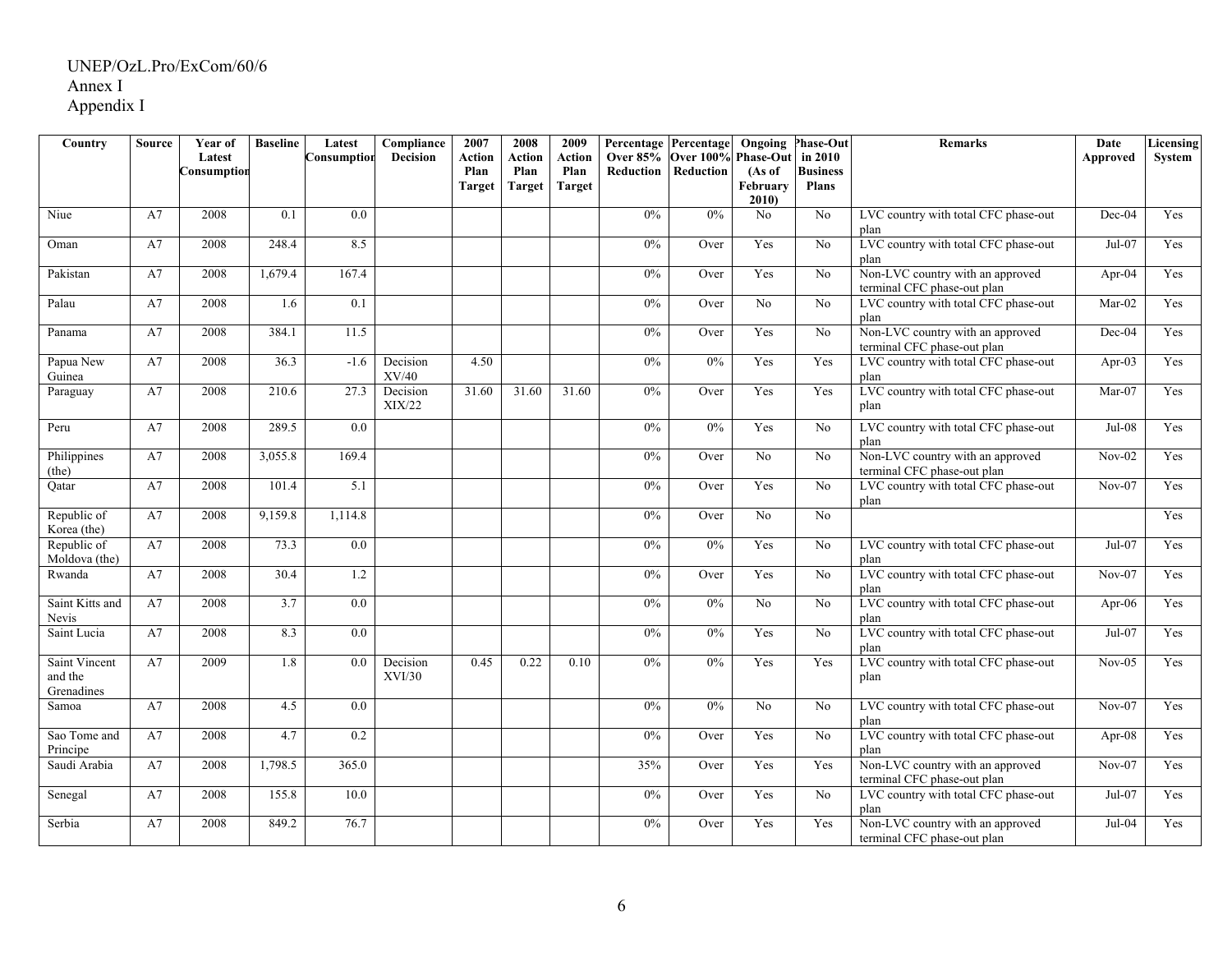| Country                                            | <b>Source</b> | Year of     | <b>Baseline</b> | Latest           | Compliance         | 2007           | 2008           | 2009           | Percentage Percentage |                                 | Ongoing                    | <b>Phase-Out</b>           | <b>Remarks</b>                                                                                                                     | Date             | Licensing |
|----------------------------------------------------|---------------|-------------|-----------------|------------------|--------------------|----------------|----------------|----------------|-----------------------|---------------------------------|----------------------------|----------------------------|------------------------------------------------------------------------------------------------------------------------------------|------------------|-----------|
|                                                    |               | Latest      |                 | Consumption      | <b>Decision</b>    | <b>Action</b>  | Action<br>Plan | Action<br>Plan | Reduction             | Over 85% Over 100%<br>Reduction | <b>Phase-Out</b><br>(As of | in 2010<br><b>Business</b> |                                                                                                                                    | Approved         | System    |
|                                                    |               | Consumption |                 |                  |                    | Plan<br>Target | Target         | <b>Target</b>  |                       |                                 | February                   | <b>Plans</b>               |                                                                                                                                    |                  |           |
|                                                    |               |             |                 |                  |                    |                |                |                |                       |                                 | 2010                       |                            |                                                                                                                                    |                  |           |
| Sevchelles                                         | A7            | 2009        | 2.9             | 0.0              |                    |                |                |                | 0%                    | 0%                              | Yes                        | No                         | LVC country with total CFC phase-out<br>plan                                                                                       | $Mar-07$         | Yes       |
| Sierra Leone                                       | A7            | 2008        | 78.6            | 4.2              |                    |                |                |                | 0%                    | Over                            | Yes                        | Yes                        | LVC country with total CFC phase-out                                                                                               | Apr-09           | Yes       |
|                                                    |               |             |                 |                  |                    |                |                |                |                       |                                 |                            |                            | plan                                                                                                                               |                  |           |
| Singapore                                          | A7            | 2008        | 210.5           | $\overline{0.0}$ |                    |                |                |                | 0%                    | 0%                              | No.                        | No                         |                                                                                                                                    |                  | Yes       |
| Solomon<br>Islands                                 | A7            | 2008        | 2.1             | 0.0              |                    |                |                |                | 0%                    | 0%                              | No                         | No                         | LVC country with total CFC phase-out<br>plan                                                                                       | $Mar-02$         | Yes       |
| Somalia                                            | A7            | 2008        | 241.4           | 20.0             | Decision<br>XXI/23 |                |                |                | 0%                    | Over                            | No                         | Yes                        | LVC country with no RMP                                                                                                            |                  | Yes       |
| South Africa                                       | A7            | 2008        | 592.6           | 0.0              |                    |                |                |                | $0\%$                 | 0%                              | No                         | N <sub>o</sub>             |                                                                                                                                    |                  | Yes       |
| Sri Lanka                                          | A7            | 2008        | 445.6           | 0.0              |                    |                |                |                | 0%                    | 0%                              | Yes                        | $\overline{No}$            | Non-LVC country with an approved<br>terminal CFC phase-out plan                                                                    | $Jul-04$         | Yes       |
| Sudan (the)                                        | A7            | 2008        | 456.8           | 44.8             |                    |                |                |                | 0%                    | Over                            | Yes                        | No                         | Non-LVC country with an approved<br>terminal CFC phase-out plan                                                                    | Dec-04           | Yes       |
| Suriname                                           | A7            | 2008        | 41.3            | 0.0              |                    |                |                |                | 0%                    | 0%                              | Yes                        | No                         | LVC country with total CFC phase-out<br>plan                                                                                       | $Nov-08$         | Yes       |
| Swaziland                                          | A7            | 2008        | 24.6            | 0.0              |                    |                |                |                | 0%                    | 0%                              | Yes                        | No                         | LVC country with total CFC phase-out<br>plan                                                                                       | $Nov-08$         | Yes       |
| Syrian Arab<br>Republic                            | A7            | 2008        | 2,224.6         | 166.0            |                    |                |                |                | $0\%$                 | Over                            | Yes                        | No                         | Non-LVC country with an approved<br>terminal CFC phase-out plan                                                                    | $Jul-06$         | Yes       |
| Thailand                                           | A7            | 2008        | 6,082.1         | 190.3            |                    |                |                |                | $0\%$                 | Over                            | Yes                        | No                         | Non-LVC country with an approved<br>terminal CFC phase-out plan                                                                    | $Dec-01$         | Yes       |
| The Former<br>Yugoslav<br>Republic of<br>Macedonia | A7            | 2008        | 519.7           | 0.0              |                    |                |                |                | $0\%$                 | 0%                              | Yes                        | No                         | Non-LVC country with an approved<br>terminal CFC phase-out plan                                                                    | Apr- $05$        | Yes       |
| Timor-Leste                                        | A7            | 2007        | 36.0            | 2.3              |                    |                |                |                | $0\%$                 | Over                            | N <sub>0</sub>             | No                         | LVC country with no RMP                                                                                                            |                  | No        |
| Togo                                               | A7            | 2008        | 39.8            | 3.2              |                    |                |                |                | 0%                    | Over                            | Yes                        | No                         | LVC country with total CFC phase-out<br>plan                                                                                       | Apr- $08$        | Yes       |
| Tonga                                              | A7            | 2008        | 1.3             | 0.0              |                    |                |                |                | $0\%$                 | 0%                              | Yes                        | No                         | LVC country with total CFC phase-out<br>plan                                                                                       | $Mar-02$         | Yes       |
| Trinidad and<br>Tobago                             | A7            | 2008        | 120.0           | 0.0              |                    |                |                |                | $0\%$                 | 0%                              | No                         | No                         | LVC country with total CFC phase-out<br>plan                                                                                       | $Jul-03$         | Yes       |
| Tunisia                                            | A7            | 2008        | 870.1           | 12.2             |                    |                |                |                | 0%                    | Over                            | Yes                        | N <sub>0</sub>             | Non-LVC country with an approved<br>terminal CFC phase-out plan                                                                    | Jul-06           | Yes       |
| Turkey                                             | A7            | 2008        | 3,805.7         | $-0.1$           |                    |                |                |                | 0%                    | 0%                              | N <sub>0</sub>             | No                         | Non-LVC country with an approved<br>terminal CFC phase-out plan                                                                    | $Dec-01$         | Yes       |
| Turkmenistan                                       | A7            | 2008        | 37.3            | 1.2              |                    |                |                |                | 0%                    | Over                            | No                         | No                         | LVC country with total CFC phase-out<br>plan. (Phase-Out Plan funded through the<br>GEF when country was a non-Article 5<br>Party) | Not<br>Available | Yes       |
| Tuvalu                                             | A7            | 2008        | 0.3             | 0.0              |                    |                |                |                | 0%                    | 0%                              | Yes                        | No                         | LVC country with total CFC phase-out<br>plan                                                                                       | $Mar-02$         | Yes       |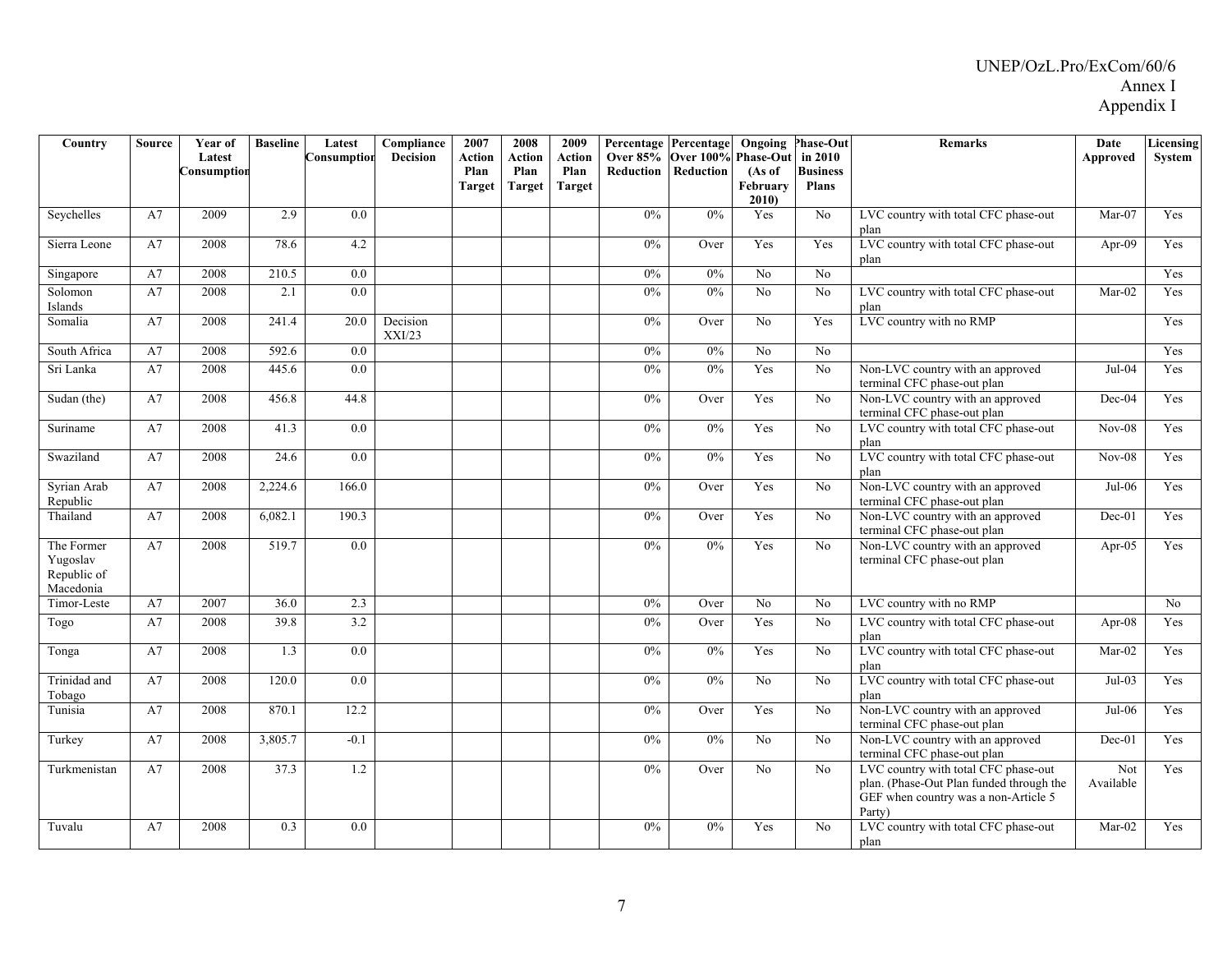| Country                                  | <b>Source</b> | Year of<br>Latest<br>Consumption | <b>Baseline</b> | Latest<br>Consumption | Compliance<br>Decision | 2007<br>Action<br>Plan<br><b>Target</b> | 2008<br>Action<br>Plan<br><b>Target</b> | 2009<br>Action<br>Plan<br><b>Target</b> | Percentage   Percentage  <br>Reduction | Over 85% Over 100% Phase-Out in 2010<br>Reduction | Ongoing<br>(As of<br>February | <b>Phase-Out</b><br><b>Business</b><br><b>Plans</b> | <b>Remarks</b>                                                  | Date<br>Approved | Licensing<br>System |
|------------------------------------------|---------------|----------------------------------|-----------------|-----------------------|------------------------|-----------------------------------------|-----------------------------------------|-----------------------------------------|----------------------------------------|---------------------------------------------------|-------------------------------|-----------------------------------------------------|-----------------------------------------------------------------|------------------|---------------------|
| Uganda                                   | A7            | 2008                             | 12.8            | 0.0                   |                        |                                         |                                         |                                         | $0\%$                                  | 0%                                                | 2010<br>Yes                   | N <sub>0</sub>                                      | LVC country with total CFC phase-out<br>plan                    | $Jul-08$         | <b>Yes</b>          |
| <b>United Arab</b><br>Emirates (the)     | A7            | 2008                             | 529.3           | 52.9                  |                        |                                         |                                         |                                         | $0\%$                                  | Over                                              | No                            | No                                                  |                                                                 |                  | Yes                 |
| United<br>Republic of<br>Tanzania (the)  | A7            | 2008                             | 253.9           | 13.9                  |                        |                                         |                                         |                                         | 0%                                     | Over                                              | Yes                           | N <sub>0</sub>                                      | LVC country with total CFC phase-out<br>plan                    | Apr- $08$        | Yes                 |
| Uruguay                                  | A7            | 2008                             | 199.1           | 26.4                  |                        |                                         |                                         |                                         | $0\%$                                  | Over                                              | Yes                           | N <sub>0</sub>                                      | LVC country with total CFC phase-out<br>plan                    | $Nov-06$         | <b>Yes</b>          |
| Vanuatu                                  | A7            | 2008                             | 0.0             | 0.7                   |                        |                                         |                                         |                                         | Over                                   | Over                                              | N <sub>0</sub>                | No                                                  | LVC country with total CFC phase-out<br>plan                    | $Mar-02$         | N <sub>0</sub>      |
| Venezuela<br>(Bolivarian<br>Republic of) | A7            | 2008                             | 3,322.4         | $-15.0$               |                        |                                         |                                         |                                         | 0%                                     | 0%                                                | Yes                           | No                                                  | Non-LVC country with an approved<br>terminal CFC phase-out plan | Apr- $04$        | Yes                 |
| Viet Nam                                 | A7            | 2008                             | 500.0           | 20.4                  |                        |                                         |                                         |                                         | 0%                                     | Over                                              | Yes                           | N <sub>0</sub>                                      | Non-LVC country with an approved<br>terminal CFC phase-out plan | Apr- $05$        | Yes                 |
| Yemen                                    | A7            | 2008                             | 1,796.1         | 247.7                 |                        |                                         |                                         |                                         | $0\%$                                  | Over                                              | Yes                           | Yes                                                 | Non-LVC country with an approved<br>terminal CFC phase-out plan | $Jul-08$         | Yes                 |
| Zambia                                   | A7            | 2008                             | 27.4            | 2.0                   |                        |                                         |                                         |                                         | 0%                                     | Over                                              | Yes                           | No                                                  | LVC country with total CFC phase-out<br>plan                    | $Nov-07$         | Yes                 |
| Zimbabwe                                 | A7            | 2008                             | 451.4           | 7.0                   |                        |                                         |                                         |                                         | 0%                                     | Over                                              | Yes                           | N <sub>0</sub>                                      | Non-LVC country with an approved<br>terminal CFC phase-out plan | Dec-04           | Yes                 |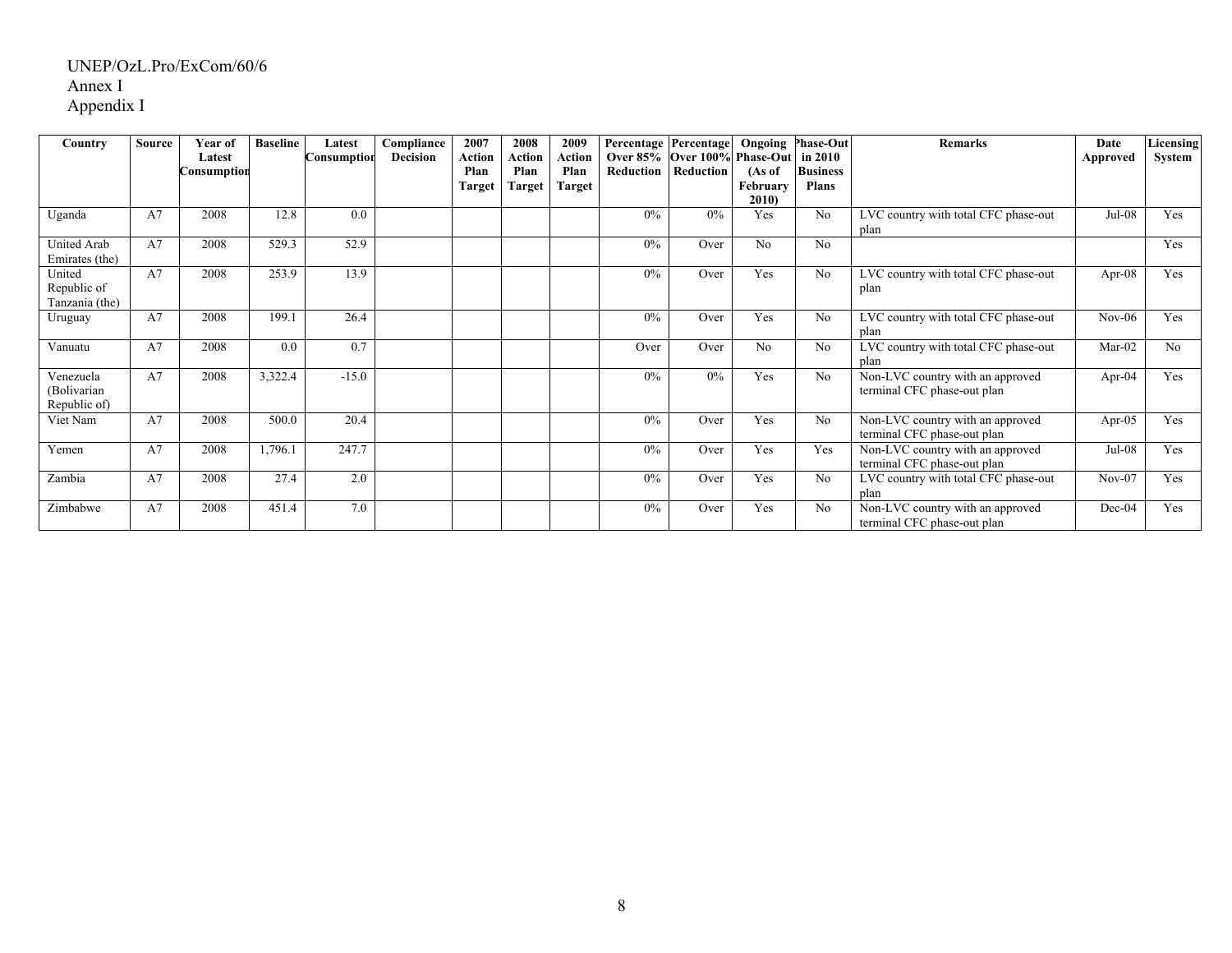# **Appendix II**

#### **HALON ANALYSIS**

| Country                                | <b>Source</b> | Year of               | <b>Baseline</b>  | Latest           | Compliance      | 2007                  | 2008           | 2009                  |       | Percentage Percentage                               | Ongoing        | <b>Phase-Out</b>           | <b>Remarks</b>                                                        | Date                      | Licensing |
|----------------------------------------|---------------|-----------------------|------------------|------------------|-----------------|-----------------------|----------------|-----------------------|-------|-----------------------------------------------------|----------------|----------------------------|-----------------------------------------------------------------------|---------------------------|-----------|
|                                        |               | Latest<br>Consumption |                  | Consumption      | <b>Decision</b> | <b>Action</b><br>Plan | Action<br>Plan | <b>Action</b><br>Plan |       | Over 50% Over 100% Phase-Out<br>Reduction Reduction | (As of         | in 2010<br><b>Business</b> |                                                                       | Approved                  | System    |
|                                        |               |                       |                  |                  |                 | <b>Target</b>         | <b>Target</b>  | <b>Target</b>         |       |                                                     | February       | <b>Plans</b>               |                                                                       |                           |           |
|                                        |               |                       |                  |                  |                 |                       |                |                       |       |                                                     | 2010           |                            |                                                                       |                           |           |
| Afghanistan                            | A7            | 2008                  | $\overline{1.9}$ | $\overline{0.0}$ |                 |                       |                |                       | $0\%$ | 0%                                                  | No             | No                         | Country with a halon baseline and no<br>current consumption           |                           | Yes       |
| Albania                                | A7            | 2008                  | 0.0              | 0.0              |                 |                       |                |                       | $0\%$ | 0%                                                  | N <sub>o</sub> | No                         |                                                                       |                           | Yes       |
| Algeria                                | A7            | 2008                  | 237.3            | 67.0             |                 |                       |                |                       | 0%    | Over                                                | No             | No                         | Country with approved halon banking<br>and/or halon phase-out project | $Dec-01$<br>and<br>Nov-07 | Yes       |
| Angola                                 | A7            | 2008                  | 0.0              | 0.0              |                 |                       |                |                       | $0\%$ | $0\%$                                               | No             | No                         |                                                                       |                           | No        |
| Antigua and<br>Barbuda                 | A7            | 2008                  | 0.3              | 0.0              |                 |                       |                |                       | 0%    | 0%                                                  | N <sub>o</sub> | No                         | Country with a halon baseline and no<br>current consumption           |                           | Yes       |
| Argentina                              | A7            | 2008                  | 167.8            | 0.0              |                 |                       |                |                       | $0\%$ | $0\%$                                               | Yes            | No                         | Country with approved halon banking<br>and/or halon phase-out project | <b>Nov-98</b>             | Yes       |
| Armenia                                | A7            | 2008                  | 0.0              | 0.0              |                 |                       |                |                       | $0\%$ | 0%                                                  | No             | No                         |                                                                       |                           | Yes       |
| Bahamas<br>(the)                       | A7            | 2008                  | 0.0              | 0.0              |                 |                       |                |                       | $0\%$ | 0%                                                  | N <sub>o</sub> | No                         | Country with approved halon banking<br>and/or halon phase-out project | <b>Nov-98</b>             | Yes       |
| Bahrain                                | A7            | 2008                  | 38.9             | 0.0              |                 |                       |                |                       | 0%    | 0%                                                  | No             | No                         | Country with approved halon banking<br>and/or halon phase-out project | $Mar-00$                  | Yes       |
| Bangladesh                             | A7            | 2008                  | 0.0              | 0.0              |                 |                       |                |                       | $0\%$ | $0\%$                                               | No             | No                         |                                                                       |                           | Yes       |
| <b>Barbados</b>                        | A7            | 2008                  | 0.0              | 0.0              |                 |                       |                |                       | 0%    | 0%                                                  | No             | No                         | Country with approved halon banking<br>and/or halon phase-out project | $Nov-98$                  | Yes       |
| Belize                                 | A7            | 2008                  | 0.0              | 0.0              |                 |                       |                |                       | $0\%$ | $0\%$                                               | No             | No                         |                                                                       |                           | Yes       |
| Benin                                  | A7            | 2008                  | 3.9              | 0.0              |                 |                       |                |                       | 0%    | 0%                                                  | No             | N <sub>0</sub>             | Country with approved halon banking<br>and/or halon phase-out project | $Jul-02$                  | Yes       |
| Bhutan                                 | A7            | 2008                  | 0.3              | 0.0              |                 |                       |                |                       | $0\%$ | $0\%$                                               | No             | No                         | Country with a halon baseline and no<br>current consumption           |                           | Yes       |
| Bolivia<br>(Plurinational<br>State of) | A7            | 2008                  | 0.0              | 0.0              |                 |                       |                |                       | $0\%$ | $0\%$                                               | N <sub>o</sub> | No                         |                                                                       |                           | Yes       |
| Bosnia and<br>Herzegovina              | A7            | 2008                  | 4.1              | 0.0              |                 |                       |                |                       | $0\%$ | 0%                                                  | Yes            | No                         | Country with approved halon banking<br>and/or halon phase-out project | Apr- $04$                 | Yes       |
| Botswana                               | A7            | 2008                  | 5.2              | 0.6              |                 |                       |                |                       | $0\%$ | Over                                                | No             | No                         | Country with approved halon banking<br>and/or halon phase-out project | Dec-01                    | No        |
| <b>Brazil</b>                          | A7            | 2008                  | 21.3             | 0.0              |                 |                       |                |                       | $0\%$ | $0\%$                                               | N <sub>0</sub> | No                         | Country with approved halon banking<br>and/or halon phase-out project | May-96                    | Yes       |
| <b>Brunei</b><br>Darussalam            | A7            | 2008                  | 0.0              | 0.0              |                 |                       |                |                       | 0%    | 0%                                                  | No             | No                         |                                                                       |                           | No        |
| Burkina Faso                           | A7            | 2008                  | 5.3              | 0.0              |                 |                       |                |                       | 0%    | $0\%$                                               | No             | N <sub>0</sub>             | Country with approved halon banking<br>and/or halon phase-out project | Jul-02                    | Yes       |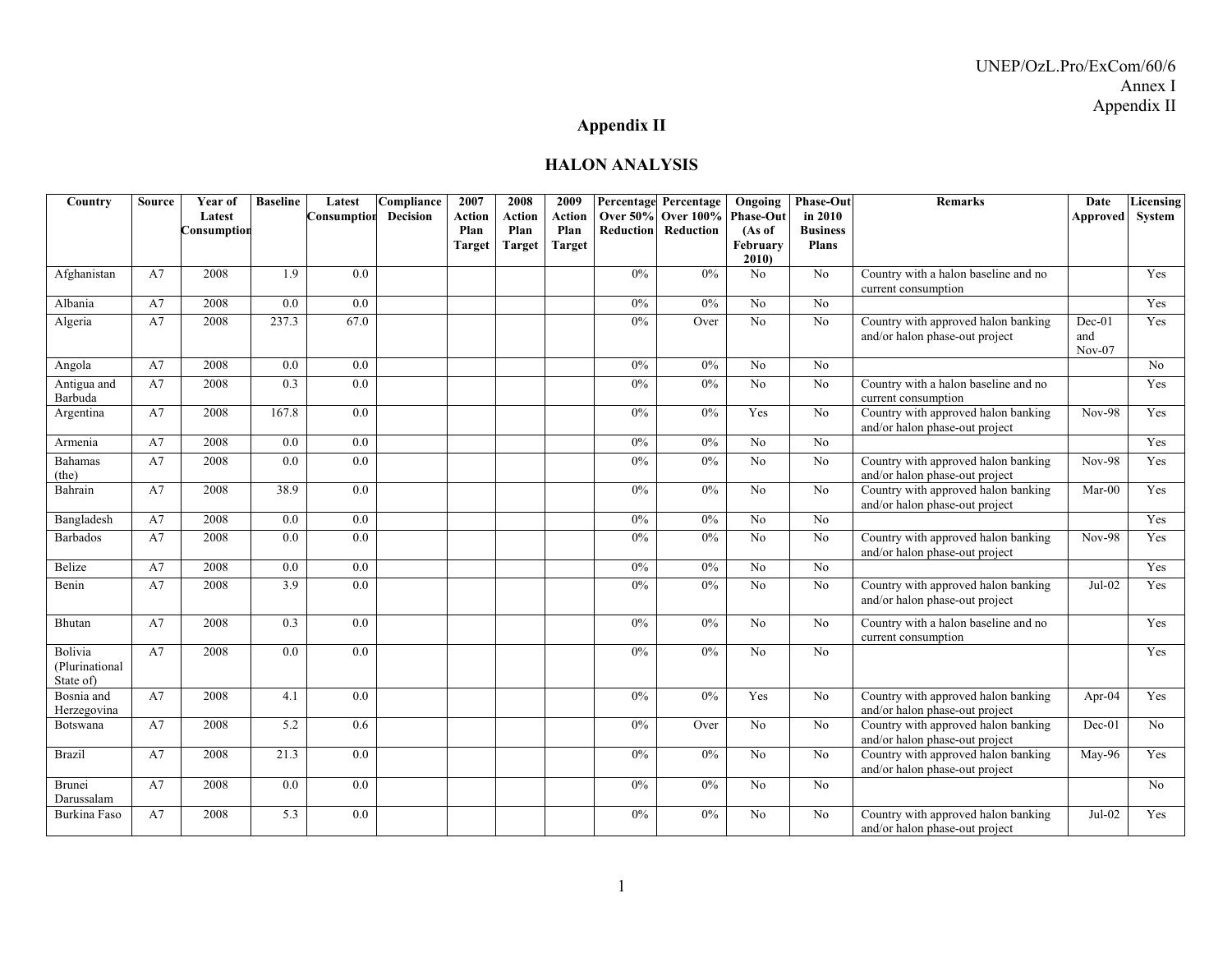| Country                                              | <b>Source</b> | Year of               | <b>Baseline</b>  | Latest      | Compliance        | 2007           | 2008           | 2009           |                                     | Percentage Percentage         | Ongoing                    | Phase-Out                  | Remarks                                                               | Date                         | Licensing |
|------------------------------------------------------|---------------|-----------------------|------------------|-------------|-------------------|----------------|----------------|----------------|-------------------------------------|-------------------------------|----------------------------|----------------------------|-----------------------------------------------------------------------|------------------------------|-----------|
|                                                      |               | Latest<br>Consumption |                  | Consumption | <b>Decision</b>   | Action<br>Plan | Action<br>Plan | Action<br>Plan | <b>Over 50%</b><br><b>Reduction</b> | <b>Over 100%</b><br>Reduction | <b>Phase-Out</b><br>(As of | in 2010<br><b>Business</b> |                                                                       | Approved                     | System    |
|                                                      |               |                       |                  |             |                   | <b>Target</b>  | <b>Target</b>  | <b>Target</b>  |                                     |                               | February                   | <b>Plans</b>               |                                                                       |                              |           |
|                                                      |               |                       |                  |             |                   |                |                |                |                                     |                               | 2010                       |                            |                                                                       |                              |           |
| Burundi                                              | A7            | 2008                  | 0.0              | 0.0         |                   |                |                |                | 0%                                  | 0%                            | No                         | N <sub>o</sub>             |                                                                       |                              | Yes       |
| Cambodia                                             | A7            | 2008                  | 0.0              | 0.0         |                   |                |                |                | 0%                                  | 0%                            | N <sub>0</sub>             | $\overline{No}$            |                                                                       |                              | Yes       |
| Cameroon                                             | A7            | 2008                  | 2.4              | 1.0         | Decision<br>XV/32 |                |                |                | 0%                                  | Over                          | N <sub>o</sub>             | N <sub>o</sub>             | Country with approved halon banking<br>and/or halon phase-out project | $Jul-02$                     | Yes       |
| Cape Verde                                           | A7            | 2008                  | $0.0\,$          | 0.0         |                   |                |                |                | 0%                                  | 0%                            | No                         | No.                        |                                                                       |                              | Yes       |
| Central<br>African<br>Republic<br>(the)              | A7            | 2008                  | 0.0              | 0.0         |                   |                |                |                | 0%                                  | $0\%$                         | N <sub>o</sub>             | N <sub>o</sub>             |                                                                       |                              | Yes       |
| Chad                                                 | A7            | 2008                  | 0.0              | 0.0         |                   |                |                |                | 0%                                  | $0\%$                         | N <sub>o</sub>             | N <sub>o</sub>             |                                                                       |                              | Yes       |
| Chile                                                | A7            | 2008                  | 8.5              | 0.0         |                   |                |                |                | 0%                                  | 0%                            | No                         | No                         | Country with approved halon banking<br>and/or halon phase-out project | $Mar-07$                     | Yes       |
| China                                                | A7            | 2008                  | 34,186.7         | 977.3       |                   |                |                |                | $0\%$                               | Over                          | Yes                        | No                         | Country with approved halon banking<br>and/or halon phase-out project | $Nov-97$                     | Yes       |
| Colombia                                             | A7            | 2008                  | 187.7            | $0.0\,$     |                   |                |                |                | 0%                                  | 0%                            | Yes                        | No                         | Country with approved halon banking<br>and/or halon phase-out project | Dec-03                       | Yes       |
| Comoros<br>(the)                                     | A7            | 2008                  | 0.0              | 0.0         |                   |                |                |                | $0\%$                               | $0\%$                         | N <sub>o</sub>             | N <sub>o</sub>             |                                                                       |                              | Yes       |
| Congo (the)                                          | A7            | 2008                  | 5.0              | 0.0         |                   |                |                |                | 0%                                  | 0%                            | No                         | No                         | Country with approved halon banking<br>and/or halon phase-out project | $Jul-02$<br>and<br>Apr- $08$ | Yes       |
| Cook Islands<br>(the)                                | A7            | 2008                  | 0.0              | 0.0         |                   |                |                |                | 0%                                  | 0%                            | No                         | No.                        |                                                                       |                              | Yes       |
| Costa Rica                                           | A7            | 2008                  | 0.0              | 0.0         |                   |                |                |                | 0%                                  | 0%                            | N <sub>o</sub>             | No                         |                                                                       |                              | Yes       |
| Cote d'Ivoire                                        | A7            | 2008                  | 0.0              | 0.0         |                   |                |                |                | 0%                                  | 0%                            | No                         | No.                        |                                                                       |                              | Yes       |
| Croatia                                              | A7            | 2008                  | 30.1             | 0.0         |                   |                |                |                | 0%                                  | $0\%$                         | N <sub>0</sub>             | No                         | Country with approved halon banking<br>and/or halon phase-out project | Jul-04                       | Yes       |
| Cuba                                                 | A7            | 2008                  | $\overline{0.0}$ | 0.0         |                   |                |                |                | 0%                                  | 0%                            | N <sub>o</sub>             | $\overline{No}$            |                                                                       |                              | Yes       |
| Democratic<br>People's<br>Republic of<br>Korea (the) | A7            | 2008                  | 0.0              | 0.0         |                   |                |                |                | 0%                                  | $0\%$                         | No                         | No                         |                                                                       |                              | Yes       |
| Democratic<br>Republic of<br>the Congo<br>(the)      | A7            | 2008                  | 218.7            | 0.0         |                   |                |                |                | 0%                                  | $0\%$                         | No                         | No                         | Country with approved halon banking<br>and/or halon phase-out project | $Jul-02$                     | Yes       |
| Djibouti                                             | A7            | 2008                  | 0.0              | 0.0         |                   |                |                |                | 0%                                  | $0\%$                         | N <sub>o</sub>             | No                         |                                                                       |                              | Yes       |
| Dominica                                             | A7            | 2008                  | 0.0              | 0.0         |                   |                |                |                | 0%                                  | 0%                            | $\overline{N_0}$           | No                         |                                                                       |                              | Yes       |
| Dominican<br>Republic<br>(the)                       | A7            | 2008                  | 4.2              | 0.0         |                   |                |                |                | 0%                                  | 0%                            | Yes                        | No                         | Country with approved halon banking<br>and/or halon phase-out project | $Mar-07$                     | Yes       |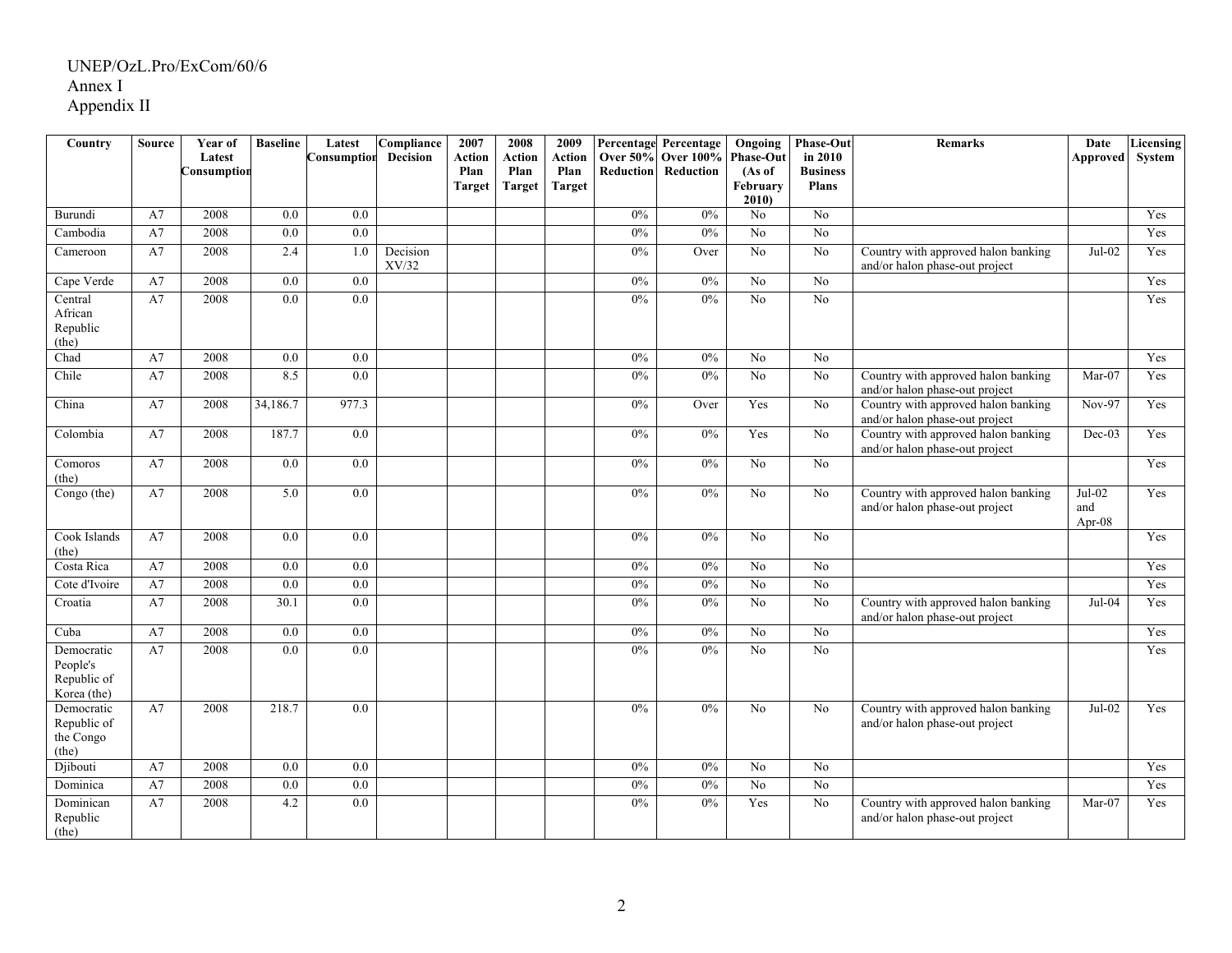| Country                       | Source | Year of<br>Latest<br>Consumption | <b>Baseline</b> | Latest<br>Consumption | $\overline{\text{Compliance}}$<br><b>Decision</b> | 2007<br>Action<br>Plan<br>Target | 2008<br>Action<br>Plan<br>Target | 2009<br>Action<br>Plan<br><b>Target</b> | <b>Over 50%</b><br><b>Reduction</b> | <b>Percentage Percentage</b><br><b>Over 100%</b><br>Reduction | $\overline{O}$ ngoing<br><b>Phase-Out</b><br>(As of<br>February<br>2010 | <b>Phase-Out</b><br>in 2010<br><b>Business</b><br><b>Plans</b> | <b>Remarks</b>                                                        | Date<br>Approved | Licensing<br>System |
|-------------------------------|--------|----------------------------------|-----------------|-----------------------|---------------------------------------------------|----------------------------------|----------------------------------|-----------------------------------------|-------------------------------------|---------------------------------------------------------------|-------------------------------------------------------------------------|----------------------------------------------------------------|-----------------------------------------------------------------------|------------------|---------------------|
| Ecuador                       | A7     | 2008                             | 5.5             | 0.0                   |                                                   |                                  |                                  |                                         | $0\%$                               | 0%                                                            | N <sub>o</sub>                                                          | N <sub>o</sub>                                                 | Country with a halon baseline and no<br>current consumption           |                  | Yes                 |
| Egypt                         | A7     | 2008                             | 705.0           | 0.0                   |                                                   |                                  |                                  |                                         | $0\%$                               | 0%                                                            | No                                                                      | N <sub>o</sub>                                                 | Country with approved halon banking<br>and/or halon phase-out project | $Dec-00$         | Yes                 |
| El Salvador                   | A7     | 2008                             | 0.7             | 0.0                   |                                                   |                                  |                                  |                                         | 0%                                  | 0%                                                            | No                                                                      | N <sub>o</sub>                                                 |                                                                       |                  | Yes                 |
| Equatorial<br>Guinea          | A7     | 2008                             | 28.3            | 0.0                   |                                                   |                                  |                                  |                                         | $0\%$                               | 0%                                                            | N <sub>o</sub>                                                          | No.                                                            | Country with approved halon banking<br>and/or halon phase-out project | Apr-09           | Yes                 |
| Eritrea                       | A7     | 2008                             | 2.3             | 0.0                   |                                                   |                                  |                                  |                                         | 0%                                  | 0%                                                            | No                                                                      | N <sub>o</sub>                                                 | Country with approved halon banking<br>and/or halon phase-out project | Apr-08           | No                  |
| Ethiopia                      | A7     | 2008                             | 1.1             | 0.0                   |                                                   |                                  |                                  |                                         | $0\%$                               | $0\%$                                                         | N <sub>o</sub>                                                          | N <sub>0</sub>                                                 | Country with approved halon banking<br>and/or halon phase-out project | Dec-01           | No                  |
| Fiji                          | A7     | 2008                             | 0.0             | 0.0                   |                                                   |                                  |                                  |                                         | 0%                                  | 0%                                                            | No                                                                      | No                                                             |                                                                       |                  | Yes                 |
| Gabon                         | A7     | 2008                             | 0.0             | 0.0                   |                                                   |                                  |                                  |                                         | 0%                                  | 0%                                                            | $\overline{No}$                                                         | N <sub>0</sub>                                                 |                                                                       |                  | Yes                 |
| Gambia (the)                  | A7     | 2008                             | 0.0             | 0.0                   |                                                   |                                  |                                  |                                         | $0\%$                               | $0\%$                                                         | No                                                                      | No                                                             |                                                                       |                  | Yes                 |
| Georgia                       | A7     | 2008                             | 42.5            | $\overline{0.0}$      |                                                   |                                  |                                  |                                         | $0\%$                               | 0%                                                            | No                                                                      | N <sub>o</sub>                                                 | Country with approved halon banking<br>and/or halon phase-out project | $Nov-05$         | Yes                 |
| Ghana                         | A7     | 2008                             | 0.0             | $\overline{0.0}$      |                                                   |                                  |                                  |                                         | $0\%$                               | $0\%$                                                         | $\rm No$                                                                | No                                                             |                                                                       |                  | Yes                 |
| Grenada                       | A7     | 2008                             | 0.0             | 0.0                   |                                                   |                                  |                                  |                                         | $0\%$                               | $0\%$                                                         | No                                                                      | N <sub>o</sub>                                                 | Country with approved halon banking<br>and/or halon phase-out project | <b>Nov-98</b>    | Yes                 |
| Guatemala                     | A7     | 2008                             | 0.2             | $\overline{0.0}$      |                                                   |                                  |                                  |                                         | 0%                                  | 0%                                                            | No                                                                      | N <sub>o</sub>                                                 | Country with a halon baseline and no<br>current consumption           |                  | Yes                 |
| Guinea                        | A7     | 2008                             | 8.6             | 0.0                   |                                                   |                                  |                                  |                                         | $0\%$                               | 0%                                                            | No                                                                      | No                                                             | Country with approved halon banking<br>and/or halon phase-out project | $Jul-02$         | Yes                 |
| Guinea-<br><b>Bissau</b>      | A7     | 2008                             | 0.0             | 0.0                   |                                                   |                                  |                                  |                                         | $0\%$                               | 0%                                                            | No                                                                      | No                                                             |                                                                       |                  | Yes                 |
| Guyana                        | A7     | 2008                             | 0.1             | 0.0                   |                                                   |                                  |                                  |                                         | 0%                                  | 0%                                                            | No                                                                      | N <sub>o</sub>                                                 | Country with approved halon banking<br>and/or halon phase-out project | <b>Nov-98</b>    | Yes                 |
| Haiti                         | A7     | 2008                             | 1.5             | 0.0                   |                                                   |                                  |                                  |                                         | $0\%$                               | 0%                                                            | N <sub>o</sub>                                                          | N <sub>o</sub>                                                 | Country with approved halon banking<br>and/or halon phase-out project | $Nov-06$         | Yes                 |
| Honduras                      | A7     | 2008                             | 0.0             | $\overline{0.0}$      |                                                   |                                  |                                  |                                         | 0%                                  | 0%                                                            | No                                                                      | No                                                             |                                                                       |                  | Yes                 |
| India                         | A7     | 2008                             | 1,249.4         | 0.0                   |                                                   |                                  |                                  |                                         | $0\%$                               | 0%                                                            | No                                                                      | No                                                             | Country with approved halon banking<br>and/or halon phase-out project | $Dec-00$         | Yes                 |
| Indonesia                     | A7     | 2008                             | 354.0           | 0.0                   |                                                   |                                  |                                  |                                         | $0\%$                               | 0%                                                            | N <sub>o</sub>                                                          | N <sub>o</sub>                                                 | Country with approved halon banking<br>and/or halon phase-out project | Mar-99           | Yes                 |
| Iran (Islamic<br>Republic of) | A7     | 2008                             | 1,420.0         | 0.0                   |                                                   |                                  |                                  |                                         | $0\%$                               | $0\%$                                                         | No                                                                      | No                                                             | Country with approved halon banking<br>and/or halon phase-out project | Jul-99           | Yes                 |
| Iraq                          | A7     | 2008                             | 70.4            | 39.1                  |                                                   |                                  |                                  |                                         | 11%                                 | Over                                                          | N <sub>0</sub>                                                          | No                                                             | Country with approved halon banking<br>and/or halon phase-out project | Jul-09           | Yes                 |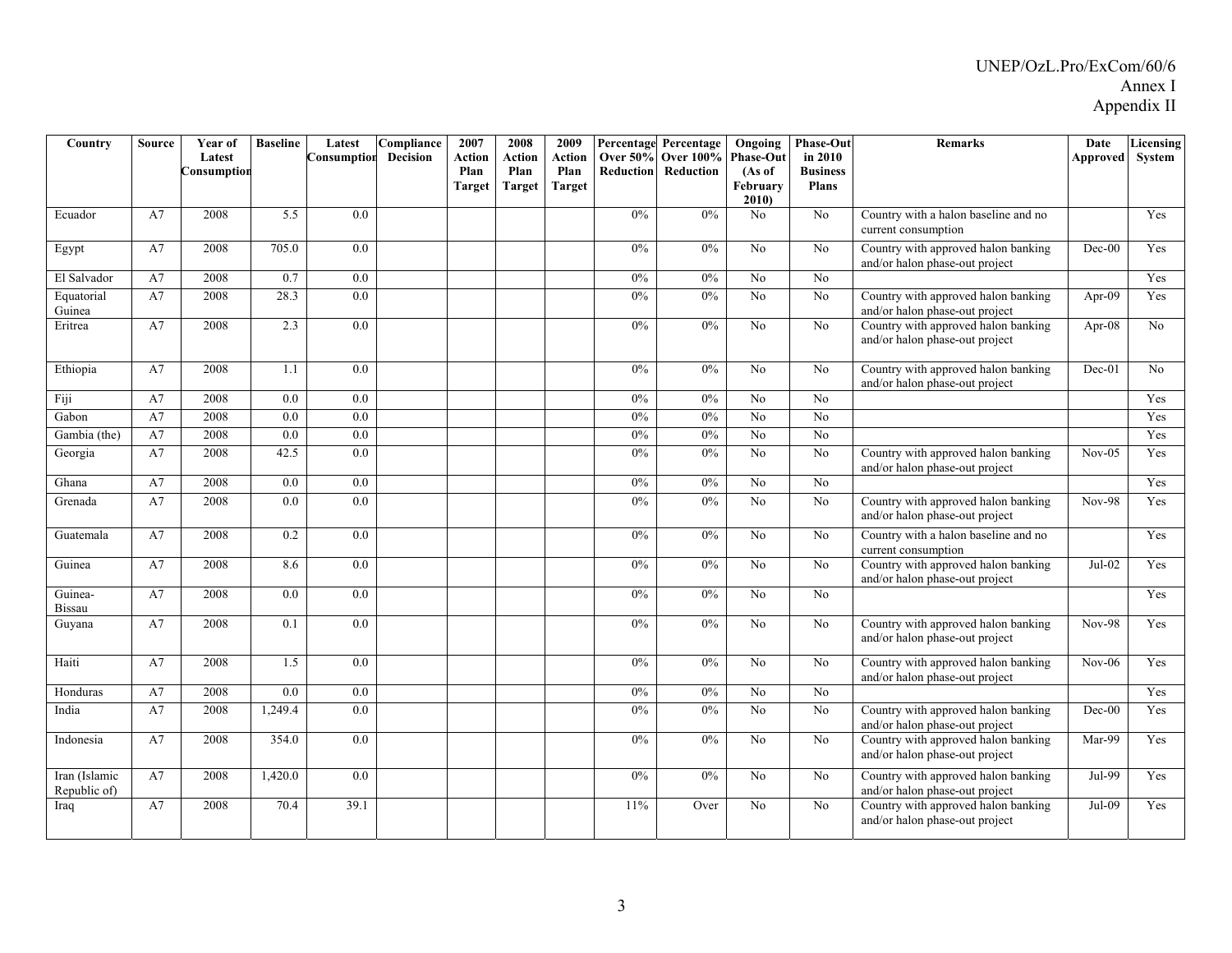| Country                                         | Source | Year of               | <b>Baseline</b>  | Latest           | Compliance          | 2007           | 2008           | 2009           |                  | Percentage Percentage                  | Ongoing                    | <b>Phase-Out</b>           | <b>Remarks</b>                                                        | Date      | Licensing |
|-------------------------------------------------|--------|-----------------------|------------------|------------------|---------------------|----------------|----------------|----------------|------------------|----------------------------------------|----------------------------|----------------------------|-----------------------------------------------------------------------|-----------|-----------|
|                                                 |        | Latest<br>Consumptior |                  | Consumption      | <b>Decision</b>     | Action<br>Plan | Action<br>Plan | Action<br>Plan | <b>Reduction</b> | <b>Over 50% Over 100%</b><br>Reduction | <b>Phase-Out</b><br>(As of | in 2010<br><b>Business</b> |                                                                       | Approved  | System    |
|                                                 |        |                       |                  |                  |                     | <b>Target</b>  | <b>Target</b>  | Target         |                  |                                        | February                   | <b>Plans</b>               |                                                                       |           |           |
|                                                 |        |                       |                  |                  |                     |                |                |                |                  |                                        | 2010)                      |                            |                                                                       |           |           |
| Jamaica                                         | A7     | 2008                  | 1.0              | $\overline{0.0}$ |                     |                |                |                | 0%               | 0%                                     | N <sub>o</sub>             | No                         | Country with approved halon banking<br>and/or halon phase-out project | $Nov-98$  | Yes       |
| Jordan                                          | A7     | 2008                  | 210.0            | 30.4             |                     |                |                |                | 0%               | Over                                   | No                         | No                         | Country with approved halon banking<br>and/or halon phase-out project | $Nov-99$  | Yes       |
| Kenya                                           | A7     | 2008                  | 5.3              | 0.0              |                     |                |                |                | 0%               | 0%                                     | N <sub>0</sub>             | N <sub>o</sub>             | Country with approved halon banking<br>and/or halon phase-out project | $Dec-01$  | Yes       |
| Kiribati                                        | A7     | 2008                  | 0.0              | $\overline{0.0}$ |                     |                |                |                | 0%               | 0%                                     | No                         | $\overline{No}$            |                                                                       |           | Yes       |
| Kuwait                                          | A7     | 2008                  | 3.0              | $\overline{0.0}$ |                     |                |                |                | 0%               | 0%                                     | $\overline{N_0}$           | $\overline{No}$            | Country with a halon baseline and no<br>current consumption           |           | Yes       |
| Kyrgyzstan                                      | A7     | 2008                  | 0.0              | 0.0              | Decision<br>XVII/36 | 0.60           | 0.00           |                | 0%               | $0\%$                                  | No                         | No                         | Country with approved halon banking<br>and/or halon phase-out project | Apr- $06$ | Yes       |
| Lao People's<br>Democratic<br>Republic<br>(the) | A7     | 2008                  | 0.0              | 0.0              |                     |                |                |                | 0%               | $0\%$                                  | N <sub>o</sub>             | N <sub>o</sub>             |                                                                       |           | Yes       |
| Lebanon                                         | A7     | 2008                  | 0.0              | 0.0              |                     |                |                |                | 0%               | 0%                                     | No                         | N <sub>o</sub>             | Country with approved halon banking<br>and/or halon phase-out project | Mar-00    | Yes       |
| Lesotho                                         | A7     | 2008                  | 0.2              | 0.0              | Decision<br>XVI/25  | 0.10           | 0.00           |                | 0%               | $0\%$                                  | No                         | No                         | Country with approved halon banking<br>and/or halon phase-out project | $Dec-01$  | No        |
| Liberia                                         | A7     | 2008                  | 19.5             | 0.0              |                     |                |                |                | 0%               | $0\%$                                  | No                         | No                         | Country with a halon baseline and no<br>current consumption           |           | Yes       |
| Libyan Arab<br>Jamahiriya<br>(the)              | A7     | 2008                  | 633.1            | 0.0              | Decision<br>XVII/37 | 316.53         | 0.00           |                | 0%               | $0\%$                                  | Yes                        | No                         | Country with approved halon banking<br>and/or halon phase-out project | $Nov-05$  | Yes       |
| Madagascar                                      | A7     | 2008                  | 0.0              | 0.0              |                     |                |                |                | $0\%$            | 0%                                     | N <sub>0</sub>             | No                         |                                                                       |           | Yes       |
| Malawi                                          | A7     | 2008                  | 0.0              | 0.0              |                     |                |                |                | 0%               | 0%                                     | No                         | $\overline{No}$            |                                                                       |           | Yes       |
| Malaysia                                        | A7     | 2008                  | 8.0              | 0.0              |                     |                |                |                | 0%               | 0%                                     | N <sub>o</sub>             | $\overline{No}$            | Country with approved halon banking<br>and/or halon phase-out project | Mar-93    | Yes       |
| Maldives                                        | A7     | 2008                  | $\overline{0.0}$ | $\overline{0.0}$ |                     |                |                |                | 0%               | 0%                                     | $\overline{N_0}$           | $\overline{No}$            |                                                                       |           | Yes       |
| Mali                                            | A7     | 2008                  | 0.0              | $\overline{0.0}$ |                     |                |                |                | 0%               | 0%                                     | $\overline{N_0}$           | $\overline{No}$            |                                                                       |           | Yes       |
| Marshall<br>Islands (the)                       | A7     | 2008                  | 0.0              | $\overline{0.0}$ |                     |                |                |                | 0%               | 0%                                     | $\overline{N_0}$           | $\overline{No}$            |                                                                       |           | Yes       |
| Mauritania                                      | A7     | 2008                  | 0.0              | 0.0              |                     |                |                |                | 0%               | $0\%$                                  | No                         | No                         |                                                                       |           | Yes       |
| Mauritius                                       | A7     | 2008                  | 0.0              | $\overline{0.0}$ |                     |                |                |                | 0%               | 0%                                     | N <sub>o</sub>             | N <sub>o</sub>             |                                                                       |           | Yes       |
| Mexico                                          | A7     | 2008                  | 124.6            | 0.0              |                     |                |                |                | $0\%$            | 0%                                     | No                         | N <sub>o</sub>             | Country with approved halon banking<br>and/or halon phase-out project | $Dec-01$  | Yes       |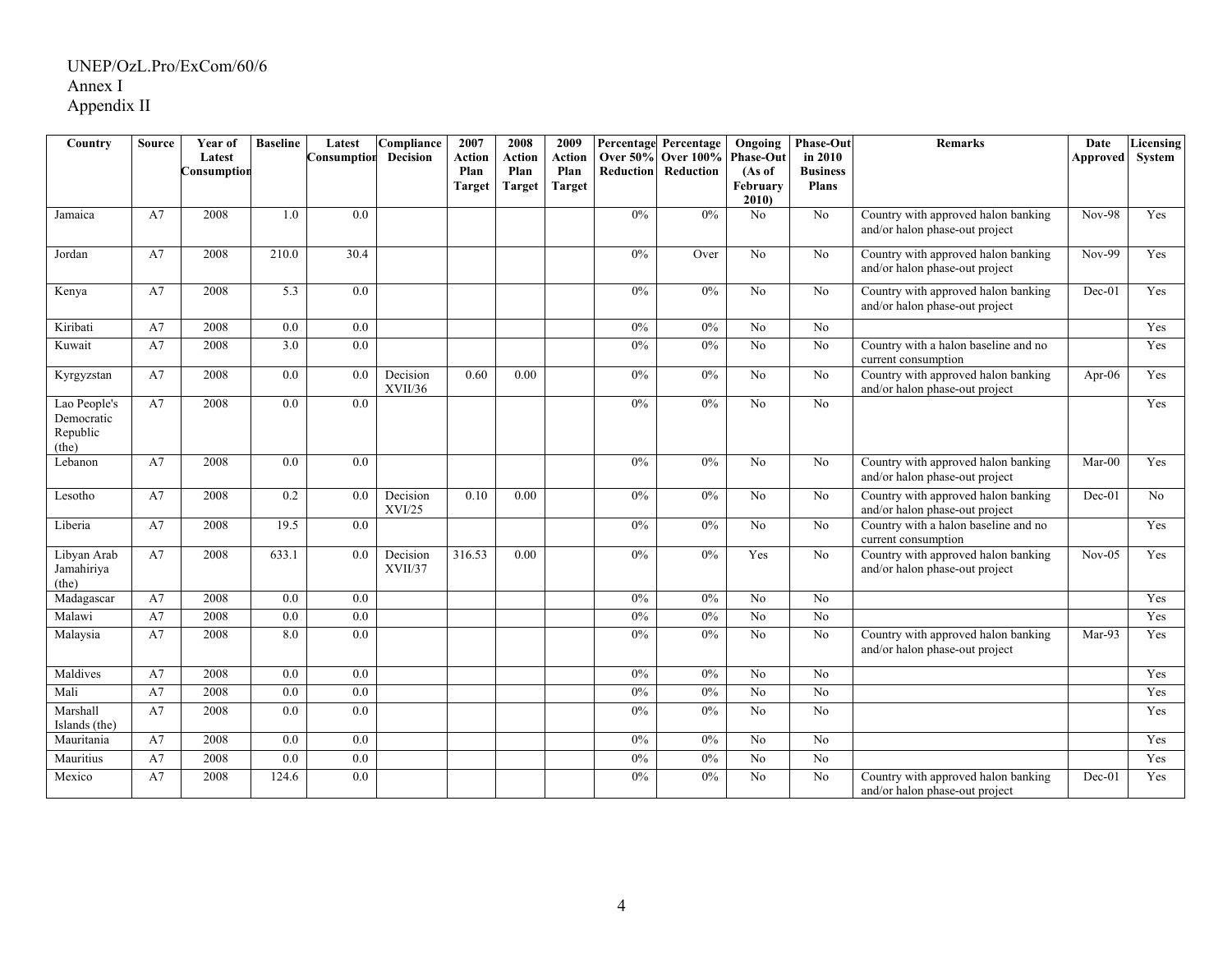| Country                    | Source | Year of<br>Latest | <b>Baseline</b> | Latest<br>Consumption | Compliance<br><b>Decision</b> | 2007<br>Action        | 2008<br>Action | 2009<br>Action        |                  | <b>Percentage Percentage</b><br><b>Over 50% Over 100%</b> | Ongoing<br><b>Phase-Out</b> | <b>Phase-Out</b><br>in 2010     | <b>Remarks</b>                                                        | Date<br>Approved | Licensing<br>System |
|----------------------------|--------|-------------------|-----------------|-----------------------|-------------------------------|-----------------------|----------------|-----------------------|------------------|-----------------------------------------------------------|-----------------------------|---------------------------------|-----------------------------------------------------------------------|------------------|---------------------|
|                            |        | Consumption       |                 |                       |                               | Plan<br><b>Target</b> | Plan<br>Target | Plan<br><b>Target</b> | <b>Reduction</b> | Reduction                                                 | (As of<br>February          | <b>Business</b><br><b>Plans</b> |                                                                       |                  |                     |
| Micronesia                 | A7     | 2008              | 0.0             | 0.0                   |                               |                       |                |                       | 0%               | 0%                                                        | 2010<br>N <sub>0</sub>      | No                              |                                                                       |                  | Yes                 |
| (Federated                 |        |                   |                 |                       |                               |                       |                |                       |                  |                                                           |                             |                                 |                                                                       |                  |                     |
| States of)                 |        | 2008              | 0.0             | 0.0                   |                               |                       |                |                       | $0\%$            | $0\%$                                                     |                             |                                 |                                                                       |                  |                     |
| Mongolia                   | A7     |                   |                 |                       |                               |                       |                |                       | 0%               |                                                           | No                          | No                              |                                                                       |                  | Yes                 |
| Montenegro                 | A7     | 2008              | 2.3             | 0.0                   |                               |                       |                |                       |                  | 0%                                                        | No                          | N <sub>o</sub>                  | Country with approved halon banking<br>and/or halon phase-out project | $Nov-07$         | Yes                 |
| Morocco                    | A7     | 2008              | 7.0             | 0.0                   |                               |                       |                |                       | $0\%$            | 0%                                                        | N <sub>0</sub>              | N <sub>o</sub>                  | Country with a halon baseline and no<br>current consumption           |                  | Yes                 |
| Mozambique                 | A7     | 2008              | 0.9             | 0.0                   |                               |                       |                |                       | 0%               | $0\%$                                                     | N <sub>o</sub>              | N <sub>o</sub>                  | Country with a halon baseline and no<br>current consumption           |                  | Yes                 |
| Myanmar                    | A7     | 2008              | 0.0             | 0.0                   |                               |                       |                |                       | 0%               | 0%                                                        | N <sub>o</sub>              | $\overline{No}$                 |                                                                       |                  | Yes                 |
| Namibia                    | A7     | 2008              | 8.3             | 0.0                   |                               |                       |                |                       | 0%               | 0%                                                        | $\overline{No}$             | $\overline{N_0}$                | Country with approved halon banking<br>and/or halon phase-out project | $Dec-01$         | Yes                 |
| Nauru                      | A7     | 2007              | 0.0             | 0.0                   |                               |                       |                |                       | 0%               | 0%                                                        | No                          | N <sub>o</sub>                  |                                                                       |                  | No                  |
| Nepal                      | A7     | 2008              | 2.0             | 0.0                   |                               |                       |                |                       | 0%               | 0%                                                        | N <sub>o</sub>              | N <sub>0</sub>                  | Country with a halon baseline and no<br>current consumption           |                  | Yes                 |
| Nicaragua                  | A7     | 2008              | 0.0             | 0.0                   |                               |                       |                |                       | $0\%$            | $0\%$                                                     | N <sub>0</sub>              | No                              |                                                                       |                  | Yes                 |
| Niger (the)                | A7     | 2008              | 0.0             | 0.0                   |                               |                       |                |                       | 0%               | 0%                                                        | No                          | No                              |                                                                       |                  | Yes                 |
| Nigeria                    | A7     | 2008              | 285.3           | 0.0                   |                               |                       |                |                       | 0%               | $0\%$                                                     | No                          | N <sub>o</sub>                  | Country with approved halon banking<br>and/or halon phase-out project | $Jul-02$         | Yes                 |
| Niue                       | A7     | 2008              | $0.0\,$         | 0.0                   |                               |                       |                |                       | $0\%$            | $0\%$                                                     | N <sub>o</sub>              | N <sub>o</sub>                  |                                                                       |                  | Yes                 |
| Oman                       | A7     | 2008              | 13.7            | 0.0                   |                               |                       |                |                       | $0\%$            | $0\%$                                                     | Yes                         | N <sub>o</sub>                  | Country with approved halon banking<br>and/or halon phase-out project | $Jul-05$         | Yes                 |
| Pakistan                   | A7     | 2008              | 14.2            | 0.0                   | Decision<br>XVI/29            |                       |                |                       | 0%               | $0\%$                                                     | No                          | N <sub>o</sub>                  | Country with approved halon banking<br>and/or halon phase-out project | $Dec-03$         | Yes                 |
| Palau                      | A7     | 2008              | 0.0             | 0.0                   |                               |                       |                |                       | $0\%$            | $0\%$                                                     | No                          | N <sub>o</sub>                  |                                                                       |                  | Yes                 |
| Panama                     | A7     | 2008              | 0.0             | 0.0                   |                               |                       |                |                       | $0\%$            | 0%                                                        | $\overline{No}$             | $\overline{No}$                 |                                                                       |                  | Yes                 |
| Papua New<br>Guinea        | A7     | 2008              | 0.0             | 0.0                   |                               |                       |                |                       | 0%               | $0\%$                                                     | No                          | No                              |                                                                       |                  | Yes                 |
| Paraguay                   | A7     | 2008              | 0.0             | 0.0                   |                               |                       |                |                       | 0%               | 0%                                                        | No                          | N <sub>o</sub>                  |                                                                       |                  | Yes                 |
| Peru                       | A7     | 2008              | 0.0             | 0.0                   |                               |                       |                |                       | $0\%$            | 0%                                                        | N <sub>o</sub>              | No                              |                                                                       |                  | Yes                 |
| Philippines<br>(the)       | A7     | 2008              | 103.9           | 0.0                   |                               |                       |                |                       | $0\%$            | $0\%$                                                     | No                          | No                              | Country with approved halon banking<br>and/or halon phase-out project | $Nov-95$         | Yes                 |
| Oatar                      | A7     | 2008              | 10.7            | 0.0                   |                               |                       |                |                       | $0\%$            | $0\%$                                                     | N <sub>0</sub>              | N <sub>0</sub>                  | Country with approved halon banking<br>and/or halon phase-out project | $Mar-00$         | Yes                 |
| Republic of<br>Korea (the) | A7     | 2008              | 3,678.0         | 737.0                 |                               |                       |                |                       | 0%               | Over                                                      | N <sub>0</sub>              | N <sub>0</sub>                  |                                                                       |                  | Yes                 |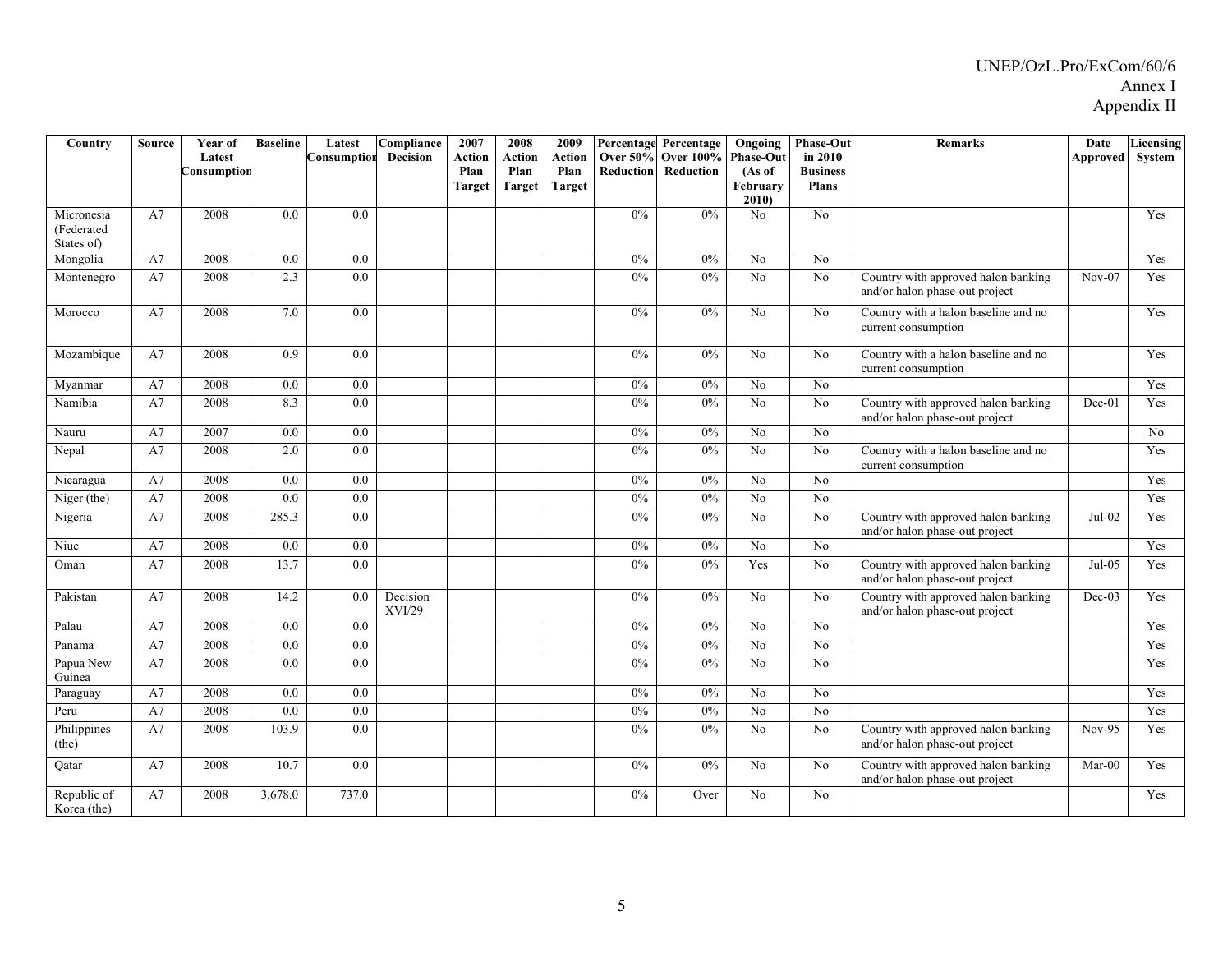| Country                      | <b>Source</b> | Year of<br>Latest | <b>Baseline</b>  | Latest<br>Consumption | Compliance<br>Decision | 2007<br>Action | 2008<br>Action | 2009<br>Action | <b>Over 50%</b>  | <b>Percentage Percentage</b><br><b>Over 100%</b> | Ongoing<br><b>Phase-Out</b> | <b>Phase-Out</b><br>in 2010 | <b>Remarks</b>                                                                                      | Date            | Licensing<br>System |
|------------------------------|---------------|-------------------|------------------|-----------------------|------------------------|----------------|----------------|----------------|------------------|--------------------------------------------------|-----------------------------|-----------------------------|-----------------------------------------------------------------------------------------------------|-----------------|---------------------|
|                              |               | Consumption       |                  |                       |                        | Plan           | Plan           | Plan           | <b>Reduction</b> | Reduction                                        | (As of                      | <b>Business</b>             |                                                                                                     | <b>Approved</b> |                     |
|                              |               |                   |                  |                       |                        | <b>Target</b>  | <b>Target</b>  | Target         |                  |                                                  | February<br>2010            | <b>Plans</b>                |                                                                                                     |                 |                     |
| Republic of                  | A7            | 2008              | 0.4              | 0.0                   |                        |                |                |                | 0%               | 0%                                               | N <sub>0</sub>              | No                          | Country with a halon baseline and no                                                                |                 | Yes                 |
| Moldova                      |               |                   |                  |                       |                        |                |                |                |                  |                                                  |                             |                             | current consumption                                                                                 |                 |                     |
| (the)<br>Rwanda              | A7            | 2008              | 0.0              | 0.0                   |                        |                |                |                | 0%               | 0%                                               | No                          | No                          |                                                                                                     |                 | Yes                 |
| Saint Kitts                  | A7            | 2008              | 0.0              | 0.0                   |                        |                |                |                | 0%               | 0%                                               | No                          | N <sub>o</sub>              |                                                                                                     |                 | Yes                 |
| and Nevis                    |               |                   |                  |                       |                        |                |                |                |                  |                                                  |                             |                             |                                                                                                     |                 |                     |
| Saint Lucia                  | A7            | 2008              | $\overline{0.0}$ | 0.0                   |                        |                |                |                | 0%               | 0%                                               | N <sub>o</sub>              | $\overline{No}$             |                                                                                                     |                 | Yes                 |
| Saint Vincent                | A7            | 2009              | 0.0              | $\overline{0.0}$      |                        |                |                |                | 0%               | 0%                                               | $\overline{No}$             | $\overline{No}$             |                                                                                                     |                 | Yes                 |
| and the<br>Grenadines        |               |                   |                  |                       |                        |                |                |                |                  |                                                  |                             |                             |                                                                                                     |                 |                     |
| Samoa                        | A7            | 2008              | 0.0              | 0.0                   |                        |                |                |                | $0\%$            | 0%                                               | N <sub>o</sub>              | N <sub>o</sub>              |                                                                                                     |                 | Yes                 |
| Sao Tome                     | A7            | 2008              | $\overline{0.0}$ | $\overline{0.0}$      |                        |                |                |                | 0%               | 0%                                               | $\overline{N_0}$            | $\overline{No}$             |                                                                                                     |                 | Yes                 |
| and Principe<br>Saudi Arabia | A7            | 2008              | 1,064.0          | 50.0                  |                        |                |                |                | 0%               |                                                  | No                          | N <sub>0</sub>              |                                                                                                     | $Nov-07$        | Yes                 |
|                              |               |                   |                  |                       |                        |                |                |                |                  | Over                                             |                             |                             | Country with approved halon banking<br>and/or halon phase-out project                               |                 |                     |
| Senegal                      | A7            | 2008              | 0.0              | $0.0\,$               |                        |                |                |                | $0\%$            | $0\%$                                            | No                          | No                          |                                                                                                     |                 | Yes                 |
| Serbia                       | A7            | 2008              | 3.8              | 1.8                   |                        |                |                |                | 0%               | Over                                             | $\overline{No}$             | $\overline{No}$             | Country with approved halon banking<br>and/or halon phase-out project                               | $Dec-01$        | Yes                 |
| Seychelles                   | A7            | 2009              | 0.0              | 0.0                   |                        |                |                |                | $0\%$            | $0\%$                                            | No                          | No                          |                                                                                                     |                 | Yes                 |
| Sierra Leone                 | A7            | 2008              | 16.0             | 0.0                   |                        |                |                |                | 0%               | 0%                                               | No                          | No                          | Country with approved halon banking<br>and/or halon phase-out project                               | $Mar-07$        | Yes                 |
| Singapore                    | A7            | 2008              | 0.0              | 0.0                   |                        |                |                |                | 0%               | $0\%$                                            | N <sub>o</sub>              | N <sub>o</sub>              |                                                                                                     |                 | Yes                 |
| Solomon<br>Islands           | A7            | 2008              | 0.0              | 0.0                   |                        |                |                |                | 0%               | $0\%$                                            | No                          | N <sub>o</sub>              |                                                                                                     |                 | Yes                 |
| Somalia                      | A7            | 2008              | 17.7             | 0.0                   | Decision<br>XX/19      |                | 9.40           | 9.40           | 0%               | 0%                                               | No                          | N <sub>o</sub>              | Country with a halon baseline that<br>might need assistance to achieve the<br>2010 phase-out target |                 | Yes                 |
| South Africa                 | A7            | 2008              | 0.0              | 0.0                   |                        |                |                |                | 0%               | 0%                                               | N <sub>o</sub>              | N <sub>o</sub>              |                                                                                                     |                 | Yes                 |
| Sri Lanka                    | A7            | 2008              | 0.0              | 0.0                   |                        |                |                |                | 0%               | $0\%$                                            | No                          | N <sub>o</sub>              | Country with approved halon banking<br>and/or halon phase-out project                               | Jul-04          | Yes                 |
| Sudan (the)                  | A7            | 2008              | 2.0              | 0.0                   |                        |                |                |                | 0%               | $0\%$                                            | N <sub>o</sub>              | N <sub>o</sub>              | Country with a halon baseline and no<br>current consumption                                         |                 | Yes                 |
| Suriname                     | A7            | 2008              | 0.0              | 0.0                   |                        |                |                |                | 0%               | 0%                                               | N <sub>o</sub>              | No                          |                                                                                                     |                 | Yes                 |
| Swaziland                    | A7            | 2008              | 0.0              | 0.0                   |                        |                |                |                | 0%               | 0%                                               | No                          | No                          |                                                                                                     |                 | Yes                 |
| Syrian Arab<br>Republic      | A7            | 2008              | 416.9            | 0.0                   |                        |                |                |                | 0%               | $0\%$                                            | N <sub>o</sub>              | No                          | Country with approved halon banking<br>and/or halon phase-out project                               | $Jul-01$        | Yes                 |
| Thailand                     | A7            | 2008              | 271.7            | 0.0                   |                        |                |                |                | $0\%$            | $0\%$                                            | Yes                         | N <sub>o</sub>              | Country with approved halon banking<br>and/or halon phase-out project                               | Nov-99          | Yes                 |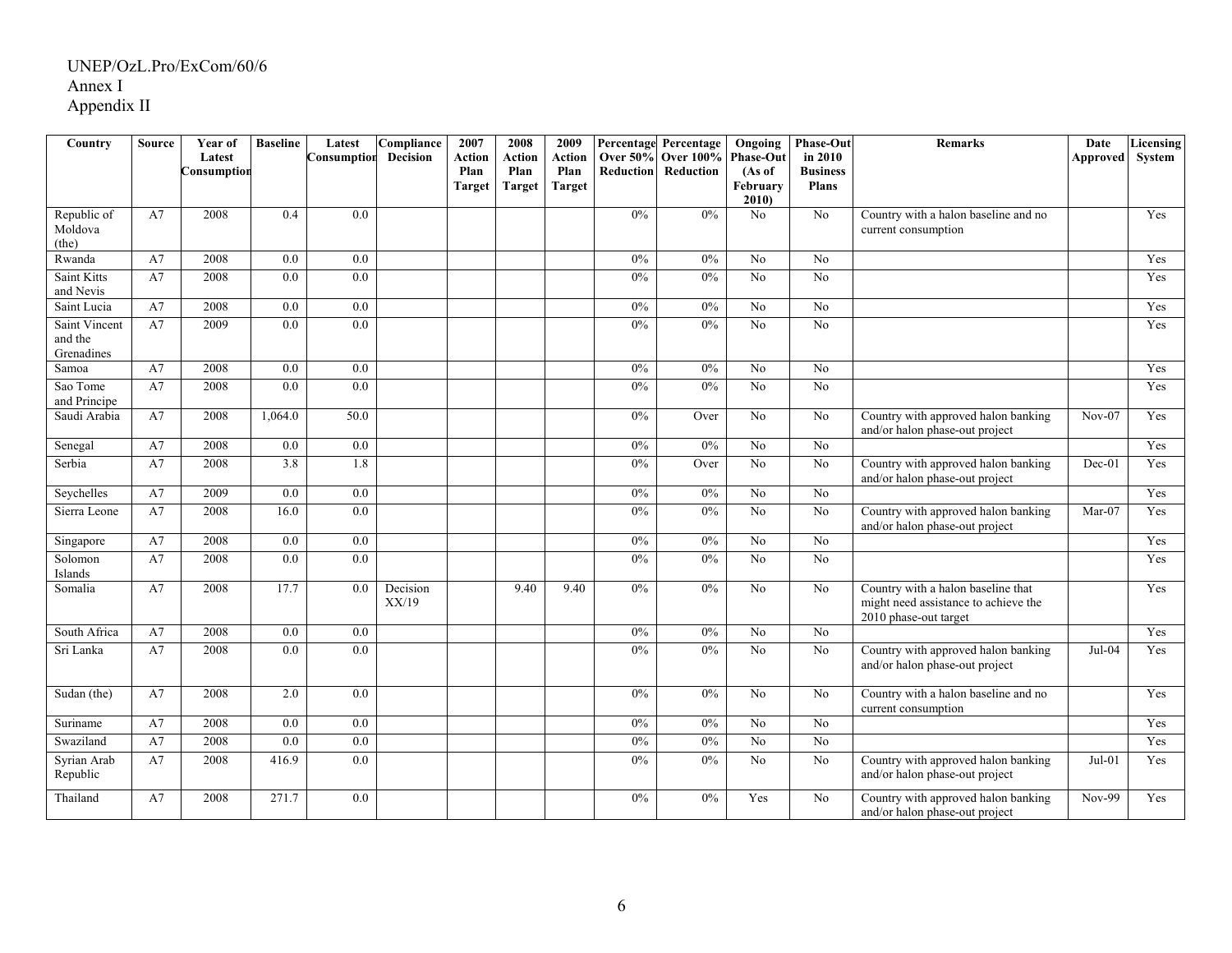| Country                                            | <b>Source</b> | Year of<br>Latest<br>Consumption | <b>Baseline</b> | Latest<br>Consumption | Compliance<br><b>Decision</b> | 2007<br><b>Action</b><br>Plan<br><b>Target</b> | 2008<br>Action<br>Plan<br><b>Target</b> | 2009<br><b>Action</b><br>Plan<br><b>Target</b> | Reduction | Percentage Percentage<br>Over 50% Over 100% Phase-Out<br>Reduction | Ongoing<br>(As of<br>February<br>2010 | <b>Phase-Out</b><br>in 2010<br><b>Business</b><br>Plans | <b>Remarks</b>                                                        | Date<br>Approved             | <b>Licensing</b><br>System |
|----------------------------------------------------|---------------|----------------------------------|-----------------|-----------------------|-------------------------------|------------------------------------------------|-----------------------------------------|------------------------------------------------|-----------|--------------------------------------------------------------------|---------------------------------------|---------------------------------------------------------|-----------------------------------------------------------------------|------------------------------|----------------------------|
| The Former<br>Yugoslav<br>Republic of<br>Macedonia | A7            | 2008                             | 32.1            | 0.0                   |                               |                                                |                                         |                                                | 0%        | 0%                                                                 | No                                    | $\overline{N_0}$                                        | Country with approved halon banking<br>and/or halon phase-out project | $Jul-02$                     | Yes                        |
| Timor-Leste                                        | A7            | 2007                             | 1.5             | 0.0                   |                               |                                                |                                         |                                                | 0%        | $0\%$                                                              | N <sub>o</sub>                        | No                                                      |                                                                       |                              | No                         |
| Togo                                               | A7            | 2008                             | 0.0             | 0.0                   |                               |                                                |                                         |                                                | 0%        | 0%                                                                 | $\overline{N_0}$                      | $\overline{N_0}$                                        |                                                                       |                              | Yes                        |
| Tonga                                              | A7            | 2008                             | 0.0             | 0.0                   |                               |                                                |                                         |                                                | 0%        | 0%                                                                 | No                                    | No                                                      |                                                                       |                              | Yes                        |
| Trinidad and<br>Tobago                             | A7            | 2008                             | 46.6            | 0.0                   |                               |                                                |                                         |                                                | 0%        | $0\%$                                                              | No                                    | No                                                      | Country with approved halon banking<br>and/or halon phase-out project | <b>Nov-98</b>                | Yes                        |
| Tunisia                                            | A7            | 2008                             | 104.3           | 0.0                   |                               |                                                |                                         |                                                | $0\%$     | $0\%$                                                              | No                                    | No                                                      | Country with approved halon banking<br>and/or halon phase-out project | Jul-06                       | Yes                        |
| Turkey                                             | A7            | 2008                             | 141.0           | 0.0                   |                               |                                                |                                         |                                                | $0\%$     | 0%                                                                 | No                                    | $\overline{N_0}$                                        | Country with approved halon banking<br>and/or halon phase-out project | $Nov-02$                     | Yes                        |
| Turkmenistan                                       | A7            | 2008                             | 0.0             | 0.0                   |                               |                                                |                                         |                                                | $0\%$     | 0%                                                                 | No                                    | No                                                      |                                                                       |                              | Yes                        |
| Tuvalu                                             | A7            | 2008                             | 0.0             | 0.0                   |                               |                                                |                                         |                                                | $0\%$     | $0\%$                                                              | No                                    | No                                                      |                                                                       |                              | Yes                        |
| Uganda                                             | A7            | 2008                             | 0.0             | $0.0\,$               |                               |                                                |                                         |                                                | $0\%$     | 0%                                                                 | No                                    | $\overline{N_0}$                                        |                                                                       |                              | Yes                        |
| <b>United Arab</b><br>Emirates<br>(the)            | A7            | 2008                             | 75.4            | 4.9                   |                               |                                                |                                         |                                                | 0%        | Over                                                               | N <sub>0</sub>                        | N <sub>0</sub>                                          |                                                                       |                              | Yes                        |
| United<br>Republic of<br>Tanzania<br>(the)         | A7            | 2008                             | 0.3             | 0.0                   |                               |                                                |                                         |                                                | 0%        | 0%                                                                 | No                                    | No                                                      | Country with approved halon banking<br>and/or halon phase-out project | $Dec-01$<br>and<br>Apr- $08$ | Yes                        |
| Uruguay                                            | A7            | 2008                             | 0.0             | 0.0                   |                               |                                                |                                         |                                                | 0%        | 0%                                                                 | No                                    | No                                                      |                                                                       |                              | Yes                        |
| Vanuatu                                            | A7            | 2008                             | 0.0             | 0.0                   |                               |                                                |                                         |                                                | 0%        | 0%                                                                 | No                                    | No                                                      |                                                                       |                              | No                         |
| Venezuela<br>(Bolivarian<br>Republic of)           | A7            | 2008                             | 0.0             | 0.0                   |                               |                                                |                                         |                                                | 0%        | 0%                                                                 | No                                    | No                                                      |                                                                       |                              | Yes                        |
| Viet Nam                                           | A7            | 2008                             | 37.1            | 0.0                   |                               |                                                |                                         |                                                | $0\%$     | 0%                                                                 | No                                    | N <sub>o</sub>                                          | Country with approved halon banking<br>and/or halon phase-out project | Apr- $05$                    | Yes                        |
| Yemen                                              | A7            | 2008                             | 140.0           | 0.6                   |                               |                                                |                                         |                                                | 0%        | Over                                                               | No                                    | No                                                      | Country with approved halon banking<br>and/or halon phase-out project | Mar-00                       | Yes                        |
| Zambia                                             | A7            | 2008                             | 0.0             | 0.0                   |                               |                                                |                                         |                                                | 0%        | $0\%$                                                              | No                                    | No                                                      |                                                                       |                              | Yes                        |
| Zimbabwe                                           | A7            | 2008                             | 1.5             | 0.0                   |                               |                                                |                                         |                                                | 0%        | 0%                                                                 | No                                    | No                                                      | Country with approved halon banking<br>and/or halon phase-out project | $Dec-01$                     | Yes                        |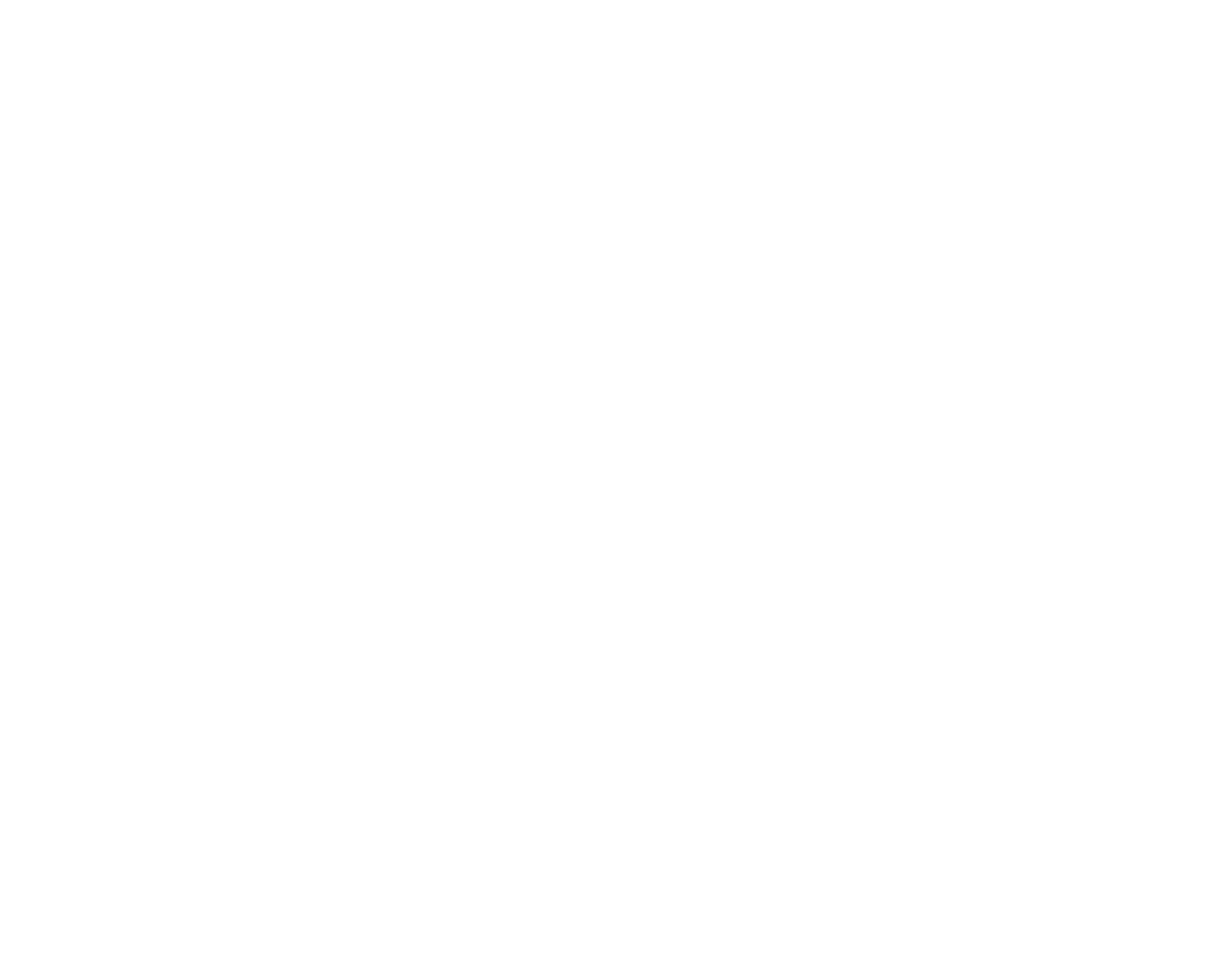### **Appendix III**

| Country                | <b>Source</b> | Year of<br>Latest<br>Consumption | <b>Baseline</b>  | Latest<br>Consumption | Compliance<br><b>Decision</b> | 2007<br><b>Action</b><br>Plan<br><b>Target</b> | 2008<br><b>Action</b><br>Plan<br><b>Target</b> | 2009<br>Action<br>Plan<br>Target |       | Percentage Percentage<br>Over 20% Over 100% Phase-Out<br><b>Reduction</b> Reduction | Ongoing<br>(As of<br>February<br>2010 | Phase-<br>Out in<br>2010<br><b>Business</b><br><b>Plans</b> | <b>Remarks</b>                                                                                                                                                                                                                          | Date<br>Approved | Licensing<br>System | <b>Ratified</b><br>Copenhagen<br><b>Amendment</b> |
|------------------------|---------------|----------------------------------|------------------|-----------------------|-------------------------------|------------------------------------------------|------------------------------------------------|----------------------------------|-------|-------------------------------------------------------------------------------------|---------------------------------------|-------------------------------------------------------------|-----------------------------------------------------------------------------------------------------------------------------------------------------------------------------------------------------------------------------------------|------------------|---------------------|---------------------------------------------------|
| Afghanistan            | A7            | 2008                             | 0.0              | 0.0                   |                               |                                                |                                                |                                  | $0\%$ | $0\%$                                                                               | No                                    | N <sub>0</sub>                                              | Country with MB baseline equal<br>to zero, or no calculated baseline<br>or with no current consumption                                                                                                                                  |                  | Yes                 | Yes                                               |
| Albania                | A7            | 2008                             | 0.0              | 0.0                   |                               |                                                |                                                |                                  | $0\%$ | $0\%$                                                                               | N <sub>0</sub>                        | N <sub>0</sub>                                              | Country with MB baseline equal<br>to zero, or no calculated baseline<br>or with no current consumption                                                                                                                                  |                  | Yes                 | Yes                                               |
| Algeria                | A7            | 2008                             | 4.7              | 2.0                   |                               |                                                |                                                |                                  | $0\%$ | Over                                                                                | No                                    | N <sub>0</sub>                                              | Country with approved projects<br>that would as a minimum enable<br>compliance with the 2005 MB<br>limit                                                                                                                                | $Nov-06$         | Yes                 | Yes                                               |
| Angola                 | A7            | 2008                             | <b>NDR</b>       | 0.0                   |                               |                                                |                                                |                                  |       |                                                                                     | No                                    | No                                                          | Country that is not yet Party to the<br>Copenhagen Amendment                                                                                                                                                                            |                  | No                  | $\overline{No}$                                   |
| Antigua and<br>Barbuda | A7            | 2008                             | 0.0              | 0.0                   |                               |                                                |                                                |                                  | 0%    | 0%                                                                                  | No                                    | N <sub>0</sub>                                              | Country with MB baseline equal<br>to zero, or no calculated baseline<br>or with no current consumption                                                                                                                                  |                  | Yes                 | Yes                                               |
| Argentina              | A7            | 2008                             | 411.3            | 282.4                 |                               |                                                |                                                |                                  | $0\%$ | Over                                                                                | Yes                                   | No                                                          | Country with approved projects<br>that would as a minimum enable<br>compliance with the 2005 MB<br>limit                                                                                                                                | $Mar-02$         | Yes                 | Yes                                               |
| Armenia                | A7            | 2008                             | $\overline{0.0}$ | 0.0                   | Decision<br>XVIII/20          | 0.00                                           |                                                |                                  | 0%    | 0%                                                                                  | No                                    | N <sub>0</sub>                                              | Country with MB baseline equal<br>to zero, or no calculated baseline<br>or with no current consumption<br>(At its 47th Meeting, the<br>Committee decided that support<br>for achieving compliance should<br>be provided under UNEP CAP) |                  | Yes                 | Yes                                               |
| Bahamas<br>(the)       | A7            | 2008                             | 0.2              | 0.0                   |                               |                                                |                                                |                                  | $0\%$ | 0%                                                                                  | No                                    | No                                                          | Country that has not received<br>assistance to achieve the 2005<br>MB phase out target                                                                                                                                                  |                  | Yes                 | Yes                                               |
| Bahrain                | A7            | 2008                             | 0.0              | 0.0                   |                               |                                                |                                                |                                  | $0\%$ | 0%                                                                                  | No                                    | No                                                          | Country with MB baseline equal<br>to zero, or no calculated baseline<br>or with no current consumption                                                                                                                                  |                  | Yes                 | Yes                                               |
| Bangladesh             | A7            | 2008                             | 0.0              | 0.0                   |                               |                                                |                                                |                                  | $0\%$ | 0%                                                                                  | No                                    | N <sub>0</sub>                                              | Country with MB baseline equal<br>to zero, or no calculated baseline<br>or with no current consumption                                                                                                                                  |                  | Yes                 | Yes                                               |

#### **METHYL BROMIDE ANALYSIS**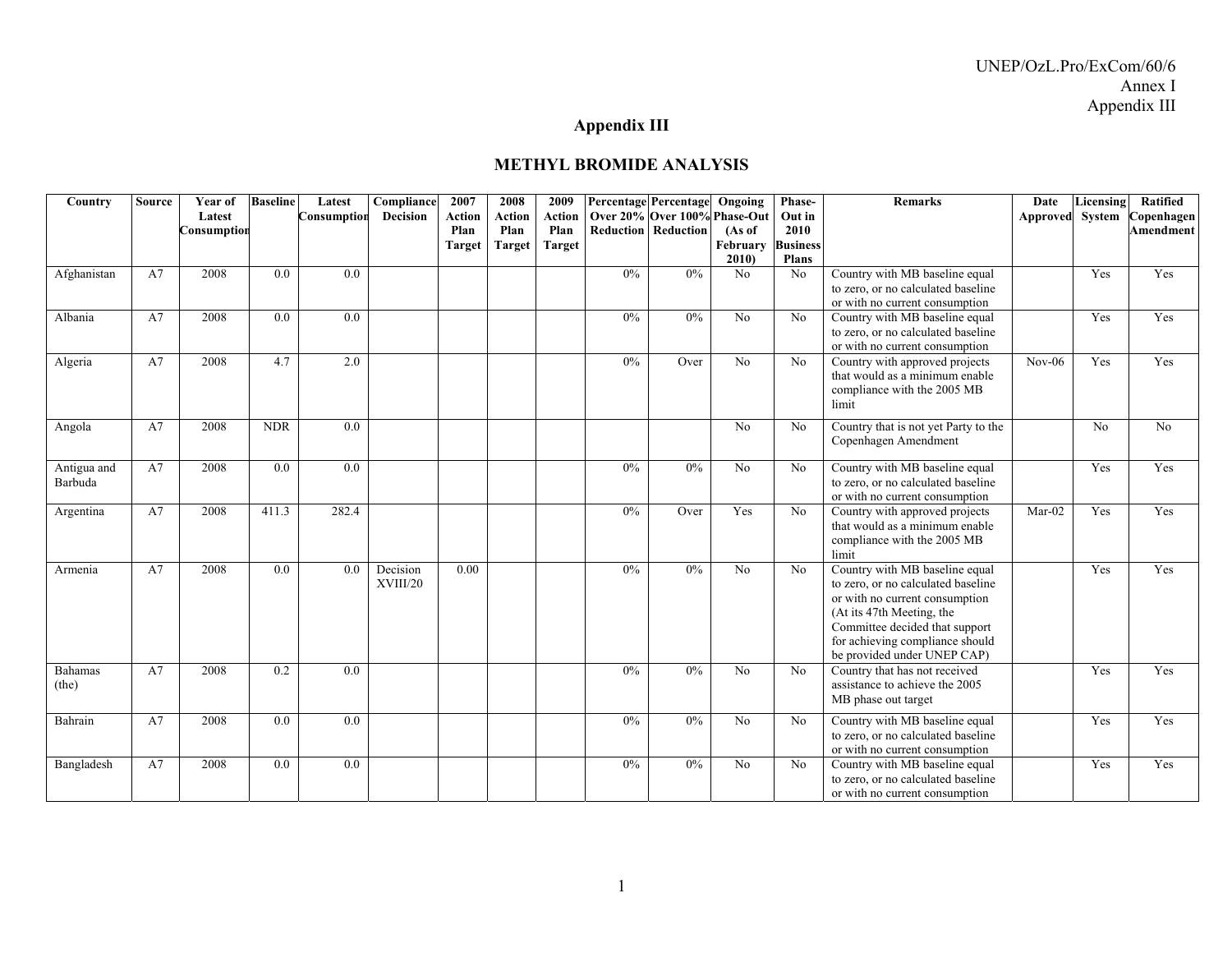| Country                                 | <b>Source</b> | Year of     | <b>Baseline</b>  | Latest      | Compliance        | 2007                  | 2008                  | 2009                  |                  | <b>Percentage Percentage Ongoing</b> |                    | Phase-                  | <b>Remarks</b>                                                                                         | Date     | Licensing      | Ratified   |
|-----------------------------------------|---------------|-------------|------------------|-------------|-------------------|-----------------------|-----------------------|-----------------------|------------------|--------------------------------------|--------------------|-------------------------|--------------------------------------------------------------------------------------------------------|----------|----------------|------------|
|                                         |               | Latest      |                  | Consumptior | <b>Decision</b>   | <b>Action</b>         | Action                | <b>Action</b>         |                  | Over 20% Over 100% Phase-Out         |                    | Out in                  |                                                                                                        | Approved | System         | Copenhagen |
|                                         |               | Consumption |                  |             |                   | Plan<br><b>Target</b> | Plan<br><b>Target</b> | Plan<br><b>Target</b> | <b>Reduction</b> | Reduction                            | (As of<br>February | 2010<br><b>Business</b> |                                                                                                        |          |                | Amendment  |
|                                         |               |             |                  |             |                   |                       |                       |                       |                  |                                      | 2010               | <b>Plans</b>            |                                                                                                        |          |                |            |
| <b>Barbados</b>                         | A7            | 2008        | 0.1              | 0.0         |                   |                       |                       |                       | 0%               | $0\%$                                | No                 | N <sub>o</sub>          | Country that has not received<br>assistance to achieve the 2005<br>MB phase out target                 |          | Yes            | Yes        |
| Belize                                  | A7            | 2008        | 0.0              | 0.0         |                   |                       |                       |                       | 0%               | 0%                                   | No                 | No.                     | Country with MB baseline equal<br>to zero, or no calculated baseline<br>or with no current consumption |          | Yes            | Yes        |
| Benin                                   | A7            | 2008        | 0.0              | 0.0         |                   |                       |                       |                       | 0%               | 0%                                   | No                 | N <sub>o</sub>          | Country with MB baseline equal<br>to zero, or no calculated baseline<br>or with no current consumption |          | Yes            | Yes        |
| Bhutan                                  | A7            | 2008        | $\overline{0.0}$ | 0.0         |                   |                       |                       |                       | 0%               | 0%                                   | No                 | No                      |                                                                                                        |          | Yes            | Yes        |
| Bolivia<br>(Plurinational<br>State of)  | A7            | 2008        | 0.6              | 0.0         |                   |                       |                       |                       | 0%               | 0%                                   | N <sub>o</sub>     | No.                     | Country with approved projects<br>for complete phase-out of MB                                         | Dec-01   | Yes            | Yes        |
| Bosnia and<br>Herzegovina               | A7            | 2008        | 3.5              | 0.0         | Decision<br>XV/30 | 0.00                  |                       |                       | 0%               | 0%                                   | No                 | N <sub>o</sub>          | Country with approved projects<br>for complete phase-out of MB                                         | $Dec-03$ | Yes            | Yes        |
| Botswana                                | A7            | 2008        | 0.2              | 0.0         | Decision<br>XV/31 |                       |                       |                       | 0%               | 0%                                   | No                 | N <sub>o</sub>          | Country with approved projects<br>for complete phase-out of MB                                         | Jul-98   | No             | Yes        |
| <b>Brazil</b>                           | A7            | 2008        | 711.6            | 0.0         |                   |                       |                       |                       | 0%               | $0\%$                                | Yes                | No.                     | Country with approved projects<br>for complete phase-out of MB                                         | $Jul-05$ | Yes            | Yes        |
| <b>Brunei</b><br>Darussalam             | A7            | 2008        | 0.0              | 0.0         |                   |                       |                       |                       | 0%               | 0%                                   | No                 | N <sub>o</sub>          | Country with MB baseline equal<br>to zero, or no calculated baseline<br>or with no current consumption |          | N <sub>0</sub> | Yes        |
| Burkina Faso                            | A7            | 2008        | 0.0              | 0.0         |                   |                       |                       |                       | 0%               | $0\%$                                | No                 | No                      | Country with MB baseline equal<br>to zero, or no calculated baseline<br>or with no current consumption |          | Yes            | Yes        |
| Burundi                                 | A7            | 2008        | 0.0              | 0.0         |                   |                       |                       |                       | 0%               | 0%                                   | No                 | No                      | Country with MB baseline equal<br>to zero, or no calculated baseline<br>or with no current consumption |          | Yes            | Yes        |
| Cambodia                                | A7            | 2008        | $\overline{0.0}$ | 0.0         |                   |                       |                       |                       | 0%               | 0%                                   | No                 | No.                     | Country with approved projects<br>for complete phase-out of MB                                         | $Jul-05$ | Yes            | Yes        |
| Cameroon                                | A7            | 2008        | 18.1             | 3.3         |                   |                       |                       |                       | 0%               | Over                                 | Yes                | N <sub>o</sub>          | Country with approved projects<br>for complete phase-out of MB                                         | Jul-07   | Yes            | Yes        |
| Cape Verde                              | A7            | 2008        | 0.0              | 0.0         |                   |                       |                       |                       | 0%               | 0%                                   | No                 | No                      |                                                                                                        |          | Yes            | Yes        |
| Central<br>African<br>Republic<br>(the) | A7            | 2008        | 0.0              | 0.0         |                   |                       |                       |                       | 0%               | 0%                                   | N <sub>0</sub>     | No                      | Country with MB baseline equal<br>to zero, or no calculated baseline<br>or with no current consumption |          | Yes            | Yes        |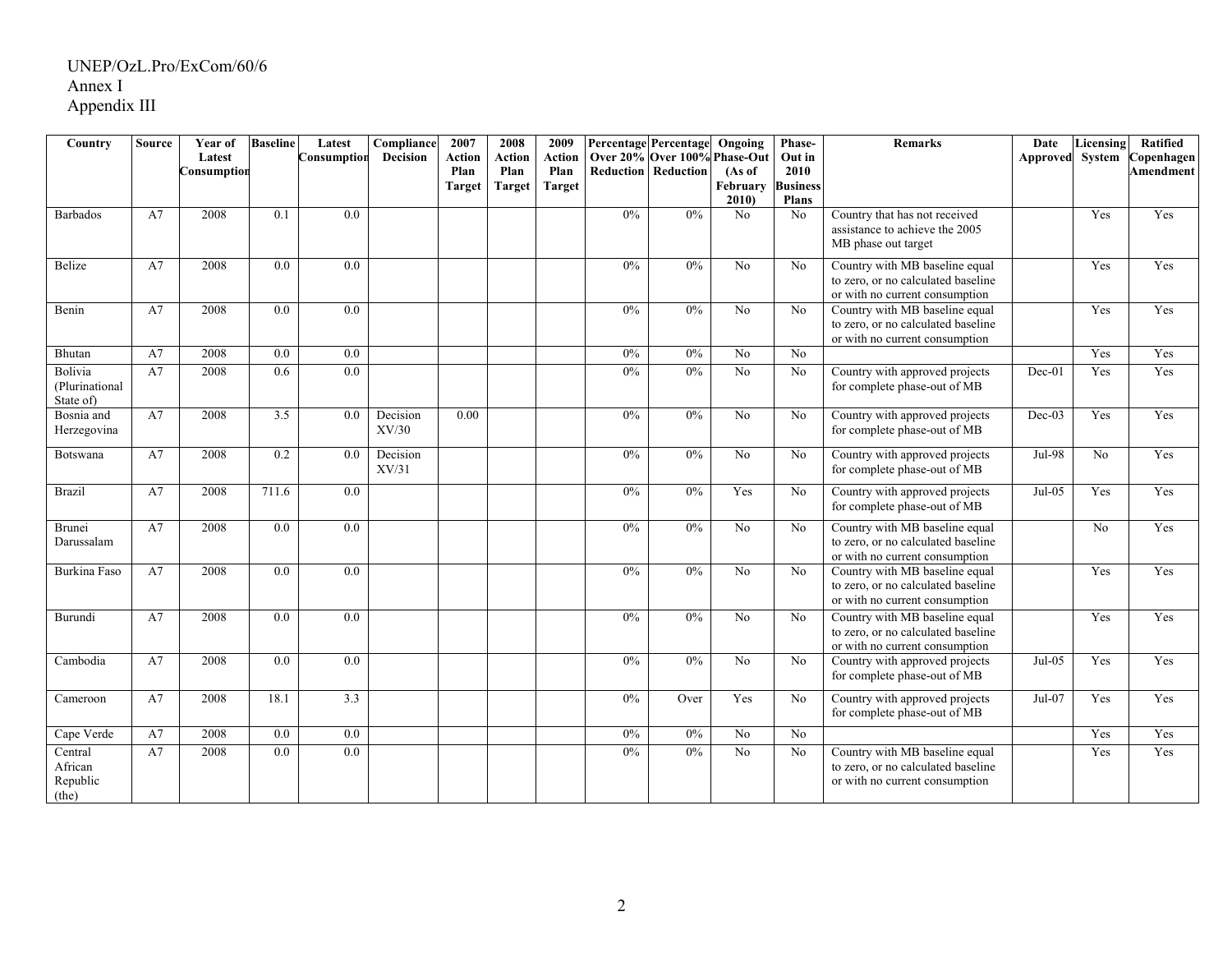| Country                                              | <b>Source</b> | Year of<br>Latest<br>Consumption | <b>Baseline</b> | Latest<br>Consumption | Compliance<br>Decision | 2007<br>Action<br>Plan<br><b>Target</b> | 2008<br><b>Action</b><br>Plan<br><b>Target</b> | 2009<br><b>Action</b><br>Plan<br><b>Target</b> |       | Percentage Percentage Ongoing<br>Over 20% Over 100% Phase-Out<br><b>Reduction Reduction</b> | (As of<br>February<br>2010 | Phase-<br>Out in<br>2010<br><b>Business</b><br><b>Plans</b> | Remarks                                                                                                                                                                | Date<br>Approved | Licensing<br>System | <b>Ratified</b><br>Copenhagen<br><b>Amendment</b> |
|------------------------------------------------------|---------------|----------------------------------|-----------------|-----------------------|------------------------|-----------------------------------------|------------------------------------------------|------------------------------------------------|-------|---------------------------------------------------------------------------------------------|----------------------------|-------------------------------------------------------------|------------------------------------------------------------------------------------------------------------------------------------------------------------------------|------------------|---------------------|---------------------------------------------------|
| Chad                                                 | A7            | 2008                             | 0.0             | $\overline{0.0}$      |                        |                                         |                                                |                                                | 0%    | 0%                                                                                          | N <sub>0</sub>             | N <sub>0</sub>                                              | Country with MB baseline equal<br>to zero, or no calculated baseline<br>or with no current consumption                                                                 |                  | Yes                 | Yes                                               |
| Chile                                                | A7            | 2008                             | 212.5           | 164.4                 | Decision<br>XVII/29    |                                         |                                                |                                                | 0%    | Over                                                                                        | $\overline{No}$            | Yes                                                         | Country with approved projects<br>that would as a minimum enable<br>compliance with the 2005 MB<br>limit                                                               | $Dec-00$         | Yes                 | Yes                                               |
| China                                                | A7            | 2008                             | 1,102.          | 371.3                 |                        |                                         |                                                |                                                | $0\%$ | Over                                                                                        | Yes                        | Yes                                                         | Country with approved projects<br>for complete phase-out of MB<br>(Possible additional funding for<br>100 ODP tonnes of MB used as a<br>soil fumigant in ginsen crop). | $Dec-03$         | Yes                 | Yes                                               |
| Colombia                                             | A7            | 2008                             | 110.1           | 0.0                   |                        |                                         |                                                |                                                | 0%    | $0\%$                                                                                       | No                         | No                                                          | Country with approved projects<br>for complete phase-out of MB                                                                                                         | $Jul-08$         | Yes                 | Yes                                               |
| Comoros<br>(the)                                     | A7            | 2008                             | 0.0             | 0.0                   |                        |                                         |                                                |                                                | 0%    | $0\%$                                                                                       | No                         | No                                                          | Country with MB baseline equal<br>to zero, or no calculated baseline<br>or with no current consumption                                                                 |                  | Yes                 | Yes                                               |
| Congo (the)                                          | A7            | 2008                             | 0.9             | 0.0                   |                        |                                         |                                                |                                                | 0%    | 0%                                                                                          | No                         | No                                                          | Country with approved projects<br>that would as a minimum enable<br>compliance with the 2005 MB<br>limit                                                               | $Nov-02$         | Yes                 | Yes                                               |
| Cook Islands<br>(the)                                | A7            | 2008                             | 0.0             | 0.0                   |                        |                                         |                                                |                                                | $0\%$ | $0\%$                                                                                       | No                         | N <sub>0</sub>                                              |                                                                                                                                                                        |                  | Yes                 | Yes                                               |
| Costa Rica                                           | A7            | 2008                             | 342.5           | 212.4                 |                        |                                         |                                                |                                                | $0\%$ | Over                                                                                        | Yes                        | No                                                          | Country with approved projects<br>for complete phase-out of MB                                                                                                         | $Dec-01$         | Yes                 | Yes                                               |
| Cote d'Ivoire                                        | A7            | 2008                             | 8.1             | 0.0                   |                        |                                         |                                                |                                                | $0\%$ | $0\%$                                                                                       | N <sub>o</sub>             | No                                                          | Country with approved projects<br>for complete phase-out of MB                                                                                                         | Apr- $04$        | Yes                 | Yes                                               |
| Croatia                                              | A7            | 2008                             | 15.7            | 0.0                   |                        |                                         |                                                |                                                | $0\%$ | 0%                                                                                          | No                         | No                                                          | Country with approved projects<br>for complete phase-out of MB                                                                                                         | $Dec-01$         | Yes                 | Yes                                               |
| Cuba                                                 | A7            | 2008                             | 50.5            | 0.0                   |                        |                                         |                                                |                                                | $0\%$ | $0\%$                                                                                       | No                         | No                                                          | Country with approved projects<br>for complete phase-out of MB                                                                                                         | Dec-04           | Yes                 | Yes                                               |
| Democratic<br>People's<br>Republic of<br>Korea (the) | A7            | 2008                             | 30.0            | 0.0                   |                        |                                         |                                                |                                                | $0\%$ | $0\%$                                                                                       | No                         | No                                                          | Country with approved projects<br>for complete phase-out of MB                                                                                                         | Jul-98           | Yes                 | Yes                                               |
| Democratic<br>Republic of<br>the Congo<br>(the)      | A7            | 2008                             | 1.5             | 0.0                   |                        |                                         |                                                |                                                | 0%    | $0\%$                                                                                       | No                         | No                                                          | Country with approved projects<br>that would as a minimum enable<br>compliance with the 2005 MB<br>limit                                                               | $Nov-02$         | Yes                 | Yes                                               |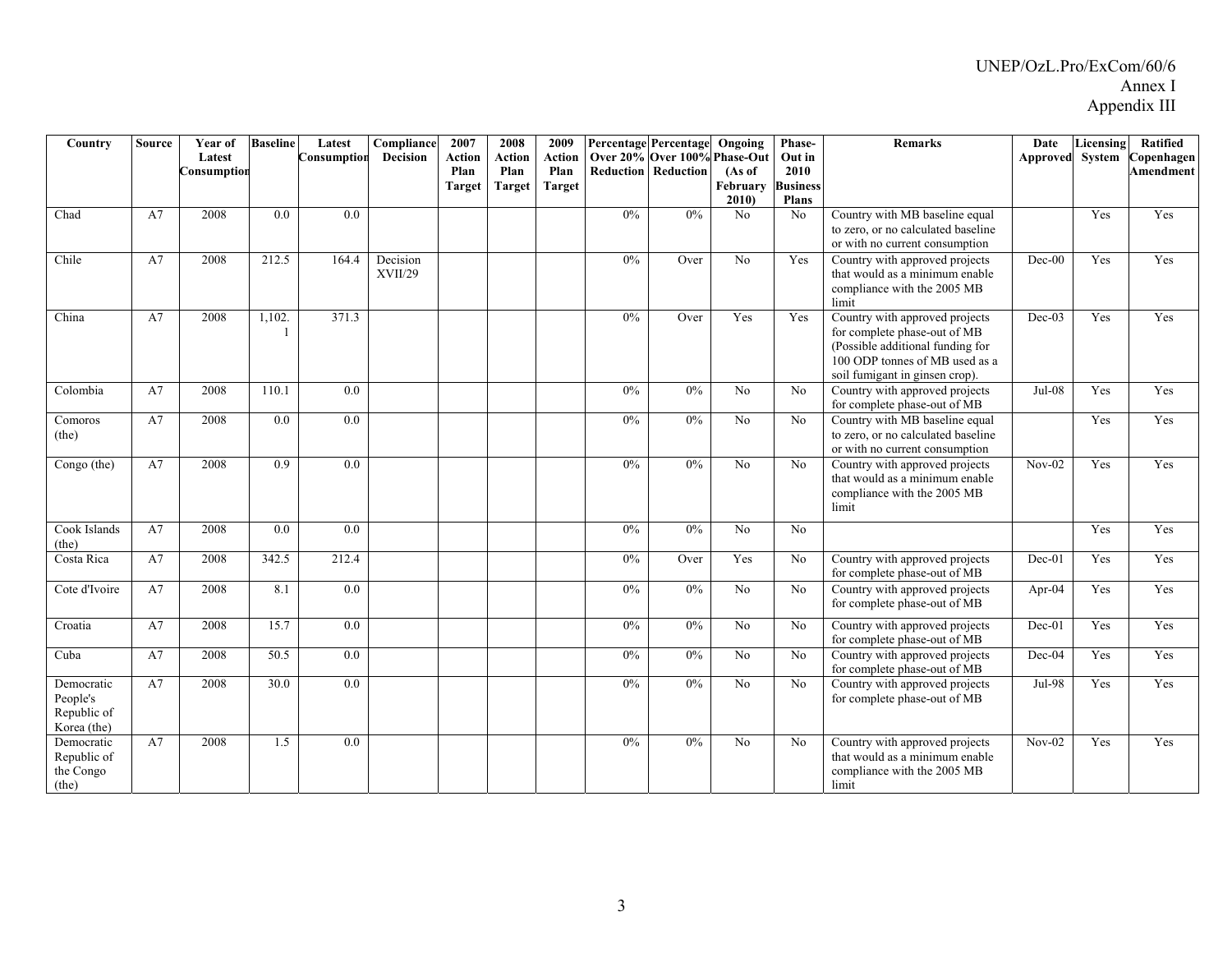| Country      | <b>Source</b> | Year of     | <b>Baseline</b>  | Latest           | Compliance      | 2007          | 2008          | 2009          |                  | <b>Percentage Percentage</b> | Ongoing         | Phase-          | <b>Remarks</b>                                                 | Date            | Licensing | Ratified   |
|--------------|---------------|-------------|------------------|------------------|-----------------|---------------|---------------|---------------|------------------|------------------------------|-----------------|-----------------|----------------------------------------------------------------|-----------------|-----------|------------|
|              |               | Latest      |                  | Consumption      | <b>Decision</b> | Action        | Action        | Action        |                  | Over 20% Over 100% Phase-Out |                 | Out in          |                                                                | Approved System |           | Copenhagen |
|              |               | Consumption |                  |                  |                 | Plan          | Plan          | Plan          | <b>Reduction</b> | Reduction                    | (As of          | 2010            |                                                                |                 |           | Amendment  |
|              |               |             |                  |                  |                 | <b>Target</b> | <b>Target</b> | <b>Target</b> |                  |                              | February        | <b>Business</b> |                                                                |                 |           |            |
|              |               |             |                  |                  |                 |               |               |               |                  |                              | 2010            | <b>Plans</b>    |                                                                |                 |           |            |
| Djibouti     | A7            | 2008        | 0.0              | $\overline{0.0}$ |                 |               |               |               | 0%               | 0%                           | No              | No              | Country with MB baseline equal                                 |                 | Yes       | Yes        |
|              |               |             |                  |                  |                 |               |               |               |                  |                              |                 |                 | to zero, or no calculated baseline                             |                 |           |            |
|              |               |             |                  |                  |                 |               |               |               |                  |                              |                 |                 | or with no current consumption                                 |                 |           |            |
| Dominica     | A7            | 2008        | 0.0              | 0.0              |                 |               |               |               | 0%               | $0\%$                        | No              | No              | Country with MB baseline equal                                 |                 | Yes       | Yes        |
|              |               |             |                  |                  |                 |               |               |               |                  |                              |                 |                 | to zero, or no calculated baseline                             |                 |           |            |
|              |               |             |                  |                  |                 |               |               |               |                  |                              |                 |                 | or with no current consumption                                 |                 |           |            |
| Dominican    | A7            | 2008        | 104.2            | $\overline{0.0}$ |                 |               |               |               | 0%               | 0%                           | No              | No              | Country with approved projects                                 | $Nov-02$        | Yes       | Yes        |
| Republic     |               |             |                  |                  |                 |               |               |               |                  |                              |                 |                 | for complete phase-out of MB                                   |                 |           |            |
| (the)        |               |             |                  |                  |                 |               |               |               |                  |                              |                 |                 |                                                                |                 |           |            |
| Ecuador      | A7            | 2008        | 66.2             | 51.0             | Decision        |               | 52.80         | 52.80         | 0%               | Over                         | Yes             | No              | Country with approved projects                                 | $Nov-02$        | Yes       | Yes        |
|              |               |             |                  |                  | XX/16           |               |               |               |                  |                              |                 |                 | that would as a minimum enable                                 |                 |           |            |
|              |               |             |                  |                  |                 |               |               |               |                  |                              |                 |                 | compliance with the 2005 MB                                    |                 |           |            |
|              |               | 2008        |                  |                  |                 |               |               |               |                  |                              |                 |                 | limit                                                          |                 |           |            |
| Egypt        | A7            |             | 238.1            | 186.0            |                 |               |               |               | 0%               | Over                         | Yes             | No              | Country with approved projects                                 | $Nov-08$        | Yes       | Yes        |
|              |               |             |                  |                  |                 |               |               |               |                  |                              |                 |                 | for complete phase-out of MB                                   |                 |           |            |
| El Salvador  | A7            | 2008        | $\overline{0.0}$ | $-13.8$          |                 |               |               |               | 0%               | 0%                           | $\overline{No}$ | No              | Country with approved projects                                 | Apr- $05$       | Yes       | Yes        |
|              |               |             |                  |                  |                 |               |               |               |                  |                              |                 |                 | for complete phase-out of MB                                   |                 |           |            |
| Equatorial   | A7            | 2008        | 0.0              | 0.0              |                 |               |               |               | 0%               | 0%                           | N <sub>o</sub>  | No              | Country with MB baseline equal                                 |                 | Yes       | Yes        |
| Guinea       |               |             |                  |                  |                 |               |               |               |                  |                              |                 |                 | to zero, or no calculated baseline                             |                 |           |            |
|              |               |             |                  |                  |                 |               |               |               |                  |                              |                 |                 | or with no current consumption                                 |                 |           |            |
| Eritrea      | A7            | 2008        | 0.5              | 0.0              |                 |               |               |               | 0%               | 0%                           | No              | No              | Country with MB baseline equal                                 |                 | No        | Yes        |
|              |               |             |                  |                  |                 |               |               |               |                  |                              |                 |                 | to zero, or no calculated baseline                             |                 |           |            |
|              |               |             |                  |                  |                 |               |               |               |                  |                              |                 |                 | or with no current consumption                                 |                 |           |            |
| Ethiopia     | A7            | 2008        | 15.6             | <b>NDR</b>       |                 |               |               |               |                  |                              | No              | N <sub>0</sub>  | Country that is not yet Party to the                           |                 | No.       | Yes        |
|              |               |             |                  |                  |                 |               |               |               |                  |                              |                 |                 | Copenhagen Amendment                                           |                 |           |            |
| Fiji         | A7            | 2008        | 0.7              | 0.1              | Decision        | 1.00          | 0.50          |               | 0%               | Over                         | Yes             | No              | Country with approved projects                                 | $Nov-05$        | Yes       | Yes        |
|              |               |             |                  |                  | XVII/33         |               |               |               |                  |                              |                 |                 | for complete phase-out of MB                                   |                 |           |            |
| Gabon        | A7            | 2008        | 0.0              | 0.0              |                 |               |               |               | 0%               | $0\%$                        | N <sub>o</sub>  | No              | Country with MB baseline equal                                 |                 | Yes       | Yes        |
|              |               |             |                  |                  |                 |               |               |               |                  |                              |                 |                 | to zero, or no calculated baseline                             |                 |           |            |
|              |               |             |                  |                  |                 |               |               |               |                  |                              |                 |                 | or with no current consumption                                 |                 |           |            |
| Gambia (the) | A7            | 2008        | 0.0              | $\overline{0.0}$ |                 |               |               |               | 0%               | 0%                           | No              | $\overline{No}$ | Country with MB baseline equal                                 |                 | Yes       | Yes        |
|              |               |             |                  |                  |                 |               |               |               |                  |                              |                 |                 | to zero, or no calculated baseline                             |                 |           |            |
|              | A7            | 2008        | 13.7             | 0.0              |                 |               |               |               | 0%               | 0%                           | Yes             | No              | or with no current consumption                                 |                 | Yes       | Yes        |
| Georgia      |               |             |                  |                  |                 |               |               |               |                  |                              |                 |                 | Country with approved projects<br>for complete phase-out of MB | $Nov-05$        |           |            |
|              |               |             |                  |                  |                 |               |               |               |                  |                              |                 |                 |                                                                |                 |           |            |
| Ghana        | A7            | 2008        | 0.0              | 0.0              |                 |               |               |               | 0%               | $0\%$                        | N <sub>o</sub>  | N <sub>o</sub>  | Country with MB baseline equal                                 |                 | Yes       | Yes        |
|              |               |             |                  |                  |                 |               |               |               |                  |                              |                 |                 | to zero, or no calculated baseline                             |                 |           |            |
|              |               |             |                  |                  |                 |               |               |               |                  |                              |                 |                 | or with no current consumption                                 |                 |           |            |
| Grenada      | A7            | 2008        | 0.0              | $0.0\,$          |                 |               |               |               | $0\%$            | $0\%$                        | No              | No              |                                                                |                 | Yes       | Yes        |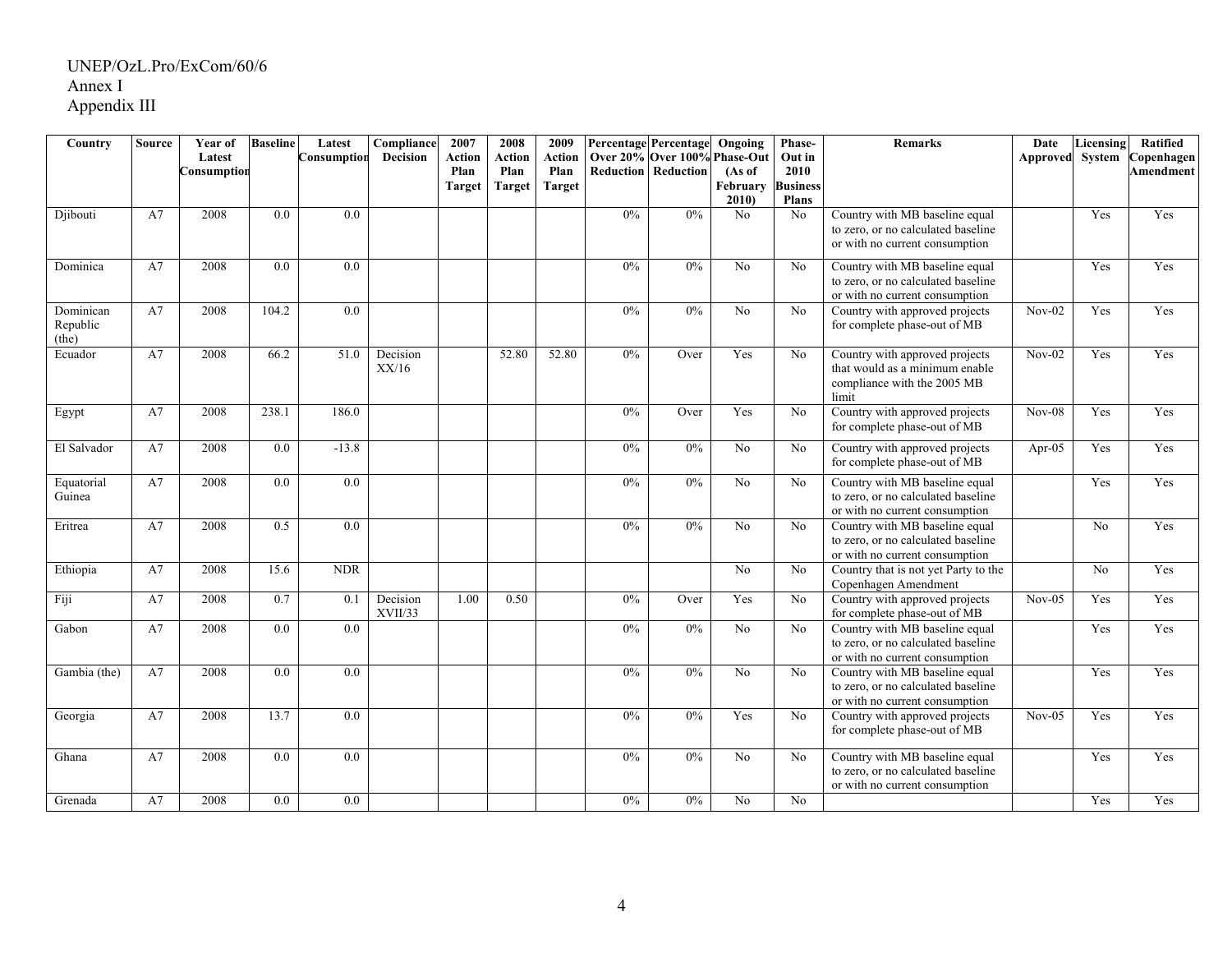| Country                       | <b>Source</b> | Year of<br>Latest | <b>Baseline</b> | Latest<br>Consumption | Compliance<br><b>Decision</b> | 2007<br>Action | 2008<br>Action        | 2009<br>Action        |                  | <b>Percentage Percentage</b><br>Over 20% Over 100% Phase-Out | Ongoing                    | Phase-<br>Out in                        | <b>Remarks</b>                                                                                           | Date<br>Approved | Licensing<br>System | Ratified<br>Copenhagen |
|-------------------------------|---------------|-------------------|-----------------|-----------------------|-------------------------------|----------------|-----------------------|-----------------------|------------------|--------------------------------------------------------------|----------------------------|-----------------------------------------|----------------------------------------------------------------------------------------------------------|------------------|---------------------|------------------------|
|                               |               | Consumption       |                 |                       |                               | Plan<br>Target | Plan<br><b>Target</b> | Plan<br><b>Target</b> | <b>Reduction</b> | Reduction                                                    | (As of<br>February<br>2010 | 2010<br><b>Business</b><br><b>Plans</b> |                                                                                                          |                  |                     | <b>Amendment</b>       |
| Guatemala                     | A7            | 2008              | 400.7           | 173.0                 | Decision<br>XVIII/26          | 361.00         | 320.56                |                       | 0%               | Over                                                         | Yes                        | N <sub>o</sub>                          | Country with approved projects<br>for complete phase-out of MB                                           | $Nov-09$         | Yes                 | Yes                    |
| Guinea                        | A7            | 2008              | <b>NDR</b>      | 0.0                   |                               |                |                       |                       |                  |                                                              | No                         | No                                      | Country that is not yet Party to the<br>Copenhagen Amendment                                             |                  | Yes                 | No                     |
| Guinea-<br><b>Bissau</b>      | A7            | 2008              | 0.0             | 0.0                   |                               |                |                       |                       | 0%               | $0\%$                                                        | N <sub>0</sub>             | No                                      | Country with MB baseline equal<br>to zero, or no calculated baseline<br>or with no current consumption   |                  | Yes                 | Yes                    |
| Guyana                        | A7            | 2008              | 1.4             | 0.0                   |                               |                |                       |                       | 0%               | $0\%$                                                        | N <sub>o</sub>             | No                                      | Country that has not received<br>assistance to achieve the 2005<br>MB phase out target                   |                  | Yes                 | Yes                    |
| Haiti                         | A7            | 2008              | 0.0             | 0.0                   |                               |                |                       |                       | 0%               | 0%                                                           | No                         | No                                      | Country with MB baseline equal<br>to zero, or no calculated baseline<br>or with no current consumption   |                  | Yes                 | Yes                    |
| Honduras                      | A7            | 2008              | 259.4           | 172.2                 | Decision<br>XVII/34           | 255.00         | 207.54                |                       | 0%               | Over                                                         | Yes                        | No                                      | Country with approved projects<br>for complete phase-out of MB                                           | $Nov-06$         | Yes                 | Yes                    |
| India                         | A7            | 2008              | 0.0             | 0.0                   |                               |                |                       |                       | 0%               | $0\%$                                                        | N <sub>0</sub>             | No                                      | Country with MB baseline equal<br>to zero, or no calculated baseline<br>or with no current consumption   |                  | Yes                 | Yes                    |
| Indonesia                     | A7            | 2008              | 40.7            | 0.0                   |                               |                |                       |                       | $0\%$            | 0%                                                           | No                         | N <sub>o</sub>                          | Country with approved projects<br>for complete phase-out of MB                                           | Dec-04           | Yes                 | Yes                    |
| Iran (Islamic<br>Republic of) | A7            | 2008              | 26.7            | 3.6                   |                               |                |                       |                       | $0\%$            | Over                                                         | N <sub>o</sub>             | No                                      | Country with approved projects<br>for complete phase-out of MB                                           | $Nov-05$         | Yes                 | Yes                    |
| Iraq                          | A7            | 2008              | 4.6             | 5.0                   |                               |                |                       |                       | 36%              | Over                                                         | No                         | Yes                                     | Country that has not received<br>assistance to achieve the 2005<br>MB phase out target                   |                  | Yes                 | Yes                    |
| Jamaica                       | A7            | 2008              | 4.9             | 1.6                   |                               |                |                       |                       | $0\%$            | Over                                                         | Yes                        | No                                      | Country with approved projects<br>for complete phase-out of MB                                           | $Nov-05$         | Yes                 | Yes                    |
| Jordan                        | A7            | 2008              | 176.3           | 0.0                   |                               |                |                       |                       | $0\%$            | 0%                                                           | Yes                        | No                                      | Country with approved projects<br>for complete phase-out of MB                                           | $Nov-99$         | Yes                 | Yes                    |
| Kenya                         | A7            | 2008              | 217.5           | 10.2                  |                               |                |                       |                       | $0\%$            | Over                                                         | Yes                        | N <sub>0</sub>                          | Country with approved projects<br>that would as a minimum enable<br>compliance with the 2005 MB<br>limit | $Nov-02$         | Yes                 | Yes                    |
| Kiribati                      | A7            | 2008              | 0.0             | 0.0                   |                               |                |                       |                       | 0%               | 0%                                                           | No                         | No                                      | Country with MB baseline equal<br>to zero, or no calculated baseline<br>or with no current consumption   |                  | Yes                 | Yes                    |
| Kuwait                        | A7            | 2008              | 0.0             | 0.0                   |                               |                |                       |                       | $0\%$            | $0\%$                                                        | No                         | No                                      | Country with MB baseline equal<br>to zero, or no calculated baseline<br>or with no current consumption   |                  | Yes                 | Yes                    |
| Kyrgyzstan                    | A7            | 2008              | 14.2            | 0.0                   |                               |                |                       |                       | $0\%$            | $0\%$                                                        | N <sub>o</sub>             | No                                      | Country with approved projects<br>for complete phase-out of MB                                           | Dec-03           | Yes                 | Yes                    |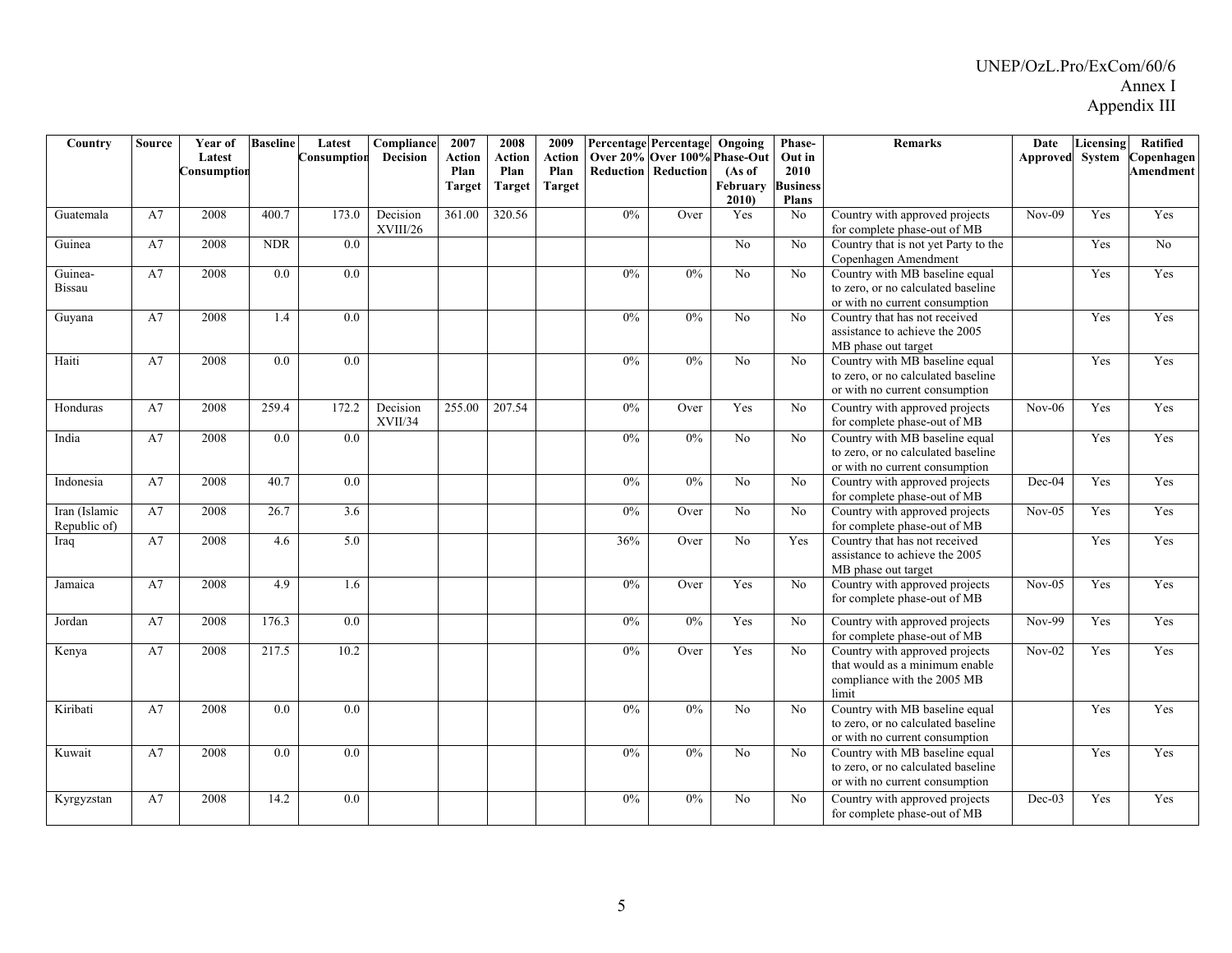| Country       | <b>Source</b> | Year of     | <b>Baseline</b> | Latest           | Compliance | 2007          | 2008          | 2009          |                  | <b>Percentage Percentage</b> | Ongoing           | Phase-                          | <b>Remarks</b>                       | Date                   | Licensing | Ratified        |
|---------------|---------------|-------------|-----------------|------------------|------------|---------------|---------------|---------------|------------------|------------------------------|-------------------|---------------------------------|--------------------------------------|------------------------|-----------|-----------------|
|               |               | Latest      |                 | Consumptior      | Decision   | Action        | Action        | Action        |                  | Over 20% Over 100% Phase-Out |                   | Out in                          |                                      | <b>Approved</b> System |           | Copenhagen      |
|               |               | Consumptior |                 |                  |            | Plan          | Plan          | Plan          | <b>Reduction</b> | Reduction                    | (As of            | 2010                            |                                      |                        |           | Amendment       |
|               |               |             |                 |                  |            | <b>Target</b> | <b>Target</b> | <b>Target</b> |                  |                              | February<br>2010) | <b>Business</b><br><b>Plans</b> |                                      |                        |           |                 |
| Lao People's  | A7            | 2008        | 0.0             | 0.0              |            |               |               |               | 0%               | $0\%$                        | N <sub>o</sub>    | No                              | Country with MB baseline equal       |                        | Yes       | Yes             |
| Democratic    |               |             |                 |                  |            |               |               |               |                  |                              |                   |                                 | to zero, or no calculated baseline   |                        |           |                 |
| Republic      |               |             |                 |                  |            |               |               |               |                  |                              |                   |                                 | or with no current consumption       |                        |           |                 |
| (the)         |               |             |                 |                  |            |               |               |               |                  |                              |                   |                                 |                                      |                        |           |                 |
| Lebanon       | A7            | 2008        | 236.4           | $\overline{0.0}$ |            |               |               |               | 0%               | 0%                           | Yes               | No                              | Country with approved projects       | $Jul-01$               | Yes       | Yes             |
|               |               |             |                 |                  |            |               |               |               |                  |                              |                   |                                 | for complete phase-out of MB         |                        |           |                 |
| Lesotho       | A7            | 2008        | 0.1             | $\overline{0.0}$ |            |               |               |               | 0%               | 0%                           | $\overline{No}$   | $\overline{No}$                 | Country that is not yet Party to the |                        | No        | $\overline{No}$ |
|               |               |             |                 |                  |            |               |               |               |                  |                              |                   |                                 | Copenhagen Amendment                 |                        |           |                 |
| Liberia       | A7            | 2008        | 0.0             | 0.0              |            |               |               |               | 0%               | 0%                           | No                | No                              |                                      |                        | Yes       | Yes             |
| Libyan Arab   | A7            | 2008        | 94.1            | 51.7             | Decision   | 75.00         |               |               | 0%               | Over                         | Yes               | No                              | Country with approved projects       | $Nov-05$               | Yes       | Yes             |
| Jamahiriya    |               |             |                 |                  | XVII/37    |               |               |               |                  |                              |                   |                                 | for complete phase-out of MB         |                        |           |                 |
| (the)         |               |             |                 |                  |            |               |               |               |                  |                              |                   |                                 |                                      |                        |           |                 |
| Madagascar    | A7            | 2008        | 2.6             | 0.0              |            |               |               |               | 0%               | 0%                           | No                | No                              | Country with approved projects       | Apr-05                 | Yes       | Yes             |
|               |               |             |                 |                  |            |               |               |               |                  |                              |                   |                                 | for complete phase-out of MB         |                        |           |                 |
| Malawi        | A7            | 2008        | 112.8           | 0.0              |            |               |               |               | 0%               | 0%                           | No                | No                              | Country with approved projects       | $Dec-00$               | Yes       | Yes             |
|               |               |             |                 |                  |            |               |               |               |                  |                              |                   |                                 | for complete phase-out of MB         |                        |           |                 |
| Malaysia      | A7            | 2008        | 14.6            | 8.2              |            |               |               |               | 0%               | Over                         | Yes               | No                              | Country with approved projects       | Jul-04                 | Yes       | Yes             |
|               |               |             |                 |                  |            |               |               |               |                  |                              |                   |                                 | for complete phase-out of MB         |                        |           |                 |
| Maldives      | A7            | 2008        | 0.0             | 0.0              |            |               |               |               | 0%               | $0\%$                        | No                | No                              | Country with MB baseline equal       |                        | Yes       | Yes             |
|               |               |             |                 |                  |            |               |               |               |                  |                              |                   |                                 | to zero, or no calculated baseline   |                        |           |                 |
|               |               |             |                 |                  |            |               |               |               |                  |                              |                   |                                 | or with no current consumption       |                        |           |                 |
| Mali          | A7            | 2008        | 0.0             | 0.0              |            |               |               |               | 0%               | 0%                           | N <sub>o</sub>    | No                              | Country with MB baseline equal       |                        | Yes       | Yes             |
|               |               |             |                 |                  |            |               |               |               |                  |                              |                   |                                 | to zero, or no calculated baseline   |                        |           |                 |
|               |               |             |                 |                  |            |               |               |               |                  |                              |                   |                                 | or with no current consumption       |                        |           |                 |
| Marshall      | A7            | 2008        | 0.0             | 0.0              |            |               |               |               | 0%               | $0\%$                        | No                | No                              |                                      |                        | Yes       | Yes             |
| Islands (the) |               |             |                 |                  |            |               |               |               |                  |                              |                   |                                 |                                      |                        |           |                 |
| Mauritania    | A7            | 2008        | 0.0             | 0.0              |            |               |               |               | 0%               | 0%                           | N <sub>o</sub>    | No                              | Country with MB baseline equal       |                        | Yes       | Yes             |
|               |               |             |                 |                  |            |               |               |               |                  |                              |                   |                                 | to zero, or no calculated baseline   |                        |           |                 |
|               |               |             |                 |                  |            |               |               |               |                  |                              |                   |                                 | or with no current consumption       |                        |           |                 |
| Mauritius     | A7            | 2008        | 0.1             | 0.0              |            |               |               |               | 0%               | 0%                           | No                | No                              | Country with approved projects       | $Dec-03$               | Yes       | Yes             |
|               |               |             |                 |                  |            |               |               |               |                  |                              |                   |                                 | for complete phase-out of MB         |                        |           |                 |
| Mexico        | A7            | 2008        | 1,130.          | 819.9            |            |               |               |               | 0%               | Over                         | Yes               | Yes                             | Country with approved projects       | Apr- $08$              | Yes       | Yes             |
|               |               |             | 8               |                  |            |               |               |               |                  |                              |                   |                                 | for complete phase-out of MB         |                        |           |                 |
| Micronesia    | A7            | 2008        | 0.0             | 0.0              |            |               |               |               | 0%               | $0\%$                        | No                | N <sub>o</sub>                  |                                      |                        | Yes       | Yes             |
| (Federated    |               |             |                 |                  |            |               |               |               |                  |                              |                   |                                 |                                      |                        |           |                 |
| States of)    |               |             |                 |                  |            |               |               |               |                  |                              |                   |                                 |                                      |                        |           |                 |
| Mongolia      | A7            | 2008        | 0.0             | 0.0              |            |               |               |               | 0%               | $0\%$                        | No                | No                              | Country with MB baseline equal       |                        | Yes       | Yes             |
|               |               |             |                 |                  |            |               |               |               |                  |                              |                   |                                 | to zero, or no calculated baseline   |                        |           |                 |
|               |               |             |                 |                  |            |               |               |               |                  |                              |                   |                                 | or with no current consumption       |                        |           |                 |
| Montenegro    | A7            | 2008        | 0.0             | 0.0              |            |               |               |               | $0\%$            | $0\%$                        | N <sub>o</sub>    | No                              |                                      |                        | Yes       | Yes             |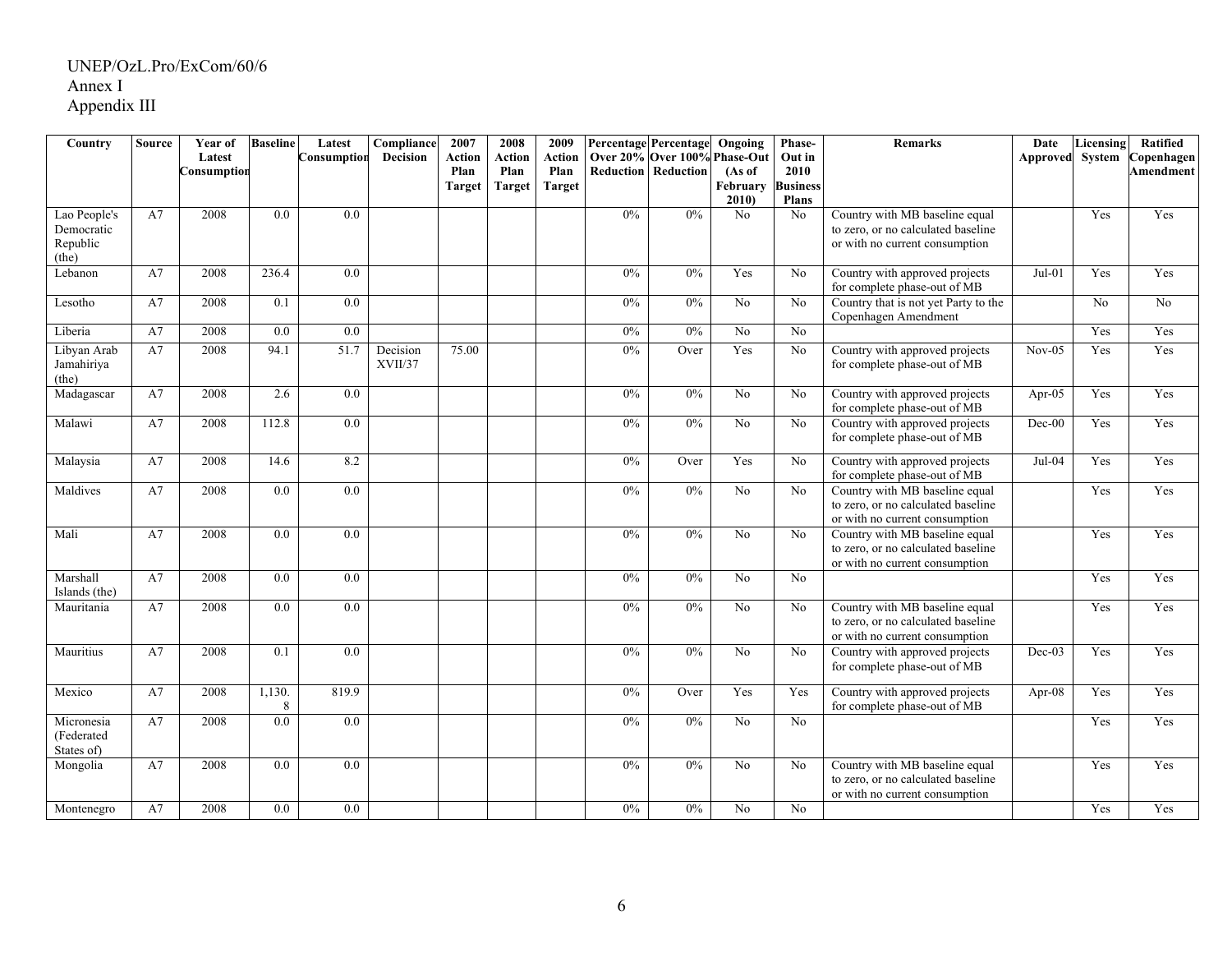| Country             | <b>Source</b> | Year of<br>Latest<br>Consumptior | <b>Baseline</b>  | Latest<br>Consumption | Compliance<br><b>Decision</b> | 2007<br>Action<br>Plan<br>Target | 2008<br><b>Action</b><br>Plan<br><b>Target</b> | 2009<br>Action<br>Plan<br><b>Target</b> | Reduction | Percentage Percentage Ongoing<br>Over 20% Over 100% Phase-Out<br>Reduction | (As of<br>February<br>2010) | Phase-<br>Out in<br>2010<br><b>Business</b><br><b>Plans</b> | <b>Remarks</b>                                                                                           | Date<br>Approved | Licensing<br>System | Ratified<br>Copenhagen<br><b>Amendment</b> |
|---------------------|---------------|----------------------------------|------------------|-----------------------|-------------------------------|----------------------------------|------------------------------------------------|-----------------------------------------|-----------|----------------------------------------------------------------------------|-----------------------------|-------------------------------------------------------------|----------------------------------------------------------------------------------------------------------|------------------|---------------------|--------------------------------------------|
| Morocco             | A7            | 2008                             | 697.2            | 161.8                 |                               |                                  |                                                |                                         | 0%        | Over                                                                       | Yes                         | Yes                                                         | Country with approved projects<br>for complete phase-out of MB                                           | $Nov-08$         | Yes                 | Yes                                        |
| Mozambique          | A7            | 2008                             | 3.4              | 0.4                   |                               |                                  |                                                |                                         | $0\%$     | Over                                                                       | No                          | Yes                                                         | Country that has not received<br>assistance to achieve the 2005<br>MB phase out target                   |                  | Yes                 | Yes                                        |
| Myanmar             | A7            | 2008                             | $\overline{3.4}$ | $\overline{0.0}$      |                               |                                  |                                                |                                         | 0%        | 0%                                                                         | $\overline{No}$             | No                                                          | Country with MB baseline equal<br>to zero, or no calculated baseline<br>or with no current consumption   |                  | Yes                 | Yes                                        |
| Namibia             | A7            | 2008                             | 0.8              | 0.0                   |                               |                                  |                                                |                                         | $0\%$     | $0\%$                                                                      | No                          | N <sub>o</sub>                                              | Country with MB baseline equal<br>to zero, or no calculated baseline<br>or with no current consumption   |                  | Yes                 | Yes                                        |
| Nauru               | A7            | 2007                             | 0.0              | 0.0                   |                               |                                  |                                                |                                         | $0\%$     | $0\%$                                                                      | N <sub>o</sub>              | No                                                          | Country with MB baseline equal<br>to zero, or no calculated baseline<br>or with no current consumption   |                  | No                  | Yes                                        |
| Nepal               | A7            | 2008                             | $\overline{0.0}$ | $\overline{0.0}$      |                               |                                  |                                                |                                         | 0%        | 0%                                                                         | N <sub>o</sub>              | No                                                          | Country that is not yet Party to the<br>Copenhagen Amendment                                             |                  | Yes                 | N <sub>o</sub>                             |
| Nicaragua           | A7            | 2008                             | 0.4              | 0.0                   |                               |                                  |                                                |                                         | $0\%$     | $0\%$                                                                      | No                          | No                                                          | Country with approved projects<br>for complete phase-out of MB                                           | Apr-05           | Yes                 | Yes                                        |
| Niger (the)         | A7            | 2008                             | 0.0              | 0.0                   |                               |                                  |                                                |                                         | 0%        | 0%                                                                         | No                          | No                                                          | Country with MB baseline equal<br>to zero, or no calculated baseline<br>or with no current consumption   |                  | Yes                 | Yes                                        |
| Nigeria             | A7            | 2008                             | 2.9              | 0.0                   |                               |                                  |                                                |                                         | 0%        | $0\%$                                                                      | No                          | N <sub>0</sub>                                              | Country with approved projects<br>that would as a minimum enable<br>compliance with the 2005 MB<br>limit | $Nov-02$         | Yes                 | Yes                                        |
| Niue                | A7            | 2008                             | $\overline{0.0}$ | $\overline{0.0}$      |                               |                                  |                                                |                                         | 0%        | 0%                                                                         | $\overline{No}$             | $\overline{N_0}$                                            |                                                                                                          |                  | Yes                 | Yes                                        |
| Oman                | A7            | 2008                             | 1.0              | 0.0                   |                               |                                  |                                                |                                         | $0\%$     | $0\%$                                                                      | No                          | N <sub>0</sub>                                              | Country with approved projects<br>for complete phase-out of MB                                           | Dec-04           | Yes                 | Yes                                        |
| Pakistan            | A7            | 2008                             | 14.0             | $\overline{0.0}$      |                               |                                  |                                                |                                         | 0%        | 0%                                                                         | $\overline{No}$             | No                                                          | Country with approved projects<br>for complete phase-out of MB                                           | Apr-05           | Yes                 | Yes                                        |
| Palau               | A7            | 2008                             | $\overline{0.0}$ | $\overline{0.0}$      |                               |                                  |                                                |                                         | 0%        | 0%                                                                         | $\overline{No}$             | $\overline{No}$                                             | Country with MB baseline equal<br>to zero, or no calculated baseline<br>or with no current consumption   |                  | Yes                 | Yes                                        |
| Panama              | A7            | 2008                             | $\overline{0.0}$ | $\overline{0.0}$      |                               |                                  |                                                |                                         | 0%        | 0%                                                                         | $\overline{No}$             | N <sub>o</sub>                                              | Country with MB baseline equal<br>to zero, or no calculated baseline<br>or with no current consumption   |                  | Yes                 | Yes                                        |
| Papua New<br>Guinea | A7            | 2008                             | $\overline{0.3}$ | $\overline{0.0}$      |                               |                                  |                                                |                                         | 0%        | 0%                                                                         | $\overline{No}$             | $\overline{No}$                                             | Country with approved projects<br>for complete phase-out of MB                                           | Apr- $03$        | Yes                 | Yes                                        |
| Paraguay            | A7            | 2008                             | 0.9              | 0.0                   |                               |                                  |                                                |                                         | 0%        | $0\%$                                                                      | Yes                         | No                                                          | Country with approved projects<br>for complete phase-out of MB                                           | $Nov-05$         | Yes                 | Yes                                        |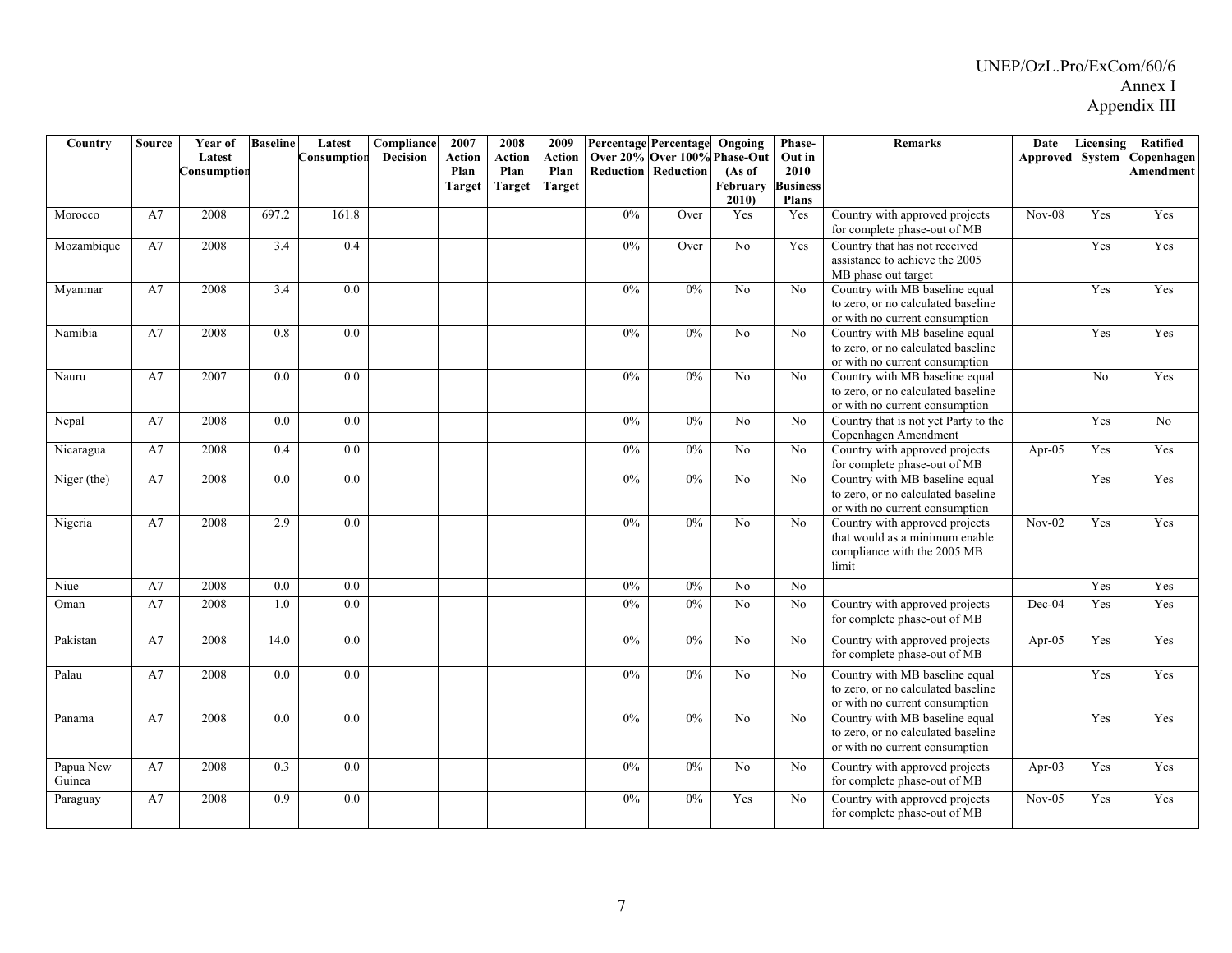| Country                         | <b>Source</b> | Year of     | <b>Baseline</b>  | Latest           | Compliance      | 2007   | 2008          | 2009          |       | <b>Percentage Percentage</b> | Ongoing         | Phase-          | <b>Remarks</b>                                                                                         | Date            | Licensing | Ratified   |
|---------------------------------|---------------|-------------|------------------|------------------|-----------------|--------|---------------|---------------|-------|------------------------------|-----------------|-----------------|--------------------------------------------------------------------------------------------------------|-----------------|-----------|------------|
|                                 |               | Latest      |                  | Consumption      | <b>Decision</b> | Action | <b>Action</b> | Action        |       | Over 20% Over 100% Phase-Out |                 | Out in          |                                                                                                        | Approved System |           | Copenhagen |
|                                 |               | Consumption |                  |                  |                 | Plan   | Plan          | Plan          |       | <b>Reduction   Reduction</b> | (As of          | 2010            |                                                                                                        |                 |           | Amendment  |
|                                 |               |             |                  |                  |                 | Target | <b>Target</b> | <b>Target</b> |       |                              | February        | <b>Business</b> |                                                                                                        |                 |           |            |
|                                 |               | 2008        |                  | $\overline{0.0}$ |                 |        |               |               | 0%    | 0%                           | 2010            | <b>Plans</b>    |                                                                                                        |                 |           | Yes        |
| Peru                            | A7            |             | 1.3              |                  |                 |        |               |               |       |                              | N <sub>o</sub>  | N <sub>o</sub>  | Country with approved projects<br>for complete phase-out of MB                                         | $Jul-00$        | Yes       |            |
| Philippines<br>(the)            | A7            | 2008        | 10.3             | 1.8              |                 |        |               |               | 0%    | Over                         | N <sub>o</sub>  | No              | Country with approved projects<br>for complete phase-out of MB                                         | Dec-04          | Yes       | Yes        |
| Qatar                           | A7            | 2008        | 0.0              | 0.0              |                 |        |               |               | 0%    | 0%                           | N <sub>o</sub>  | No              | Country with MB baseline equal<br>to zero, or no calculated baseline<br>or with no current consumption |                 | Yes       | Yes        |
| Republic of<br>Korea (the)      | A7            | 2008        | 0.0              | $\overline{0.0}$ |                 |        |               |               | 0%    | 0%                           | No              | No              |                                                                                                        |                 | Yes       | Yes        |
| Republic of<br>Moldova<br>(the) | A7            | 2008        | 7.0              | 0.0              |                 |        |               |               | $0\%$ | $0\%$                        | N <sub>o</sub>  | N <sub>o</sub>  | Country with approved projects<br>for complete phase-out of MB                                         | Apr- $05$       | Yes       | Yes        |
| Rwanda                          | A7            | 2008        | 0.0              | 0.0              |                 |        |               |               | $0\%$ | 0%                           | No              | No              | Country with MB baseline equal<br>to zero, or no calculated baseline<br>or with no current consumption |                 | Yes       | Yes        |
| Saint Kitts<br>and Nevis        | A7            | 2008        | 0.3              | 0.0              |                 |        |               |               | 0%    | 0%                           | Yes             | N <sub>o</sub>  | Country with approved projects<br>for complete phase-out of MB                                         | $Nov-06$        | Yes       | Yes        |
| Saint Lucia                     | A7            | 2008        | 0.0              | 0.0              |                 |        |               |               | 0%    | 0%                           | N <sub>o</sub>  | N <sub>o</sub>  |                                                                                                        |                 | Yes       | Yes        |
| Saint Vincent<br>and the        | A7            | 2009        | $\overline{0.0}$ | $\overline{0.0}$ |                 |        |               |               | 0%    | 0%                           | $\overline{No}$ | $\overline{No}$ | Country with MB baseline equal<br>to zero, or no calculated baseline                                   |                 | Yes       | Yes        |
| Grenadines                      |               |             |                  |                  |                 |        |               |               |       |                              |                 |                 | or with no current consumption                                                                         |                 |           |            |
| Samoa                           | A7            | 2008        | 0.0              | 0.0              |                 |        |               |               | 0%    | 0%                           | No              | No              | Country with MB baseline equal<br>to zero, or no calculated baseline<br>or with no current consumption |                 | Yes       | Yes        |
| Sao Tome<br>and Principe        | A7            | 2008        | 0.0              | 0.0              |                 |        |               |               | 0%    | 0%                           | No              | No              | Country with MB baseline equal<br>to zero, or no calculated baseline<br>or with no current consumption |                 | Yes       | Yes        |
| Saudi Arabia                    | A7            | 2008        | 204.1            | 51.0             |                 |        |               |               | $0\%$ | Over                         | N <sub>o</sub>  | N <sub>o</sub>  | Country that has not received<br>assistance to achieve the 2005<br>MB phase out target                 |                 | Yes       | Yes        |
| Senegal                         | A7            | 2008        | 53.2             | 0.0              |                 |        |               |               | 0%    | $0\%$                        | No              | N <sub>o</sub>  | Country with approved projects<br>for complete phase-out of MB                                         | $Jul-01$        | Yes       | Yes        |
| Serbia                          | A7            | 2008        | 8.3              | 0.0              |                 |        |               |               | 0%    | 0%                           | $\overline{No}$ | $\overline{No}$ | Country with MB baseline equal<br>to zero, or no calculated baseline<br>or with no current consumption |                 | Yes       | Yes        |
| Seychelles                      | A7            | 2009        | 0.0              | 0.0              |                 |        |               |               | $0\%$ | $0\%$                        | No              | No              | Country with MB baseline equal<br>to zero, or no calculated baseline<br>or with no current consumption |                 | Yes       | Yes        |
| Sierra Leone                    | A7            | 2008        | 2.6              | 0.0              |                 |        |               |               | 0%    | 0%                           | Yes             | N <sub>o</sub>  | Country with approved projects<br>for complete phase-out of MB                                         | $Nov-05$        | Yes       | Yes        |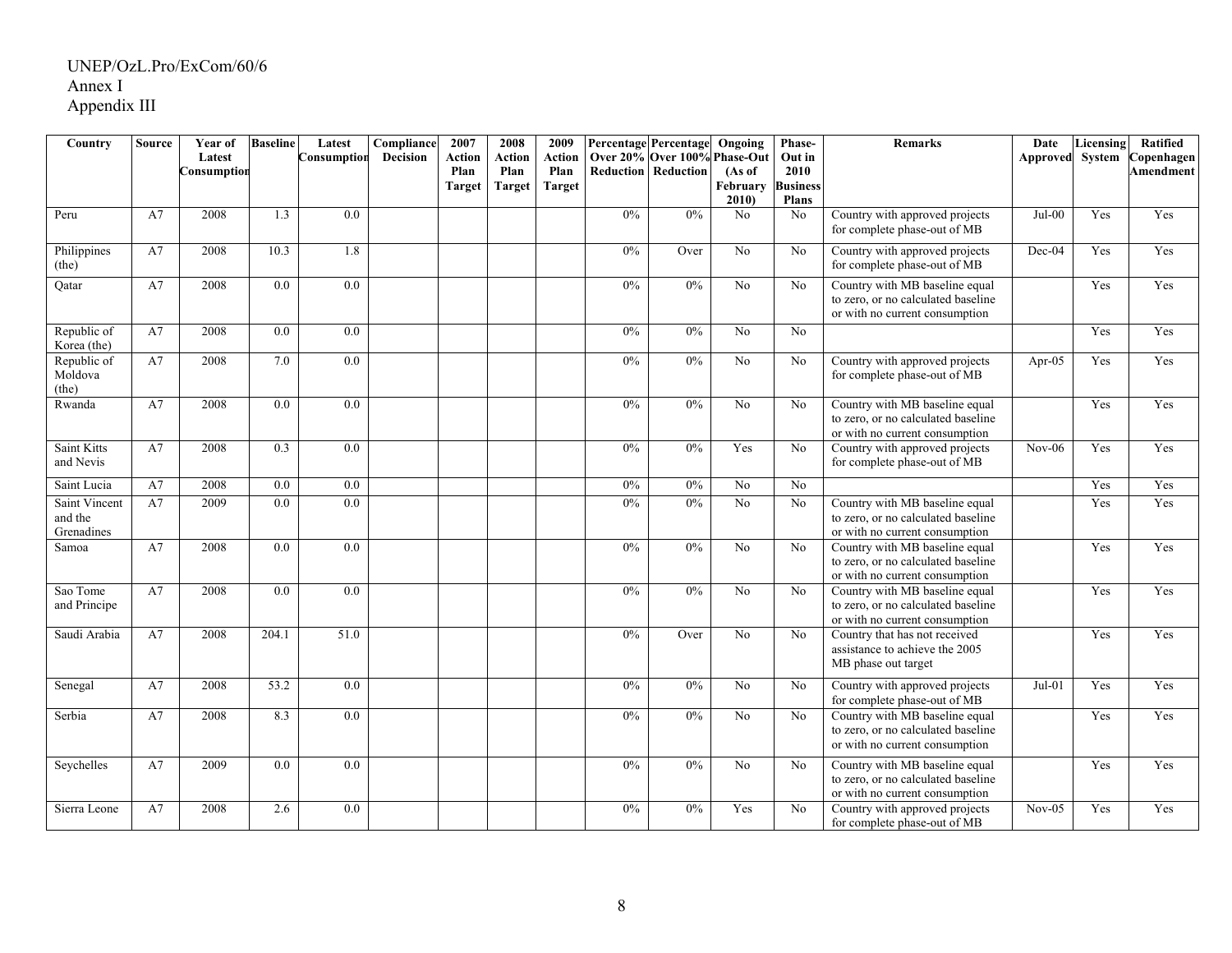| Country                                            | <b>Source</b> | <b>Year of</b><br>Latest<br>Consumption | <b>Baseline</b>  | Latest<br>Consumptior | Compliance<br><b>Decision</b> | 2007<br><b>Action</b><br>Plan<br><b>Target</b> | 2008<br>Action<br>Plan<br>Target | 2009<br>Action<br>Plan<br><b>Target</b> |       | <b>Percentage Percentage</b><br>Over 20% Over 100% Phase-Out<br><b>Reduction Reduction</b> | Ongoing<br>(As of<br>February<br>2010 | Phase-<br>Out in<br>2010<br><b>Business</b><br><b>Plans</b> | <b>Remarks</b>                                                                                           | Date<br>Approved | Licensing<br>System | Ratified<br>Copenhagen<br>Amendment |
|----------------------------------------------------|---------------|-----------------------------------------|------------------|-----------------------|-------------------------------|------------------------------------------------|----------------------------------|-----------------------------------------|-------|--------------------------------------------------------------------------------------------|---------------------------------------|-------------------------------------------------------------|----------------------------------------------------------------------------------------------------------|------------------|---------------------|-------------------------------------|
| Singapore                                          | A7            | 2008                                    | 5.0              | 1.6                   |                               |                                                |                                  |                                         | $0\%$ | Over                                                                                       | No                                    | N <sub>0</sub>                                              |                                                                                                          |                  | Yes                 | Yes                                 |
| Solomon<br>Islands                                 | A7            | 2008                                    | 0.0              | 0.0                   |                               |                                                |                                  |                                         | 0%    | 0%                                                                                         | No                                    | N <sub>0</sub>                                              | Country with MB baseline equal<br>to zero, or no calculated baseline<br>or with no current consumption   |                  | Yes                 | Yes                                 |
| Somalia                                            | A7            | 2008                                    | $\overline{0.5}$ | $\overline{0.0}$      |                               |                                                |                                  |                                         | $0\%$ | 0%                                                                                         | No                                    | No                                                          | Country with MB baseline equal<br>to zero, or no calculated baseline<br>or with no current consumption   |                  | Yes                 | Yes                                 |
| South Africa                                       | A7            | 2008                                    | 602.7            | 225.9                 |                               |                                                |                                  |                                         | $0\%$ | Over                                                                                       | No                                    | N <sub>0</sub>                                              |                                                                                                          |                  | Yes                 | Yes                                 |
| Sri Lanka                                          | A7            | 2008                                    | 4.1              | 0.0                   |                               |                                                |                                  |                                         | 0%    | 0%                                                                                         | $\overline{No}$                       | No                                                          | Country with approved projects<br>for complete phase-out of MB                                           | $Nov-02$         | Yes                 | Yes                                 |
| Sudan (the)                                        | A7            | 2008                                    | $\overline{3.0}$ | 1.8                   |                               |                                                |                                  |                                         | 0%    | Over                                                                                       | N <sub>o</sub>                        | No                                                          | Country with approved projects<br>that would as a minimum enable<br>compliance with the 2005 MB<br>limit | $Nov-02$         | Yes                 | Yes                                 |
| Suriname                                           | A7            | 2008                                    | 0.0              | 0.0                   |                               |                                                |                                  |                                         | 0%    | 0%                                                                                         | N <sub>0</sub>                        | N <sub>o</sub>                                              | Country with MB baseline equal<br>to zero, or no calculated baseline<br>or with no current consumption   |                  | Yes                 | Yes                                 |
| Swaziland                                          | A7            | 2008                                    | 0.6              | 0.0                   |                               |                                                |                                  |                                         | 0%    | 0%                                                                                         | N <sub>o</sub>                        | No                                                          | Country with approved projects<br>that would as a minimum enable<br>compliance with the 2005 MB<br>limit | $Nov-02$         | Yes                 | Yes                                 |
| Syrian Arab<br>Republic                            | A7            | 2008                                    | 188.6            | $\overline{27.0}$     |                               |                                                |                                  |                                         | 0%    | Over                                                                                       | Yes                                   | No                                                          | Country with approved projects<br>for complete phase-out of MB                                           | $Jul-01$         | Yes                 | Yes                                 |
| Thailand                                           | A7            | 2008                                    | 183.0            | 106.7                 |                               |                                                |                                  |                                         | 0%    | Over                                                                                       | Yes                                   | No                                                          | Country with approved projects<br>for complete phase-out of MB                                           | Dec-04           | Yes                 | Yes                                 |
| The Former<br>Yugoslav<br>Republic of<br>Macedonia | A7            | 2008                                    | 12.2             | $0.0\,$               |                               |                                                |                                  |                                         | $0\%$ | $0\%$                                                                                      | No                                    | N <sub>0</sub>                                              | Country with approved projects<br>for complete phase-out of MB                                           | $Dec-00$         | Yes                 | Yes                                 |
| Timor-Leste                                        | A7            | 2007                                    | $\overline{0.2}$ | 0.0                   |                               |                                                |                                  |                                         | 0%    | 0%                                                                                         | N <sub>o</sub>                        | No                                                          | Country with MB baseline equal<br>to zero, or no calculated baseline<br>or with no current consumption   |                  | No                  | Yes                                 |
| Togo                                               | A7            | 2008                                    | 0.0              | 0.0                   |                               |                                                |                                  |                                         | $0\%$ | $0\%$                                                                                      | No                                    | No                                                          | Country with MB baseline equal<br>to zero, or no calculated baseline<br>or with no current consumption   |                  | Yes                 | Yes                                 |
| Tonga                                              | A7            | 2008                                    | 0.2              | 0.0                   |                               |                                                |                                  |                                         | 0%    | 0%                                                                                         | $\overline{No}$                       | No                                                          | Country with MB baseline equal<br>to zero, or no calculated baseline<br>or with no current consumption   |                  | Yes                 | Yes                                 |
| Trinidad and<br>Tobago                             | A7            | 2008                                    | 1.7              | 0.4                   |                               |                                                |                                  |                                         | 0%    | Over                                                                                       | Yes                                   | N <sub>o</sub>                                              | Country with approved projects<br>for complete phase-out of MB                                           | Jul-06           | Yes                 | Yes                                 |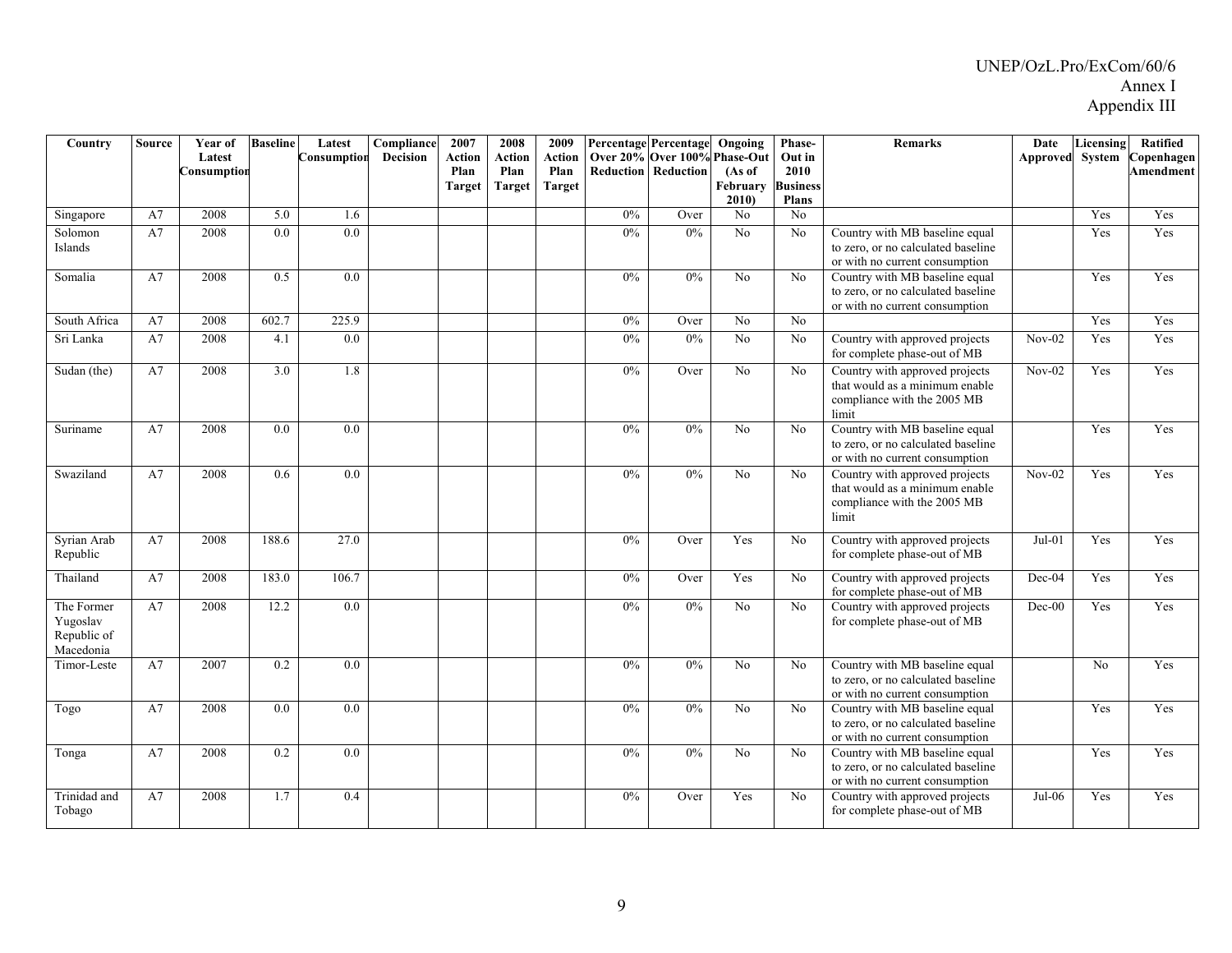| Country                                    | <b>Source</b> | Year of     | <b>Baseline</b>   | Latest      | Compliance          | 2007   | 2008          | 2009          |       | Percentage Percentage        | Ongoing          | Phase-                          | <b>Remarks</b>                                                                                            | Date            | Licensing | <b>Ratified</b>  |
|--------------------------------------------|---------------|-------------|-------------------|-------------|---------------------|--------|---------------|---------------|-------|------------------------------|------------------|---------------------------------|-----------------------------------------------------------------------------------------------------------|-----------------|-----------|------------------|
|                                            |               | Latest      |                   | Consumption | <b>Decision</b>     | Action | <b>Action</b> | <b>Action</b> |       | Over 20% Over 100% Phase-Out |                  | Out in                          |                                                                                                           | Approved System |           | Copenhagen       |
|                                            |               | Consumption |                   |             |                     | Plan   | Plan          | Plan          |       | <b>Reduction Reduction</b>   | (As of           | 2010                            |                                                                                                           |                 |           | <b>Amendment</b> |
|                                            |               |             |                   |             |                     | Target | <b>Target</b> | <b>Target</b> |       |                              | February<br>2010 | <b>Business</b><br><b>Plans</b> |                                                                                                           |                 |           |                  |
| Tunisia                                    | A7            | 2008        | 8.3               | 6.6         |                     |        |               |               | 0%    | Over                         | No               | N <sub>0</sub>                  | Country that has not received<br>assistance to achieve the 2005<br>MB phase out target (Decision<br>XV/12 |                 | Yes       | Yes              |
| Turkey                                     | A7            | 2008        | 479.7             | 0.0         |                     |        |               |               | 0%    | 0%                           | N <sub>o</sub>   | No                              | Country with approved projects<br>that would as a minimum enable<br>compliance with the 2005 MB<br>limit  | $Dec-01$        | Yes       | Yes              |
| Turkmenistan                               | A7            | 2008        | 3.6               | 0.0         |                     |        |               |               | 0%    | 0%                           | Yes              | No                              | Country with approved projects<br>for complete phase-out of MB                                            | $Nov-09$        | Yes       | Yes              |
| Tuvalu                                     | A7            | 2008        | 0.0               | 0.0         |                     |        |               |               | 0%    | $0\%$                        | No               | No                              | Country with MB baseline equal<br>to zero, or no calculated baseline<br>or with no current consumption    |                 | Yes       | Yes              |
| Uganda                                     | A7            | 2008        | 6.3               | 0.0         | Decision<br>XV/43   | 0.00   |               |               | $0\%$ | $0\%$                        | No               | No                              | Country with approved projects<br>for complete phase-out of MB                                            | $Jul-01$        | Yes       | Yes              |
| <b>United Arab</b><br>Emirates<br>(the)    | A7            | 2008        | 7.2               | 0.0         |                     |        |               |               | 0%    | 0%                           | No               | No                              |                                                                                                           |                 | Yes       | Yes              |
| United<br>Republic of<br>Tanzania<br>(the) | A7            | 2008        | 0.0               | 0.0         |                     |        |               |               | 0%    | 0%                           | No               | N <sub>o</sub>                  | Country with MB baseline equal<br>to zero, or no calculated baseline<br>or with no current consumption    |                 | Yes       | Yes              |
| Uruguay                                    | A7            | 2008        | 11.2              | 8.4         | Decision<br>XVII/39 |        |               | 8.90          | 0%    | Over                         | Yes              | No                              | Country with approved projects<br>for complete phase-out of MB                                            | $Jul-01$        | Yes       | Yes              |
| Vanuatu                                    | A7            | 2008        | 0.2               | 0.0         |                     |        |               |               | 0%    | 0%                           | $\overline{No}$  | No                              | Country that has not received<br>assistance to achieve the 2005<br>MB phase out target                    |                 | No        | Yes              |
| Venezuela<br>(Bolivarian<br>Republic of)   | A7            | 2008        | 10.3              | 0.0         |                     |        |               |               | 0%    | $0\%$                        | No               | No                              | Country with approved projects<br>for complete phase-out of MB                                            | Apr- $05$       | Yes       | Yes              |
| Viet Nam                                   | A7            | 2008        | 136.5             | 83.4        |                     |        |               |               | 0%    | Over                         | Yes              | No                              | Country with approved projects<br>for complete phase-out of MB                                            | $Nov-06$        | Yes       | Yes              |
| Yemen                                      | A7            | 2008        | $\overline{54.5}$ | 29.8        |                     |        |               |               | 0%    | Over                         | Yes              | Yes                             | Country with approved projects<br>for complete phase-out of MB                                            | $Nov-08$        | Yes       | Yes              |
| Zambia                                     | A7            | 2008        | 29.4              | 4.2         |                     |        |               |               | 0%    | Over                         | Yes              | No                              | Country with approved projects<br>for complete phase-out of MB                                            | $Nov-08$        | Yes       | Yes              |
| Zimbabwe                                   | A7            | 2008        | 557.0             | 21.6        |                     |        |               |               | 0%    | Over                         | $\overline{No}$  | No                              | Country with approved projects<br>for complete phase-out of MB                                            | $Nov-06$        | Yes       | Yes              |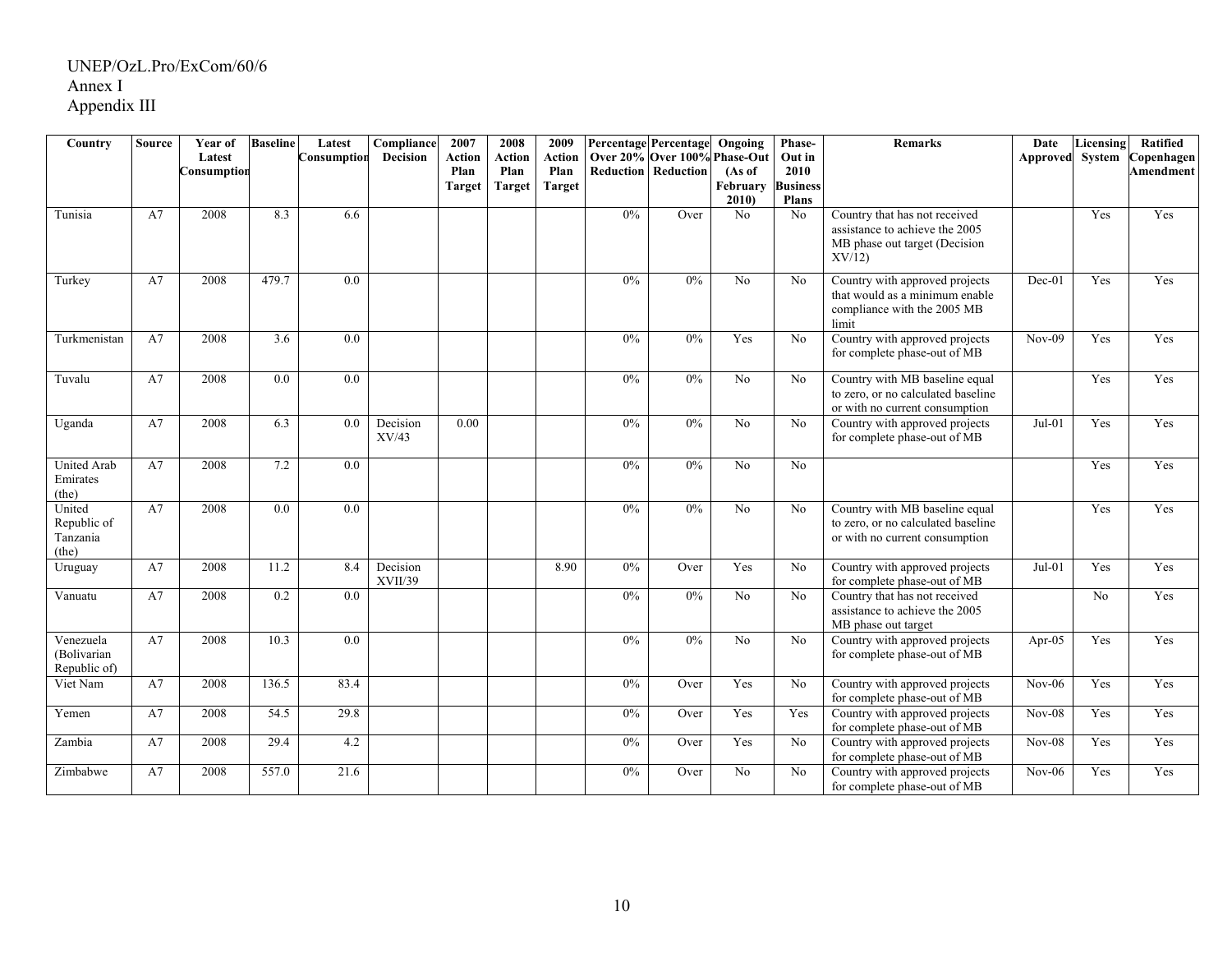### **Appendix IV**

#### **CTC ANALYSIS**

| Country                                | <b>Source</b> | Year of<br>Latest | <b>Baseline</b> | Latest<br>Consumption | Compliance<br><b>Decision</b> | 2007<br><b>Action</b> | 2008<br>Action        | 2009<br><b>Action</b> | Percentage<br><b>Over 85%</b><br>Reduction | Percentage<br><b>Over 100%</b><br>Reduction | <b>Phase-Out</b>           | <b>Ongoing Phase-Out</b><br>in 2010 | <b>Remarks</b>                                                                             | Date<br>Approved | Licensing<br>System | Ratified<br>London |
|----------------------------------------|---------------|-------------------|-----------------|-----------------------|-------------------------------|-----------------------|-----------------------|-----------------------|--------------------------------------------|---------------------------------------------|----------------------------|-------------------------------------|--------------------------------------------------------------------------------------------|------------------|---------------------|--------------------|
|                                        |               | Consumption       |                 |                       |                               | Plan<br><b>Target</b> | Plan<br><b>Target</b> | Plan<br><b>Target</b> |                                            |                                             | (As of<br>February<br>2010 | <b>Business</b><br><b>Plans</b>     |                                                                                            |                  |                     | <b>Amendment</b>   |
| Afghanistan                            | A7            | 2008              | 0.9             | 0.0                   |                               |                       |                       |                       | $0\%$                                      | $0\%$                                       | No                         | No.                                 | Country with an<br>approved CTC phase-<br>out plan/project                                 | $Nov-05$         | Yes                 | Yes                |
| Albania                                | A7            | 2008              | 3.1             | 0.0                   |                               |                       |                       |                       | $0\%$                                      | $0\%$                                       | N <sub>o</sub>             | No                                  | Country with an<br>approved CTC phase-<br>out plan/project                                 | Apr-03           | Yes                 | Yes                |
| Algeria                                | A7            | 2008              | 20.9            | 2.0                   |                               |                       |                       |                       | $0\%$                                      | Over                                        | Yes                        | N <sub>0</sub>                      | Country with an<br>approved CTC phase-<br>out plan/project                                 | $Nov-07$         | Yes                 | Yes                |
| Angola                                 | A7            | 2008              | <b>NDR</b>      | $\overline{0.0}$      |                               |                       |                       |                       |                                            |                                             | No                         | No                                  |                                                                                            |                  | No                  | No                 |
| Antigua and<br>Barbuda                 | A7            | 2008              | 0.0             | $\overline{0.0}$      |                               |                       |                       |                       | 0%                                         | 0%                                          | No                         | No                                  |                                                                                            |                  | Yes                 | Yes                |
| Argentina                              | A7            | 2008              | 187.2           | $-52.8$               |                               |                       |                       |                       | 0%                                         | 0%                                          | No                         | N <sub>0</sub>                      | Country with an<br>approved CTC phase-<br>out plan/project                                 | $Dec-03$         | Yes                 | Yes                |
| Armenia                                | A7            | 2008              | 0.0             | 0.0                   |                               |                       |                       |                       | 0%                                         | 0%                                          | No                         | No                                  |                                                                                            |                  | Yes                 | Yes                |
| Bahamas (the)                          | A7            | 2008              | 0.0             | $\overline{0.0}$      |                               |                       |                       |                       | $0\%$                                      | $0\%$                                       | No                         | No                                  | Country that has not<br>received assistance to<br>achieve the 2005 CTC<br>phase out target |                  | Yes                 | Yes                |
| Bahrain                                | A7            | 2008              | 0.8             | $\overline{0.0}$      |                               |                       |                       |                       | 0%                                         | 0%                                          | $\overline{No}$            | No                                  | Country with an<br>approved CTC phase-<br>out plan/project                                 | Apr-05           | Yes                 | Yes                |
| Bangladesh                             | A7            | 2008              | 5.7             | 0.1                   |                               |                       |                       |                       | 0%                                         | Over                                        | $\overline{No}$            | No                                  | Country with an<br>approved CTC phase-<br>out plan/project                                 | Apr-04           | Yes                 | Yes                |
| <b>Barbados</b>                        | A7            | 2008              | 0.0             | 0.0                   |                               |                       |                       |                       | $0\%$                                      | 0%                                          | $\overline{No}$            | No                                  |                                                                                            |                  | Yes                 | Yes                |
| Belize                                 | A7            | 2008              | 0.0             | 0.0                   |                               |                       |                       |                       | $0\%$                                      | 0%                                          | No                         | No                                  |                                                                                            |                  | Yes                 | Yes                |
| Benin                                  | A7            | 2008              | 0.0             | $0.0\,$               |                               |                       |                       |                       | $0\%$                                      | $0\%$                                       | No                         | No                                  |                                                                                            |                  | Yes                 | Yes                |
| Bhutan                                 | A7            | 2008              | 0.0             | 0.0                   |                               |                       |                       |                       | $0\%$                                      | $0\%$                                       | No                         | No                                  |                                                                                            |                  | Yes                 | Yes                |
| Bolivia<br>(Plurinational<br>State of) | A7            | 2008              | 0.3             | $\overline{0.0}$      |                               |                       |                       |                       | $0\%$                                      | 0%                                          | Yes                        | $\rm No$                            | Country with an<br>approved CTC phase-<br>out plan/project                                 | Mar-07           | Yes                 | Yes                |
| Bosnia and<br>Herzegovina              | A7            | 2008              | 0.0             | 0.0                   |                               |                       |                       |                       | $0\%$                                      | 0%                                          | No                         | No                                  |                                                                                            |                  | Yes                 | Yes                |
| Botswana                               | A7            | 2008              | 0.0             | 0.0                   |                               |                       |                       |                       | $0\%$                                      | $0\%$                                       | N <sub>o</sub>             | No                                  |                                                                                            |                  | No                  | Yes                |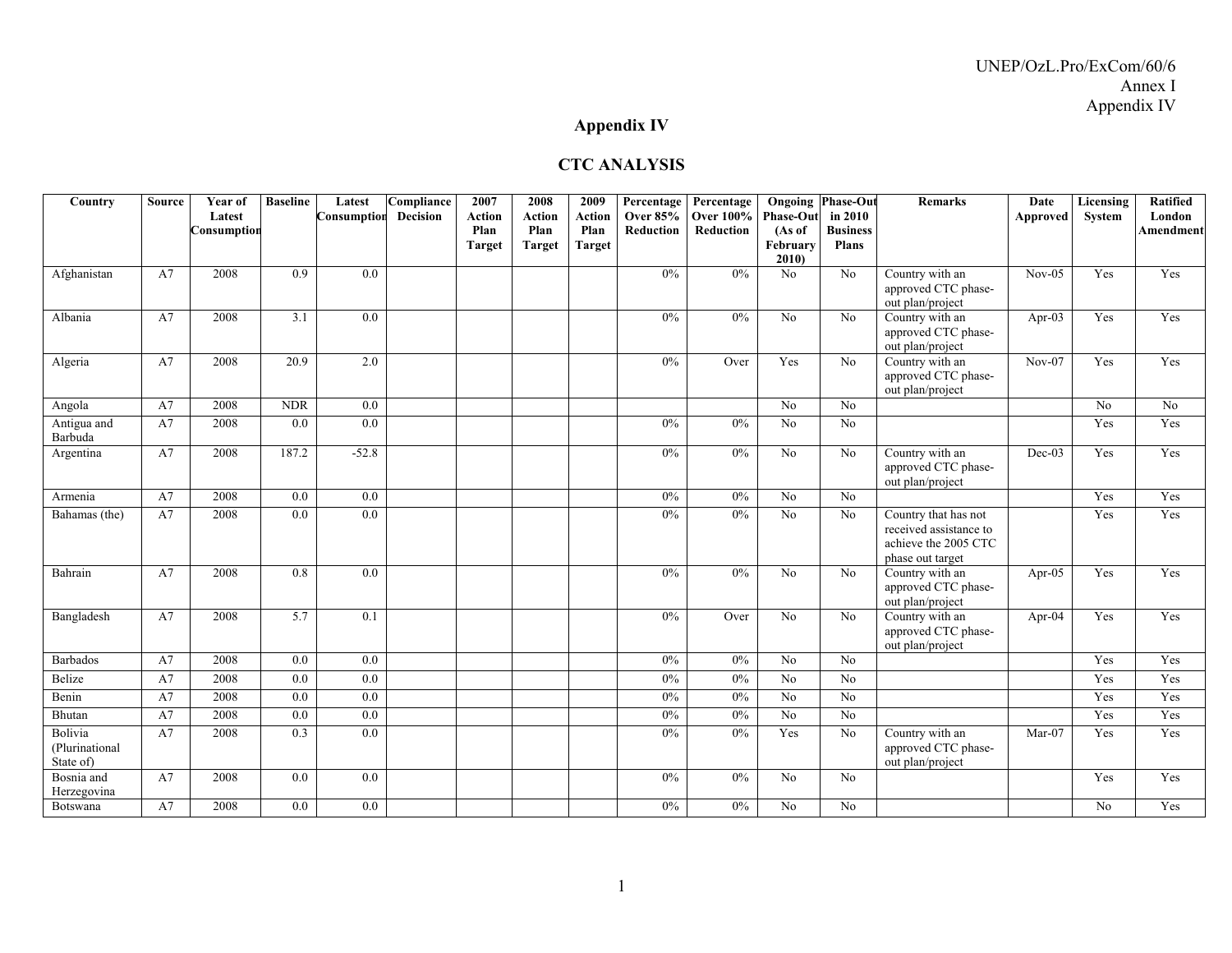| Country                           | <b>Source</b> | Year of<br>Latest<br>Consumption | <b>Baseline</b>  | Latest<br>Consumption | Compliance<br><b>Decision</b> | 2007<br><b>Action</b><br>Plan<br><b>Target</b> | 2008<br><b>Action</b><br>Plan<br><b>Target</b> | 2009<br><b>Action</b><br>Plan<br><b>Target</b> | Percentage<br><b>Over 85%</b><br><b>Reduction</b> | Percentage<br><b>Over 100%</b><br>Reduction | <b>Phase-Out</b><br>(As of<br>February<br>2010 | <b>Ongoing Phase-Out</b><br>in 2010<br><b>Business</b><br><b>Plans</b> | <b>Remarks</b>                                             | Date<br><b>Approved</b> | Licensing<br>System | <b>Ratified</b><br>London<br>Amendment |
|-----------------------------------|---------------|----------------------------------|------------------|-----------------------|-------------------------------|------------------------------------------------|------------------------------------------------|------------------------------------------------|---------------------------------------------------|---------------------------------------------|------------------------------------------------|------------------------------------------------------------------------|------------------------------------------------------------|-------------------------|---------------------|----------------------------------------|
| <b>Brazil</b>                     | A7            | 2008                             | 411.6            | $-11.0$               |                               |                                                |                                                |                                                | 0%                                                | 0%                                          | No                                             | No                                                                     | Country with an<br>approved CTC phase-<br>out plan/project | Apr-08                  | Yes                 | Yes                                    |
| Brunei<br>Darussalam              | A7            | 2008                             | 0.0              | 0.0                   |                               |                                                |                                                |                                                | $0\%$                                             | $0\%$                                       | No                                             | No                                                                     |                                                            |                         | N <sub>o</sub>      | Yes                                    |
| Burkina Faso                      | A7            | 2008                             | 0.0              | $\overline{0.0}$      |                               |                                                |                                                |                                                | $0\%$                                             | $0\%$                                       | No                                             | No                                                                     |                                                            |                         | Yes                 | Yes                                    |
| Burundi                           | A7            | 2008                             | 0.0              | 0.0                   |                               |                                                |                                                |                                                | $0\%$                                             | $0\%$                                       | $\overline{No}$                                | No                                                                     |                                                            |                         | Yes                 | Yes                                    |
| Cambodia                          | A7            | 2008                             | $\overline{0.0}$ | 0.0                   |                               |                                                |                                                |                                                | 0%                                                | $0\%$                                       | $\overline{No}$                                | $\overline{No}$                                                        | Country with an<br>approved CTC phase-<br>out plan/project | Apr- $09$               | Yes                 | Yes                                    |
| Cameroon                          | A7            | 2008                             | 0.0              | 0.0                   |                               |                                                |                                                |                                                | $0\%$                                             | $0\%$                                       | No                                             | No                                                                     |                                                            |                         | Yes                 | Yes                                    |
| Cape Verde                        | A7            | 2008                             | 0.0              | $\overline{0.0}$      |                               |                                                |                                                |                                                | 0%                                                | $0\%$                                       | $\overline{No}$                                | $\overline{No}$                                                        |                                                            |                         | Yes                 | Yes                                    |
| Central African<br>Republic (the) | A7            | 2008                             | 0.0              | $\overline{0.0}$      |                               |                                                |                                                |                                                | $0\%$                                             | $0\%$                                       | No                                             | $\overline{No}$                                                        |                                                            |                         | Yes                 | Yes                                    |
| Chad                              | A7            | 2008                             | 0.0              | 0.0                   |                               |                                                |                                                |                                                | $0\%$                                             | 0%                                          | No                                             | No                                                                     |                                                            |                         | Yes                 | Yes                                    |
| Chile                             | A7            | 2008                             | 0.6              | 0.0                   |                               |                                                |                                                |                                                | 0%                                                | $0\%$                                       | Yes                                            | $\overline{No}$                                                        | Country with an<br>approved CTC phase-<br>out plan/project | $Dec-03$                | Yes                 | Yes                                    |
| China                             | A7            | 2008                             | 49,142.<br>1     | 219.2                 |                               |                                                |                                                |                                                | 0%                                                | Over                                        | $\overline{No}$                                | $\overline{No}$                                                        | Country with an<br>approved CTC phase-<br>out plan/project | $Nov-02$                | Yes                 | Yes                                    |
| Colombia                          | A7            | 2008                             | 6.1              | 0.6                   |                               |                                                |                                                |                                                | $0\%$                                             | Over                                        | Yes                                            | N <sub>o</sub>                                                         | Country with an<br>approved CTC phase-<br>out plan/project | Apr-06                  | Yes                 | Yes                                    |
| Comoros (the)                     | A7            | 2008                             | 0.0              | 0.0                   |                               |                                                |                                                |                                                | $0\%$                                             | $0\%$                                       | No                                             | No                                                                     |                                                            |                         | Yes                 | Yes                                    |
| Congo (the)                       | A7            | 2008                             | 0.6              | 0.0                   |                               |                                                |                                                |                                                | $0\%$                                             | $0\%$                                       | No                                             | No                                                                     | Country with an<br>approved CTC phase-<br>out plan/project | $Apr-08$                | Yes                 | Yes                                    |
| Cook Islands<br>(the)             | A7            | 2008                             | 0.0              | $\overline{0.0}$      |                               |                                                |                                                |                                                | $0\%$                                             | 0%                                          | No                                             | No                                                                     |                                                            |                         | Yes                 | Yes                                    |
| Costa Rica                        | A7            | 2008                             | 0.0              | $\overline{0.0}$      |                               |                                                |                                                |                                                | $0\%$                                             | 0%                                          | No                                             | No                                                                     |                                                            |                         | Yes                 | Yes                                    |
| Cote d'Ivoire                     | A7            | 2008                             | 0.0              | 0.0                   |                               |                                                |                                                |                                                | $0\%$                                             | $0\%$                                       | No                                             | No                                                                     |                                                            |                         | Yes                 | Yes                                    |
| Croatia                           | A7            | 2008                             | 3.9              | $\overline{0.2}$      |                               |                                                |                                                |                                                | $0\%$                                             | Over                                        | No                                             | N <sub>o</sub>                                                         | Country with an<br>approved CTC phase-<br>out plan/project | Apr- $05$               | Yes                 | Yes                                    |
| Cuba                              | A7            | 2008                             | 2.7              | $\overline{0.0}$      |                               |                                                |                                                |                                                | 0%                                                | $0\%$                                       | $\overline{No}$                                | No                                                                     | Country with an<br>approved CTC phase-<br>out plan/project | $Jul-04$                | Yes                 | Yes                                    |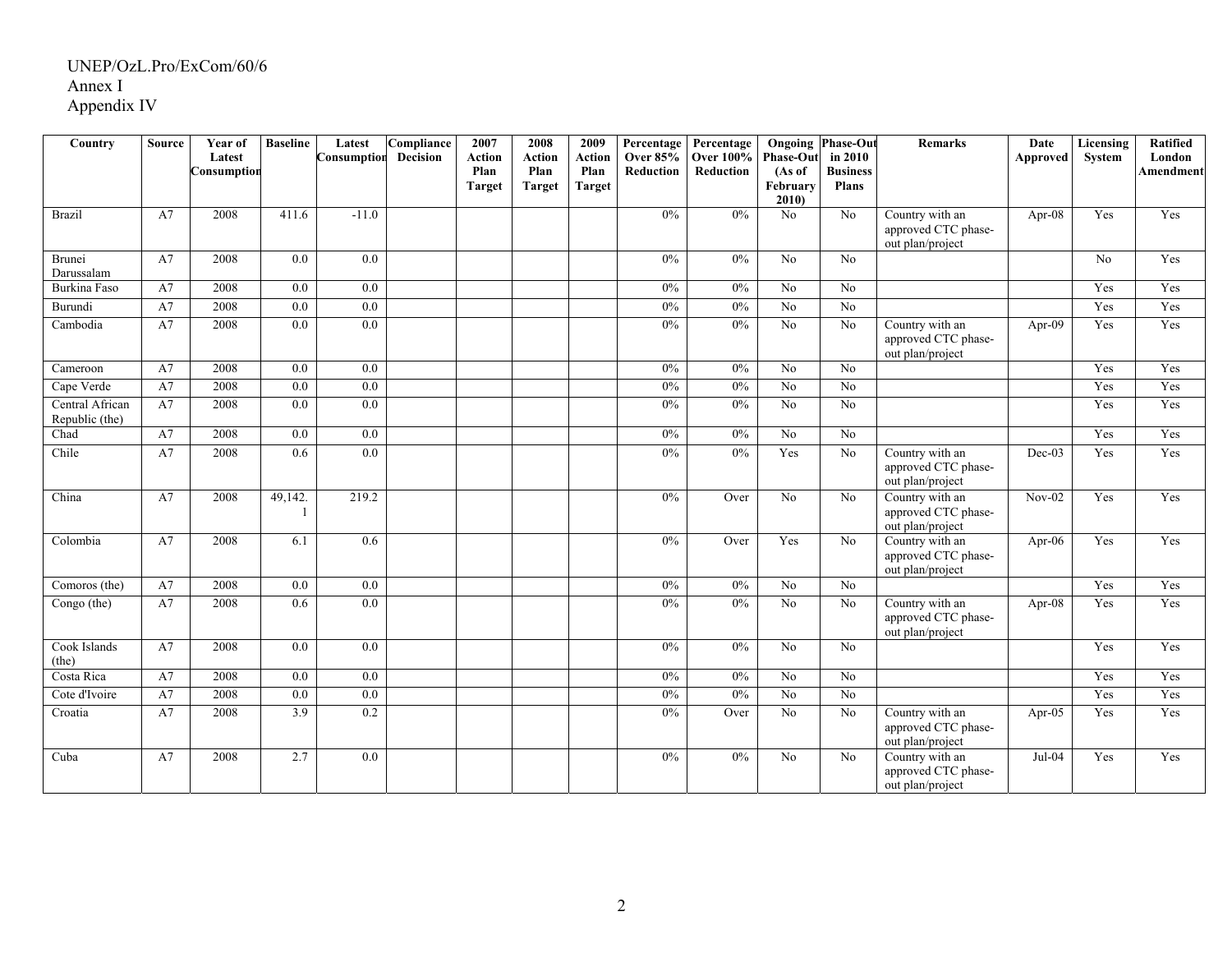| Country                                              | <b>Source</b> | Year of<br>Latest<br>Consumption | <b>Baseline</b>  | Latest<br>Consumption | Compliance<br><b>Decision</b> | 2007<br><b>Action</b><br>Plan<br><b>Target</b> | 2008<br>Action<br>Plan<br><b>Target</b> | 2009<br><b>Action</b><br>Plan<br><b>Target</b> | Percentage<br><b>Over 85%</b><br>Reduction | Percentage<br><b>Over 100%</b><br>Reduction | <b>Phase-Out</b><br>(As of<br>February | <b>Ongoing Phase-Out</b><br>in 2010<br><b>Business</b><br><b>Plans</b> | <b>Remarks</b>                                                                             | Date<br>Approved | <b>Licensing</b><br>System | Ratified<br>London<br><b>Amendment</b> |
|------------------------------------------------------|---------------|----------------------------------|------------------|-----------------------|-------------------------------|------------------------------------------------|-----------------------------------------|------------------------------------------------|--------------------------------------------|---------------------------------------------|----------------------------------------|------------------------------------------------------------------------|--------------------------------------------------------------------------------------------|------------------|----------------------------|----------------------------------------|
| Democratic<br>People's<br>Republic of<br>Korea (the) | A7            | 2008                             | 1,285.2          | 0.0                   |                               |                                                |                                         |                                                | 0%                                         | 0%                                          | 2010<br>Yes                            | N <sub>o</sub>                                                         | Country with an<br>approved CTC phase-<br>out plan/project                                 | $Dec-03$         | Yes                        | Yes                                    |
| Democratic<br>Republic of the<br>Congo (the)         | A7            | 2008                             | 15.3             | 0.0                   | Decision<br>XVIII/21          | 2.20                                           | 0.00                                    |                                                | $0\%$                                      | $0\%$                                       | Yes                                    | N <sub>0</sub>                                                         | Country with an<br>approved CTC phase-<br>out plan/project                                 | Mar-07           | Yes                        | Yes                                    |
| Djibouti                                             | A7            | 2008                             | 0.0              | 0.0                   |                               |                                                |                                         |                                                | $0\%$                                      | $0\%$                                       | N <sub>o</sub>                         | No                                                                     |                                                                                            |                  | Yes                        | Yes                                    |
| Dominica                                             | A7            | 2008                             | $\overline{0.0}$ | 0.0                   |                               |                                                |                                         |                                                | 0%                                         | $0\%$                                       | $\overline{No}$                        | $\overline{No}$                                                        |                                                                                            |                  | Yes                        | Yes                                    |
| Dominican<br>Republic (the)                          | A7            | 2008                             | 29.0             | $\overline{0.0}$      |                               |                                                |                                         |                                                | $0\%$                                      | 0%                                          | No                                     | N <sub>o</sub>                                                         | Country that has not<br>received assistance to<br>achieve the 2005 CTC<br>phase out target |                  | Yes                        | Yes                                    |
| Ecuador                                              | A7            | 2008                             | 0.5              | 0.1                   |                               |                                                |                                         |                                                | 33%                                        | Over                                        | No                                     | N <sub>o</sub>                                                         | Country that has not<br>received assistance to<br>achieve the 2005 CTC<br>phase out target |                  | Yes                        | Yes                                    |
| Egypt                                                | A7            | 2008                             | 38.5             | 0.0                   |                               |                                                |                                         |                                                | $0\%$                                      | $0\%$                                       | No                                     | No                                                                     | Country with an<br>approved CTC phase-<br>out plan/project                                 | Dec-04           | Yes                        | Yes                                    |
| El Salvador                                          | A7            | 2008                             | 0.0              | 0.0                   |                               |                                                |                                         |                                                | $0\%$                                      | $0\%$                                       | $\rm No$                               | No                                                                     |                                                                                            |                  | Yes                        | Yes                                    |
| Equatorial<br>Guinea                                 | A7            | 2008                             | 1.5              | $\overline{0.0}$      |                               |                                                |                                         |                                                | $0\%$                                      | 0%                                          | $\overline{No}$                        | No                                                                     |                                                                                            |                  | Yes                        | Yes                                    |
| Eritrea                                              | A7            | 2008                             | 0.0              | 0.0                   |                               |                                                |                                         |                                                | 0%                                         | $0\%$                                       | $\overline{No}$                        | No                                                                     |                                                                                            |                  | $\overline{No}$            | Yes                                    |
| Ethiopia                                             | A7            | 2008                             | 0.0              | 0.0                   |                               |                                                |                                         |                                                | $0\%$                                      | $0\%$                                       | No                                     | No                                                                     | Country with an<br>approved CTC phase-<br>out plan/project                                 | Apr-05           | N <sub>o</sub>             | Yes                                    |
| Fiji                                                 | A7            | 2008                             | 0.0              | 0.0                   |                               |                                                |                                         |                                                | $0\%$                                      | $0\%$                                       | No                                     | No                                                                     |                                                                                            |                  | Yes                        | Yes                                    |
| Gabon                                                | A7            | 2008                             | 0.0              | 0.0                   |                               |                                                |                                         |                                                | 0%                                         | $0\%$                                       | $\overline{No}$                        | $\overline{No}$                                                        |                                                                                            |                  | Yes                        | Yes                                    |
| Gambia (the)                                         | A7            | 2008                             | 0.0              | $\overline{0.0}$      |                               |                                                |                                         |                                                | $0\%$                                      | $0\%$                                       | $\overline{No}$                        | No                                                                     |                                                                                            |                  | Yes                        | Yes                                    |
| Georgia                                              | A7            | 2008                             | 0.0              | 0.0                   |                               |                                                |                                         |                                                | 0%                                         | $0\%$                                       | $\overline{No}$                        | N <sub>o</sub>                                                         |                                                                                            |                  | Yes                        | Yes                                    |
| Ghana                                                | A7            | 2008                             | 0.4              | $\overline{0.0}$      |                               |                                                |                                         |                                                | 0%                                         | 0%                                          | $\overline{No}$                        | $\overline{No}$                                                        | Country with an<br>approved CTC phase-<br>out plan/project                                 | $Dec-04$         | Yes                        | Yes                                    |
| Grenada                                              | A7            | 2008                             | $\overline{0.0}$ | 0.0                   |                               |                                                |                                         |                                                | 0%                                         | 0%                                          | $\overline{No}$                        | $\overline{No}$                                                        |                                                                                            |                  | Yes                        | Yes                                    |
| Guatemala                                            | A7            | 2008                             | 10.6             | 0.0                   |                               |                                                |                                         |                                                | $0\%$                                      | 0%                                          | No                                     | N <sub>o</sub>                                                         | Country that has not<br>received assistance to<br>achieve the 2005 CTC<br>phase out target |                  | Yes                        | Yes                                    |
| Guinea                                               | A7            | 2008                             | 0.0              | 0.0                   |                               |                                                |                                         |                                                | $0\%$                                      | $0\%$                                       | No                                     | No                                                                     |                                                                                            |                  | Yes                        | Yes                                    |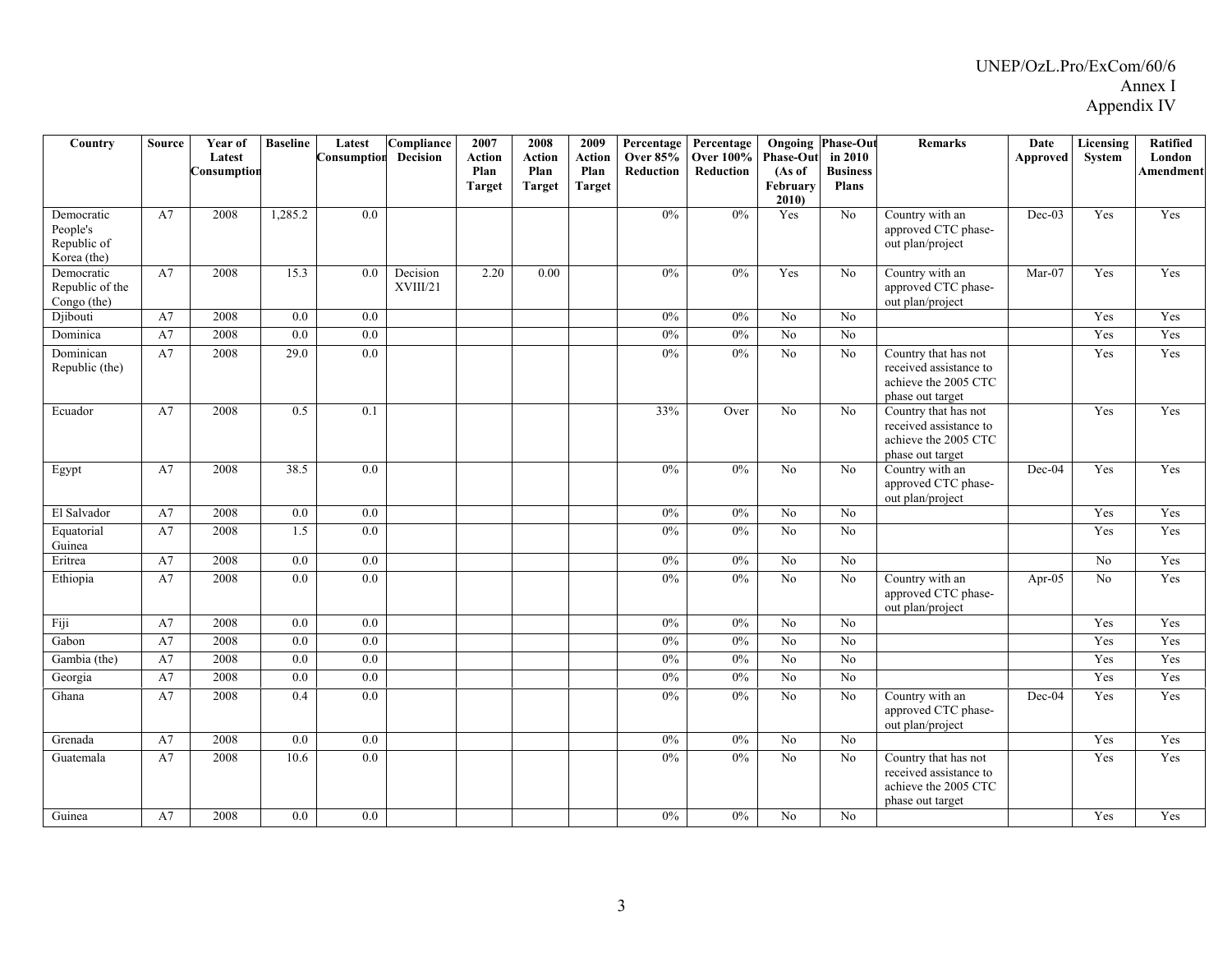| Country                                      | Source | Year of<br>Latest<br>Consumption | <b>Baseline</b>  | Latest<br>Consumption | Compliance<br>Decision | 2007<br><b>Action</b><br>Plan<br>Target | 2008<br>Action<br>Plan<br><b>Target</b> | 2009<br>Action<br>Plan<br>Target | Percentage<br><b>Over 85%</b><br>Reduction | Percentage<br><b>Over 100%</b><br>Reduction | <b>Phase-Out</b><br>(As of<br>February<br>2010 | <b>Ongoing Phase-Out</b><br>in 2010<br><b>Business</b><br><b>Plans</b> | Remarks                                                                                    | Date<br>Approved | Licensing<br><b>System</b> | Ratified<br>London<br><b>Amendment</b> |
|----------------------------------------------|--------|----------------------------------|------------------|-----------------------|------------------------|-----------------------------------------|-----------------------------------------|----------------------------------|--------------------------------------------|---------------------------------------------|------------------------------------------------|------------------------------------------------------------------------|--------------------------------------------------------------------------------------------|------------------|----------------------------|----------------------------------------|
| Guinea-Bissau                                | A7     | 2008                             | 0.0              | $\overline{0.0}$      |                        |                                         |                                         |                                  | 0%                                         | 0%                                          | No                                             | No                                                                     |                                                                                            |                  | Yes                        | Yes                                    |
| Guyana                                       | A7     | 2008                             | 0.0              | $\overline{0.0}$      |                        |                                         |                                         |                                  | 0%                                         | 0%                                          | $\overline{N_0}$                               | $\overline{N_0}$                                                       |                                                                                            |                  | Yes                        | Yes                                    |
| Haiti                                        | A7     | 2008                             | $\overline{0.0}$ | 0.0                   |                        |                                         |                                         |                                  | 0%                                         | 0%                                          | N <sub>0</sub>                                 | $\overline{No}$                                                        |                                                                                            |                  | Yes                        | Yes                                    |
| Honduras                                     | A7     | 2008                             | $\overline{0.0}$ | 0.0                   |                        |                                         |                                         |                                  | 0%                                         | 0%                                          | $\overline{No}$                                | $\overline{No}$                                                        |                                                                                            |                  | Yes                        | Yes                                    |
| India                                        | A7     | 2008                             | 11,505.<br>3     | 680.5                 |                        |                                         |                                         |                                  | 0%                                         | Over                                        | Yes                                            | $\overline{No}$                                                        | Country with an<br>approved CTC phase-<br>out plan/project                                 | $Jul-03$         | Yes                        | Yes                                    |
| Indonesia                                    | A7     | 2008                             | 0.0              | 0.0                   |                        |                                         |                                         |                                  | $0\%$                                      | 0%                                          | No                                             | No                                                                     | Country with an<br>approved CTC phase-<br>out plan/project                                 | Dec-04           | Yes                        | Yes                                    |
| Iran (Islamic<br>Republic of)                | A7     | 2008                             | 77.0             | 0.0                   | Decision<br>XIX/27     | 11.60                                   | 0.00                                    |                                  | 0%                                         | 0%                                          | $\overline{No}$                                | No                                                                     | Country with an<br>approved CTC phase-<br>out plan/project                                 | $Nov-06$         | Yes                        | Yes                                    |
| Iraq                                         | A7     | 2008                             | 21.4             | 4.6                   |                        |                                         |                                         |                                  | 43%                                        | Over                                        | Yes                                            | $\overline{No}$                                                        | Country with an<br>approved CTC phase-<br>out plan/project                                 | $Jul-09$         | Yes                        | Yes                                    |
| Jamaica                                      | A7     | 2008                             | 2.8              | $\overline{0.0}$      |                        |                                         |                                         |                                  | 0%                                         | 0%                                          | $\overline{No}$                                | No                                                                     | Country with an<br>approved CTC phase-<br>out plan/project                                 | Apr-04           | Yes                        | Yes                                    |
| Jordan                                       | A7     | 2008                             | 40.3             | 0.4                   |                        |                                         |                                         |                                  | $0\%$                                      | Over                                        | Yes                                            | N <sub>0</sub>                                                         | Country with an<br>approved CTC phase-<br>out plan/project                                 | $Nov-02$         | Yes                        | Yes                                    |
| Kenya                                        | A7     | 2008                             | 65.9             | 0.1                   |                        |                                         |                                         |                                  | 0%                                         | Over                                        | Yes                                            | No                                                                     | Country with an<br>approved CTC phase-<br>out plan/project                                 | Apr-09           | Yes                        | Yes                                    |
| Kiribati                                     | A7     | 2008                             | $\overline{0.0}$ | 0.0                   |                        |                                         |                                         |                                  | 0%                                         | 0%                                          | $\overline{No}$                                | $\overline{No}$                                                        |                                                                                            |                  | Yes                        | Yes                                    |
| Kuwait                                       | A7     | 2008                             | 0.0              | $\overline{0.0}$      |                        |                                         |                                         |                                  | $0\%$                                      | 0%                                          | No                                             | N <sub>o</sub>                                                         | Country with an<br>approved CTC phase-<br>out plan/project                                 | $Jul-07$         | Yes                        | Yes                                    |
| Kyrgyzstan                                   | A7     | 2008                             | 0.0              | $\overline{0.0}$      |                        |                                         |                                         |                                  | $0\%$                                      | 0%                                          | $\overline{No}$                                | $\overline{No}$                                                        |                                                                                            |                  | Yes                        | Yes                                    |
| Lao People's<br>Democratic<br>Republic (the) | A7     | 2008                             | 0.0              | 0.0                   |                        |                                         |                                         |                                  | $0\%$                                      | $0\%$                                       | No                                             | No                                                                     |                                                                                            |                  | Yes                        | Yes                                    |
| Lebanon                                      | A7     | 2008                             | 0.0              | 0.0                   |                        |                                         |                                         |                                  | $0\%$                                      | 0%                                          | $\overline{No}$                                | N <sub>o</sub>                                                         |                                                                                            |                  | Yes                        | Yes                                    |
| Lesotho                                      | A7     | 2008                             | 0.0              | 0.0                   |                        |                                         |                                         |                                  | $0\%$                                      | 0%                                          | $\overline{No}$                                | N <sub>o</sub>                                                         |                                                                                            |                  | No                         | $\overline{No}$                        |
| Liberia                                      | A7     | 2008                             | 0.2              | $\overline{0.0}$      |                        |                                         |                                         |                                  | $0\%$                                      | 0%                                          | $\overline{No}$                                | No                                                                     | Country that has not<br>received assistance to<br>achieve the 2005 CTC<br>phase out target |                  | Yes                        | Yes                                    |
| Libyan Arab<br>Jamahiriya                    | A7     | 2008                             | $\overline{0.0}$ | $\overline{0.0}$      |                        |                                         |                                         |                                  | 0%                                         | 0%                                          | $\overline{No}$                                | No                                                                     |                                                                                            |                  | Yes                        | Yes                                    |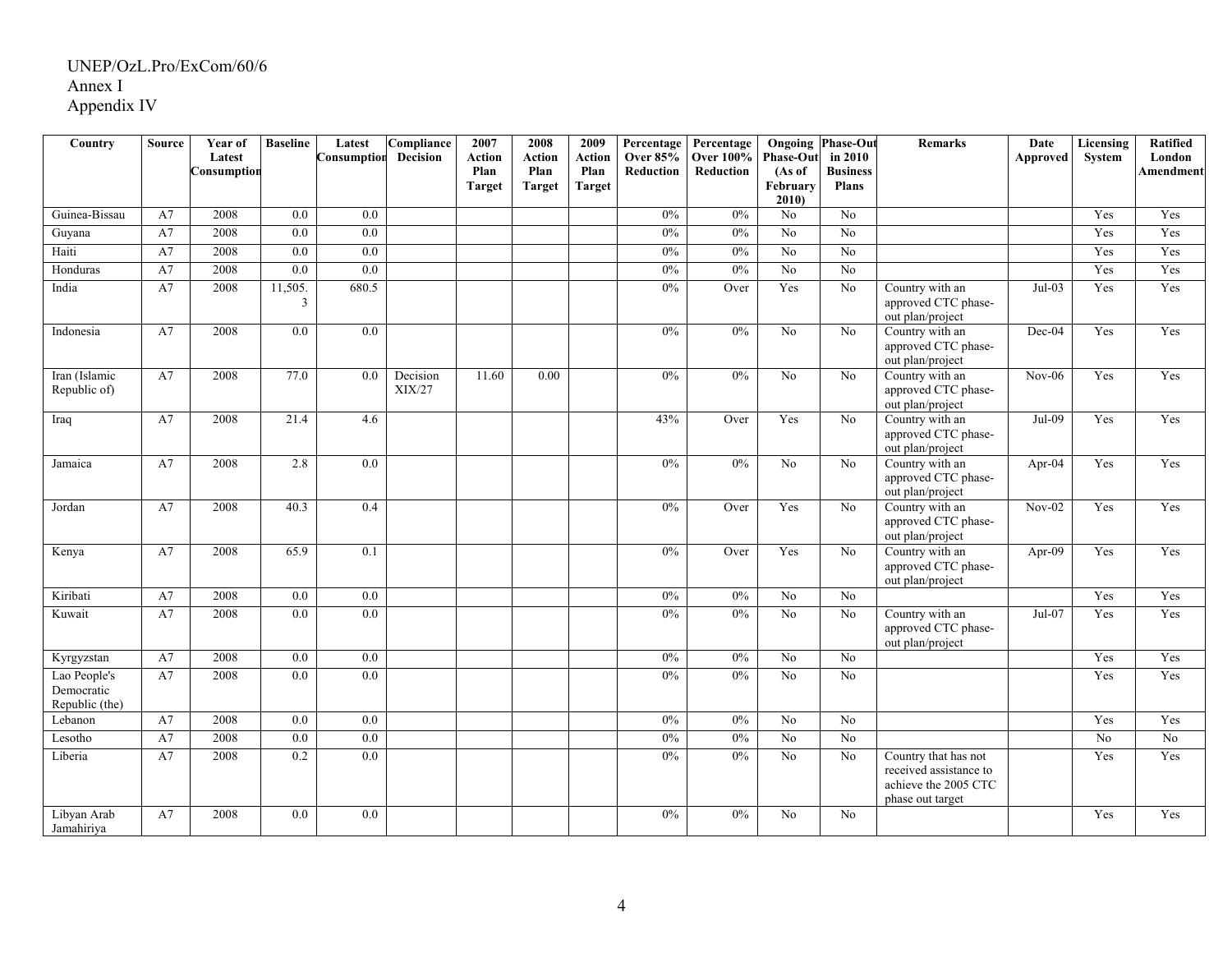| Country                                | <b>Source</b> | Year of     | <b>Baseline</b>  | Latest           | Compliance                                        | 2007           | 2008           | 2009           | Percentage                          | Percentage                    |                            | <b>Ongoing Phase-Out</b>   | <b>Remarks</b>                                             | Date      | Licensing      | Ratified                   |
|----------------------------------------|---------------|-------------|------------------|------------------|---------------------------------------------------|----------------|----------------|----------------|-------------------------------------|-------------------------------|----------------------------|----------------------------|------------------------------------------------------------|-----------|----------------|----------------------------|
|                                        |               | Latest      |                  | Consumption      | <b>Decision</b>                                   | Action<br>Plan | Action<br>Plan | Action<br>Plan | <b>Over 85%</b><br><b>Reduction</b> | <b>Over 100%</b><br>Reduction | <b>Phase-Out</b><br>(As of | in 2010<br><b>Business</b> |                                                            | Approved  | System         | London<br><b>Amendment</b> |
|                                        |               | Consumption |                  |                  |                                                   | <b>Target</b>  | <b>Target</b>  | <b>Target</b>  |                                     |                               | February                   | <b>Plans</b>               |                                                            |           |                |                            |
|                                        |               |             |                  |                  |                                                   |                |                |                |                                     |                               | 2010)                      |                            |                                                            |           |                |                            |
| Madagascar                             | A7            | 2008        | $\overline{0.0}$ | $\overline{0.0}$ |                                                   |                |                |                | 0%                                  | 0%                            | Yes                        | $\overline{No}$            | Country with an<br>approved CTC phase-<br>out plan/project | $Jul-07$  | Yes            | Yes                        |
| Malawi                                 | A7            | 2008        | 0.0              | 0.0              |                                                   |                |                |                | $0\%$                               | 0%                            | No                         | No                         |                                                            |           | Yes            | Yes                        |
| Malaysia                               | A7            | 2008        | 4.5              | 0.0              |                                                   |                |                |                | $0\%$                               | 0%                            | $\overline{No}$            | $\overline{No}$            | Country with an<br>approved CTC phase-<br>out plan/project | $Dec-01$  | Yes            | Yes                        |
| Maldives                               | A7            | 2008        | 0.0              | 0.0              |                                                   |                |                |                | $0\%$                               | 0%                            | No                         | $\overline{No}$            |                                                            |           | Yes            | Yes                        |
| Mali                                   | A7            | 2008        | 0.0              | $\overline{0.0}$ |                                                   |                |                |                | $0\%$                               | 0%                            | N <sub>0</sub>             | $\overline{No}$            |                                                            |           | Yes            | Yes                        |
| Marshall<br>Islands (the)              | A7            | 2008        | 0.0              | 0.0              |                                                   |                |                |                | $0\%$                               | $0\%$                         | No                         | N <sub>o</sub>             |                                                            |           | Yes            | Yes                        |
| Mauritania                             | A7            | 2008        | 0.0              | $\overline{0.0}$ |                                                   |                |                |                | 0%                                  | 0%                            | $\overline{No}$            | $\overline{N_0}$           |                                                            |           | Yes            | Yes                        |
| Mauritius                              | A7            | 2008        | 0.0              | 0.0              |                                                   |                |                |                | 0%                                  | 0%                            | No                         | $\overline{No}$            |                                                            |           | Yes            | Yes                        |
| Mexico                                 | A7            | 2008        | 62.5             | 88.0             | Decision<br>XVIII/30<br>and<br>Decision<br>XXI/20 |                | 9.38           | 0.00           | 839%                                | Over                          | Yes                        | $\rm No$                   | Country with an<br>approved CTC phase-<br>out plan/project | $Jul-07$  | Yes            | Yes                        |
| Micronesia<br>(Federated<br>States of) | A7            | 2008        | 0.0              | 0.0              |                                                   |                |                |                | 0%                                  | 0%                            | N <sub>o</sub>             | N <sub>o</sub>             |                                                            |           | Yes            | Yes                        |
| Mongolia                               | A7            | 2008        | 0.0              | 0.0              |                                                   |                |                |                | 0%                                  | 0%                            | $\overline{No}$            | $\overline{N_0}$           |                                                            |           | Yes            | Yes                        |
| Montenegro                             | A7            | 2008        | 1.1              | 0.0              |                                                   |                |                |                | 0%                                  | 0%                            | $\overline{No}$            | $\overline{No}$            | Country with an<br>approved CTC phase-<br>out plan/project | $Nov-07$  | Yes            | Yes                        |
| Morocco                                | A7            | 2008        | 1.1              | 0.0              |                                                   |                |                |                | $0\%$                               | $0\%$                         | No                         | $\rm No$                   | Country with an<br>approved CTC phase-<br>out plan/project | Apr- $05$ | Yes            | Yes                        |
| Mozambique                             | A7            | 2008        | 0.0              | $\overline{0.0}$ |                                                   |                |                |                | 0%                                  | 0%                            | $\overline{No}$            | $\overline{No}$            |                                                            |           | Yes            | Yes                        |
| Myanmar                                | A7            | 2008        | 0.0              | $\overline{0.0}$ |                                                   |                |                |                | 0%                                  | 0%                            | N <sub>0</sub>             | $\overline{N_0}$           |                                                            |           | Yes            | Yes                        |
| Namibia                                | A7            | 2008        | $\overline{0.0}$ | $\overline{0.0}$ |                                                   |                |                |                | 0%                                  | $0\%$                         | $\overline{No}$            | $\overline{No}$            |                                                            |           | Yes            | Yes                        |
| Nauru                                  | A7            | 2007        | 0.0              | 0.0              |                                                   |                |                |                | 0%                                  | $0\%$                         | N <sub>0</sub>             | No                         |                                                            |           | N <sub>0</sub> | Yes                        |
| Nepal                                  | A7            | 2008        | 0.9              | 0.1              |                                                   |                |                |                | $0\%$                               | Over                          | N <sub>0</sub>             | No                         | Country with an<br>approved CTC phase-<br>out plan/project | $Nov-05$  | Yes            | Yes                        |
| Nicaragua                              | A7            | 2008        | 0.0              | 0.0              |                                                   |                |                |                | $0\%$                               | 0%                            | $\overline{N_0}$           | $\overline{N_0}$           |                                                            |           | Yes            | Yes                        |
| Niger (the)                            | A7            | 2008        | 0.0              | 0.0              |                                                   |                |                |                | 0%                                  | 0%                            | $\overline{No}$            | $\overline{No}$            |                                                            |           | Yes            | Yes                        |
| Nigeria                                | A7            | 2008        | 152.8            | 0.0              |                                                   |                |                |                | 0%                                  | 0%                            | Yes                        | No                         | Country with an<br>approved CTC phase-<br>out plan/project | $Jul-04$  | Yes            | Yes                        |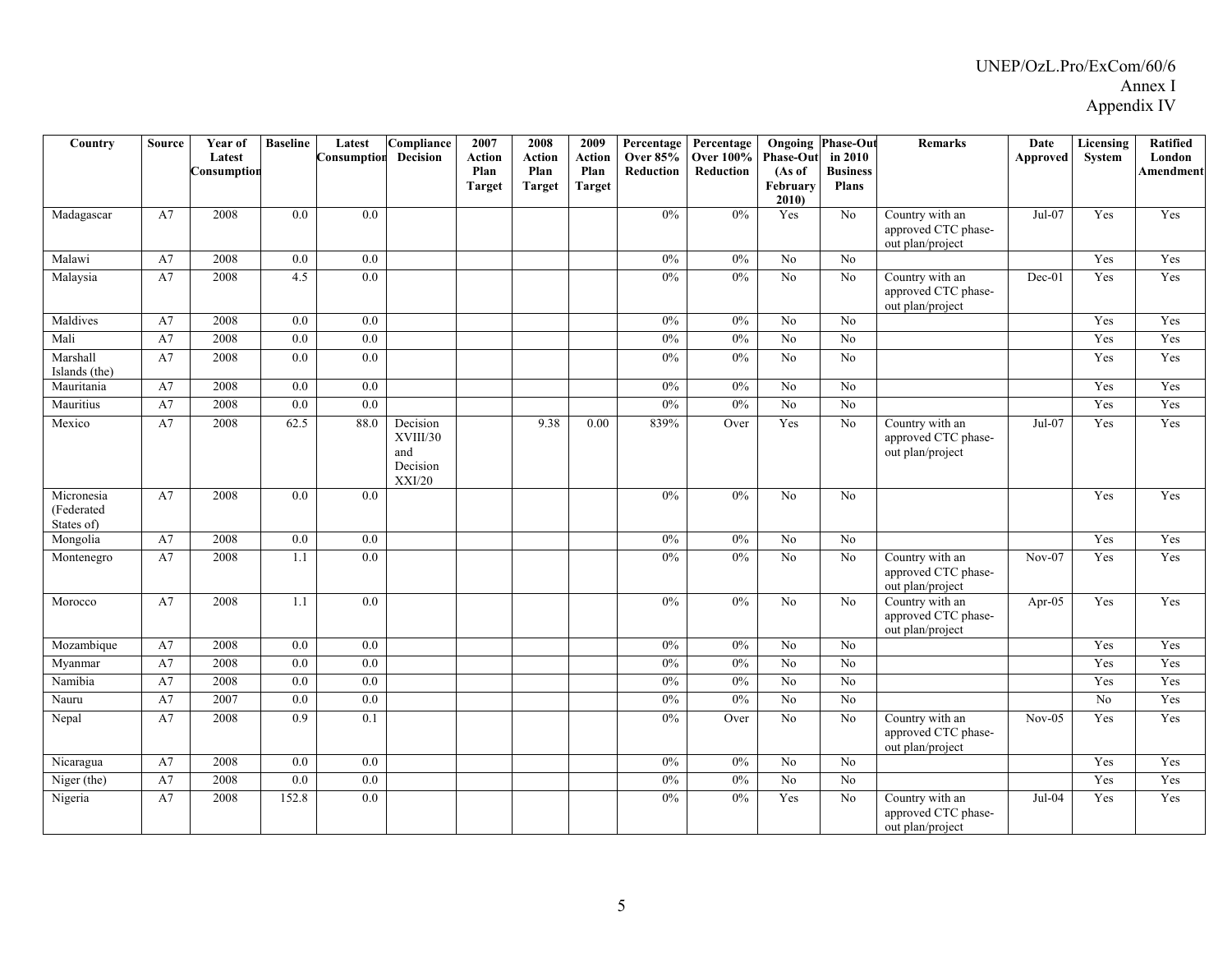| Country                                | <b>Source</b> | Year of<br>Latest<br>Consumptior | <b>Baseline</b> | Latest<br>Consumption | Compliance<br><b>Decision</b> | 2007<br><b>Action</b><br>Plan<br><b>Target</b> | 2008<br><b>Action</b><br>Plan<br><b>Target</b> | 2009<br>Action<br>Plan<br><b>Target</b> | Percentage<br><b>Over 85%</b><br>Reduction | Percentage<br><b>Over 100%</b><br>Reduction | <b>Phase-Out</b><br>(As of<br>February<br>2010 | <b>Ongoing Phase-Out</b><br>in 2010<br><b>Business</b><br><b>Plans</b> | <b>Remarks</b>                                                                             | Date<br>Approved | <b>Licensing</b><br>System | Ratified<br>London<br>Amendment |
|----------------------------------------|---------------|----------------------------------|-----------------|-----------------------|-------------------------------|------------------------------------------------|------------------------------------------------|-----------------------------------------|--------------------------------------------|---------------------------------------------|------------------------------------------------|------------------------------------------------------------------------|--------------------------------------------------------------------------------------------|------------------|----------------------------|---------------------------------|
| Niue                                   | A7            | 2008                             | 0.0             | 0.0                   |                               |                                                |                                                |                                         | 0%                                         | 0%                                          | No                                             | No                                                                     |                                                                                            |                  | Yes                        | Yes                             |
| Oman                                   | A7            | 2008                             | 0.1             | $\overline{0.0}$      |                               |                                                |                                                |                                         | 0%                                         | 0%                                          | $\overline{No}$                                | N <sub>0</sub>                                                         | Country with an<br>approved CTC phase-<br>out plan/project                                 | Apr-05           | Yes                        | Yes                             |
| Pakistan                               | A7            | 2008                             | 412.9           | 0.0                   | Decision<br>XVIII/31          |                                                |                                                |                                         | 0%                                         | 0%                                          | Yes                                            | N <sub>0</sub>                                                         | Country with an<br>approved CTC phase-<br>out plan/project                                 | $Dec-03$         | Yes                        | Yes                             |
| Palau                                  | A7            | 2008                             | 0.0             | 0.0                   |                               |                                                |                                                |                                         | 0%                                         | 0%                                          | No                                             | No                                                                     |                                                                                            |                  | Yes                        | Yes                             |
| Panama                                 | A7            | 2008                             | 0.0             | 0.0                   |                               |                                                |                                                |                                         | 0%                                         | 0%                                          | $\overline{No}$                                | No                                                                     |                                                                                            |                  | Yes                        | Yes                             |
| Papua New<br>Guinea                    | A7            | 2008                             | 0.0             | 0.0                   |                               |                                                |                                                |                                         | 0%                                         | 0%                                          | $\overline{N_0}$                               | No                                                                     |                                                                                            |                  | Yes                        | Yes                             |
| Paraguay                               | A7            | 2008                             | 0.6             | 0.0                   | Decision<br>XIX/22            | 0.10                                           | 0.10                                           | 0.10                                    | 0%                                         | 0%                                          | $\overline{No}$                                | $\rm No$                                                               | Country with an<br>approved CTC phase-<br>out plan/project                                 | $Apr-05$         | Yes                        | Yes                             |
| Peru                                   | A7            | 2008                             | 1.0             | 0.0                   |                               |                                                |                                                |                                         | 0%                                         | 0%                                          | $\overline{No}$                                | No                                                                     | Country that has not<br>received assistance to<br>achieve the 2005 CTC<br>phase out target |                  | Yes                        | Yes                             |
| Philippines<br>(the)                   | A7            | 2008                             | 0.0             | 0.0                   |                               |                                                |                                                |                                         | 0%                                         | $0\%$                                       | No                                             | No                                                                     |                                                                                            |                  | Yes                        | Yes                             |
| Qatar                                  | A7            | 2008                             | 0.0             | 0.0                   |                               |                                                |                                                |                                         | 0%                                         | 0%                                          | N <sub>o</sub>                                 | N <sub>0</sub>                                                         |                                                                                            |                  | Yes                        | Yes                             |
| Republic of<br>Korea (the)             | A7            | 2008                             | 638.0           | 30.7                  |                               |                                                |                                                |                                         | 0%                                         | Over                                        | No                                             | N <sub>0</sub>                                                         |                                                                                            |                  | Yes                        | Yes                             |
| Republic of<br>Moldova (the)           | A7            | 2008                             | 0.0             | $0.0\,$               |                               |                                                |                                                |                                         | $0\%$                                      | $0\%$                                       | $\rm No$                                       | No                                                                     |                                                                                            |                  | Yes                        | Yes                             |
| Rwanda                                 | A7            | 2008                             | $0.0\,$         | 0.0                   |                               |                                                |                                                |                                         | 0%                                         | 0%                                          | No                                             | No                                                                     |                                                                                            |                  | Yes                        | Yes                             |
| Saint Kitts and<br>Nevis               | A7            | 2008                             | 0.0             | 0.0                   |                               |                                                |                                                |                                         | 0%                                         | 0%                                          | No                                             | N <sub>o</sub>                                                         |                                                                                            |                  | Yes                        | Yes                             |
| Saint Lucia                            | A7            | 2008                             | 0.0             | 0.0                   |                               |                                                |                                                |                                         | 0%                                         | 0%                                          | $\overline{No}$                                | No                                                                     |                                                                                            |                  | Yes                        | Yes                             |
| Saint Vincent<br>and the<br>Grenadines | A7            | 2009                             | 0.0             | $\overline{0.0}$      |                               |                                                |                                                |                                         | 0%                                         | 0%                                          | $\overline{N_0}$                               | No                                                                     | Country with an<br>approved CTC phase-<br>out plan/project                                 | $Nov-05$         | Yes                        | Yes                             |
| Samoa                                  | A7            | 2008                             | 0.0             | 0.0                   |                               |                                                |                                                |                                         | 0%                                         | 0%                                          | $\overline{No}$                                | No                                                                     |                                                                                            |                  | Yes                        | Yes                             |
| Sao Tome and<br>Principe               | A7            | 2008                             | 0.0             | 0.0                   |                               |                                                |                                                |                                         | 0%                                         | 0%                                          | $\overline{No}$                                | No                                                                     |                                                                                            |                  | Yes                        | Yes                             |
| Saudi Arabia                           | A7            | 2008                             | 259.2           | 2.2                   |                               |                                                |                                                |                                         | 0%                                         | Over                                        | N <sub>0</sub>                                 | No                                                                     | Country with an<br>approved CTC phase-<br>out plan/project                                 | $Nov-07$         | Yes                        | Yes                             |
| Senegal                                | A7            | 2008                             | 0.0             | 0.0                   |                               |                                                |                                                |                                         | $0\%$                                      | $0\%$                                       | No                                             | N <sub>o</sub>                                                         |                                                                                            |                  | Yes                        | Yes                             |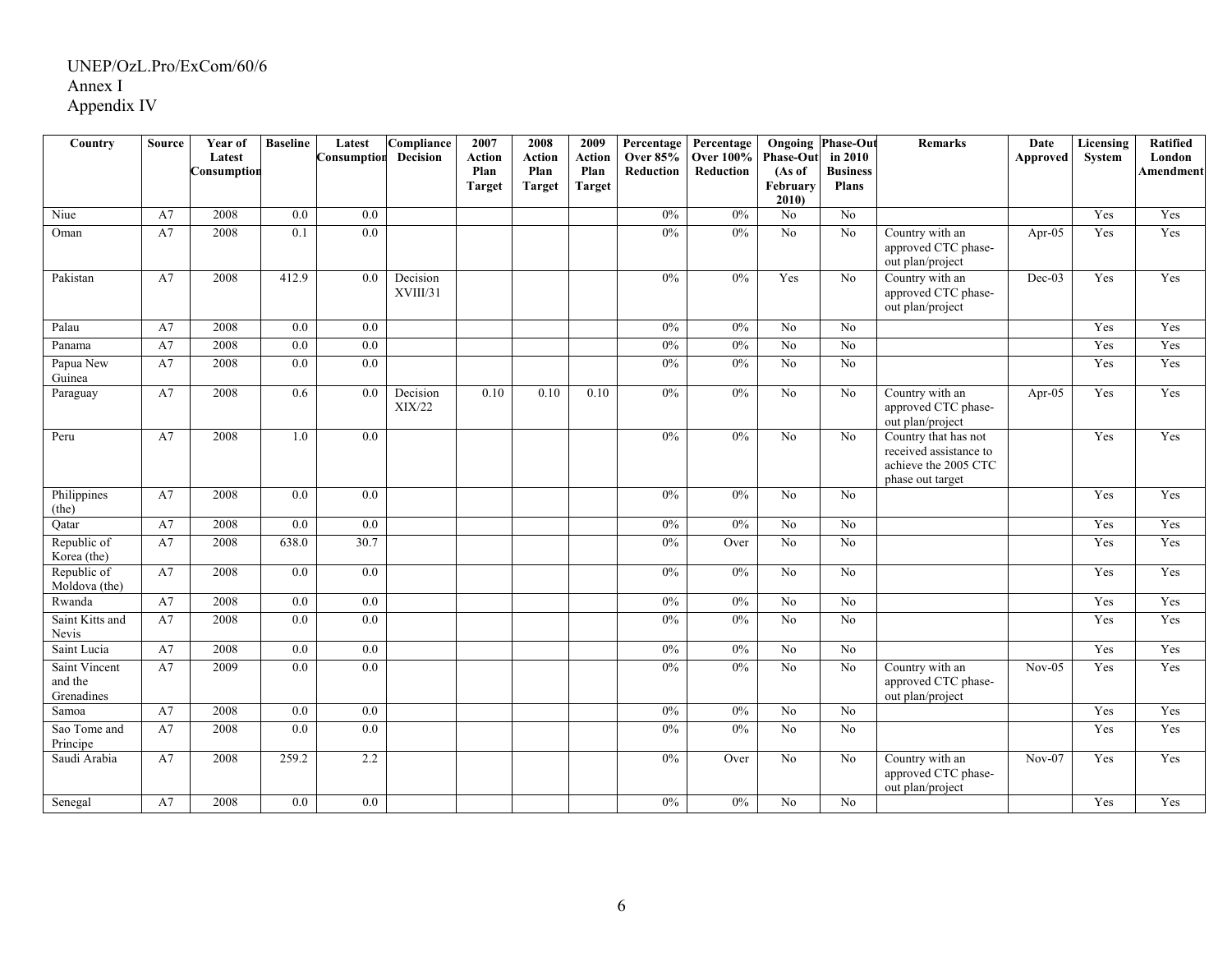| Country                                            | <b>Source</b> | Year of<br>Latest<br>onsumption' | <b>Baseline</b>  | Latest<br>Consumption | Compliance<br><b>Decision</b> | 2007<br><b>Action</b><br>Plan<br><b>Target</b> | 2008<br><b>Action</b><br>Plan<br><b>Target</b> | 2009<br><b>Action</b><br>Plan<br><b>Target</b> | Percentage<br><b>Over 85%</b><br>Reduction | Percentage<br><b>Over 100%</b><br>Reduction | <b>Phase-Out</b><br>(As of<br>February<br>2010 | <b>Ongoing Phase-Out</b><br>in 2010<br><b>Business</b><br><b>Plans</b> | <b>Remarks</b>                                                                             | <b>Date</b><br>Approved | Licensing<br>System | <b>Ratified</b><br>London<br><b>Amendment</b> |
|----------------------------------------------------|---------------|----------------------------------|------------------|-----------------------|-------------------------------|------------------------------------------------|------------------------------------------------|------------------------------------------------|--------------------------------------------|---------------------------------------------|------------------------------------------------|------------------------------------------------------------------------|--------------------------------------------------------------------------------------------|-------------------------|---------------------|-----------------------------------------------|
| Serbia                                             | A7            | 2008                             | 18.8             | 2.1                   |                               |                                                |                                                |                                                | 0%                                         | Over                                        | Yes                                            | No                                                                     | Country with an<br>approved CTC phase-<br>out plan/project                                 | $Nov-08$                | Yes                 | Yes                                           |
| Seychelles                                         | A7            | 2009                             | 0.0              | 0.0                   |                               |                                                |                                                |                                                | $0\%$                                      | $0\%$                                       | No                                             | N <sub>o</sub>                                                         |                                                                                            |                         | Yes                 | Yes                                           |
| Sierra Leone                                       | A7            | 2008                             | 2.6              | 0.2                   |                               |                                                |                                                |                                                | 0%                                         | Over                                        | $\overline{No}$                                | N <sub>o</sub>                                                         | Country with an<br>approved CTC phase-<br>out plan/project                                 | $Apr-09$                | Yes                 | Yes                                           |
| Singapore                                          | A7            | 2008                             | 0.0              | 0.0                   |                               |                                                |                                                |                                                | $0\%$                                      | $0\%$                                       | N <sub>o</sub>                                 | No                                                                     |                                                                                            |                         | Yes                 | Yes                                           |
| Solomon<br>Islands                                 | A7            | 2008                             | 0.0              | $\overline{0.0}$      |                               |                                                |                                                |                                                | 0%                                         | 0%                                          | No                                             | No                                                                     |                                                                                            |                         | Yes                 | Yes                                           |
| Somalia                                            | A7            | 2008                             | 0.0              | 0.0                   |                               |                                                |                                                |                                                | $0\%$                                      | 0%                                          | No                                             | N <sub>o</sub>                                                         |                                                                                            |                         | Yes                 | Yes                                           |
| South Africa                                       | A7            | 2008                             | 0.0              | 0.0                   |                               |                                                |                                                |                                                | $0\%$                                      | 0%                                          | N <sub>0</sub>                                 | N <sub>o</sub>                                                         |                                                                                            |                         | Yes                 | Yes                                           |
| Sri Lanka                                          | A7            | 2008                             | 35.1             | 0.0                   |                               |                                                |                                                |                                                | 0%                                         | 0%                                          | No                                             | N <sub>o</sub>                                                         | Country with an<br>approved CTC phase-<br>out plan/project                                 | $Jul-04$                | Yes                 | Yes                                           |
| Sudan (the)                                        | A7            | 2008                             | 2.2              | 0.0                   |                               |                                                |                                                |                                                | $0\%$                                      | $0\%$                                       | No                                             | $\rm No$                                                               | Country with an<br>approved CTC phase-<br>out plan/project                                 | Dec-04                  | Yes                 | Yes                                           |
| Suriname                                           | A7            | 2008                             | $\overline{0.0}$ | $\overline{0.0}$      |                               |                                                |                                                |                                                | 0%                                         | 0%                                          | $\overline{No}$                                | $\overline{No}$                                                        |                                                                                            |                         | Yes                 | Yes                                           |
| Swaziland                                          | A7            | 2008                             | $\overline{0.0}$ | $\overline{0.0}$      |                               |                                                |                                                |                                                | $0\%$                                      | $0\%$                                       | No                                             | No                                                                     |                                                                                            |                         | Yes                 | Yes                                           |
| Syrian Arab<br>Republic                            | A7            | 2008                             | $0.0\,$          | 0.0                   |                               |                                                |                                                |                                                | $0\%$                                      | $0\%$                                       | N <sub>0</sub>                                 | N <sub>o</sub>                                                         |                                                                                            |                         | Yes                 | Yes                                           |
| Thailand                                           | A7            | 2008                             | 7.5              | 0.0                   |                               |                                                |                                                |                                                | 0%                                         | 0%                                          | $\overline{No}$                                | No                                                                     | Country with an<br>approved CTC phase-<br>out plan/project                                 | $Dec-01$                | Yes                 | Yes                                           |
| The Former<br>Yugoslav<br>Republic of<br>Macedonia | A7            | 2008                             | 0.1              | 0.0                   |                               |                                                |                                                |                                                | 0%                                         | 0%                                          | N <sub>o</sub>                                 | N <sub>0</sub>                                                         | Country that has not<br>received assistance to<br>achieve the 2005 CTC<br>phase out target |                         | Yes                 | Yes                                           |
| Timor-Leste                                        | A7            | 2007                             | 0.0              | 0.0                   |                               |                                                |                                                |                                                | $0\%$                                      | $0\%$                                       | No                                             | $\rm No$                                                               |                                                                                            |                         | No                  | Yes                                           |
| Togo                                               | A7            | 2008                             | 0.0              | 0.0                   |                               |                                                |                                                |                                                | 0%                                         | 0%                                          | No                                             | N <sub>o</sub>                                                         |                                                                                            |                         | Yes                 | Yes                                           |
| Tonga                                              | A7            | 2008                             | 0.0              | $\overline{0.0}$      |                               |                                                |                                                |                                                | 0%                                         | 0%                                          | $\overline{No}$                                | $\overline{No}$                                                        |                                                                                            |                         | Yes                 | Yes                                           |
| Trinidad and<br>Tobago                             | A7            | 2008                             | 0.0              | $\overline{0.0}$      |                               |                                                |                                                |                                                | 0%                                         | 0%                                          | N <sub>o</sub>                                 | N <sub>o</sub>                                                         |                                                                                            |                         | Yes                 | Yes                                           |
| Tunisia                                            | A7            | 2008                             | 2.9              | 0.0                   |                               |                                                |                                                |                                                | $0\%$                                      | $0\%$                                       | No                                             | No                                                                     | Country with an<br>approved CTC phase-<br>out plan/project                                 | Apr- $05$               | Yes                 | Yes                                           |
| Turkey                                             | A7            | 2008                             | 105.1            | 0.0                   |                               |                                                |                                                |                                                | 0%                                         | $0\%$                                       | N <sub>o</sub>                                 | N <sub>0</sub>                                                         | Country with an<br>approved CTC phase-<br>out plan/project                                 | $Dec-03$                | Yes                 | Yes                                           |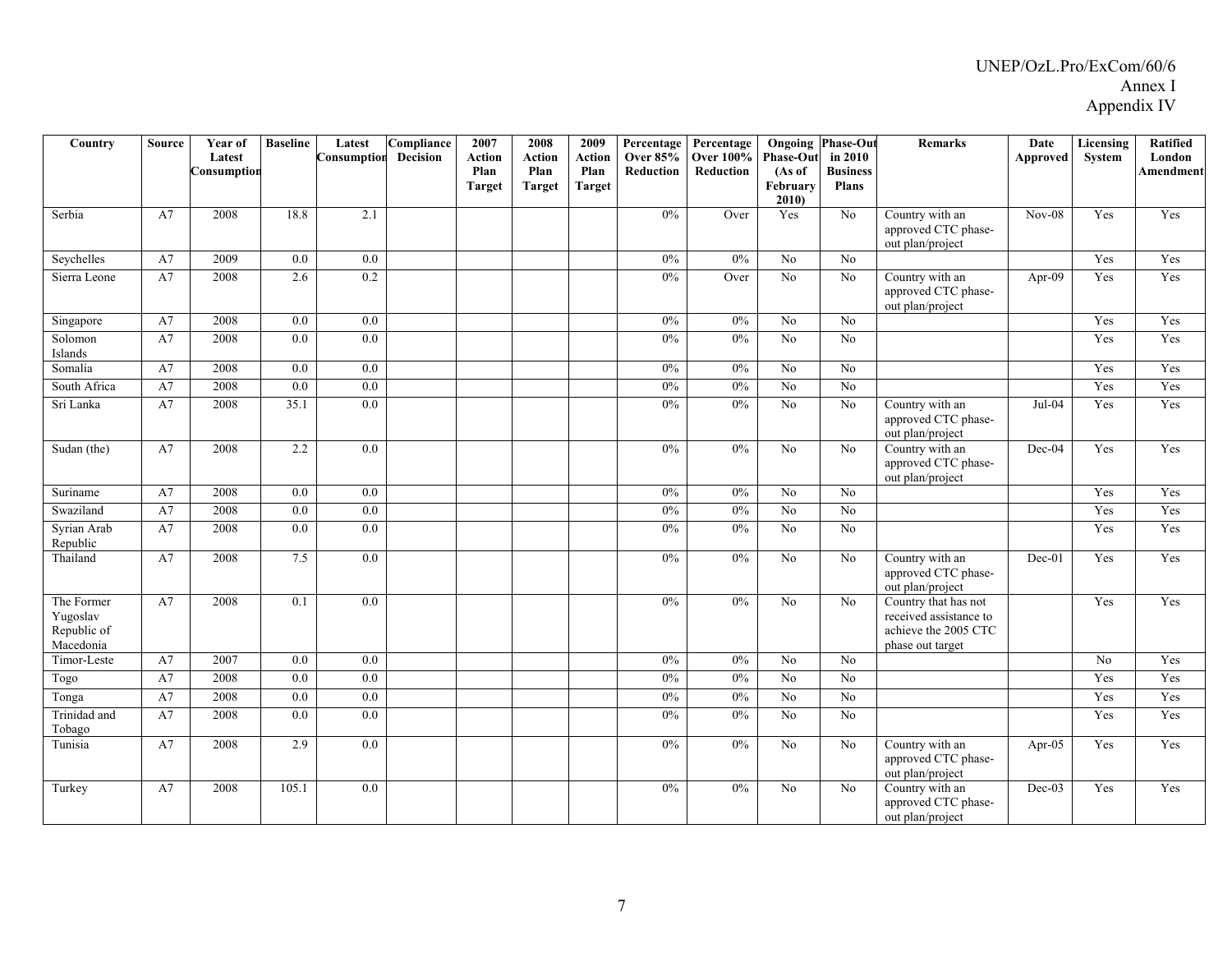| Country                                  | <b>Source</b> | Year of<br>Latest<br>Consumptior | <b>Baseline</b> | Latest<br>Consumption | Compliance<br><b>Decision</b> | 2007<br>Action<br>Plan<br><b>Target</b> | 2008<br>Action<br>Plan<br><b>Target</b> | 2009<br>Action<br>Plan<br>Target | Percentage<br><b>Over 85%</b><br>Reduction | Percentage<br><b>Over 100%</b><br>Reduction | <b>Phase-Out</b><br>(As of<br>February<br>2010 | <b>Ongoing Phase-Out</b><br>in 2010<br><b>Business</b><br><b>Plans</b> | <b>Remarks</b>                                             | Date<br><b>Approved</b> | Licensing<br>System | <b>Ratified</b><br>London<br>Amendment |
|------------------------------------------|---------------|----------------------------------|-----------------|-----------------------|-------------------------------|-----------------------------------------|-----------------------------------------|----------------------------------|--------------------------------------------|---------------------------------------------|------------------------------------------------|------------------------------------------------------------------------|------------------------------------------------------------|-------------------------|---------------------|----------------------------------------|
| Turkmenistan                             | A7            | 2008                             | 0.0             | 0.3                   |                               |                                         |                                         |                                  | Over                                       | Over                                        | No                                             | No                                                                     |                                                            |                         | Yes                 | Yes                                    |
| Tuvalu                                   | A7            | 2008                             | 0.0             | 0.0                   |                               |                                         |                                         |                                  | 0%                                         | $0\%$                                       | No                                             | No                                                                     |                                                            |                         | Yes                 | Yes                                    |
| Uganda                                   | A7            | 2008                             | 0.4             | 0.0                   |                               |                                         |                                         |                                  | $0\%$                                      | $0\%$                                       | No                                             | No                                                                     | Country with an<br>approved CTC phase-<br>out plan/project | $Jul-08$                | Yes                 | Yes                                    |
| <b>United Arab</b><br>Emirates (the)     | A7            | 2008                             | 0.0             | 0.0                   |                               |                                         |                                         |                                  | $0\%$                                      | $0\%$                                       | No                                             | No                                                                     |                                                            |                         | Yes                 | Yes                                    |
| United<br>Republic of<br>Tanzania (the)  | A7            | 2008                             | 0.1             | 0.0                   |                               |                                         |                                         |                                  | $0\%$                                      | $0\%$                                       | No                                             | No                                                                     | Country with an<br>approved CTC phase-<br>out plan/project | Apr-08                  | Yes                 | Yes                                    |
| Uruguay                                  | A7            | 2008                             | 0.4             | 0.0                   |                               |                                         |                                         |                                  | 0%                                         | 0%                                          | No                                             | No                                                                     | Country with an<br>approved CTC phase-<br>out plan/project | Apr-05                  | Yes                 | Yes                                    |
| Vanuatu                                  | A7            | 2008                             | 0.0             | 0.0                   |                               |                                         |                                         |                                  | $0\%$                                      | $0\%$                                       | No                                             | No                                                                     |                                                            |                         | No                  | Yes                                    |
| Venezuela<br>(Bolivarian<br>Republic of) | A7            | 2008                             | 1,107.2         | 0.0                   |                               |                                         |                                         |                                  | 0%                                         | $0\%$                                       | No                                             | No                                                                     | Country with an<br>approved CTC phase-<br>out plan/project | Apr- $05$               | Yes                 | Yes                                    |
| Viet Nam                                 | A7            | 2008                             | 1.6             | 0.0                   |                               |                                         |                                         |                                  | 0%                                         | 0%                                          | No                                             | No                                                                     | Country with an<br>approved CTC phase-<br>out plan/project | Apr-05                  | Yes                 | Yes                                    |
| Yemen                                    | A7            | 2008                             | 0.0             | 0.0                   |                               |                                         |                                         |                                  | 0%                                         | $0\%$                                       | No                                             | No                                                                     |                                                            |                         | Yes                 | Yes                                    |
| Zambia                                   | A7            | 2008                             | 0.7             | 0.0                   |                               |                                         |                                         |                                  | 0%                                         | $0\%$                                       | No                                             | N <sub>0</sub>                                                         | Country with an<br>approved CTC phase-<br>out plan/project | Apr-05                  | Yes                 | Yes                                    |
| Zimbabwe                                 | A7            | 2008                             | 11.6            | 0.0                   |                               |                                         |                                         |                                  | $0\%$                                      | $0\%$                                       | Yes                                            | No                                                                     | Country with an<br>approved CTC phase-<br>out plan/project | $Nov-06$                | Yes                 | Yes                                    |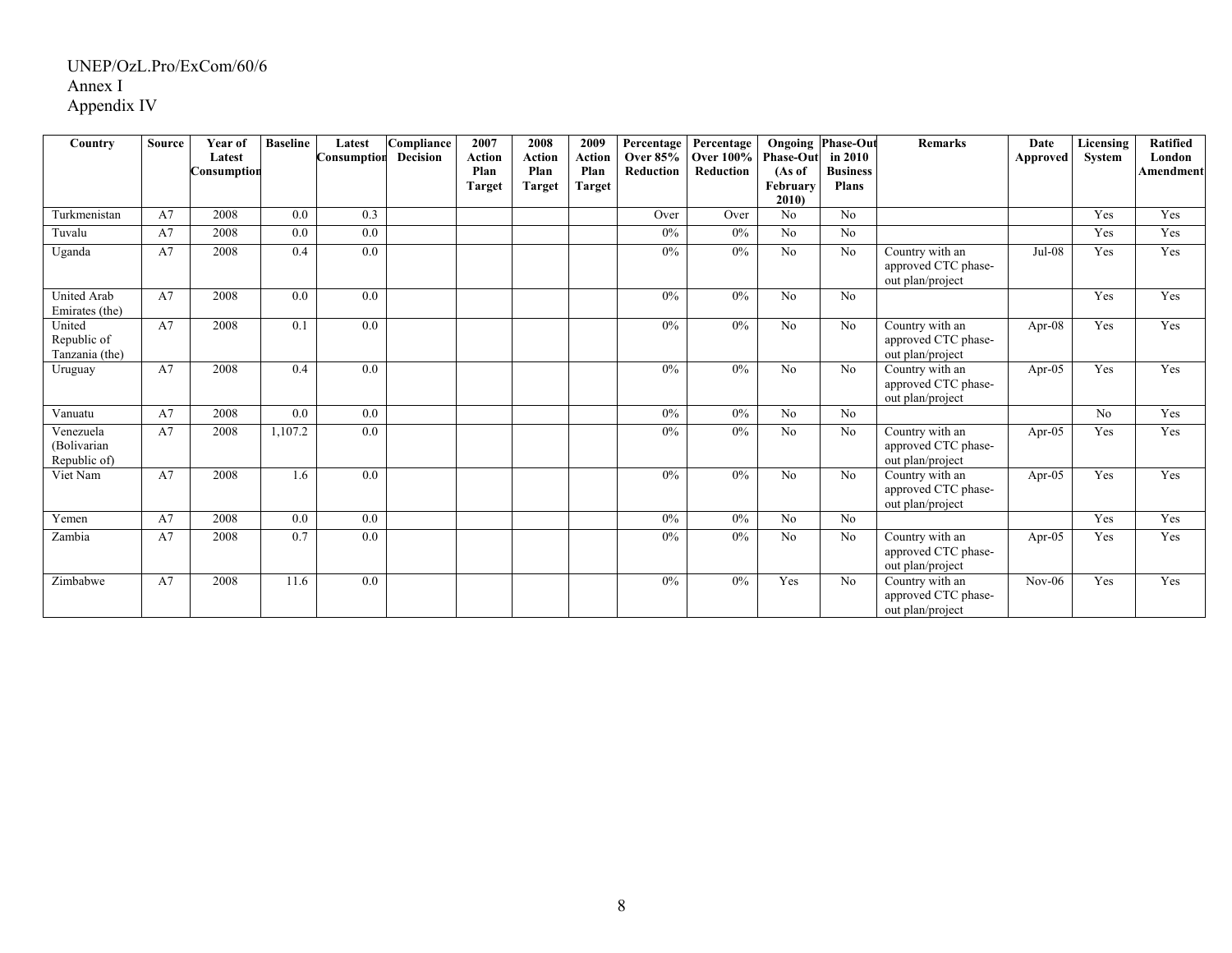### **Appendix V**

#### **TCA ANALYSIS**

| Country                                | Source | Year of     | <b>Baseline</b>  | Latest           | Compliance                 | 2007                  | 2008           | 2009           |       |       | Percentage Percentage Percentage                                              | Ongoing         | <b>Phase-Out</b>           | <b>Remarks</b>                                               | Date            | Licensing       | <b>Ratified</b>            |
|----------------------------------------|--------|-------------|------------------|------------------|----------------------------|-----------------------|----------------|----------------|-------|-------|-------------------------------------------------------------------------------|-----------------|----------------------------|--------------------------------------------------------------|-----------------|-----------------|----------------------------|
|                                        |        | Latest      |                  | Consumption      | <b>Decision</b>            | <b>Action</b><br>Plan | Action<br>Plan | Action<br>Plan |       |       | Over 30% Over 70% Over 100% Phase-Out<br><b>Reduction Reduction Reduction</b> | (As of          | in 2010<br><b>Business</b> |                                                              | Approved System |                 | London<br><b>Amendment</b> |
|                                        |        | Consumption |                  |                  |                            | <b>Target</b>         | <b>Target</b>  | <b>Target</b>  |       |       |                                                                               | February        | <b>Plans</b>               |                                                              |                 |                 |                            |
|                                        |        |             |                  |                  |                            |                       |                |                |       |       |                                                                               | 2010            |                            |                                                              |                 |                 |                            |
| Afghanistan                            | A7     | 2008        | 0.0              | 0.0              |                            |                       |                |                | $0\%$ | $0\%$ | 0%                                                                            | No              | No                         |                                                              |                 | Yes             | Yes                        |
| Albania                                | A7     | 2008        | $\overline{0.0}$ | $\overline{0.0}$ |                            |                       |                |                | 0%    | 0%    | 0%                                                                            | $\overline{No}$ | $\overline{No}$            | Country with an<br>approved TCA<br>phase-out<br>plan/project | Apr- $03$       | Yes             | Yes                        |
| Algeria                                | A7     | 2008        | 5.8              | 3.0              |                            |                       |                |                | $0\%$ | 72%   | Over                                                                          | Yes             | No                         | Country with an<br>approved TCA<br>phase-out<br>plan/project | $Nov-07$        | Yes             | Yes                        |
| Angola                                 | A7     | 2008        | <b>NDR</b>       | 0.0              |                            |                       |                |                |       |       |                                                                               | $\overline{No}$ | No                         |                                                              |                 | $\overline{No}$ | N <sub>0</sub>             |
| Antigua and<br>Barbuda                 | A7     | 2008        | 0.0              | 0.0              |                            |                       |                |                | 0%    | 0%    | 0%                                                                            | No              | No                         |                                                              |                 | Yes             | Yes                        |
| Argentina                              | A7     | 2008        | 65.7             | 17.4             |                            |                       |                |                | 0%    | 0%    | Over                                                                          | N <sub>o</sub>  | No                         | Country with an<br>approved TCA<br>phase-out<br>plan/project | $Dec-03$        | Yes             | Yes                        |
| Armenia                                | A7     | 2008        | 0.0              | 0.0              |                            |                       |                |                | $0\%$ | 0%    | 0%                                                                            | N <sub>o</sub>  | No                         |                                                              |                 | Yes             | Yes                        |
| Bahamas (the)                          | A7     | 2008        | 0.0              | 0.0              |                            |                       |                |                | $0\%$ | $0\%$ | 0%                                                                            | $\overline{No}$ | No                         |                                                              |                 | Yes             | Yes                        |
| Bahrain                                | A7     | 2008        | 22.7             | 0.0              |                            |                       |                |                | 0%    | 0%    | 0%                                                                            | No              | No                         | Country with an<br>approved TCA<br>phase-out<br>plan/project | Apr-05          | Yes             | Yes                        |
| Bangladesh                             | A7     | 2008        | 0.9              | 0.5              | Decision<br><b>XVII/27</b> | 0.55                  | 0.55           | 0.55           | 0%    | 85%   | Over                                                                          | No              | No                         | Country with an<br>approved TCA<br>phase-out<br>plan/project | Apr- $04$       | Yes             | Yes                        |
| <b>Barbados</b>                        | A7     | 2008        | 0.0              | 0.0              |                            |                       |                |                | 0%    | 0%    | 0%                                                                            | No              | N <sub>0</sub>             |                                                              |                 | Yes             | Yes                        |
| Belize                                 | A7     | 2008        | $0.0\,$          | 0.0              |                            |                       |                |                | 0%    | 0%    | $0\%$                                                                         | $\overline{No}$ | No                         |                                                              |                 | Yes             | Yes                        |
| Benin                                  | A7     | 2008        | 0.0              | $0.0\,$          |                            |                       |                |                | 0%    | $0\%$ | $0\%$                                                                         | N <sub>o</sub>  | No                         |                                                              |                 | Yes             | Yes                        |
| Bhutan                                 | A7     | 2008        | 0.0              | 0.0              |                            |                       |                |                | 0%    | $0\%$ | 0%                                                                            | N <sub>o</sub>  | $\overline{No}$            |                                                              |                 | Yes             | Yes                        |
| Bolivia<br>(Plurinational<br>State of) | A7     | 2008        | 0.0              | 0.0              |                            |                       |                |                | 0%    | $0\%$ | 0%                                                                            | No              | No                         |                                                              |                 | Yes             | Yes                        |
| Bosnia and<br>Herzegovina              | A7     | 2008        | 1.6              | $0.0\,$          | Decision<br>XVII/28        |                       |                |                | 0%    | $0\%$ | 0%                                                                            | No              | No                         | Country with an<br>approved TCA<br>phase-out<br>plan/project | $Dec-03$        | Yes             | Yes                        |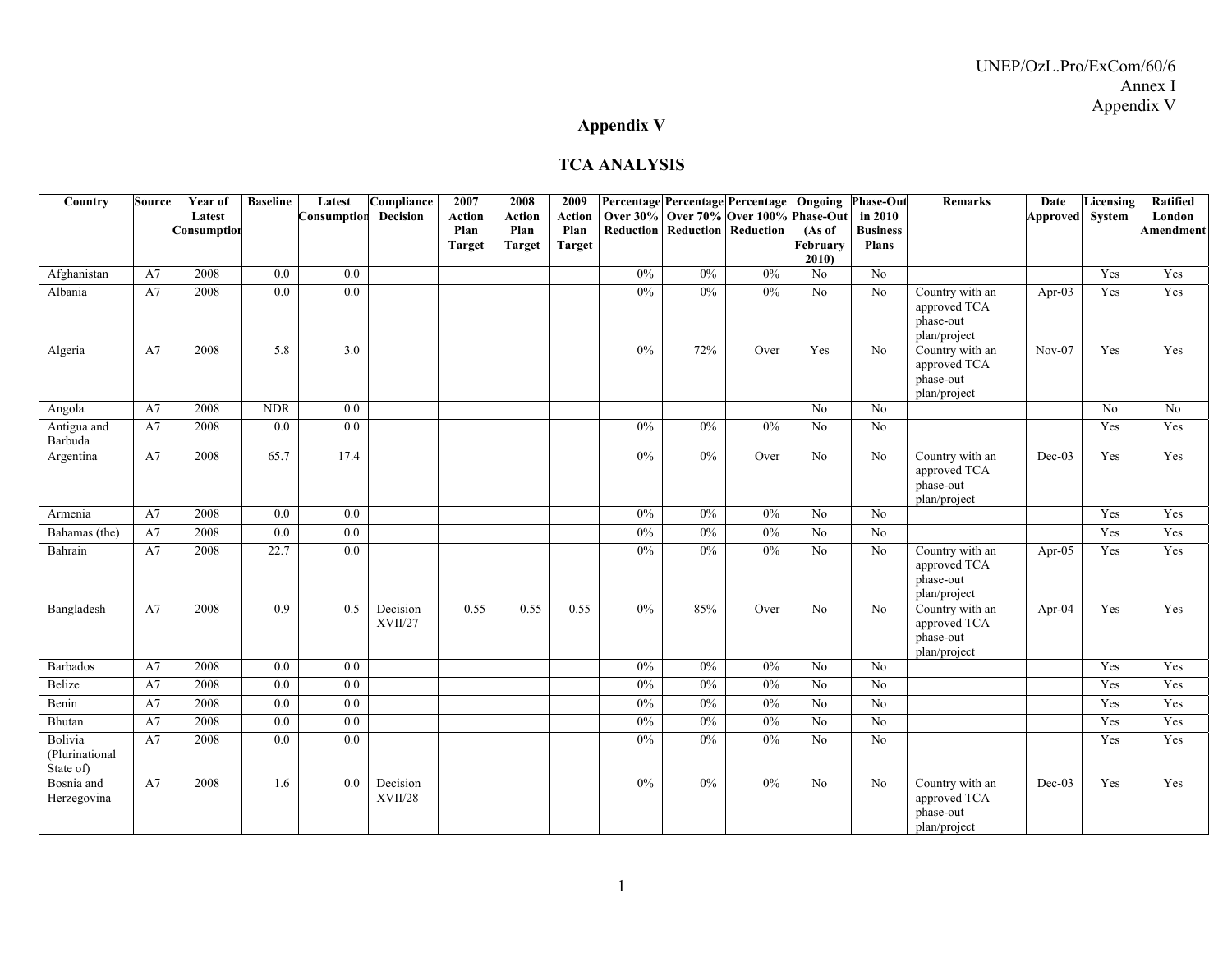| Country                              | <b>Source</b> | Year of<br>Latest<br>Consumptior | <b>Baseline</b> | Latest<br>Consumption | Compliance<br>Decision | 2007<br>Action<br>Plan | 2008<br>Action<br>Plan | 2009<br><b>Action</b><br>Plan |       |    | Percentage Percentage Percentage<br>Over 30% Over 70% Over 100%<br><b>Reduction Reduction Reduction</b> | Ongoing<br><b>Phase-Out</b><br>(As of | <b>Phase-Out</b><br>in 2010<br><b>Business</b> | <b>Remarks</b>                                                                                | Date<br>Approved System | Licensing | Ratified<br>London<br>Amendment |
|--------------------------------------|---------------|----------------------------------|-----------------|-----------------------|------------------------|------------------------|------------------------|-------------------------------|-------|----|---------------------------------------------------------------------------------------------------------|---------------------------------------|------------------------------------------------|-----------------------------------------------------------------------------------------------|-------------------------|-----------|---------------------------------|
|                                      |               |                                  |                 |                       |                        | <b>Target</b>          | <b>Target</b>          | <b>Target</b>                 |       |    |                                                                                                         | February<br>2010                      | <b>Plans</b>                                   |                                                                                               |                         |           |                                 |
| Botswana                             | A7            | 2008                             | 0.0             | 0.0                   |                        |                        |                        |                               | 0%    | 0% | 0%                                                                                                      | No                                    | $\overline{N_0}$                               |                                                                                               |                         | No        | Yes                             |
| <b>Brazil</b>                        | A7            | 2008                             | 32.4            | $\overline{0.0}$      |                        |                        |                        |                               | $0\%$ | 0% | 0%                                                                                                      | $\overline{No}$                       | $\overline{No}$                                | Country that has not<br>received assistance<br>to achieve the 2005<br>TCA phase out<br>target |                         | Yes       | Yes                             |
| Brunei<br>Darussalam                 | A7            | 2008                             | 0.0             | 0.0                   |                        |                        |                        |                               | 0%    | 0% | 0%                                                                                                      | No                                    | N <sub>o</sub>                                 |                                                                                               |                         | No        | Yes                             |
| <b>Burkina</b> Faso                  | A7            | 2008                             | 0.0             | 0.0                   |                        |                        |                        |                               | 0%    | 0% | 0%                                                                                                      | $\overline{No}$                       | N <sub>o</sub>                                 |                                                                                               |                         | Yes       | Yes                             |
| Burundi                              | A7            | 2008                             | 0.1             | 0.0                   |                        |                        |                        |                               | 0%    | 0% | 0%                                                                                                      | $\overline{No}$                       | $\overline{No}$                                | Country with an<br>approved TCA<br>phase-out<br>plan/project                                  | Apr-05                  | Yes       | Yes                             |
| Cambodia                             | A7            | 2008                             | 0.5             | 0.0                   |                        |                        |                        |                               | 0%    | 0% | 0%                                                                                                      | Yes                                   | No                                             | Country with an<br>approved TCA<br>phase-out<br>plan/project                                  | Apr-09                  | Yes       | Yes                             |
| Cameroon                             | A7            | 2008                             | 8.2             | 0.0                   |                        |                        |                        |                               | 0%    | 0% | 0%                                                                                                      | Yes                                   | No                                             | Country with an<br>approved TCA<br>phase-out<br>plan/project                                  | $Nov-06$                | Yes       | Yes                             |
| Cape Verde                           | A7            | 2008                             | 0.0             | $0.0\,$               |                        |                        |                        |                               | 0%    | 0% | 0%                                                                                                      | $\overline{No}$                       | N <sub>o</sub>                                 |                                                                                               |                         | Yes       | Yes                             |
| Central<br>African<br>Republic (the) | A7            | 2008                             | 0.0             | $\overline{0.0}$      |                        |                        |                        |                               | 0%    | 0% | 0%                                                                                                      | $\overline{No}$                       | $\overline{N_0}$                               |                                                                                               |                         | Yes       | Yes                             |
| Chad                                 | A7            | 2008                             | 0.0             | 0.0                   |                        |                        |                        |                               | 0%    | 0% | 0%                                                                                                      | $\overline{No}$                       | $\overline{No}$                                |                                                                                               |                         | Yes       | Yes                             |
| Chile                                | A7            | 2008                             | 6.4             | 0.0                   | Decision<br>XVII/29    | 4.51                   | 4.51                   | 4.51                          | 0%    | 0% | 0%                                                                                                      | Yes                                   | $\rm No$                                       | Country with an<br>approved TCA<br>phase-out<br>plan/project                                  | Dec-03                  | Yes       | Yes                             |
| China                                | A7            | 2008                             | 721.2           | 168.3                 |                        |                        |                        |                               | 0%    | 0% | Over                                                                                                    | Yes                                   | No                                             | Country with an<br>approved TCA<br>phase-out<br>plan/project                                  | $Mar-00$                | Yes       | Yes                             |
| Colombia                             | A7            | 2008                             | 0.6             | 0.0                   |                        |                        |                        |                               | 0%    | 0% | 0%                                                                                                      | No                                    | No                                             | Country that has not<br>received assistance<br>to achieve the 2005<br>TCA phase out<br>target |                         | Yes       | Yes                             |
| Comoros (the)                        | A7            | 2008                             | 0.0             | $0.0\,$               |                        |                        |                        |                               | 0%    | 0% | 0%                                                                                                      | No                                    | N <sub>o</sub>                                 |                                                                                               |                         | Yes       | Yes                             |
| Congo (the)                          | A7            | 2008                             | 0.0             | $0.0\,$               |                        |                        |                        |                               | $0\%$ | 0% | 0%                                                                                                      | No                                    | N <sub>o</sub>                                 |                                                                                               |                         | Yes       | Yes                             |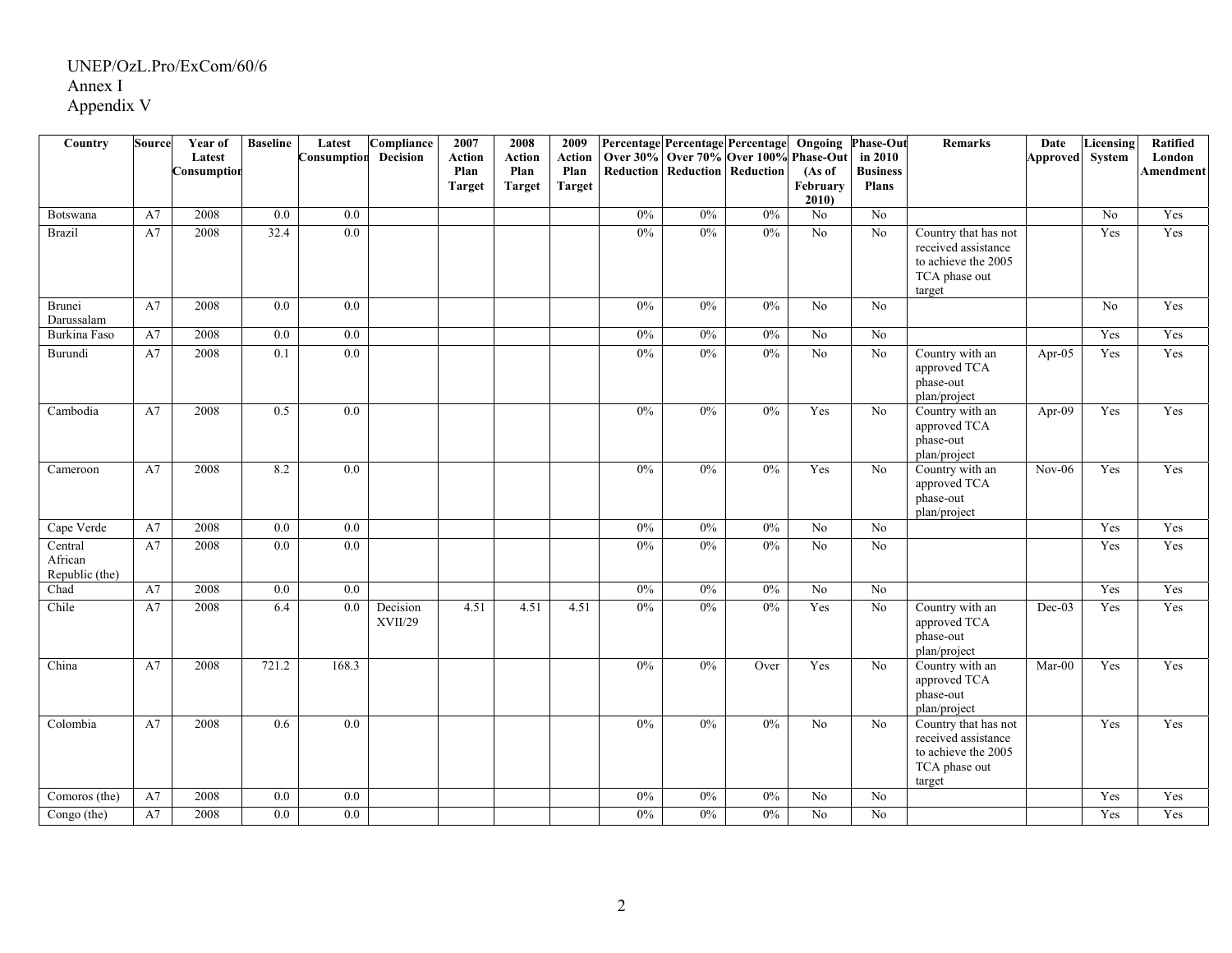| Country                                              | Source | Year of               | <b>Baseline</b>  | Latest           | Compliance           | 2007                  | 2008           | 2009           |       |                                          | Percentage Percentage Percentage | Ongoing                    | <b>Phase-Out</b>           | <b>Remarks</b>                                                                                | Date                | Licensing        | <b>Ratified</b>     |
|------------------------------------------------------|--------|-----------------------|------------------|------------------|----------------------|-----------------------|----------------|----------------|-------|------------------------------------------|----------------------------------|----------------------------|----------------------------|-----------------------------------------------------------------------------------------------|---------------------|------------------|---------------------|
|                                                      |        | Latest<br>Consumption |                  | Consumption      | Decision             | <b>Action</b><br>Plan | Action<br>Plan | Action<br>Plan |       | <b>Reduction   Reduction   Reduction</b> | Over 30% Over 70% Over 100%      | <b>Phase-Out</b><br>(As of | in 2010<br><b>Business</b> |                                                                                               | Approved System     |                  | London<br>Amendment |
|                                                      |        |                       |                  |                  |                      | <b>Target</b>         | <b>Target</b>  | Target         |       |                                          |                                  | February                   | <b>Plans</b>               |                                                                                               |                     |                  |                     |
| Cook Islands                                         | A7     | 2008                  | 0.0              | 0.0              |                      |                       |                |                | 0%    | 0%                                       | 0%                               | 2010<br>N <sub>o</sub>     | N <sub>o</sub>             |                                                                                               |                     | Yes              | Yes                 |
| (the)                                                |        |                       |                  |                  |                      |                       |                |                |       |                                          |                                  |                            |                            |                                                                                               |                     |                  |                     |
| Costa Rica                                           | A7     | 2008                  | 0.0              | 0.0              |                      |                       |                |                | $0\%$ | 0%                                       | 0%                               | No                         | N <sub>0</sub>             |                                                                                               |                     | Yes              | Yes                 |
| Cote d'Ivoire                                        | A7     | 2008                  | $\overline{0.0}$ | 0.0              |                      |                       |                |                | 0%    | 0%                                       | 0%                               | $\overline{No}$            | N <sub>o</sub>             |                                                                                               |                     | Yes              | Yes                 |
| Croatia                                              | A7     | 2008                  | 0.0              | 0.0              |                      |                       |                |                | $0\%$ | 0%                                       | 0%                               | No                         | N <sub>0</sub>             |                                                                                               |                     | Yes              | Yes                 |
| Cuba                                                 | A7     | 2008                  | $\overline{0.0}$ | 0.0              |                      |                       |                |                | 0%    | 0%                                       | 0%                               | $\overline{No}$            | N <sub>o</sub>             |                                                                                               |                     | Yes              | Yes                 |
| Democratic<br>People's<br>Republic of<br>Korea (the) | A7     | 2008                  | 7.7              | $\overline{0.0}$ |                      |                       |                |                | 0%    | 0%                                       | 0%                               | $\overline{N_0}$           | N <sub>o</sub>             | Country that has not<br>received assistance<br>to achieve the 2005<br>TCA phase out<br>target |                     | Yes              | Yes                 |
| Democratic<br>Republic of the<br>Congo (the)         | A7     | 2008                  | 4.7              | 0.0              | Decision<br>XVIII/21 | 3.30                  | 0.00           |                | 0%    | 0%                                       | 0%                               | Yes                        | No                         | Country with an<br>approved TCA<br>phase-out<br>plan/project                                  | $\overline{Mar-07}$ | Yes              | Yes                 |
| Djibouti                                             | A7     | 2008                  | $0.0\,$          | 0.0              |                      |                       |                |                | 0%    | 0%                                       | 0%                               | $\overline{No}$            | No                         |                                                                                               |                     | Yes              | Yes                 |
| Dominica                                             | A7     | 2008                  | 0.0              | 0.0              |                      |                       |                |                | 0%    | 0%                                       | 0%                               | $\overline{No}$            | N <sub>o</sub>             |                                                                                               |                     | Yes              | Yes                 |
| Dominican<br>Republic (the)                          | A7     | 2008                  | 3.6              | 0.0              |                      |                       |                |                | $0\%$ | $0\%$                                    | 0%                               | No                         | No                         | Country that has not<br>received assistance<br>to achieve the 2005<br>TCA phase out<br>target |                     | Yes              | Yes                 |
| Ecuador                                              | A7     | 2008                  | $2.0\,$          | 0.0              | Decision<br>XVII/31  |                       |                |                | $0\%$ | 0%                                       | 0%                               | No                         | N <sub>0</sub>             | Country that has not<br>received assistance<br>to achieve the 2005<br>TCA phase out<br>target |                     | Yes              | Yes                 |
| Egypt                                                | A7     | 2008                  | 26.0             | 0.0              |                      |                       |                |                | $0\%$ | 0%                                       | 0%                               | No                         | No                         | Country with an<br>approved TCA<br>phase-out<br>plan/project                                  | Dec-04              | Yes              | Yes                 |
| El Salvador                                          | A7     | 2008                  | 0.0              | 0.0              |                      |                       |                |                | 0%    | 0%                                       | 0%                               | $\overline{N_0}$           | N <sub>o</sub>             |                                                                                               |                     | Yes              | Yes                 |
| Equatorial<br>Guinea                                 | A7     | 2008                  | $0.0\,$          | 0.0              |                      |                       |                |                | 0%    | 0%                                       | 0%                               | $\overline{No}$            | No                         |                                                                                               |                     | Yes              | Yes                 |
| Eritrea                                              | A7     | 2008                  | 0.0              | 0.0              |                      |                       |                |                | 0%    | 0%                                       | 0%                               | $\overline{No}$            | $\overline{No}$            |                                                                                               |                     | $\overline{N_0}$ | Yes                 |
| Ethiopia                                             | A7     | 2008                  | 0.5              | 0.0              |                      |                       |                |                | 0%    | 0%                                       | 0%                               | No                         | N <sub>o</sub>             | Country with an<br>approved TCA<br>phase-out<br>plan/project                                  | Apr- $05$           | No               | Yes                 |
| Fiji                                                 | A7     | 2008                  | 0.0              | 0.0              |                      |                       |                |                | 0%    | 0%                                       | 0%                               | N <sub>o</sub>             | No                         |                                                                                               |                     | Yes              | Yes                 |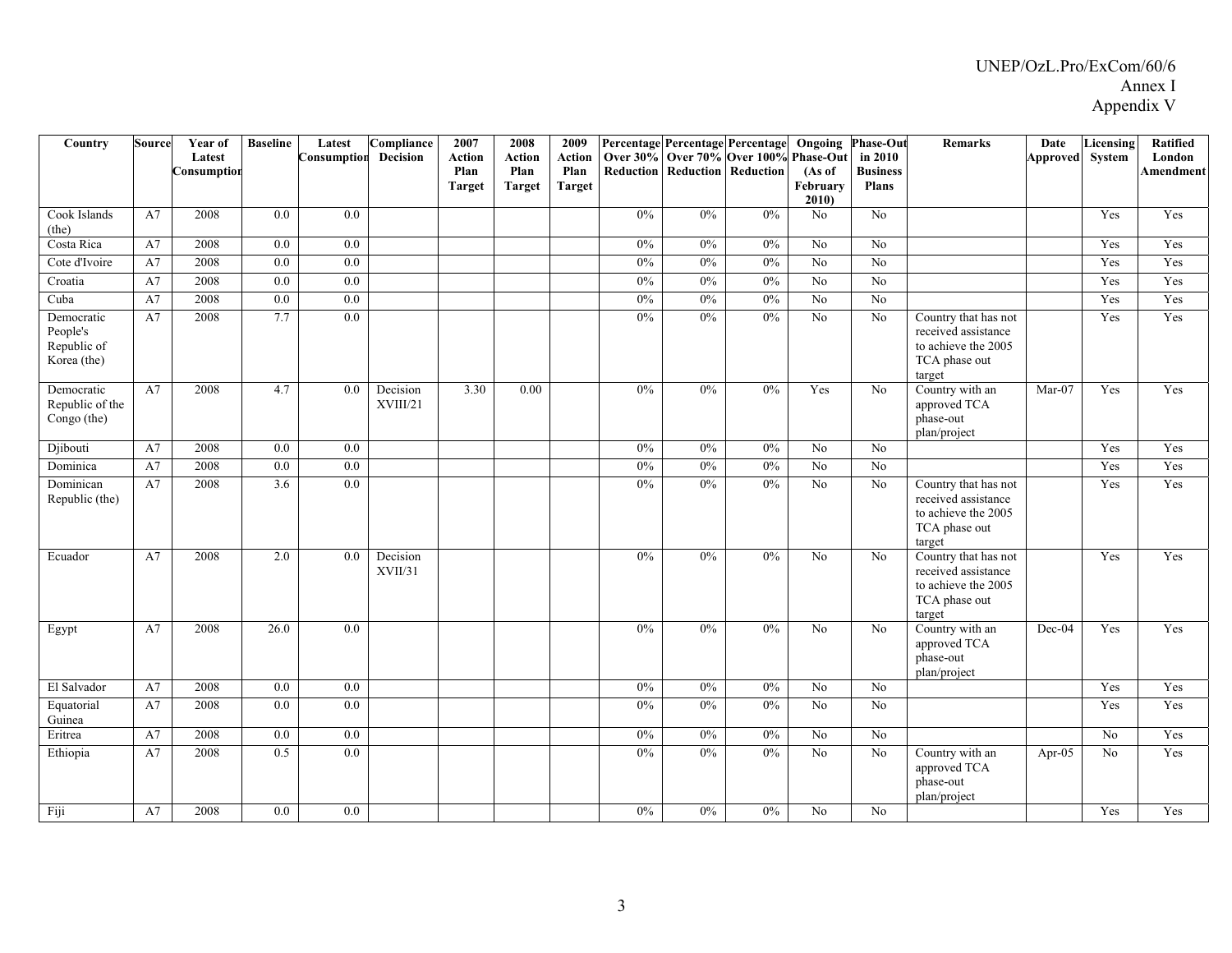| Country                       | <b>Source</b> | Year of               | <b>Baseline</b>  | Latest           | Compliance | 2007           | 2008                  | 2009           |       | Percentage Percentage Percentage                             |       |                     | <b>Ongoing Phase-Out</b>   | <b>Remarks</b>                                                                                | Date            | Licensing | Ratified            |
|-------------------------------|---------------|-----------------------|------------------|------------------|------------|----------------|-----------------------|----------------|-------|--------------------------------------------------------------|-------|---------------------|----------------------------|-----------------------------------------------------------------------------------------------|-----------------|-----------|---------------------|
|                               |               | Latest<br>Consumptior |                  | Consumption      | Decision   | Action<br>Plan | <b>Action</b><br>Plan | Action<br>Plan |       | Over 30% Over 70% Over 100%<br>Reduction Reduction Reduction |       | Phase-Out<br>(As of | in 2010<br><b>Business</b> |                                                                                               | Approved System |           | London<br>Amendment |
|                               |               |                       |                  |                  |            | <b>Target</b>  | <b>Target</b>         | Target         |       |                                                              |       | February            | <b>Plans</b>               |                                                                                               |                 |           |                     |
|                               |               |                       |                  |                  |            |                |                       |                |       |                                                              |       | 2010                |                            |                                                                                               |                 |           |                     |
| Gabon                         | A7            | 2008                  | 0.0              | 0.0              |            |                |                       |                | $0\%$ | 0%                                                           | 0%    | No                  | N <sub>o</sub>             |                                                                                               |                 | Yes       | Yes                 |
| Gambia (the)                  | A7            | 2008                  | 0.0              | $\overline{0.0}$ |            |                |                       |                | 0%    | 0%                                                           | 0%    | $\overline{N_0}$    | $\overline{No}$            |                                                                                               |                 | Yes       | Yes                 |
| Georgia                       | A7            | 2008                  | 0.0              | 0.0              |            |                |                       |                | 0%    | 0%                                                           | 0%    | $\overline{No}$     | $\overline{No}$            |                                                                                               |                 | Yes       | Yes                 |
| Ghana                         | A7            | 2008                  | 0.0              | 0.0              |            |                |                       |                | 0%    | 0%                                                           | 0%    | $\overline{No}$     | $\overline{No}$            |                                                                                               |                 | Yes       | Yes                 |
| Grenada                       | A7            | 2008                  | 0.0              | 0.0              |            |                |                       |                | $0\%$ | 0%                                                           | 0%    | $\overline{N_0}$    | $\overline{N_0}$           |                                                                                               |                 | Yes       | Yes                 |
| Guatemala                     | A7            | 2008                  | 0.0              | 0.0              |            |                |                       |                | 0%    | 0%                                                           | 0%    | No                  | N <sub>o</sub>             |                                                                                               |                 | Yes       | Yes                 |
| Guinea                        | A7            | 2008                  | 0.0              | 0.0              |            |                |                       |                | $0\%$ | $0\%$                                                        | 0%    | No                  | N <sub>o</sub>             |                                                                                               |                 | Yes       | Yes                 |
| Guinea-Bissau                 | A7            | 2008                  | 0.0              | 0.0              |            |                |                       |                | 0%    | 0%                                                           | 0%    | $\overline{No}$     | $\overline{No}$            |                                                                                               |                 | Yes       | Yes                 |
| Guyana                        | A7            | 2008                  | 0.0              | 0.0              |            |                |                       |                | 0%    | 0%                                                           | 0%    | N <sub>o</sub>      | N <sub>o</sub>             |                                                                                               |                 | Yes       | Yes                 |
| Haiti                         | A7            | 2008                  | 0.2              | $\overline{0.0}$ |            |                |                       |                | $0\%$ | 0%                                                           | 0%    | No                  | No                         | Country that has not<br>received assistance<br>to achieve the 2005<br>TCA phase out<br>target |                 | Yes       | Yes                 |
| Honduras                      | A7            | 2008                  | $\overline{0.0}$ | 0.0              |            |                |                       |                | 0%    | 0%                                                           | 0%    | $\overline{No}$     | $\overline{No}$            |                                                                                               |                 | Yes       | Yes                 |
| India                         | A7            | 2008                  | 122.2            | 0.0              |            |                |                       |                | $0\%$ | 0%                                                           | 0%    | $\overline{No}$     | No                         | Country that has not<br>received assistance<br>to achieve the 2005<br>TCA phase out<br>target |                 | Yes       | Yes                 |
| Indonesia                     | A7            | 2008                  | 13.3             | 0.0              |            |                |                       |                | 0%    | 0%                                                           | 0%    | No                  | No                         | Country with an<br>approved TCA<br>phase-out<br>plan/project                                  | Dec-04          | Yes       | Yes                 |
| Iran (Islamic<br>Republic of) | A7            | 2008                  | 8.7              | 1.5              |            |                |                       |                | 0%    | 0%                                                           | Over  | $\overline{No}$     | No                         | Country with an<br>approved TCA<br>phase-out<br>plan/project                                  | $Nov-06$        | Yes       | Yes                 |
| Iraq                          | A7            | 2008                  | 0.0              | 0.0              |            |                |                       |                | 0%    | 0%                                                           | 0%    | No                  | N <sub>o</sub>             | Country with an<br>approved TCA<br>phase-out<br>plan/project                                  | $Jul-09$        | Yes       | Yes                 |
| Jamaica                       | A7            | 2008                  | 1.4              | $0.0\,$          |            |                |                       |                | $0\%$ | 0%                                                           | $0\%$ | No                  | No                         | Country with an<br>approved TCA<br>phase-out<br>plan/project                                  | Apr-04          | Yes       | Yes                 |
| Jordan                        | A7            | 2008                  | 18.2             | $0.0\,$          |            |                |                       |                | 0%    | 0%                                                           | 0%    | No                  | N <sub>0</sub>             | Country with an<br>approved TCA<br>phase-out<br>plan/project                                  | $Nov-02$        | Yes       | Yes                 |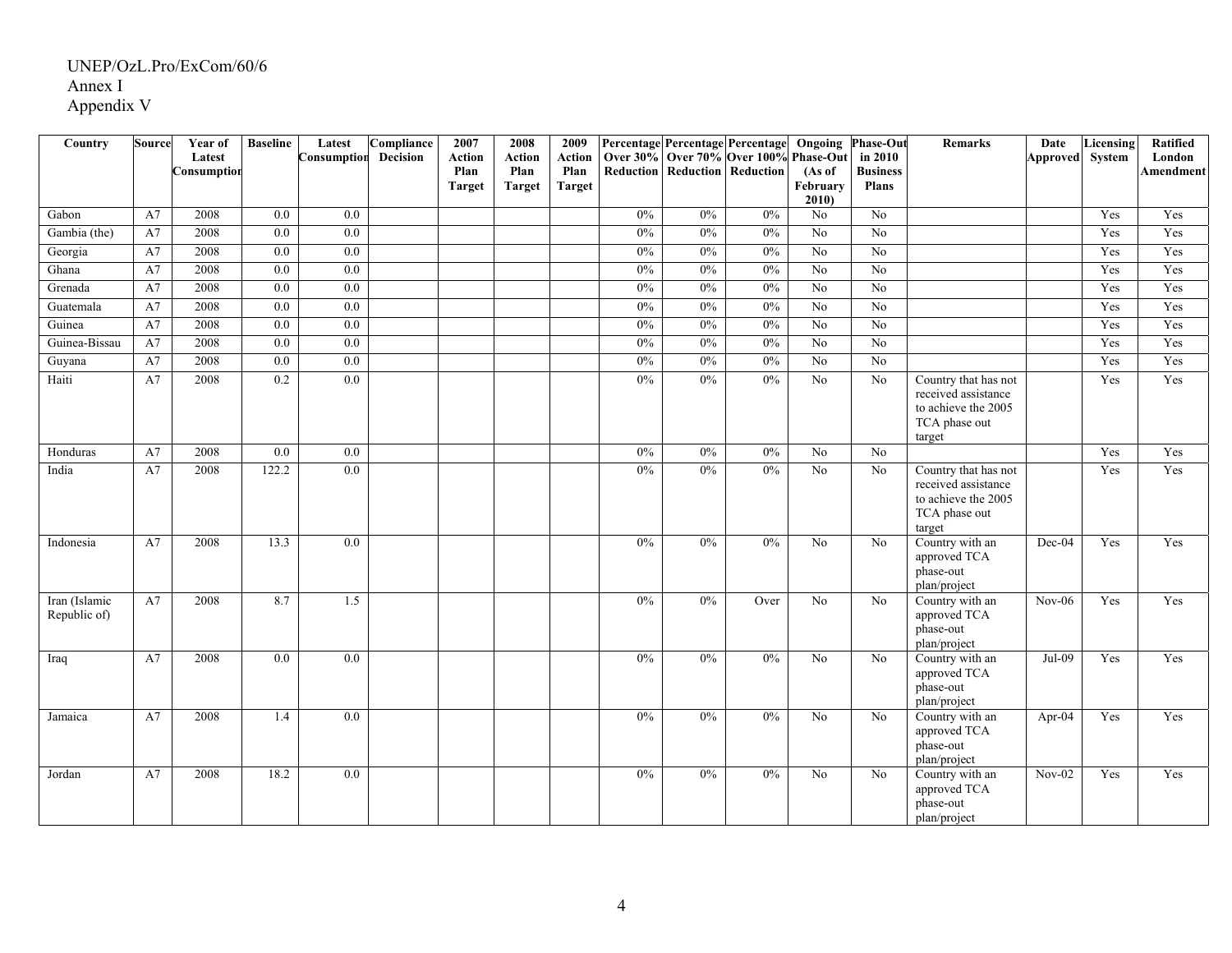| Country                                      | <b>Source</b> | Year of<br>Latest<br>Consumption | <b>Baseline</b>  | Latest<br>Consumption | Compliance<br>Decision | 2007<br><b>Action</b><br>Plan<br><b>Target</b> | 2008<br><b>Action</b><br>Plan<br><b>Target</b> | 2009<br><b>Action</b><br>Plan<br><b>Target</b> |       |       | Percentage Percentage Percentage<br>Over 30% Over 70% Over 100%<br><b>Reduction   Reduction   Reduction</b> | Ongoing<br>Phase-Out<br>(As of<br>February<br>2010) | <b>Phase-Out</b><br>in 2010<br><b>Business</b><br><b>Plans</b> | <b>Remarks</b>                                                                                | Date<br>Approved System | Licensing | <b>Ratified</b><br>London<br>Amendment |
|----------------------------------------------|---------------|----------------------------------|------------------|-----------------------|------------------------|------------------------------------------------|------------------------------------------------|------------------------------------------------|-------|-------|-------------------------------------------------------------------------------------------------------------|-----------------------------------------------------|----------------------------------------------------------------|-----------------------------------------------------------------------------------------------|-------------------------|-----------|----------------------------------------|
| Kenya                                        | A7            | 2008                             | 1.1              | 0.1                   |                        |                                                |                                                |                                                | $0\%$ | $0\%$ | Over                                                                                                        | Yes                                                 | No                                                             | Country with an<br>approved TCA<br>phase-out<br>plan/project                                  | Apr-09                  | Yes       | Yes                                    |
| Kiribati                                     | A7            | 2008                             | 0.0              | 0.0                   |                        |                                                |                                                |                                                | 0%    | 0%    | 0%                                                                                                          | No                                                  | No                                                             |                                                                                               |                         | Yes       | Yes                                    |
| Kuwait                                       | A7            | 2008                             | 0.0              | 0.0                   |                        |                                                |                                                |                                                | $0\%$ | $0\%$ | 0%                                                                                                          | $\overline{No}$                                     | No                                                             | Country with an<br>approved TCA<br>phase-out<br>plan/project                                  | Jul-07                  | Yes       | Yes                                    |
| Kyrgyzstan                                   | A7            | 2008                             | 0.0              | 0.0                   |                        |                                                |                                                |                                                | $0\%$ | 0%    | 0%                                                                                                          | No                                                  | No                                                             |                                                                                               |                         | Yes       | Yes                                    |
| Lao People's<br>Democratic<br>Republic (the) | A7            | 2008                             | 0.0              | 0.0                   |                        |                                                |                                                |                                                | $0\%$ | 0%    | 0%                                                                                                          | N <sub>o</sub>                                      | No                                                             |                                                                                               |                         | Yes       | Yes                                    |
| Lebanon                                      | A7            | 2008                             | $\overline{0.0}$ | $\overline{0.0}$      |                        |                                                |                                                |                                                | $0\%$ | $0\%$ | 0%                                                                                                          | $\overline{No}$                                     | $\overline{No}$                                                |                                                                                               |                         | Yes       | Yes                                    |
| Lesotho                                      | A7            | 2008                             | $0.0\,$          | 0.0                   |                        |                                                |                                                |                                                | $0\%$ | 0%    | 0%                                                                                                          | $\overline{No}$                                     | $\rm No$                                                       |                                                                                               |                         | $\rm No$  | No                                     |
| Liberia                                      | A7            | 2008                             | $0.0\,$          | 0.0                   |                        |                                                |                                                |                                                | $0\%$ | 0%    | 0%                                                                                                          | $\overline{No}$                                     | $\overline{No}$                                                |                                                                                               |                         | Yes       | Yes                                    |
| Libyan Arab<br>Jamahiriya<br>(the)           | A7            | 2008                             | 0.0              | $\overline{0.0}$      |                        |                                                |                                                |                                                | $0\%$ | 0%    | 0%                                                                                                          | $\overline{No}$                                     | $\overline{No}$                                                |                                                                                               |                         | Yes       | Yes                                    |
| Madagascar                                   | A7            | 2008                             | 0.0              | 0.0                   |                        |                                                |                                                |                                                | 0%    | 0%    | 0%                                                                                                          | No                                                  | No                                                             |                                                                                               |                         | Yes       | Yes                                    |
| Malawi                                       | A7            | 2008                             | 0.0              | 0.0                   |                        |                                                |                                                |                                                | 0%    | 0%    | 0%                                                                                                          | $\overline{No}$                                     | $\overline{No}$                                                |                                                                                               |                         | Yes       | Yes                                    |
| Malaysia                                     | A7            | 2008                             | 49.5             | 5.8                   |                        |                                                |                                                |                                                | 0%    | 0%    | Over                                                                                                        | No                                                  | $\rm No$                                                       | Country with an<br>approved TCA<br>phase-out<br>plan/project                                  | Dec-01                  | Yes       | Yes                                    |
| Maldives                                     | A7            | 2008                             | 0.0              | 0.0                   |                        |                                                |                                                |                                                | 0%    | 0%    | 0%                                                                                                          | $\overline{No}$                                     | No                                                             |                                                                                               |                         | Yes       | Yes                                    |
| Mali                                         | A7            | 2008                             | 0.0              | $0.0\,$               |                        |                                                |                                                |                                                | $0\%$ | $0\%$ | $0\%$                                                                                                       | $\rm No$                                            | No                                                             |                                                                                               |                         | Yes       | Yes                                    |
| Marshall<br>Islands (the)                    | A7            | 2008                             | $0.0\,$          | $0.0\,$               |                        |                                                |                                                |                                                | $0\%$ | 0%    | 0%                                                                                                          | N <sub>o</sub>                                      | No                                                             |                                                                                               |                         | Yes       | Yes                                    |
| Mauritania                                   | A7            | 2008                             | 0.0              | $0.0\,$               |                        |                                                |                                                |                                                | $0\%$ | $0\%$ | 0%                                                                                                          | No                                                  | No                                                             |                                                                                               |                         | Yes       | Yes                                    |
| Mauritius                                    | A7            | 2008                             | 0.1              | 0.0                   |                        |                                                |                                                |                                                | $0\%$ | $0\%$ | 0%                                                                                                          | No                                                  | $\rm No$                                                       | Country with an<br>approved TCA<br>phase-out<br>plan/project                                  | Dec-03                  | Yes       | Yes                                    |
| Mexico                                       | A7            | 2008                             | 56.4             | 0.0                   |                        |                                                |                                                |                                                | 0%    | 0%    | 0%                                                                                                          | $\overline{No}$                                     | No                                                             | Country that has not<br>received assistance<br>to achieve the 2005<br>TCA phase out<br>target |                         | Yes       | Yes                                    |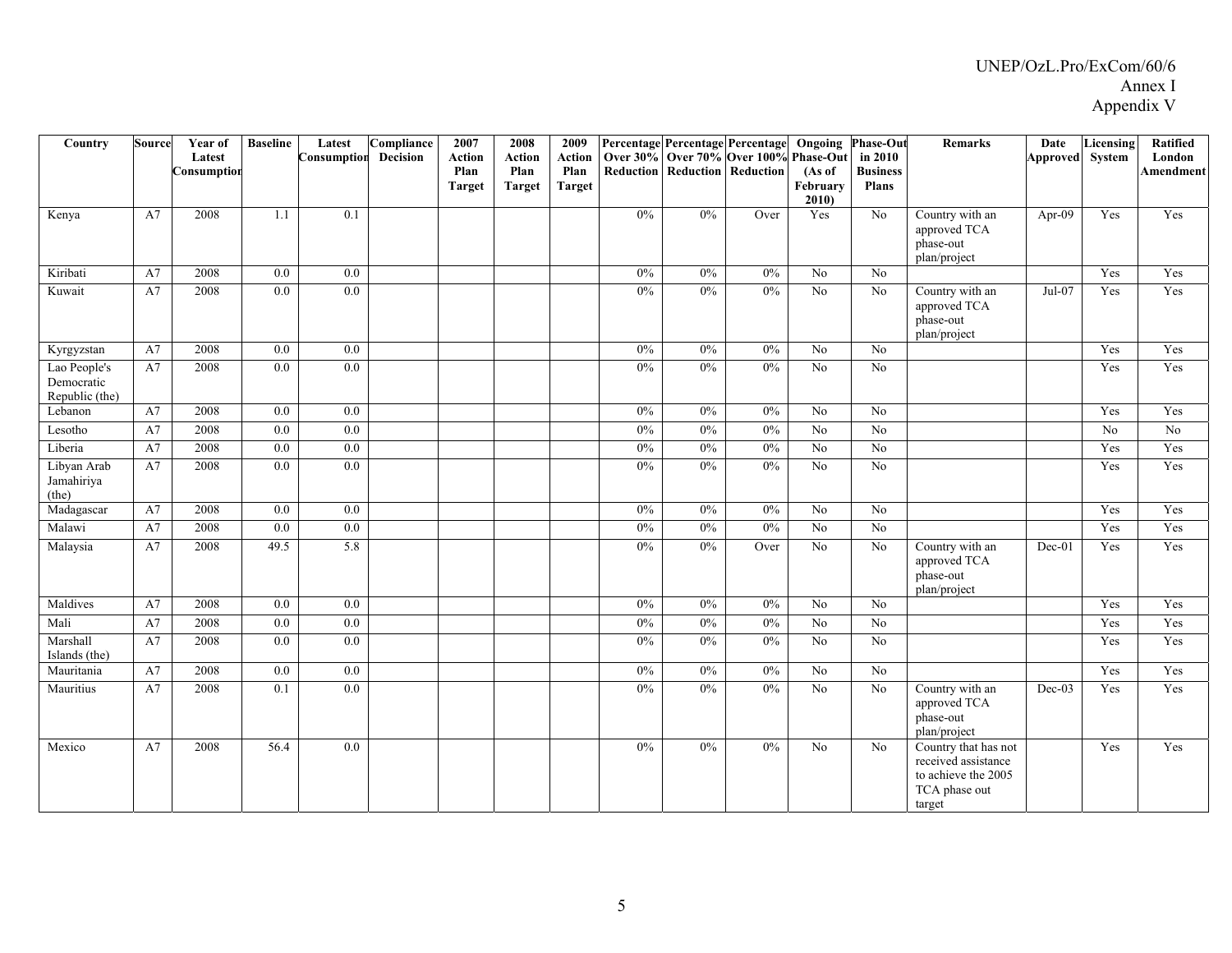| $\overline{\mathrm{Country}}$          | Source   | Year of<br>Latest | <b>Baseline</b>  | Latest<br>Consumption | Compliance<br>Decision | 2007<br><b>Action</b> | 2008<br><b>Action</b> | 2009<br><b>Action</b> |       | Percentage Percentage Percentage<br>Over 30% Over 70% Over 100% |       | $\overline{O}$ ngoing<br><b>Phase-Out</b> | Phase-Out<br>in 2010            | <b>Remarks</b>                                               | Date<br>Approved System | <b>Licensing</b> | Ratified<br>London |
|----------------------------------------|----------|-------------------|------------------|-----------------------|------------------------|-----------------------|-----------------------|-----------------------|-------|-----------------------------------------------------------------|-------|-------------------------------------------|---------------------------------|--------------------------------------------------------------|-------------------------|------------------|--------------------|
|                                        |          | Consumption       |                  |                       |                        | Plan<br><b>Target</b> | Plan<br><b>Target</b> | Plan<br><b>Target</b> |       | <b>Reduction   Reduction   Reduction</b>                        |       | (As of<br>February<br>2010)               | <b>Business</b><br><b>Plans</b> |                                                              |                         |                  | <b>Amendment</b>   |
| Micronesia<br>(Federated<br>States of) | A7       | 2008              | 0.0              | 0.0                   |                        |                       |                       |                       | $0\%$ | $0\%$                                                           | 0%    | N <sub>o</sub>                            | No                              |                                                              |                         | Yes              | Yes                |
| Mongolia                               | A7       | 2008              | 0.0              | $0.0\,$               |                        |                       |                       |                       | $0\%$ | 0%                                                              | 0%    | No                                        | No                              |                                                              |                         | Yes              | Yes                |
| Montenegro                             | $\rm A7$ | 2008              | 0.0              | 0.0                   |                        |                       |                       |                       | $0\%$ | 0%                                                              | 0%    | N <sub>0</sub>                            | $\rm No$                        |                                                              |                         | Yes              | Yes                |
| Morocco                                | A7       | 2008              | 0.1              | 0.0                   |                        |                       |                       |                       | 0%    | 0%                                                              | 0%    | No                                        | $\rm No$                        | Country with an<br>approved TCA<br>phase-out<br>plan/project | Apr-05                  | Yes              | Yes                |
| Mozambique                             | A7       | 2008              | $0.0\,$          | 0.0                   |                        |                       |                       |                       | 0%    | 0%                                                              | 0%    | No                                        | No                              |                                                              |                         | Yes              | Yes                |
| Myanmar                                | A7       | 2008              | $0.0\,$          | 0.0                   |                        |                       |                       |                       | $0\%$ | 0%                                                              | 0%    | N <sub>o</sub>                            | No                              |                                                              |                         | Yes              | Yes                |
| Namibia                                | A7       | 2008              | $\overline{0.0}$ | 0.0                   |                        |                       |                       |                       | 0%    | 0%                                                              | 0%    | $\overline{No}$                           | No                              |                                                              |                         | Yes              | Yes                |
| Nauru                                  | A7       | 2007              | 0.0              | 0.0                   |                        |                       |                       |                       | 0%    | 0%                                                              | 0%    | $\overline{No}$                           | No                              |                                                              |                         | $\overline{No}$  | Yes                |
| Nepal                                  | A7       | 2008              | 0.0              | 0.0                   |                        |                       |                       |                       | 0%    | 0%                                                              | 0%    | $\overline{No}$                           | No                              |                                                              |                         | Yes              | Yes                |
| Nicaragua                              | A7       | 2008              | 0.0              | 0.0                   |                        |                       |                       |                       | 0%    | 0%                                                              | 0%    | N <sub>o</sub>                            | $\rm No$                        |                                                              |                         | Yes              | Yes                |
| Niger (the)                            | A7       | 2008              | 0.0              | 0.0                   |                        |                       |                       |                       | 0%    | 0%                                                              | 0%    | $\overline{No}$                           | No                              |                                                              |                         | Yes              | Yes                |
| Nigeria                                | A7       | 2008              | 32.9             | 0.0                   |                        |                       |                       |                       | 0%    | 0%                                                              | 0%    | N <sub>0</sub>                            | N <sub>0</sub>                  | Country with an<br>approved TCA<br>phase-out<br>plan/project | $Jul-04$                | Yes              | Yes                |
| Niue                                   | A7       | 2008              | 0.0              | 0.0                   |                        |                       |                       |                       | 0%    | 0%                                                              | 0%    | No                                        | No                              |                                                              |                         | Yes              | Yes                |
| Oman                                   | A7       | 2008              | 0.0              | 0.0                   |                        |                       |                       |                       | 0%    | $0\%$                                                           | 0%    | N <sub>0</sub>                            | $\overline{No}$                 |                                                              |                         | Yes              | Yes                |
| Pakistan                               | A7       | 2008              | 2.3              | 0.0                   |                        |                       |                       |                       | $0\%$ | 0%                                                              | 0%    | No                                        | $\rm No$                        | Country with an<br>approved TCA<br>phase-out<br>plan/project | $Jul-03$                | Yes              | Yes                |
| Palau                                  | A7       | 2008              | 0.0              | $0.0\,$               |                        |                       |                       |                       | $0\%$ | $0\%$                                                           | $0\%$ | No                                        | No                              |                                                              |                         | Yes              | Yes                |
| Panama                                 | A7       | 2008              | 0.0              | 0.0                   |                        |                       |                       |                       | 0%    | 0%                                                              | 0%    | $\overline{No}$                           | No                              |                                                              |                         | Yes              | Yes                |
| Papua New<br>Guinea                    | A7       | 2008              | 0.0              | 0.0                   |                        |                       |                       |                       | 0%    | 0%                                                              | 0%    | N <sub>o</sub>                            | No                              |                                                              |                         | Yes              | Yes                |
| Paraguay                               | A7       | 2008              | 0.0              | 0.0                   |                        |                       |                       |                       | $0\%$ | $0\%$                                                           | 0%    | $\overline{No}$                           | No                              |                                                              |                         | Yes              | Yes                |
| Peru                                   | A7       | 2008              | 0.0              | 0.0                   |                        |                       |                       |                       | 0%    | 0%                                                              | 0%    | $\overline{No}$                           | $\overline{No}$                 |                                                              |                         | Yes              | Yes                |
| Philippines<br>(the)                   | A7       | 2008              | $0.0\,$          | 0.0                   |                        |                       |                       |                       | 0%    | 0%                                                              | 0%    | N <sub>o</sub>                            | No                              |                                                              |                         | Yes              | Yes                |
| Qatar                                  | A7       | 2008              | 0.0              | 0.0                   |                        |                       |                       |                       | $0\%$ | $0\%$                                                           | 0%    | $\overline{No}$                           | $\rm No$                        |                                                              |                         | Yes              | Yes                |
| Republic of<br>Korea (the)             | A7       | 2008              | 513.3            | 216.3                 |                        |                       |                       |                       | $0\%$ | 40%                                                             | Over  | N <sub>o</sub>                            | $\rm No$                        |                                                              |                         | Yes              | Yes                |
| Republic of<br>Moldova (the)           | A7       | 2008              | 0.0              | 0.0                   |                        |                       |                       |                       | $0\%$ | $0\%$                                                           | $0\%$ | N <sub>o</sub>                            | No                              |                                                              |                         | Yes              | Yes                |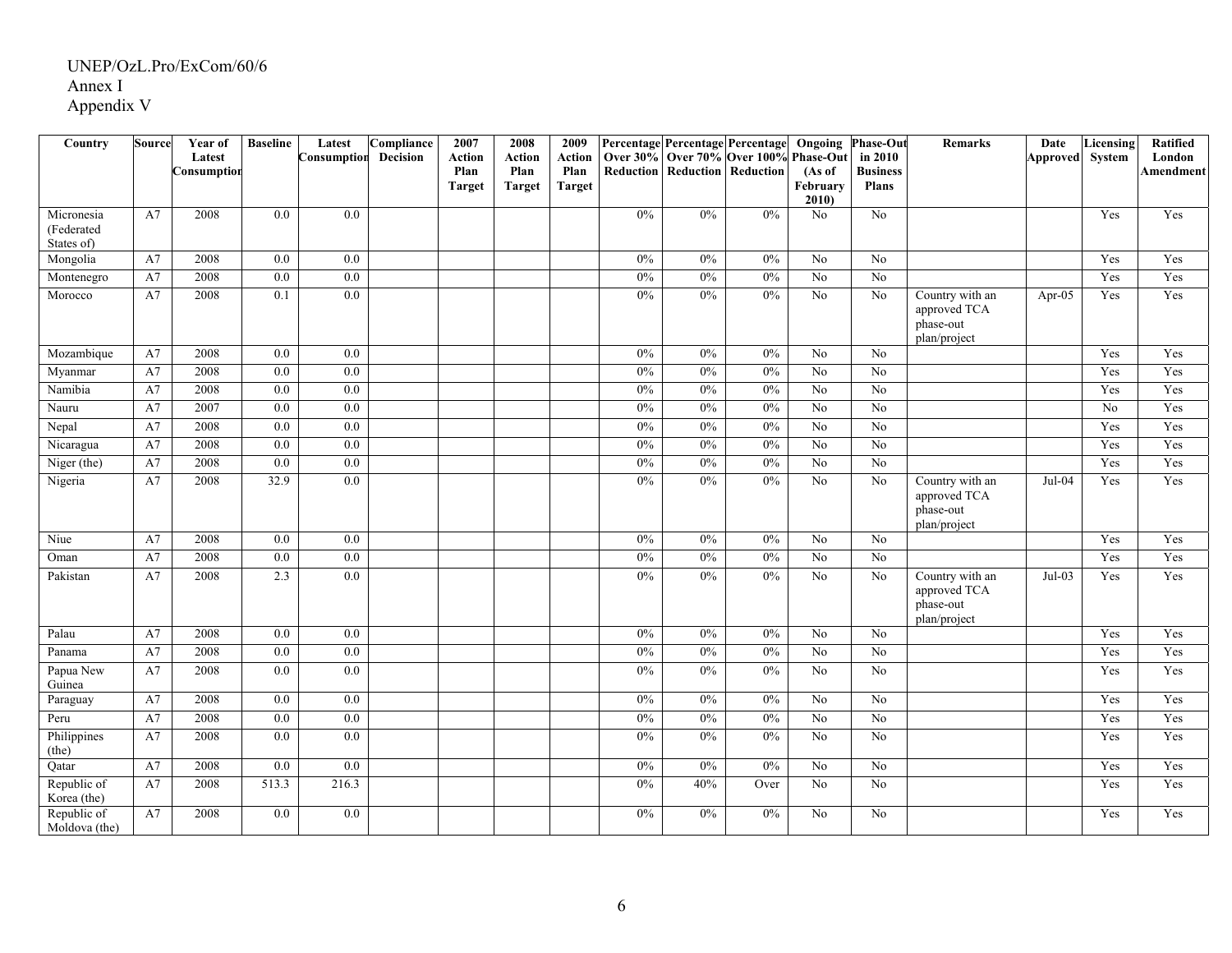| Country                                | Source | Year of<br>Latest<br>Consumption | <b>Baseline</b>  | Latest<br>Consumption | Compliance<br><b>Decision</b> | 2007<br><b>Action</b><br>Plan<br><b>Target</b> | 2008<br><b>Action</b><br>Plan<br><b>Target</b> | 2009<br><b>Action</b><br>Plan<br><b>Target</b> |       |       | Percentage Percentage Percentage<br>Over 30% Over 70% Over 100%<br>Reduction Reduction Reduction | Ongoing<br>Phase-Out<br>(As of<br>February<br>2010 | <b>Phase-Out</b><br>in 2010<br><b>Business</b><br><b>Plans</b> | <b>Remarks</b>                                               | Date<br>Approved System | Licensing | Ratified<br>London<br><b>Amendment</b> |
|----------------------------------------|--------|----------------------------------|------------------|-----------------------|-------------------------------|------------------------------------------------|------------------------------------------------|------------------------------------------------|-------|-------|--------------------------------------------------------------------------------------------------|----------------------------------------------------|----------------------------------------------------------------|--------------------------------------------------------------|-------------------------|-----------|----------------------------------------|
| Rwanda                                 | A7     | 2008                             | 0.0              | 0.0                   |                               |                                                |                                                |                                                | 0%    | 0%    | 0%                                                                                               | No                                                 | $\overline{No}$                                                |                                                              |                         | Yes       | Yes                                    |
| Saint Kitts and<br>Nevis               | A7     | 2008                             | $\overline{0.0}$ | 0.0                   |                               |                                                |                                                |                                                | 0%    | 0%    | 0%                                                                                               | $\overline{No}$                                    | N <sub>0</sub>                                                 |                                                              |                         | Yes       | Yes                                    |
| Saint Lucia                            | A7     | 2008                             | 0.0              | 0.0                   |                               |                                                |                                                |                                                | 0%    | 0%    | 0%                                                                                               | $\overline{No}$                                    | $\overline{No}$                                                |                                                              |                         | Yes       | Yes                                    |
| Saint Vincent<br>and the<br>Grenadines | A7     | 2009                             | 0.0              | $\overline{0.0}$      |                               |                                                |                                                |                                                | 0%    | 0%    | 0%                                                                                               | $\overline{No}$                                    | No                                                             | Country with an<br>approved TCA<br>phase-out<br>plan/project | $Nov-05$                | Yes       | Yes                                    |
| Samoa                                  | A7     | 2008                             | 0.0              | 0.0                   |                               |                                                |                                                |                                                | 0%    | 0%    | 0%                                                                                               | No                                                 | No                                                             |                                                              |                         | Yes       | Yes                                    |
| Sao Tome and<br>Principe               | A7     | 2008                             | 0.0              | 0.0                   |                               |                                                |                                                |                                                | $0\%$ | $0\%$ | 0%                                                                                               | No                                                 | No                                                             |                                                              |                         | Yes       | Yes                                    |
| Saudi Arabia                           | A7     | 2008                             | 29.8             | 0.1                   |                               |                                                |                                                |                                                | $0\%$ | 0%    | Over                                                                                             | No                                                 | N <sub>0</sub>                                                 | Country with an<br>approved TCA<br>phase-out<br>plan/project | $Nov-07$                | Yes       | Yes                                    |
| Senegal                                | A7     | 2008                             | 0.0              | 0.0                   |                               |                                                |                                                |                                                | 0%    | $0\%$ | 0%                                                                                               | No                                                 | N <sub>o</sub>                                                 |                                                              |                         | Yes       | Yes                                    |
| Serbia                                 | A7     | 2008                             | 0.0              | 0.0                   |                               |                                                |                                                |                                                | 0%    | 0%    | 0%                                                                                               | $\overline{N_0}$                                   | No                                                             |                                                              |                         | Yes       | Yes                                    |
| Seychelles                             | A7     | 2009                             | 0.0              | 0.0                   |                               |                                                |                                                |                                                | 0%    | 0%    | 0%                                                                                               | $\overline{No}$                                    | N <sub>o</sub>                                                 |                                                              |                         | Yes       | Yes                                    |
| Sierra Leone                           | A7     | 2008                             | $0.0\,$          | 0.0                   |                               |                                                |                                                |                                                | 0%    | $0\%$ | 0%                                                                                               | $\overline{No}$                                    | N <sub>0</sub>                                                 |                                                              |                         | Yes       | Yes                                    |
| Singapore                              | A7     | 2008                             | 0.0              | $0.0\,$               |                               |                                                |                                                |                                                | $0\%$ | 0%    | 0%                                                                                               | N <sub>o</sub>                                     | N <sub>o</sub>                                                 |                                                              |                         | Yes       | Yes                                    |
| Solomon<br>Islands                     | A7     | 2008                             | 0.0              | 0.0                   |                               |                                                |                                                |                                                | $0\%$ | 0%    | 0%                                                                                               | N <sub>o</sub>                                     | N <sub>o</sub>                                                 |                                                              |                         | Yes       | Yes                                    |
| Somalia                                | A7     | 2008                             | 0.0              | 0.0                   |                               |                                                |                                                |                                                | 0%    | 0%    | 0%                                                                                               | $\overline{N_0}$                                   | N <sub>o</sub>                                                 |                                                              |                         | Yes       | Yes                                    |
| South Africa                           | A7     | 2008                             | $0.0\,$          | $0.0\,$               |                               |                                                |                                                |                                                | 0%    | 0%    | 0%                                                                                               | No                                                 | N <sub>o</sub>                                                 |                                                              |                         | Yes       | Yes                                    |
| Sri Lanka                              | A7     | 2008                             | $\overline{3.0}$ | $\overline{0.0}$      |                               |                                                |                                                |                                                | 0%    | 0%    | 0%                                                                                               | $\overline{No}$                                    | No                                                             | Country with an<br>approved TCA<br>phase-out<br>plan/project | Jul-04                  | Yes       | Yes                                    |
| Sudan (the)                            | A7     | 2008                             | 0.0              | 0.0                   |                               |                                                |                                                |                                                | 0%    | 0%    | 0%                                                                                               | No                                                 | No                                                             | Country with an<br>approved TCA<br>phase-out<br>plan/project | Dec-04                  | Yes       | Yes                                    |
| Suriname                               | A7     | 2008                             | 0.0              | 0.0                   |                               |                                                |                                                |                                                | $0\%$ | 0%    | 0%                                                                                               | N <sub>o</sub>                                     | No                                                             |                                                              |                         | Yes       | Yes                                    |
| Swaziland                              | A7     | 2008                             | 0.0              | 0.0                   |                               |                                                |                                                |                                                | $0\%$ | 0%    | 0%                                                                                               | $\overline{No}$                                    | No                                                             |                                                              |                         | Yes       | Yes                                    |
| Syrian Arab<br>Republic                | A7     | 2008                             | 0.0              | 0.0                   |                               |                                                |                                                |                                                | $0\%$ | 0%    | 0%                                                                                               | N <sub>o</sub>                                     | No                                                             |                                                              |                         | Yes       | Yes                                    |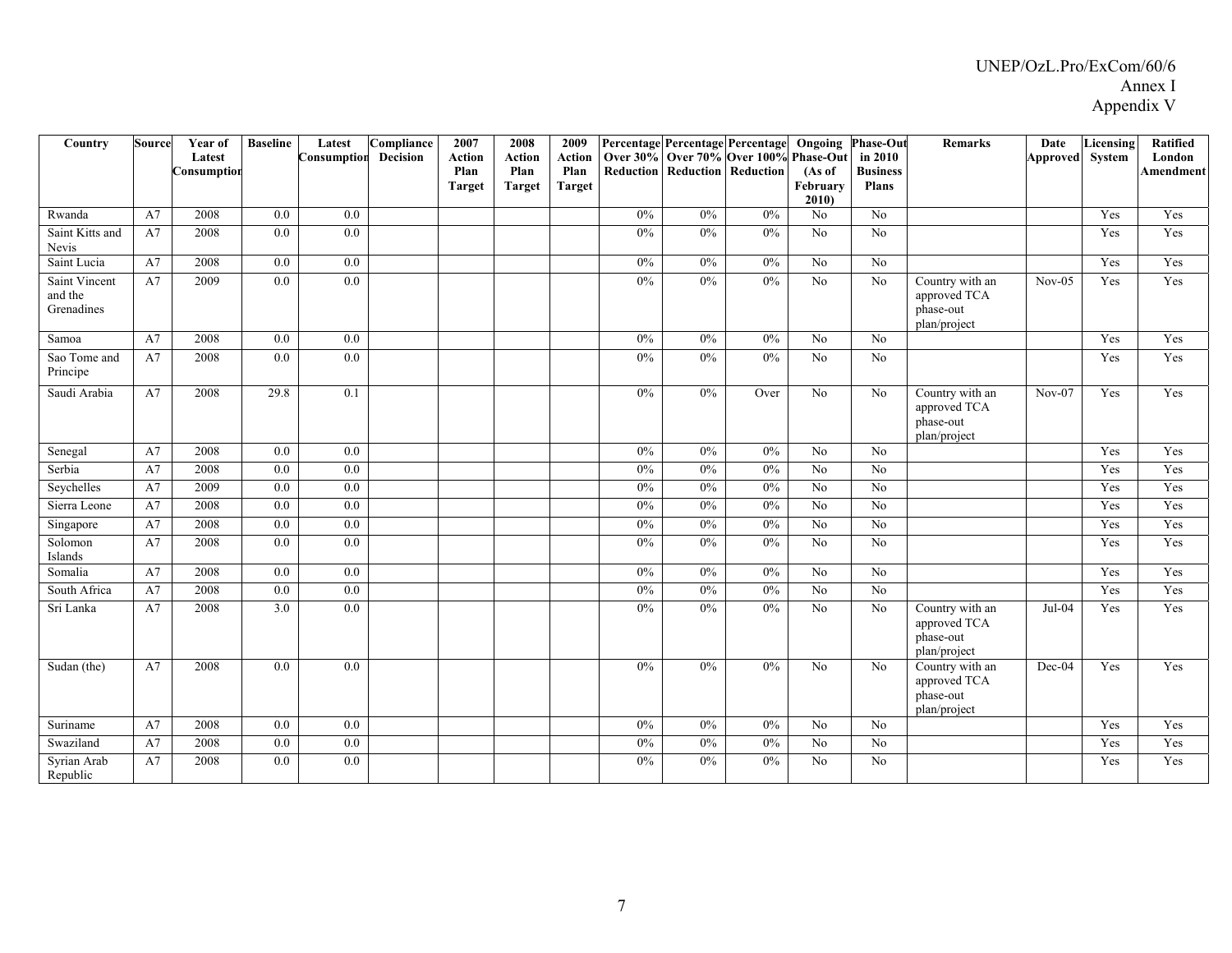| Country                                            | <b>Source</b> | Year of<br>Latest | <b>Baseline</b>  | Latest<br>Consumption | Compliance<br>Decision | 2007<br><b>Action</b> | 2008<br><b>Action</b> | 2009<br>Action |       |       | Percentage Percentage Percentage<br>Over 30% Over 70% Over 100% | Ongoing<br>Phase-Out       | <b>Phase-Out</b><br>in 2010     | <b>Remarks</b>                                                                                | Date<br>Approved System | Licensing       | <b>Ratified</b><br>London |
|----------------------------------------------------|---------------|-------------------|------------------|-----------------------|------------------------|-----------------------|-----------------------|----------------|-------|-------|-----------------------------------------------------------------|----------------------------|---------------------------------|-----------------------------------------------------------------------------------------------|-------------------------|-----------------|---------------------------|
|                                                    |               | Consumption       |                  |                       |                        | Plan<br><b>Target</b> | Plan<br><b>Target</b> | Plan<br>Target |       |       | <b>Reduction   Reduction   Reduction</b>                        | (As of<br>February<br>2010 | <b>Business</b><br><b>Plans</b> |                                                                                               |                         |                 | <b>Amendment</b>          |
| Thailand                                           | A7            | 2008              | 54.6             | 0.0                   |                        |                       |                       |                | $0\%$ | $0\%$ | 0%                                                              | No                         | No                              | Country with an<br>approved TCA<br>phase-out<br>plan/project                                  | Dec-01                  | Yes             | Yes                       |
| The Former<br>Yugoslav<br>Republic of<br>Macedonia | A7            | 2008              | 0.0              | 0.0                   |                        |                       |                       |                | 0%    | 0%    | 0%                                                              | No                         | N <sub>o</sub>                  |                                                                                               |                         | Yes             | Yes                       |
| Timor-Leste                                        | A7            | 2007              | 0.1              | 0.0                   |                        |                       |                       |                | 0%    | 0%    | 0%                                                              | No                         | No                              |                                                                                               |                         | No              | Yes                       |
| Togo                                               | A7            | 2008              | 0.0              | 0.0                   |                        |                       |                       |                | 0%    | 0%    | 0%                                                              | No                         | No                              |                                                                                               |                         | Yes             | Yes                       |
| Tonga                                              | A7            | 2008              | 0.0              | 0.0                   |                        |                       |                       |                | $0\%$ | $0\%$ | 0%                                                              | No                         | No                              |                                                                                               |                         | Yes             | Yes                       |
| Trinidad and<br>Tobago                             | A7            | 2008              | 0.7              | 0.0                   |                        |                       |                       |                | $0\%$ | 0%    | 0%                                                              | $\overline{N_0}$           | N <sub>o</sub>                  | Country that has not<br>received assistance<br>to achieve the 2005<br>TCA phase out<br>target |                         | Yes             | Yes                       |
| Tunisia                                            | A7            | 2008              | 0.1              | $\overline{0.0}$      |                        |                       |                       |                | 0%    | 0%    | 0%                                                              | $\overline{No}$            | No                              | Country with an<br>approved TCA<br>phase-out<br>plan/project                                  | Apr-05                  | Yes             | Yes                       |
| Turkey                                             | A7            | 2008              | 37.4             | 0.0                   |                        |                       |                       |                | 0%    | 0%    | 0%                                                              | No                         | No                              | Country with an<br>approved TCA<br>phase-out<br>plan/project                                  | $Dec-03$                | Yes             | Yes                       |
| Turkmenistan                                       | A7            | 2008              | 0.0              | 0.0                   |                        |                       |                       |                | 0%    | 0%    | 0%                                                              | $\overline{No}$            | No                              |                                                                                               |                         | Yes             | Yes                       |
| Tuvalu                                             | A7            | 2008              | 0.0              | 0.0                   |                        |                       |                       |                | 0%    | 0%    | 0%                                                              | $\overline{No}$            | N <sub>o</sub>                  |                                                                                               |                         | Yes             | Yes                       |
| Uganda                                             | A7            | 2008              | 0.0              | 0.0                   |                        |                       |                       |                | 0%    | 0%    | 0%                                                              | No                         | $\overline{No}$                 |                                                                                               |                         | Yes             | Yes                       |
| <b>United Arab</b><br>Emirates (the)               | A7            | 2008              | $\overline{0.0}$ | $\overline{0.0}$      |                        |                       |                       |                | 0%    | 0%    | 0%                                                              | $\overline{No}$            | $\overline{No}$                 |                                                                                               |                         | Yes             | Yes                       |
| United<br>Republic of<br>Tanzania (the)            | A7            | 2008              | 0.0              | 0.0                   |                        |                       |                       |                | $0\%$ | 0%    | 0%                                                              | N <sub>o</sub>             | No                              |                                                                                               |                         | Yes             | Yes                       |
| Uruguay                                            | A7            | 2008              | $0.0\,$          | 0.0                   |                        |                       |                       |                | $0\%$ | 0%    | 0%                                                              | N <sub>o</sub>             | N <sub>o</sub>                  |                                                                                               |                         | Yes             | Yes                       |
| Vanuatu                                            | A7            | 2008              | 0.0              | 0.0                   |                        |                       |                       |                | 0%    | 0%    | 0%                                                              | $\overline{No}$            | $\overline{No}$                 |                                                                                               |                         | $\overline{No}$ | Yes                       |
| Venezuela<br>(Bolivarian<br>Republic of)           | A7            | 2008              | 4.7              | $0.0\,$               |                        |                       |                       |                | $0\%$ | 0%    | $0\%$                                                           | No                         | No                              | Country with an<br>approved TCA<br>phase-out<br>plan/project                                  | Apr- $05$               | Yes             | Yes                       |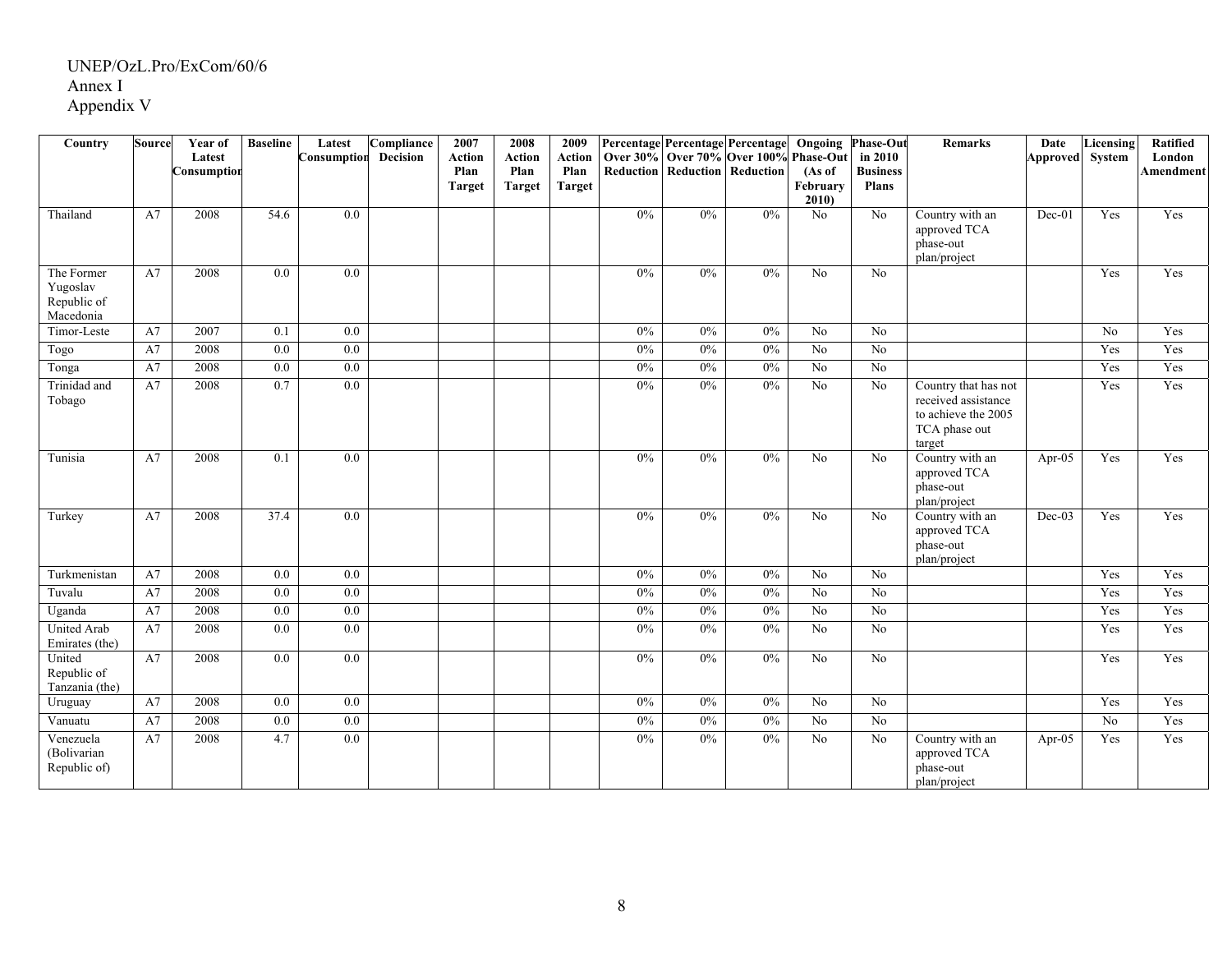| Country  | Source | Year of<br>Latest<br>Consumption | <b>Baseline</b> | Latest<br>Consumption | Compliance<br>Decision | 2007<br>Action<br>Plan<br><b>Target</b> | 2008<br>Action<br>Plan<br>Target | 2009<br>Action<br>Plan<br>Target | Percentage Percentage Percentage |       | Over 30% Over 70% Over 100% Phase-Out<br>Reduction Reduction Reduction | (As of<br>February<br>2010) | <b>Ongoing Phase-Out</b><br>in 2010<br><b>Business</b><br><b>Plans</b> | Remarks                                                      | Date<br>Approved System             | Licensing | <b>Ratified</b><br>London<br>Amendment |
|----------|--------|----------------------------------|-----------------|-----------------------|------------------------|-----------------------------------------|----------------------------------|----------------------------------|----------------------------------|-------|------------------------------------------------------------------------|-----------------------------|------------------------------------------------------------------------|--------------------------------------------------------------|-------------------------------------|-----------|----------------------------------------|
| Viet Nam | A7     | 2008                             | 0.2             | 0.0                   |                        |                                         |                                  |                                  | $0\%$                            | $0\%$ | $0\%$                                                                  | N <sub>o</sub>              | No                                                                     | Country with an<br>approved TCA<br>phase-out<br>plan/project | Apr- $05$                           | Yes       | Yes                                    |
| Yemen    | A7     | 2008                             | 0.9             | 0.0                   |                        |                                         |                                  |                                  | 0%                               | $0\%$ | $0\%$                                                                  | No                          | No                                                                     | Country with an<br>approved TCA<br>phase-out<br>plan/project | Apr-<br>2005<br>and<br>Jul-<br>2008 | Yes       | Yes                                    |
| Zambia   | A7     | 2008                             | 0.1             | 0.0                   |                        |                                         |                                  |                                  | 0%                               | $0\%$ | $0\%$                                                                  | No                          | No                                                                     | Country with an<br>approved TCA<br>phase-out<br>plan/project | Apr- $05$                           | Yes       | Yes                                    |
| Zimbabwe | A7     | 2008                             | 0.0             | 0.0                   |                        |                                         |                                  |                                  | 0%                               | $0\%$ | $0\%$                                                                  | Yes                         | No                                                                     | Country with an<br>approved TCA<br>phase-out<br>plan/project | $Nov-06$                            | Yes       | Yes                                    |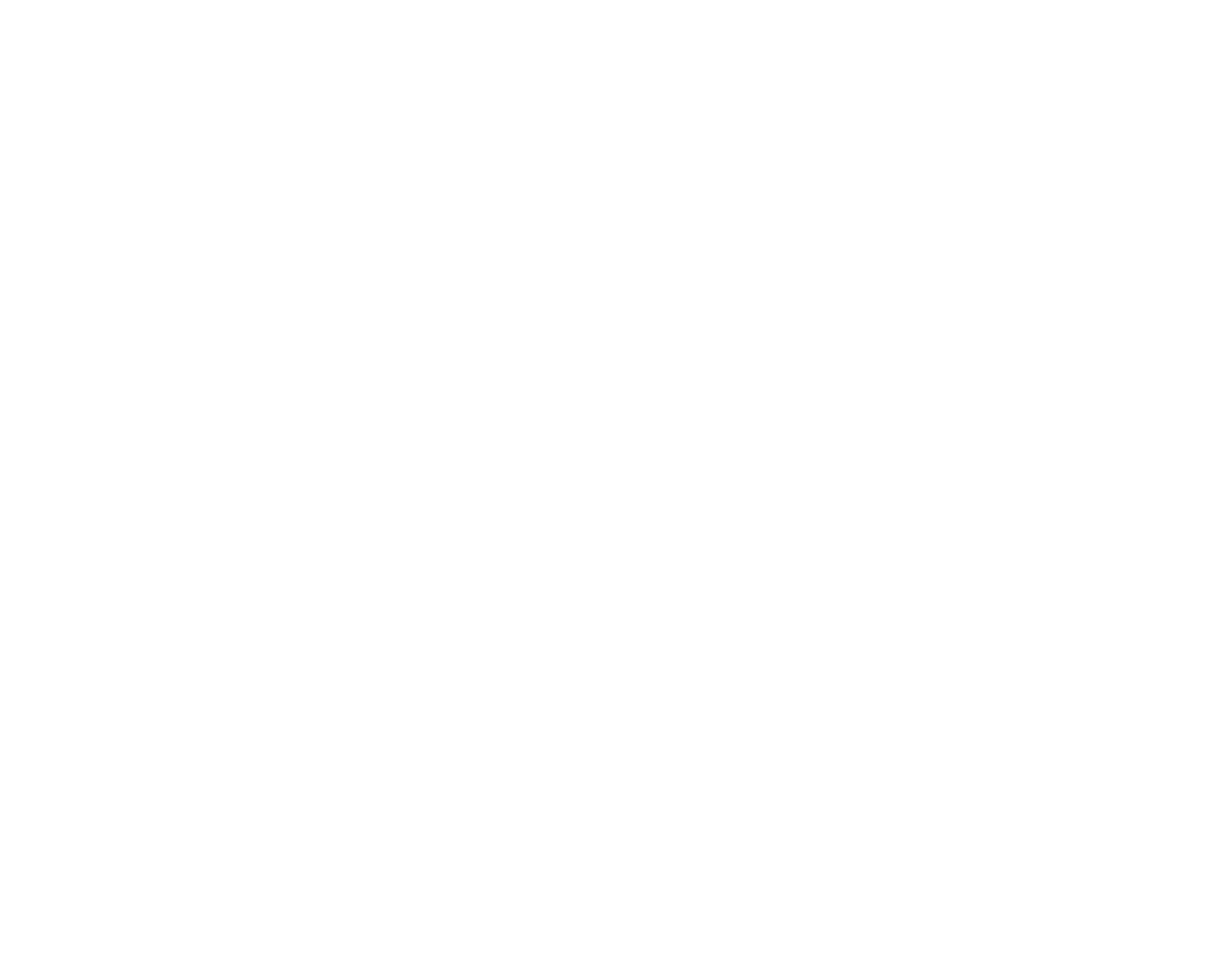### **Appendix VI**

#### **HCFC ANALYSIS**

| Country                          | Source   | Year of<br>Latest | <b>Baseline</b> | Latest<br>Consumption | <b>HPMP</b> Project<br>Preparation | Number of<br><b>Investment</b> | Number of<br><b>Demonstration</b> | <b>Total Phase-Out</b><br><b>Approved (ODP</b> | <b>Activities in</b><br>2010 Business<br>Plan |
|----------------------------------|----------|-------------------|-----------------|-----------------------|------------------------------------|--------------------------------|-----------------------------------|------------------------------------------------|-----------------------------------------------|
|                                  |          | Consumption       |                 |                       | Approved                           | Projects<br>Approved           | <b>Projects</b><br>Approved       | Tonnes)                                        |                                               |
| Afghanistan                      | A7       | 2008              | NDR             | 7.9                   | Yes                                |                                |                                   |                                                | Yes                                           |
| Albania                          | A7       | 2008              | <b>NDR</b>      | 4.1                   | Yes                                |                                |                                   |                                                | Yes                                           |
| Algeria                          | A7       | 2008              | <b>NDR</b>      | 13.2                  | Yes                                |                                |                                   |                                                | Yes                                           |
| Angola                           | A7       | 2008              | <b>NDR</b>      | 10.5                  | Yes                                |                                |                                   |                                                | Yes                                           |
| Antigua and Barbuda              | A7       | 2008              | <b>NDR</b>      | 0.2                   | Yes                                |                                |                                   |                                                | Yes                                           |
| Argentina                        | A7       | 2008              | <b>NDR</b>      | 356.9                 | Yes                                |                                |                                   |                                                | Yes                                           |
| Armenia                          | A7       | 2008              | <b>NDR</b>      | 4.8                   | Yes                                |                                |                                   |                                                | Yes                                           |
| Bahamas (the)                    | A7       | 2008              | NDR             | 3.9                   | Yes                                |                                |                                   |                                                | Yes                                           |
| Bahrain                          | $\rm A7$ | 2008              | <b>NDR</b>      | 38.8                  | Yes                                |                                |                                   |                                                | Yes                                           |
| Bangladesh                       | A7       | 2008              | <b>NDR</b>      | 64.2                  | Yes                                |                                |                                   |                                                | Yes                                           |
| <b>Barbados</b>                  | A7       | 2008              | <b>NDR</b>      | 2.1                   | Yes                                |                                |                                   |                                                | Yes                                           |
| <b>Belize</b>                    | A7       | 2008              | <b>NDR</b>      | 1.8                   | Yes                                |                                |                                   |                                                | Yes                                           |
| Benin                            | A7       | 2008              | <b>NDR</b>      | 0.8                   | Yes                                |                                |                                   |                                                | Yes                                           |
| Bhutan                           | A7       | 2008              | <b>NDR</b>      | 0.1                   | Yes                                |                                |                                   |                                                | Yes                                           |
| Bolivia (Plurinational State of) | A7       | 2008              | <b>NDR</b>      | 6.0                   | Yes                                |                                |                                   |                                                | Yes                                           |
| Bosnia and Herzegovina           | A7       | 2008              | <b>NDR</b>      | 7.6                   | Yes                                |                                |                                   |                                                | Yes                                           |
| Botswana                         | A7       | 2008              | <b>NDR</b>      | 12.7                  | N <sub>o</sub>                     |                                |                                   |                                                | Yes                                           |
| <b>Brazil</b>                    | A7       | 2008              | <b>NDR</b>      | 1,810.4               | Yes                                |                                |                                   |                                                | Yes                                           |
| Brunei Darussalam                | A7       | 2008              | <b>NDR</b>      | 5.2                   | Yes                                |                                |                                   |                                                | Yes                                           |
| Burkina Faso                     | A7       | 2008              | <b>NDR</b>      | 27.2                  | Yes                                |                                |                                   |                                                | Yes                                           |
| <b>Burundi</b>                   | A7       | 2008              | <b>NDR</b>      | 0.0                   | Yes                                |                                |                                   |                                                | Yes                                           |
| Cambodia                         | A7       | 2008              | <b>NDR</b>      | 7.9                   | Yes                                |                                |                                   |                                                | Yes                                           |
| Cameroon                         | A7       | 2008              | <b>NDR</b>      | 14.8                  | Yes                                |                                |                                   |                                                | Yes                                           |
| Cape Verde                       | A7       | 2008              | NDR             | 0.8                   | Yes                                |                                |                                   |                                                | Yes                                           |
| Central African Republic (the)   | A7       | 2008              | <b>NDR</b>      | 6.7                   | Yes                                |                                |                                   |                                                | Yes                                           |
| Chad                             | A7       | 2008              | <b>NDR</b>      | 19.3                  | Yes                                |                                |                                   |                                                | Yes                                           |
| Chile                            | A7       | 2008              | <b>NDR</b>      | 91.7                  | Yes                                |                                |                                   |                                                | Yes                                           |
| China                            | A7       | 2008              | <b>NDR</b>      | 15,387.2              | Yes                                | -1                             | 2                                 | 13.6                                           | Yes                                           |
| Colombia                         | A7       | 2008              | <b>NDR</b>      | 206.2                 | Yes                                |                                |                                   |                                                | Yes                                           |
| Comoros (the)                    | A7       | 2008              | <b>NDR</b>      | 0.2                   | Yes                                |                                |                                   |                                                | Yes                                           |
| Congo (the)                      | A7       | 2008              | <b>NDR</b>      | 0.6                   | Yes                                |                                |                                   |                                                | Yes                                           |
| Cook Islands (the)               | A7       | 2008              | <b>NDR</b>      | 0.0                   | N <sub>o</sub>                     |                                |                                   |                                                | Yes                                           |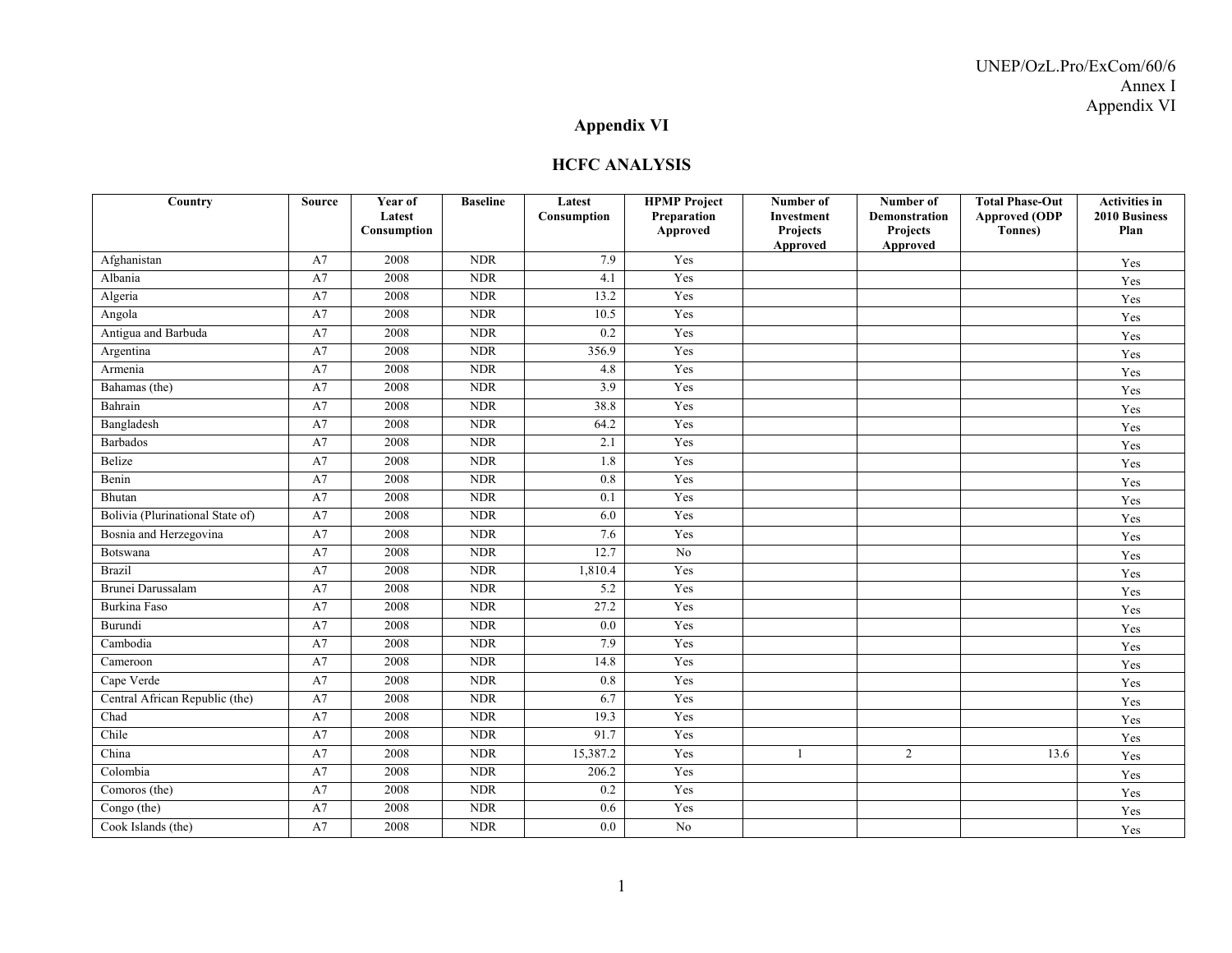| Country                                        | <b>Source</b> | Year of<br>Latest | <b>Baseline</b>             | Latest<br>Consumption | <b>HPMP</b> Project<br>Preparation | Number of<br>Investment | Number of<br>Demonstration | <b>Total Phase-Out</b><br><b>Approved (ODP</b> | <b>Activities in</b><br>2010 Business |
|------------------------------------------------|---------------|-------------------|-----------------------------|-----------------------|------------------------------------|-------------------------|----------------------------|------------------------------------------------|---------------------------------------|
|                                                |               | Consumption       |                             |                       | Approved                           | Projects<br>Approved    | Projects<br>Approved       | Tonnes)                                        | Plan                                  |
| Costa Rica                                     | A7            | 2008              | NDR                         | 10.7                  | Yes                                |                         |                            |                                                | Yes                                   |
| Cote d'Ivoire                                  | A7            | 2008              | <b>NDR</b>                  | 12.1                  | Yes                                |                         |                            |                                                | Yes                                   |
| Croatia                                        | A7            | 2008              | <b>NDR</b>                  | 7.5                   | Yes                                | 1                       |                            | 2.0                                            | Yes                                   |
| Cuba                                           | A7            | 2008              | <b>NDR</b>                  | 13.3                  | Yes                                |                         |                            |                                                | Yes                                   |
| Democratic People's Republic of<br>Korea (the) | A7            | 2008              | <b>NDR</b>                  | 57.7                  | Yes                                |                         |                            |                                                | Yes                                   |
| Democratic Republic of the Congo<br>(the)      | A7            | 2008              | NDR                         | 8.0                   | Yes                                |                         |                            |                                                | Yes                                   |
| Djibouti                                       | A7            | 2008              | <b>NDR</b>                  | 0.6                   | Yes                                |                         |                            |                                                | Yes                                   |
| Dominica                                       | A7            | 2008              | <b>NDR</b>                  | 0.0                   | Yes                                |                         |                            |                                                | Yes                                   |
| Dominican Republic (the)                       | A7            | 2008              | <b>NDR</b>                  | 48.9                  | Yes                                |                         |                            |                                                | Yes                                   |
| Ecuador                                        | A7            | 2008              | <b>NDR</b>                  | 20.5                  | Yes                                |                         |                            |                                                | Yes                                   |
| Egypt                                          | A7            | 2008              | <b>NDR</b>                  | 352.4                 | Yes                                |                         |                            |                                                | Yes                                   |
| El Salvador                                    | A7            | 2008              | <b>NDR</b>                  | 25.4                  | Yes                                |                         |                            |                                                | Yes                                   |
| Equatorial Guinea                              | A7            | 2008              | <b>NDR</b>                  | 5.8                   | Yes                                |                         |                            |                                                | Yes                                   |
| Eritrea                                        | A7            | 2008              | <b>NDR</b>                  | 0.3                   | Yes                                |                         |                            |                                                | Yes                                   |
| Ethiopia                                       | A7            | 2008              | <b>NDR</b>                  | 0.0                   | Yes                                |                         |                            |                                                | Yes                                   |
| Fiji                                           | A7            | 2008              | <b>NDR</b>                  | 4.7                   | Yes                                |                         |                            |                                                | Yes                                   |
| Gabon                                          | A7            | 2008              | <b>NDR</b>                  | 5.2                   | Yes                                |                         |                            |                                                | Yes                                   |
| Gambia (the)                                   | A7            | 2008              | <b>NDR</b>                  | 0.1                   | Yes                                |                         |                            |                                                | Yes                                   |
| Georgia                                        | A7            | 2008              | <b>NDR</b>                  | 5.9                   | Yes                                |                         |                            |                                                | Yes                                   |
| Ghana                                          | A7            | 2008              | <b>NDR</b>                  | 21.6                  | Yes                                |                         |                            |                                                | Yes                                   |
| Grenada                                        | A7            | 2008              | <b>NDR</b>                  | 0.5                   | Yes                                |                         |                            |                                                | Yes                                   |
| Guatemala                                      | A7            | 2008              | <b>NDR</b>                  | 9.9                   | Yes                                |                         |                            |                                                | Yes                                   |
| Guinea                                         | A7            | 2008              | <b>NDR</b>                  | 1.1                   | Yes                                |                         |                            |                                                | Yes                                   |
| Guinea-Bissau                                  | A7            | 2008              | <b>NDR</b>                  | 0.8                   | Yes                                |                         |                            |                                                | Yes                                   |
| Guyana                                         | A7            | 2008              | <b>NDR</b>                  | 1.7                   | Yes                                |                         |                            |                                                | Yes                                   |
| Haiti                                          | A7            | 2008              | <b>NDR</b>                  | 1.4                   | Yes                                |                         |                            |                                                | Yes                                   |
| Honduras                                       | A7            | 2008              | NDR                         | 20.6                  | Yes                                |                         |                            |                                                | Yes                                   |
| India                                          | A7            | 2008              | <b>NDR</b>                  | 2,007.9               | Yes                                |                         |                            |                                                | Yes                                   |
| Indonesia                                      | A7            | 2008              | $\ensuremath{\mathsf{NDR}}$ | 299.9                 | Yes                                |                         |                            |                                                | Yes                                   |
| Iran (Islamic Republic of)                     | A7            | 2008              | <b>NDR</b>                  | 262.9                 | Yes                                |                         |                            |                                                | Yes                                   |
| Iraq                                           | A7            | 2008              | <b>NDR</b>                  | 106.6                 | Yes                                |                         |                            |                                                | Yes                                   |
| Jamaica                                        | A7            | 2008              | <b>NDR</b>                  | 6.9                   | Yes                                |                         |                            |                                                | Yes                                   |
| Jordan                                         | A7            | 2008              | <b>NDR</b>                  | 59.0                  | Yes                                |                         |                            |                                                | Yes                                   |
| Kenya                                          | A7            | 2008              | <b>NDR</b>                  | 57.8                  | Yes                                |                         |                            |                                                | Yes                                   |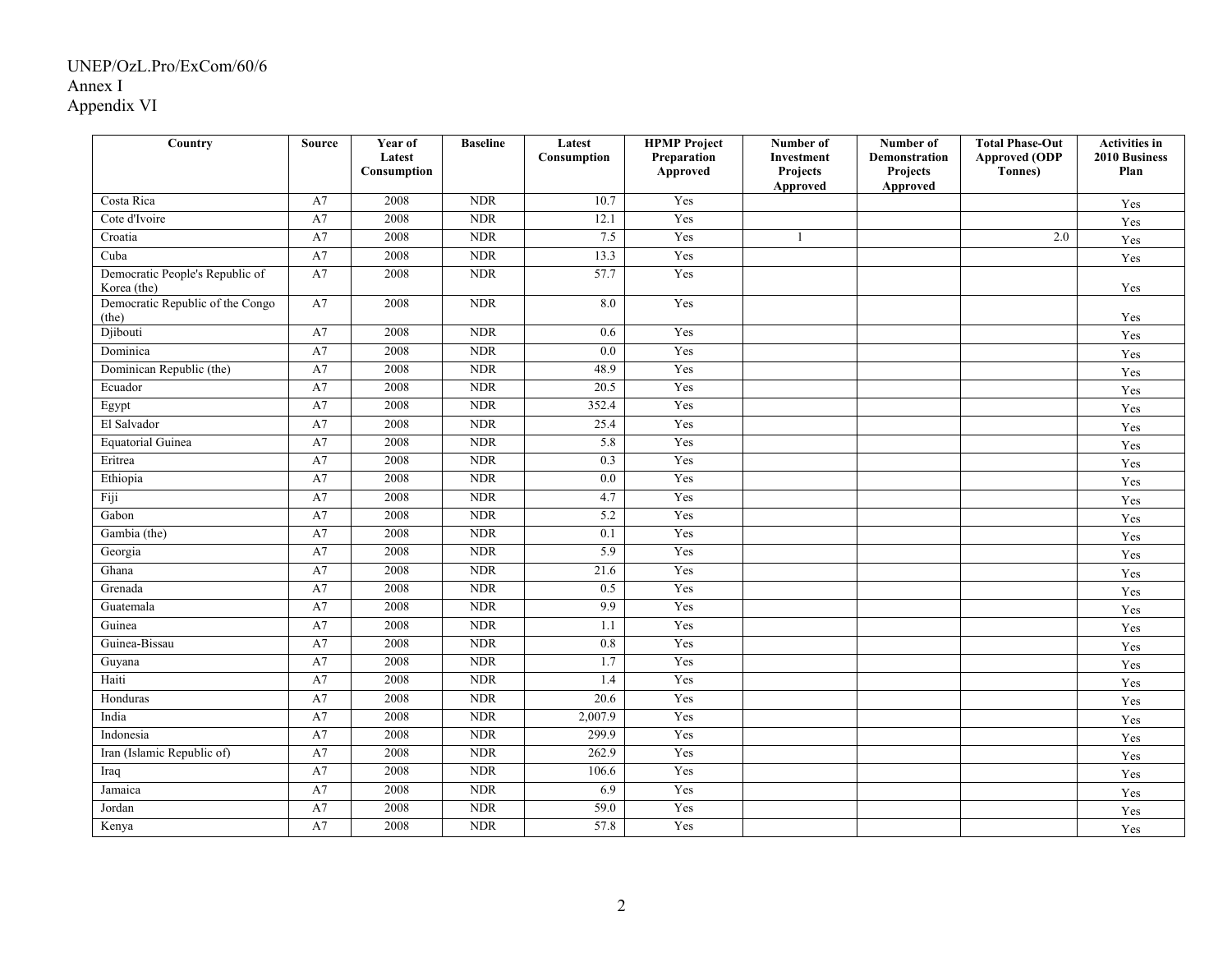| $\overline{\mathrm{Country}}$             | <b>Source</b> | Year of<br>Latest<br>Consumption | <b>Baseline</b> | Latest<br>Consumption | <b>HPMP</b> Project<br>Preparation<br>Approved | Number of<br>Investment<br>Projects<br>Approved | Number of<br><b>Demonstration</b><br>Projects<br>Approved | <b>Total Phase-Out</b><br><b>Approved (ODP</b><br>Tonnes) | <b>Activities in</b><br><b>2010 Business</b><br>Plan |
|-------------------------------------------|---------------|----------------------------------|-----------------|-----------------------|------------------------------------------------|-------------------------------------------------|-----------------------------------------------------------|-----------------------------------------------------------|------------------------------------------------------|
| Kiribati                                  | A7            | 2008                             | <b>NDR</b>      | 0.2                   | No                                             |                                                 |                                                           |                                                           | Yes                                                  |
| Kuwait                                    | A7            | 2008                             | <b>NDR</b>      | 375.5                 | Yes                                            |                                                 |                                                           |                                                           | Yes                                                  |
| Kyrgyzstan                                | A7            | 2008                             | $\rm NDR$       | 7.4                   | Yes                                            |                                                 |                                                           |                                                           | Yes                                                  |
| Lao People's Democratic Republic<br>(the) | A7            | 2008                             | <b>NDR</b>      | 1.6                   | Yes                                            |                                                 |                                                           |                                                           | Yes                                                  |
| Lebanon                                   | A7            | 2008                             | <b>NDR</b>      | 24.4                  | Yes                                            |                                                 |                                                           |                                                           | Yes                                                  |
| Lesotho                                   | A7            | 2008                             | <b>NDR</b>      | 11.6                  | Yes                                            |                                                 |                                                           |                                                           | Yes                                                  |
| Liberia                                   | A7            | 2008                             | <b>NDR</b>      | 2.8                   | Yes                                            |                                                 |                                                           |                                                           | Yes                                                  |
| Libyan Arab Jamahiriya (the)              | A7            | 2008                             | <b>NDR</b>      | 38.0                  | Yes                                            |                                                 |                                                           |                                                           | Yes                                                  |
| Madagascar                                | A7            | 2008                             | <b>NDR</b>      | 2.2                   | Yes                                            |                                                 |                                                           |                                                           | Yes                                                  |
| Malawi                                    | A7            | 2008                             | <b>NDR</b>      | 6.7                   | Yes                                            |                                                 |                                                           |                                                           | Yes                                                  |
| Malaysia                                  | A7            | 2008                             | <b>NDR</b>      | 383.5                 | Yes                                            |                                                 |                                                           |                                                           | Yes                                                  |
| Maldives                                  | A7            | 2008                             | <b>NDR</b>      | 3.7                   | Yes                                            |                                                 |                                                           |                                                           | Yes                                                  |
| Mali                                      | A7            | 2008                             | <b>NDR</b>      | 2.1                   | Yes                                            |                                                 |                                                           |                                                           | Yes                                                  |
| Marshall Islands (the)                    | A7            | 2008                             | <b>NDR</b>      | 0.2                   | N <sub>0</sub>                                 |                                                 |                                                           |                                                           | Yes                                                  |
| Mauritania                                | A7            | 2008                             | <b>NDR</b>      | 5.5                   | Yes                                            |                                                 |                                                           |                                                           | Yes                                                  |
| Mauritius                                 | A7            | 2008                             | <b>NDR</b>      | 6.9                   | Yes                                            |                                                 |                                                           |                                                           | Yes                                                  |
| Mexico                                    | $\rm A7$      | 2008                             | <b>NDR</b>      | 1,214.8               | Yes                                            | -1                                              |                                                           | 55.8                                                      | Yes                                                  |
| Micronesia (Federated States of)          | A7            | 2008                             | <b>NDR</b>      | 0.2                   | N <sub>o</sub>                                 |                                                 |                                                           |                                                           | Yes                                                  |
| Mongolia                                  | A7            | 2008                             | <b>NDR</b>      | 2.2                   | Yes                                            |                                                 |                                                           |                                                           | Yes                                                  |
| Montenegro                                | A7            | 2008                             | <b>NDR</b>      | 0.4                   | Yes                                            |                                                 |                                                           |                                                           | Yes                                                  |
| Morocco                                   | A7            | 2008                             | <b>NDR</b>      | 50.9                  | Yes                                            |                                                 |                                                           |                                                           | Yes                                                  |
| Mozambique                                | A7            | 2008                             | <b>NDR</b>      | 2.2                   | Yes                                            |                                                 |                                                           |                                                           | Yes                                                  |
| Myanmar                                   | $\rm A7$      | 2008                             | <b>NDR</b>      | 2.0                   | Yes                                            |                                                 |                                                           |                                                           | Yes                                                  |
| Namibia                                   | A7            | 2008                             | <b>NDR</b>      | 5.8                   | Yes                                            |                                                 |                                                           |                                                           | Yes                                                  |
| Nauru                                     | A7            | 2007                             | <b>NDR</b>      | 0.0                   | N <sub>0</sub>                                 |                                                 |                                                           |                                                           | Yes                                                  |
| Nepal                                     | A7            | 2008                             | <b>NDR</b>      | 1.3                   | Yes                                            |                                                 |                                                           |                                                           | Yes                                                  |
| Nicaragua                                 | A7            | 2008                             | <b>NDR</b>      | 3.9                   | Yes                                            |                                                 |                                                           |                                                           | Yes                                                  |
| Niger (the)                               | A7            | 2008                             | <b>NDR</b>      | 0.2                   | Yes                                            |                                                 |                                                           |                                                           | Yes                                                  |
| Nigeria                                   | A7            | 2008                             | <b>NDR</b>      | 296.2                 | Yes                                            |                                                 |                                                           |                                                           | Yes                                                  |
| Niue                                      | A7            | 2008                             | <b>NDR</b>      | 0.0                   | N <sub>0</sub>                                 |                                                 |                                                           |                                                           | Yes                                                  |
| Oman                                      | A7            | 2008                             | <b>NDR</b>      | 24.7                  | Yes                                            |                                                 |                                                           |                                                           | Yes                                                  |
| Pakistan                                  | A7            | 2008                             | <b>NDR</b>      | 189.5                 | Yes                                            |                                                 |                                                           |                                                           | Yes                                                  |
| Palau                                     | A7            | 2008                             | <b>NDR</b>      | 0.0                   | No                                             |                                                 |                                                           |                                                           | Yes                                                  |
| Panama                                    | A7            | 2008                             | <b>NDR</b>      | 28.7                  | Yes                                            |                                                 |                                                           |                                                           | Yes                                                  |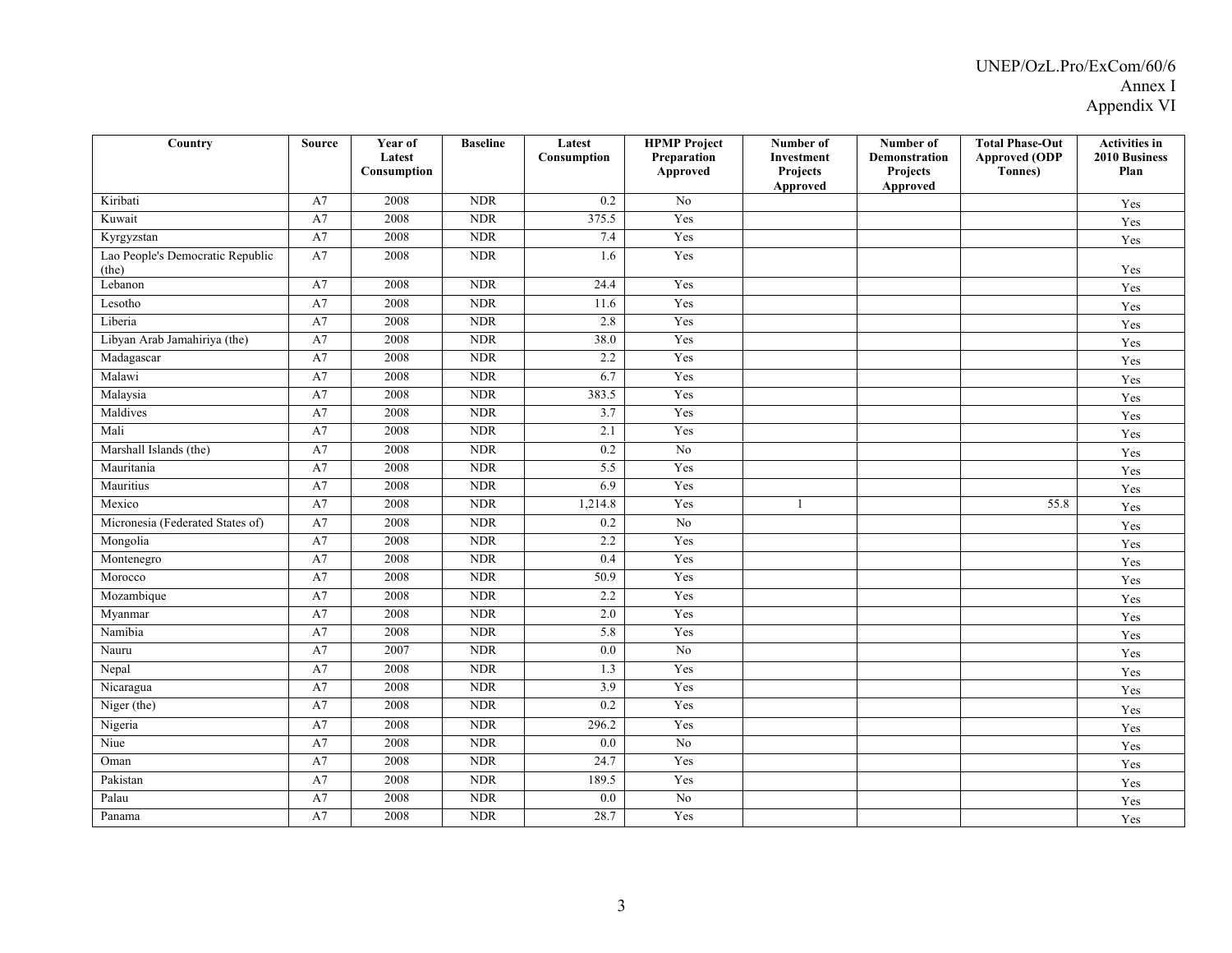| Country                          | <b>Source</b> | Year of<br>Latest<br>Consumption | <b>Baseline</b> | Latest<br>Consumption | <b>HPMP</b> Project<br>Preparation<br>Approved | Number of<br>Investment<br>Projects | Number of<br>Demonstration<br>Projects | <b>Total Phase-Out</b><br><b>Approved (ODP</b><br><b>Tonnes</b> ) | <b>Activities in</b><br><b>2010 Business</b><br>Plan |
|----------------------------------|---------------|----------------------------------|-----------------|-----------------------|------------------------------------------------|-------------------------------------|----------------------------------------|-------------------------------------------------------------------|------------------------------------------------------|
|                                  |               |                                  |                 |                       |                                                | Approved                            | Approved                               |                                                                   |                                                      |
| Papua New Guinea                 | A7            | 2008                             | NDR             | $\overline{3.1}$      | Yes                                            |                                     |                                        |                                                                   | Yes                                                  |
| Paraguay                         | A7            | 2008                             | <b>NDR</b>      | 11.7                  | Yes                                            |                                     |                                        |                                                                   | Yes                                                  |
| Peru                             | A7            | 2008                             | <b>NDR</b>      | 28.0                  | Yes                                            |                                     |                                        |                                                                   | Yes                                                  |
| Philippines (the)                | A7            | 2008                             | <b>NDR</b>      | 226.2                 | Yes                                            |                                     |                                        |                                                                   | Yes                                                  |
| Qatar                            | A7            | 2008                             | <b>NDR</b>      | 38.7                  | Yes                                            |                                     |                                        |                                                                   | Yes                                                  |
| Republic of Korea (the)          | A7            | 2008                             | <b>NDR</b>      | 1,951.4               | N <sub>0</sub>                                 |                                     |                                        |                                                                   | $\rm No$                                             |
| Republic of Moldova (the)        | A7            | 2008                             | <b>NDR</b>      | 2.8                   | Yes                                            |                                     |                                        |                                                                   | Yes                                                  |
| Rwanda                           | A7            | 2008                             | <b>NDR</b>      | 1.7                   | Yes                                            |                                     |                                        |                                                                   | Yes                                                  |
| Saint Kitts and Nevis            | A7            | 2008                             | <b>NDR</b>      | 0.4                   | Yes                                            |                                     |                                        |                                                                   | Yes                                                  |
| Saint Lucia                      | A7            | 2008                             | <b>NDR</b>      | 0.1                   | Yes                                            |                                     |                                        |                                                                   | Yes                                                  |
| Saint Vincent and the Grenadines | A7            | 2009                             | <b>NDR</b>      | 0.4                   | Yes                                            |                                     |                                        |                                                                   | Yes                                                  |
| Samoa                            | A7            | 2008                             | <b>NDR</b>      | 0.1                   | N <sub>o</sub>                                 |                                     |                                        |                                                                   | Yes                                                  |
| Sao Tome and Principe            | A7            | 2008                             | <b>NDR</b>      | 0.0                   | Yes                                            |                                     |                                        |                                                                   | Yes                                                  |
| Saudi Arabia                     | A7            | 2008                             | <b>NDR</b>      | 1,175.3               | Yes                                            |                                     |                                        |                                                                   | Yes                                                  |
| Senegal                          | A7            | 2008                             | <b>NDR</b>      | 9.5                   | Yes                                            |                                     |                                        |                                                                   | Yes                                                  |
| Serbia                           | A7            | 2008                             | <b>NDR</b>      | 7.4                   | Yes                                            |                                     |                                        |                                                                   | Yes                                                  |
| Seychelles                       | A7            | 2009                             | NDR             | 1.4                   | Yes                                            |                                     |                                        |                                                                   | Yes                                                  |
| Sierra Leone                     | A7            | 2008                             | <b>NDR</b>      | 1.4                   | Yes                                            |                                     |                                        |                                                                   | Yes                                                  |
| Singapore                        | A7            | 2008                             | <b>NDR</b>      | 147.9                 | No                                             |                                     |                                        |                                                                   | N <sub>o</sub>                                       |
| Solomon Islands                  | A7            | 2008                             | <b>NDR</b>      | 1.2                   | N <sub>o</sub>                                 |                                     |                                        |                                                                   | Yes                                                  |
| Somalia                          | A7            | 2008                             | <b>NDR</b>      | 8.3                   | N <sub>o</sub>                                 |                                     |                                        |                                                                   | $\operatorname{Yes}$                                 |
| South Africa                     | A7            | 2008                             | <b>NDR</b>      | 209.2                 | Yes                                            |                                     |                                        |                                                                   | Yes                                                  |
| Sri Lanka                        | A7            | 2008                             | <b>NDR</b>      | 10.3                  | Yes                                            |                                     |                                        |                                                                   | $\operatorname{Yes}$                                 |
| Sudan (the)                      | A7            | 2008                             | <b>NDR</b>      | 45.3                  | Yes                                            |                                     |                                        |                                                                   | Yes                                                  |
| Suriname                         | A7            | 2008                             | <b>NDR</b>      | 0.7                   | Yes                                            |                                     |                                        |                                                                   | Yes                                                  |
| Swaziland                        | A7            | 2008                             | <b>NDR</b>      | 3.3                   | Yes                                            |                                     |                                        |                                                                   | Yes                                                  |
| Syrian Arab Republic             | A7            | 2008                             | <b>NDR</b>      | 96.8                  | Yes                                            |                                     |                                        |                                                                   | Yes                                                  |
| Thailand                         | A7            | 2008                             | <b>NDR</b>      | 900.5                 | Yes                                            |                                     |                                        |                                                                   | Yes                                                  |
| The former Yugoslav Republic of  | A7            | 2008                             | <b>NDR</b>      | 3.5                   | Yes                                            |                                     |                                        |                                                                   |                                                      |
| Macedonia                        |               |                                  |                 |                       |                                                |                                     |                                        |                                                                   | Yes                                                  |
| Timor-Leste                      | A7            | 2007                             | <b>NDR</b>      | 0.4                   | Yes                                            |                                     |                                        |                                                                   | Yes                                                  |
| Togo                             | A7            | 2008                             | <b>NDR</b>      | 6.2                   | Yes                                            |                                     |                                        |                                                                   | Yes                                                  |
| Tonga                            | A7            | 2008                             | <b>NDR</b>      | 0.2                   | N <sub>0</sub>                                 |                                     |                                        |                                                                   | Yes                                                  |
| Trinidad and Tobago              | A7            | 2008                             | <b>NDR</b>      | 56.4                  | Yes                                            |                                     |                                        |                                                                   | Yes                                                  |
| Tunisia                          | A7            | 2008                             | <b>NDR</b>      | 40.4                  | Yes                                            |                                     |                                        |                                                                   | $\operatorname{Yes}$                                 |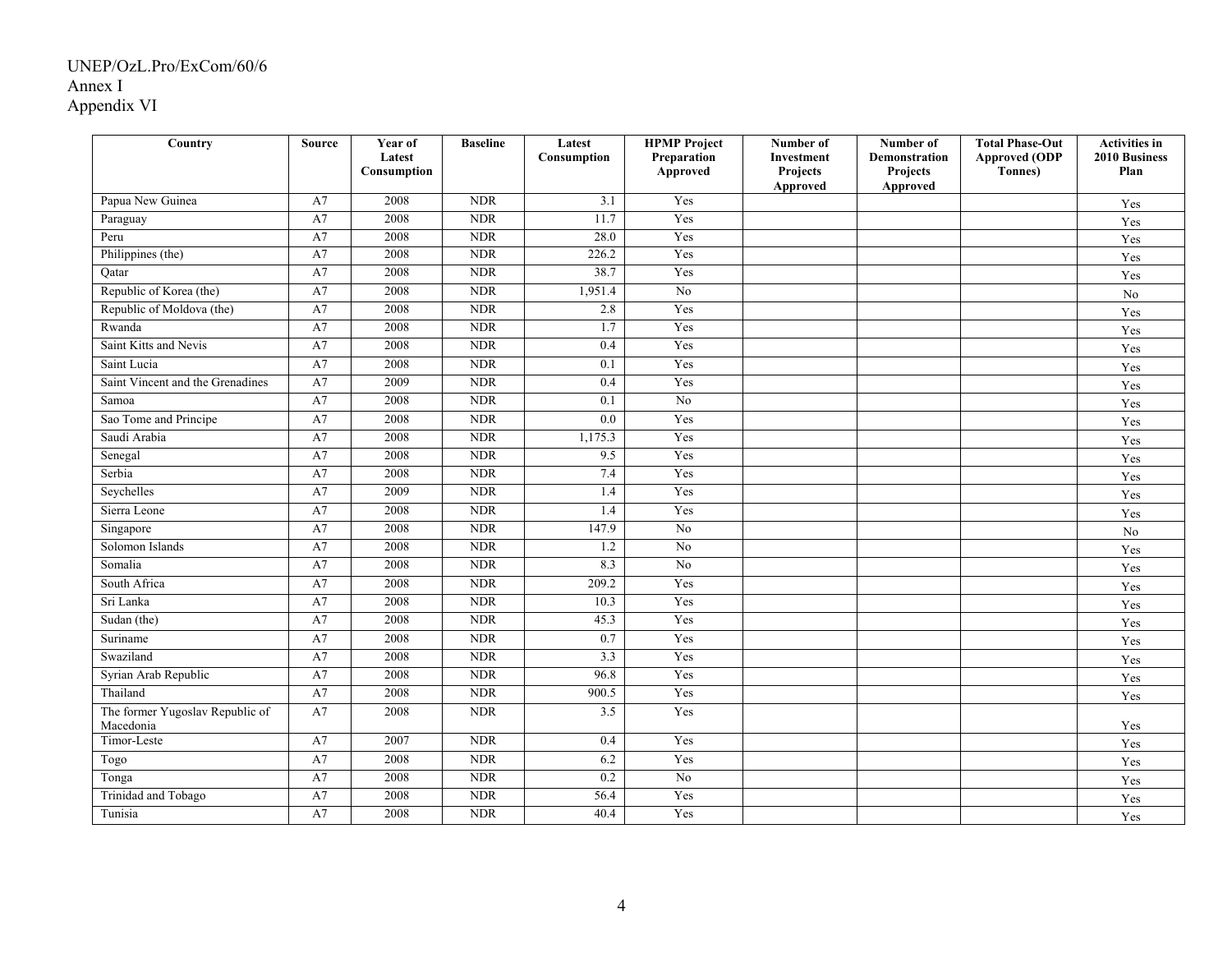# UNEP/OzL.Pro/ExCom/60/6 Annex I Appendix VI

| Country                            | Source | Year of<br>Latest<br>Consumption | <b>Baseline</b> | Latest<br>Consumption | <b>HPMP</b> Project<br>Preparation<br>Approved | Number of<br>Investment<br><b>Projects</b><br>Approved | Number of<br>Demonstration<br><b>Projects</b><br>Approved | <b>Total Phase-Out</b><br><b>Approved (ODP</b><br>Tonnes) | <b>Activities in</b><br><b>2010 Business</b><br>Plan |
|------------------------------------|--------|----------------------------------|-----------------|-----------------------|------------------------------------------------|--------------------------------------------------------|-----------------------------------------------------------|-----------------------------------------------------------|------------------------------------------------------|
| Turkey                             | A7     | 2008                             | <b>NDR</b>      | 762.6                 | Yes                                            |                                                        |                                                           |                                                           | Yes                                                  |
| Turkmenistan                       | A7     | 2008                             | <b>NDR</b>      | 8.6                   | Yes                                            |                                                        |                                                           |                                                           | Yes                                                  |
| Tuvalu                             | A7     | 2008                             | <b>NDR</b>      | 0.0                   | No                                             |                                                        |                                                           |                                                           | Yes                                                  |
| Uganda                             | A7     | 2008                             | <b>NDR</b>      | 0.0                   | Yes                                            |                                                        |                                                           |                                                           | Yes                                                  |
| United Arab Emirates (the)         | A7     | 2008                             | <b>NDR</b>      | 502.9                 | No                                             |                                                        |                                                           |                                                           | No                                                   |
| United Republic of Tanzania (the)  | A7     | 2008                             | <b>NDR</b>      | 1.5                   | Yes                                            |                                                        |                                                           |                                                           | Yes                                                  |
| Uruguay                            | A7     | 2008                             | <b>NDR</b>      | 19.1                  | Yes                                            |                                                        |                                                           |                                                           | Yes                                                  |
| Vanuatu                            | A7     | 2008                             | <b>NDR</b>      | 0.3                   | N <sub>0</sub>                                 |                                                        |                                                           |                                                           | Yes                                                  |
| Venezuela (Bolivarian Republic of) | A7     | 2008                             | <b>NDR</b>      | 148.5                 | Yes                                            |                                                        |                                                           |                                                           | Yes                                                  |
| Viet Nam                           | A7     | 2008                             | <b>NDR</b>      | 173.7                 | Yes                                            |                                                        |                                                           |                                                           | Yes                                                  |
| Yemen                              | A7     | 2008                             | <b>NDR</b>      | 152.9                 | Yes                                            |                                                        |                                                           |                                                           | Yes                                                  |
| Zambia                             | A7     | 2008                             | <b>NDR</b>      | 0.7                   | Yes                                            |                                                        |                                                           |                                                           | Yes                                                  |
| Zimbabwe                           | A7     | 2008                             | <b>NDR</b>      | 8.7                   | Yes                                            |                                                        |                                                           |                                                           | Yes                                                  |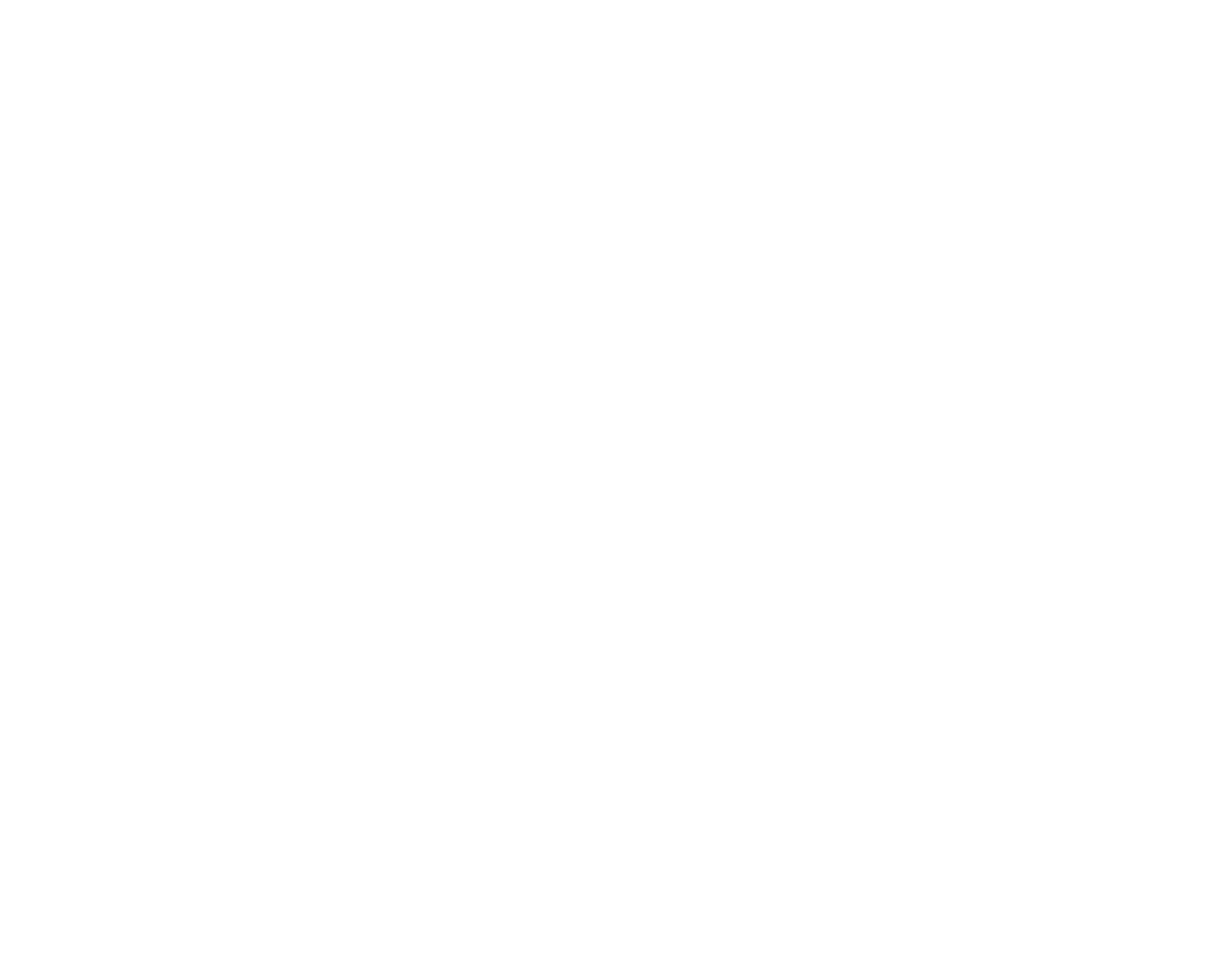#### **Annex II**

# **INFORMATION ON COUNTRIES SUBJECT TO DECISIONS OF THE PARTIES ON COMPLIANCE AND PROJECTS CLASSIFIED WITH IMPLEMENTATION DELAYS IN THOSE COUNTRIES**

| Party        | <b>Compliance issue</b> | <b>Action</b>                | <b>Fund Secretariat Comments</b>                                                   | <b>Achieved/Resol</b> |
|--------------|-------------------------|------------------------------|------------------------------------------------------------------------------------|-----------------------|
|              |                         |                              |                                                                                    | ved/Regulatory        |
|              |                         |                              |                                                                                    | <b>Measures</b>       |
|              |                         |                              |                                                                                    | Operational           |
| Eritrea      | Regulatory              | Report establishment of      | Eritrea had not established a licensing system and had not yet responded to        | N <sub>0</sub>        |
|              | measures                | licensing system             | recommendation 40/39. Recommendation 43/5 of the Implementation                    |                       |
|              |                         |                              | Committee requested Eritrea to submit an updated status report to the Secretariat, |                       |
|              |                         |                              | as soon as possible and preferably no later than 31 March 2010, in time for        |                       |
|              |                         |                              | consideration by the Committee at its next meeting. After regular follow up        |                       |
|              |                         |                              | contacts by the UNEP/ROA Director with the Government of Eritrea, the Cabinet      |                       |
|              |                         |                              | finally decided to adopt a licensing system to control imports of ODS. A copy of   |                       |
|              |                         |                              | the regulation has been received by UNEP. Agreements have been signed              |                       |
|              |                         |                              | between the government and UNEP and UNIDO separately for implementation            |                       |
|              |                         |                              | of TPMP activities. No further information was received from Eritrea by the        |                       |
|              |                         |                              | Ozone Secretariat since the last Implementation Committee                          |                       |
| Nauru        |                         | Submit 2008 data             | 2008 data has not been submitted (database)                                        | N <sub>o</sub>        |
| Saudi Arabia | CFC phase-out           | Limit its consumption of     | 2008 data has been submitted. CFC consumption is 365 ODP tonnes. Decision          | N <sub>0</sub>        |
|              |                         | CFCs to no greater than      | XXI/21 requested Saudi Arabia to submit to the Secretariat, as a matter of         |                       |
|              |                         | 15% of its consumption       | urgency and no later than 31 March 2010, for consideration by the                  |                       |
|              |                         | baseline for that substance. | Implementation Committee at its next meeting, a plan of action with time-specific  |                       |
|              |                         | namely 269.8 ODP tonnes      | benchmarks to ensure the Party's prompt return to compliance. No response to       |                       |
|              |                         |                              | Dec. XXI/21 has been received by the Ozone Secretariat to date. Acocording to      |                       |
|              |                         |                              | UNEP, the Plan of Action for returning to Compliance is the NPP of Saudi           |                       |
|              |                         |                              | Arabia. The NOU is currently preparing the reply to Decision XXI/21                |                       |
|              |                         |                              | incorporating milestones achieved under the NPP and the plan to return to          |                       |
|              |                         |                              | compliance. The reply will be sent to Ozone Secretariat in accordance with the     |                       |
|              |                         |                              | deadline of the decision i.e. by the end of March.                                 |                       |
| Turkmenistan | <b>2008 CTC</b>         | 2008 CTC consumption         | Turkmenistan informed the Ozone Secretariat that the imported amount was for       | N <sub>o</sub>        |
|              | consumption             | appears to exceeds control   | oil-in-water use without prior coordination with the Ministry of Nature Protection |                       |
|              | appears to exceed       | measure                      | of Turkmenistan. At its $21st$ Meeting, the Parties requested Turkmenistan to      |                       |
|              | control measure         |                              | submit to the Secretariat, as a matter of urgency and no later than 31 March 2010, |                       |
|              |                         |                              | for consideration by the Implementation Committee at its next meeting, a plan of   |                       |
|              |                         |                              | action with time-specific benchmarks to ensure the Party's prompt return to        |                       |
|              |                         |                              | compliance (decision XXI/25). No response to Dec. XXI/25 has been received         |                       |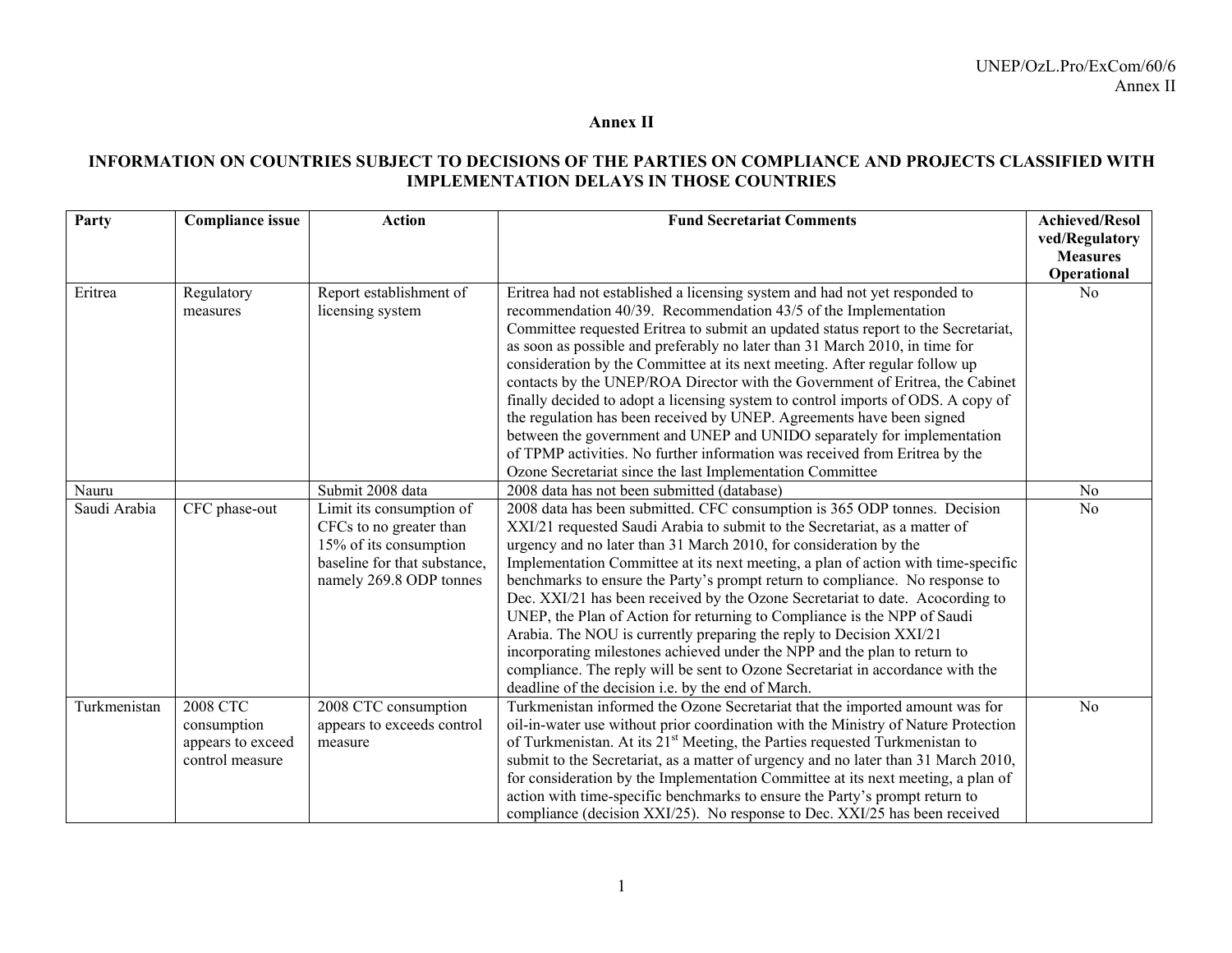# UNEP/OzL.Pro/ExCom/60/6 Annex II

| Party   | <b>Compliance issue</b> | Action                                                                                 | <b>Fund Secretariat Comments</b>                                                                                                                                                                                                                                                                                                                                                                                                                                                                                                                                                                                                                                                                                                                                                                                                                                                                                                                                                                                                                                                                                                         | <b>Achieved/Resol</b><br>ved/Regulatory<br><b>Measures</b><br>Operational |
|---------|-------------------------|----------------------------------------------------------------------------------------|------------------------------------------------------------------------------------------------------------------------------------------------------------------------------------------------------------------------------------------------------------------------------------------------------------------------------------------------------------------------------------------------------------------------------------------------------------------------------------------------------------------------------------------------------------------------------------------------------------------------------------------------------------------------------------------------------------------------------------------------------------------------------------------------------------------------------------------------------------------------------------------------------------------------------------------------------------------------------------------------------------------------------------------------------------------------------------------------------------------------------------------|---------------------------------------------------------------------------|
|         |                         |                                                                                        | by the Ozone Secretariat to date                                                                                                                                                                                                                                                                                                                                                                                                                                                                                                                                                                                                                                                                                                                                                                                                                                                                                                                                                                                                                                                                                                         |                                                                           |
| Vanuatu | CFC phase-out           | Possible non-compliance in<br>2007 with CFCs control<br>measure of zero ODP<br>tonnes. | Vanuatu reported consumption of 0.3 ODP-tonnes in 2007. At its $21st$ Meeting,<br>the Parties requested Vanuatu to submit to the Secretariat, as a matter of urgency<br>and no later than 31 March 2010, for consideration by the Implementation<br>Committee at its next meeting, a plan of action with time-specific benchmarks to<br>ensure the Party's prompt return to compliance (decision XXI/26). No response<br>to Dec. XXI/26 has been received by the Ozone Secretariat to-date. UNEP<br>conducted a high-level mission to Vanuatu led by the Regional Director of<br>UNEP/ROAP and the Head of the OzonAction Branch. They visited the country<br>on 8-10 February 2010. Following meeting a meeting with the Head of State, His<br>Excellency Iolu Abil, the Minister for Environment, and other stakeholders, the<br>draft Plan of Action was developed and submitted to the participants in the<br>national stakeholders workshop for further discussion. The Plan of Action is<br>currently being reviewed by the Cabinet of Ministers, and it is expected to be<br>submitted to the Ozone Secretariat by 31 March 2010. | N <sub>0</sub>                                                            |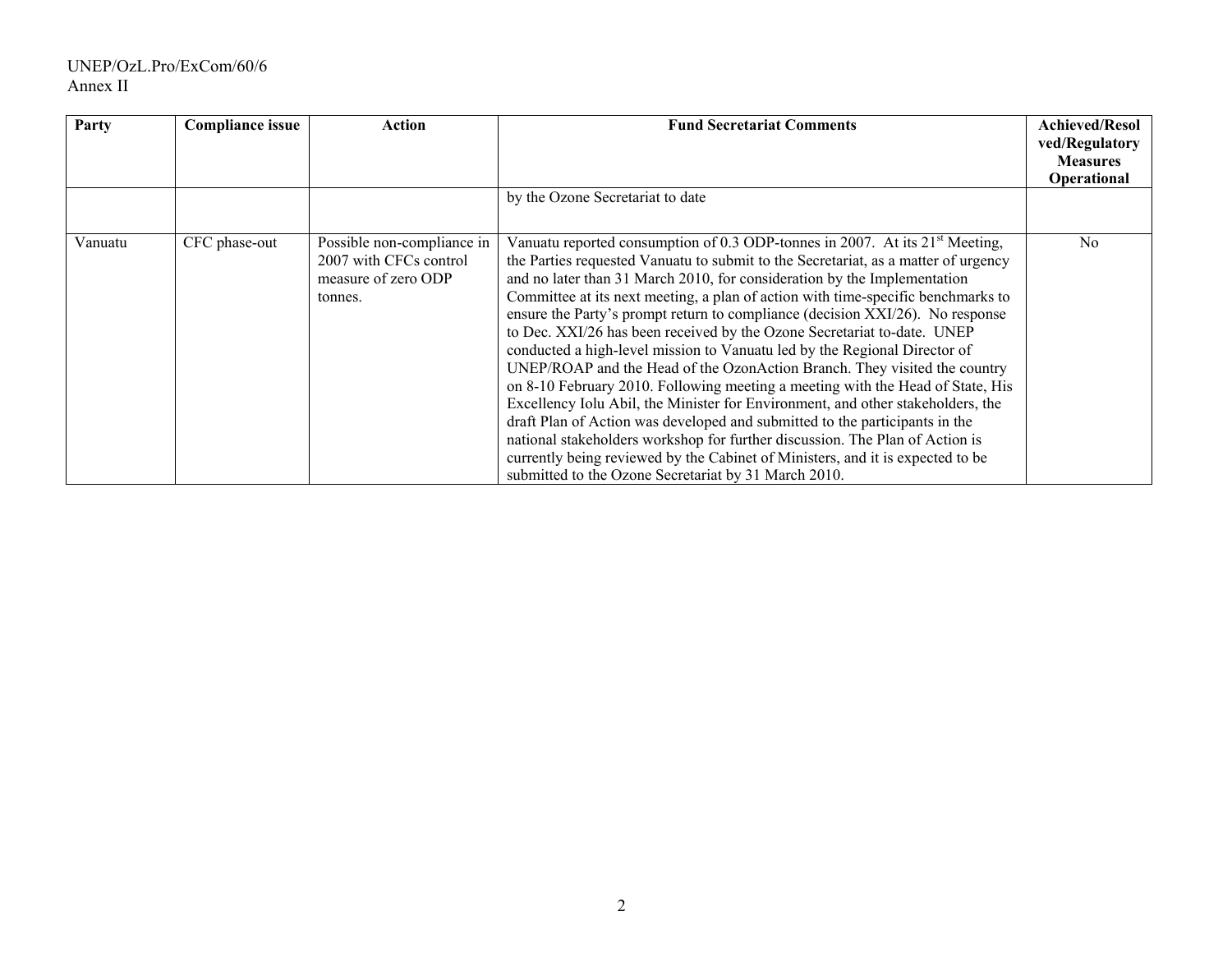# **ANNEX III**

### **COMPLETED PROJECTS**

| Agency      | Code                      | <b>Project Title</b>                                                                                               |
|-------------|---------------------------|--------------------------------------------------------------------------------------------------------------------|
| <b>IBRD</b> | ECU/FUM/26/TAS/23         | Demonstration project for testing methyl bromide alternatives in soil treatment for the flower growing<br>industry |
| Spain       | <b>BRA/FUM/46/INV/272</b> | Total phase-out of MB used in tobacco, flowers, ornamental plants, strawberries and other uses                     |
| <b>UNEP</b> | ARG/REF/32/TRA/115        | Training programme for the refrigeration servicing sector (Phase III)                                              |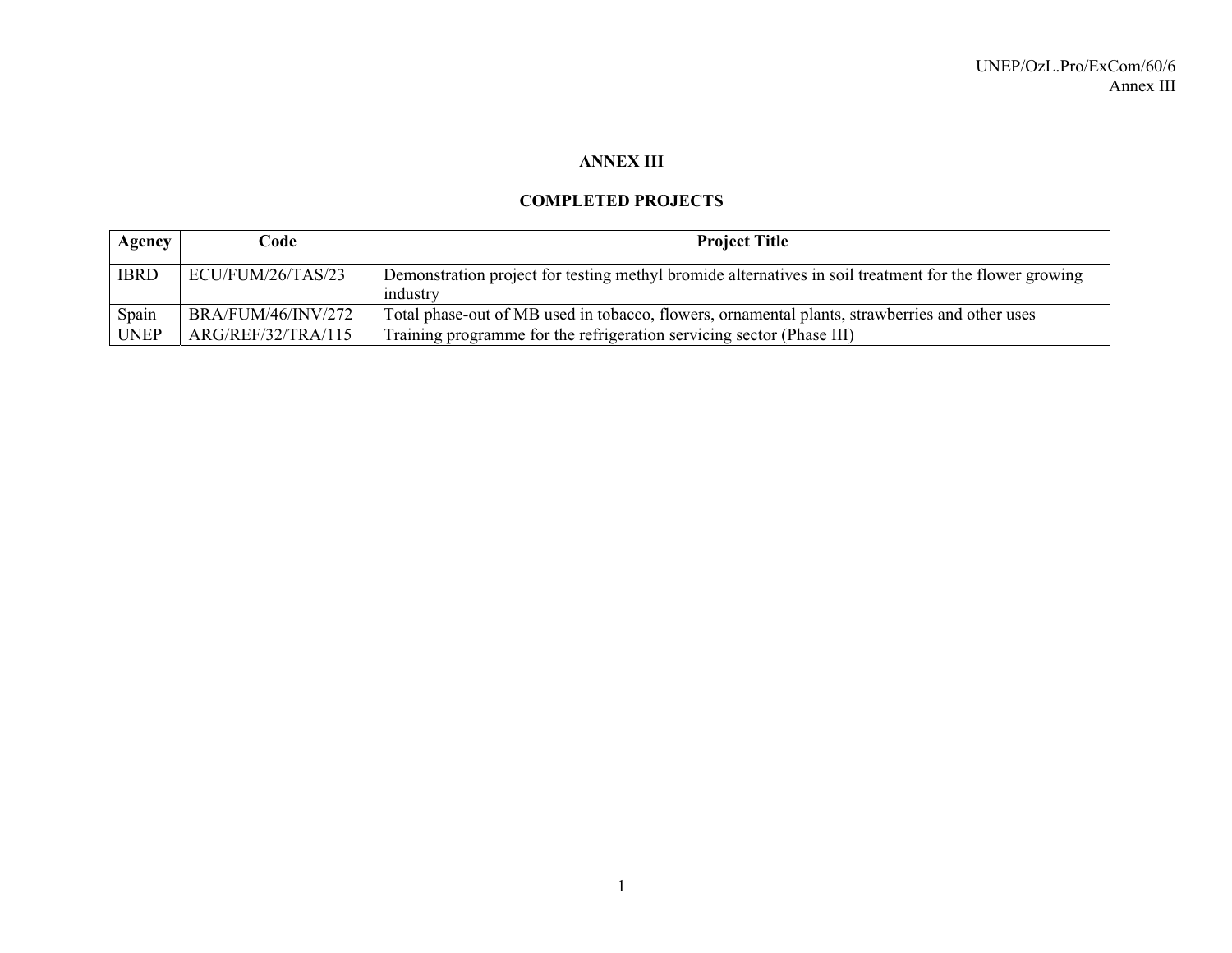#### **ANNEX IV**

#### **PROJECTS THAT ARE CLASSIFIED AS "SOME PROGRESS"**

| Agency       | Code               | <b>Project Title</b>                                                                                                         |
|--------------|--------------------|------------------------------------------------------------------------------------------------------------------------------|
| Australia    | ASP/SEV/50/TAS/52  | Additional support for the regional strategy for 11 Article 5 countries in the Pacific (PIC strategy)                        |
| <b>IBRD</b>  | ARG/REF/18/INV/39  | Elimination of CFC in the manufacturing plant of domestic refrigerators of Neba S.A.                                         |
| <b>IBRD</b>  | THA/HAL/32/INV/134 | Terminal halon-1211 & halon-1301 phase-out project for fire equipment manufacturers and suppliers converting to ABC powder,  |
|              |                    | CO2, HFC-227ea and inert gases                                                                                               |
| Japan        | SRL/PHA/43/TAS/26  | National compliance action plan: incentive programme for commercial and industrial refrigeration end-users                   |
| Japan        | SRL/PHA/43/TAS/27  | National compliance action plan: MAC recovery/recycling and retrofit                                                         |
| Japan        | SRL/PHA/43/TAS/28  | National compliance action plan: recovery and recycling programme                                                            |
| <b>UNDP</b>  | AFR/FUM/38/TAS/32  | Technical assistance for methyl bromide reductions and formulation of regional phase out strategies for low volume consuming |
|              |                    | countries                                                                                                                    |
| <b>UNDP</b>  | CHI/SOL/41/TAS/154 | Technical assistance to phase-out ozone depleting solvents                                                                   |
| <b>UNDP</b>  | COL/PAG/48/INV/66  | Phase-out of CTC as process agent in the elimination of nitrogen trichloride during chlorine production at Prodesal S.A.     |
| <b>UNDP</b>  | CUB/ARS/41/INV/23  | Phase-out of CFC consumption in the manufacture of aerosol metered dose inhalers (MDIs)                                      |
| <b>UNDP</b>  | FIJ/FUM/47/TAS/17  | Technical assistance project to install alternatives, achieve compliance and phase-out methyl bromide                        |
| <b>UNDP</b>  | MAL/FUM/43/TAS/151 | Technical assistance programme to install alternatives and phase-out all remaining non-QPS uses of methyl bromide            |
| <b>UNDP</b>  | URU/ARS/43/INV/42  | Phase-out of CFC consumption in the manufacture of aerosol metered dose inhalers (MDIs)                                      |
| <b>UNEP</b>  | AFR/SEV/45/TAS/33  | Sub-regional project on harmonization of legislative and regulatory mechanisms to improve monitoring and control of ODS      |
|              |                    | consumption in English-speaking Africa                                                                                       |
| <b>UNEP</b>  | CPR/SEV/43/TRA/413 | Policy training for local authorities (third tranche)                                                                        |
| <b>UNEP</b>  | SOM/SEV/35/TAS/01  | Formulation of national phase-out strategy                                                                                   |
| <b>UNIDO</b> | ALG/REF/44/INV/62  | Conversion of CFC-11 to HCFC-141b and CFC-12 to HFC-134a technology in the last group of commercial refrigerator             |
|              |                    | manufactures (refrigeration sector terminal project)                                                                         |
| <b>UNIDO</b> | DOM/FUM/38/INV/33  | Phase-out of methyl bromide in melon, flowers and tobacco                                                                    |
| <b>UNIDO</b> | OMA/HAL/46/TAS/12  | Halon consumption phase-out through a technical assistance programme and a halon recycling                                   |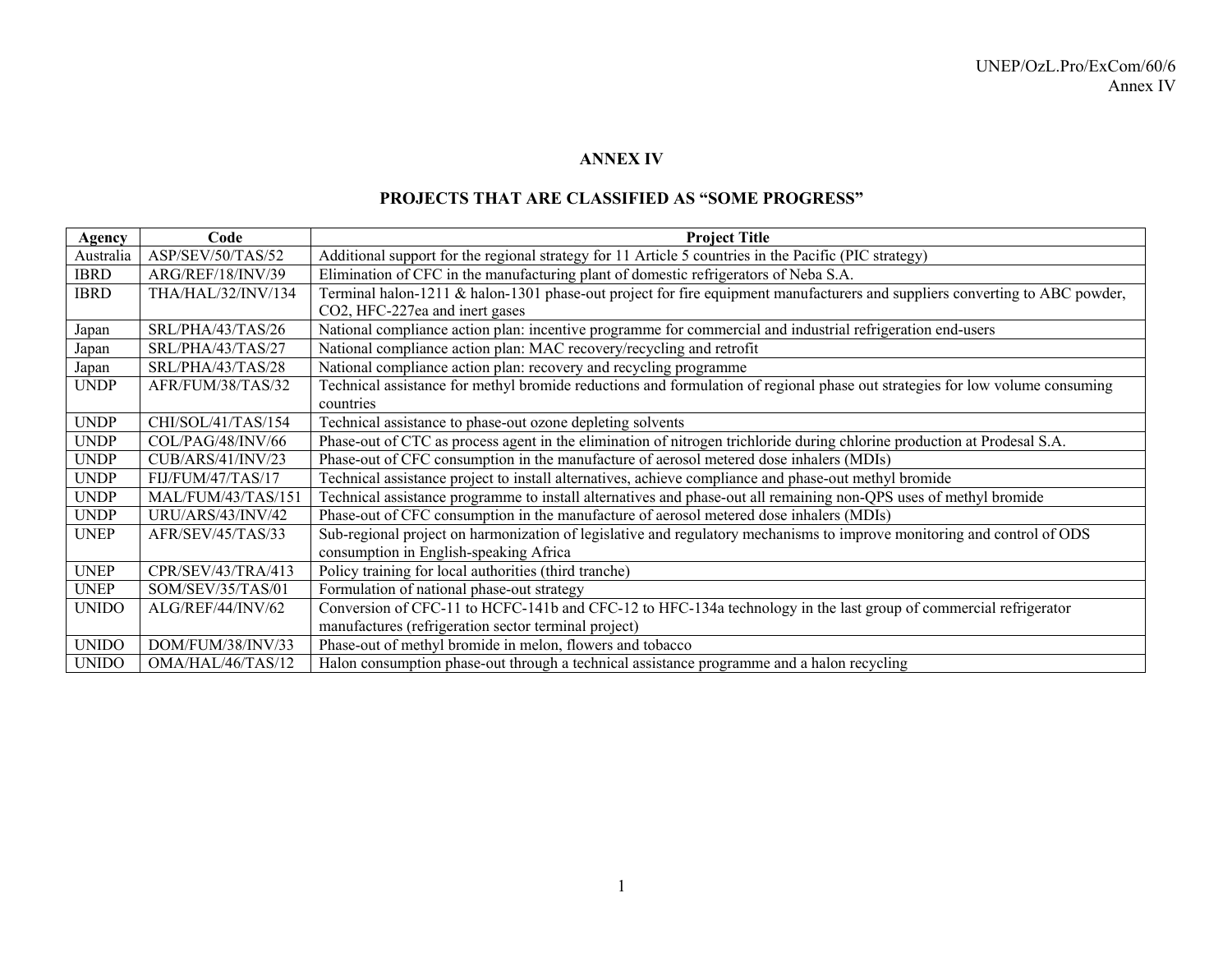#### **ANNEX V**

# **PROJECTS FOR WHICH ADDITIONAL STATUS REPORTS WERE REQUESTED**

| Agency       | Code                     | <b>Project Title</b>                                                                       |
|--------------|--------------------------|--------------------------------------------------------------------------------------------|
| France       | ETH/REF/44/TAS/14        | Implementation of the RMP update                                                           |
| <b>UNEP</b>  | KUW/PHA/52/TAS/10        | Terminal phase-out management plan for Annex A Group I substances (first tranche)          |
| <b>UNEP</b>  | <b>MAR/SEV/53/INS/19</b> | Extension of the institutional strengthening project (phase III)                           |
| <b>UNIDO</b> | BHE/HAL/42/TAS/18        | Phase-out of halon consumption                                                             |
| <b>UNIDO</b> | BHE/SEV/43/INS/19        | Extension of the institutional strengthening project (phase II)                            |
| <b>UNIDO</b> | KUW/HAL/45/PRP/07        | Preparation of a halon phase-out plan                                                      |
| <b>UNIDO</b> | LIB/HAL/47/TAS/26        | Plan for the phase-out of import and net consumption of halons in the fire fighting sector |